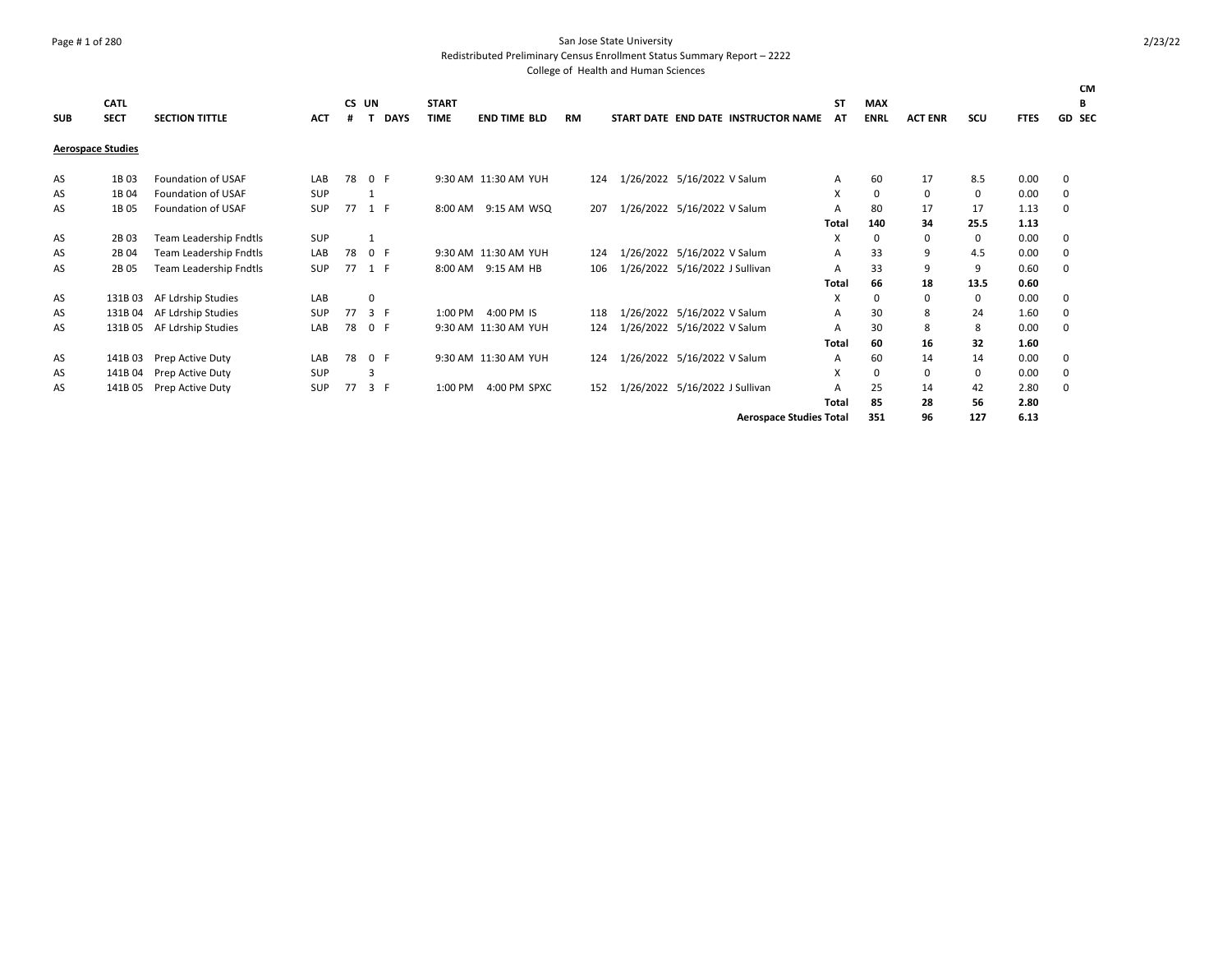### Page # 2 of 280 San Jose State University

Redistributed Preliminary Census Enrollment Status Summary Report – 2222

| <b>SUB</b> | <b>CATL</b><br><b>SECT</b> | <b>SECTION TITTLE</b>       | <b>ACT</b> | #              | CS UN<br>$\mathbf{T}$ | <b>DAYS</b>    | <b>START</b><br><b>TIME</b> | <b>END TIME BLD</b>  | RM   |                              | START DATE END DATE INSTRUCTOR NAME | <b>ST</b><br>AT   | <b>MAX</b><br><b>ENRL</b> | <b>ACT ENR</b> | SCU      | <b>FTES</b>  | <b>CM</b><br>В<br>GD SEC |
|------------|----------------------------|-----------------------------|------------|----------------|-----------------------|----------------|-----------------------------|----------------------|------|------------------------------|-------------------------------------|-------------------|---------------------------|----------------|----------|--------------|--------------------------|
| Audiology  |                            |                             |            |                |                       |                |                             |                      |      |                              |                                     |                   |                           |                |          |              |                          |
| <b>AUD</b> | 506 01                     | Anat & Physiol CANS         | LEC        | $\overline{2}$ |                       | 3 M            |                             | 9:00 AM 11:45 AM SH  | 312  |                              | 1/26/2022 5/16/2022 A Yellamsetty   | A<br><b>Total</b> | 10<br>10                  | 6<br>6         | 18<br>18 | 1.20<br>1.20 | 0                        |
| <b>AUD</b> | 50701                      | <b>Hearing Aids I</b>       | LEC        | 2              |                       | 3 M            | 1:30 PM                     | 4:15 PM DBH          | 202  | 1/26/2022 5/16/2022 A Svec   |                                     | А                 | 8                         | 6              | 18       | 1.20         | 0                        |
| <b>AUD</b> | 508 01                     | <b>Audiol Assess II</b>     | LEC        | 2              |                       | 3 W            |                             | 1:30 PM 4:15 PM DBH  | 202  | 1/26/2022 5/16/2022 S Bhagat |                                     | Total<br>A        | 8<br>12                   | 6<br>6         | 18<br>18 | 1.20<br>1.20 | 0                        |
| <b>AUD</b> | 509 01                     | Aud Practicum               | <b>CLN</b> | 6              |                       | 3 <sub>1</sub> |                             | 1:00 PM 3:45 PM SH   | 119  | 1/26/2022 5/16/2022 M Kondo  |                                     | Total<br>A        | 12<br>12                  | 6<br>3         | 18<br>9  | 1.20<br>0.60 | $\mathbf 0$              |
| <b>AUD</b> | 509 02                     | Aud Practicum               | <b>CLN</b> | 6              |                       | 3 <sub>1</sub> |                             | 10:00 AM 12:45 PM SH | 119  | 1/26/2022 5/16/2022 M Kondo  |                                     | A<br>Total        | 12<br>24                  | 3<br>6         | 9<br>18  | 0.60<br>1.20 | 0                        |
| <b>AUD</b> |                            | 510B 01 Cln Rot in Audio II | <b>CLN</b> | 6              |                       | 3 M            |                             | 10:00 AM 12:45 PM SH | 119  |                              | 1/26/2022 5/16/2022 J Winzelberg    | A<br><b>Total</b> | 12<br>12                  | 10<br>10       | 30<br>30 | 2.00<br>2.00 | 0                        |
| AUD        | 51101                      | <b>Pediatric Audiology</b>  | <b>LEC</b> | 2              |                       | 3 R            |                             | 9:00 AM 11:45 AM DBH | 202  | 1/26/2022 5/16/2022 K Bell   |                                     | A<br>Total        | 12<br>12                  | 6<br>6         | 18<br>18 | 1.20<br>1.20 | 0                        |
| <b>AUD</b> | 51801                      | <b>Hearing Conservation</b> | LEC        | $\overline{2}$ |                       | 3 <sub>1</sub> |                             | 9:00 AM 11:45 AM ON  | LINE | 1/26/2022 5/16/2022 K Bell   |                                     | A                 | 12                        | 10<br>10       | 30       | 2.00         | 0                        |
| <b>AUD</b> | 51901                      | <b>Hearing Aids III</b>     | LEC        | $\overline{2}$ |                       | 3 <sub>1</sub> | 1:30 PM                     | 4:15 PM DBH          | 202  | 1/26/2022 5/16/2022 A Svec   |                                     | Total<br>А        | 12<br>12                  | 10             | 30<br>30 | 2.00<br>2.00 | $\mathbf 0$              |
| <b>AUD</b> | 52101                      | <b>Medical Audiology</b>    | <b>LEC</b> | 2              | 3                     | <b>W</b>       |                             | 9:00 AM 11:45 AM SH  | 345  |                              | 1/26/2022 5/16/2022 A Yellamsetty   | <b>Total</b><br>A | 12<br>12                  | 10<br>10       | 30<br>30 | 2.00<br>2.00 | 0                        |
| <b>AUD</b> | 598 01                     | Research Project            | <b>LEC</b> | 2              | 2                     | TBA            |                             |                      |      | 1/26/2022 5/16/2022 K Bell   |                                     | Total<br>Α        | 12<br>3                   | 10<br>2        | 30<br>4  | 2.00<br>0.27 | 0                        |
| <b>AUD</b> | 598 02                     | Research Project            | LEC        | 2              | 2                     | TBA            |                             |                      |      | 1/26/2022 5/16/2022 A Svec   |                                     | А                 | 3                         | 3              | 6        | 0.40         | 0                        |
| <b>AUD</b> | 598 03                     | <b>Research Project</b>     | <b>LEC</b> | $\overline{2}$ |                       | 2 TBA          |                             |                      |      |                              | 1/26/2022 5/16/2022 A Yellamsetty   | А                 | 3                         | $\overline{2}$ | 4        | 0.27         | 0                        |
| <b>AUD</b> | 598 04                     | Research Project            | <b>LEC</b> | 2              |                       | 2 TBA          |                             |                      |      |                              | 1/26/2022 5/16/2022 J McCullough    | А                 | 3                         | 3              | 6        | 0.40         | $\mathbf 0$              |
|            |                            |                             |            |                |                       |                |                             |                      |      |                              |                                     | Total             | 12                        | 10             | 20       | 1.33         |                          |
|            |                            |                             |            |                |                       |                |                             |                      |      |                              | <b>Audiology Total</b>              |                   | 126                       | 80             | 230      | 15.33        |                          |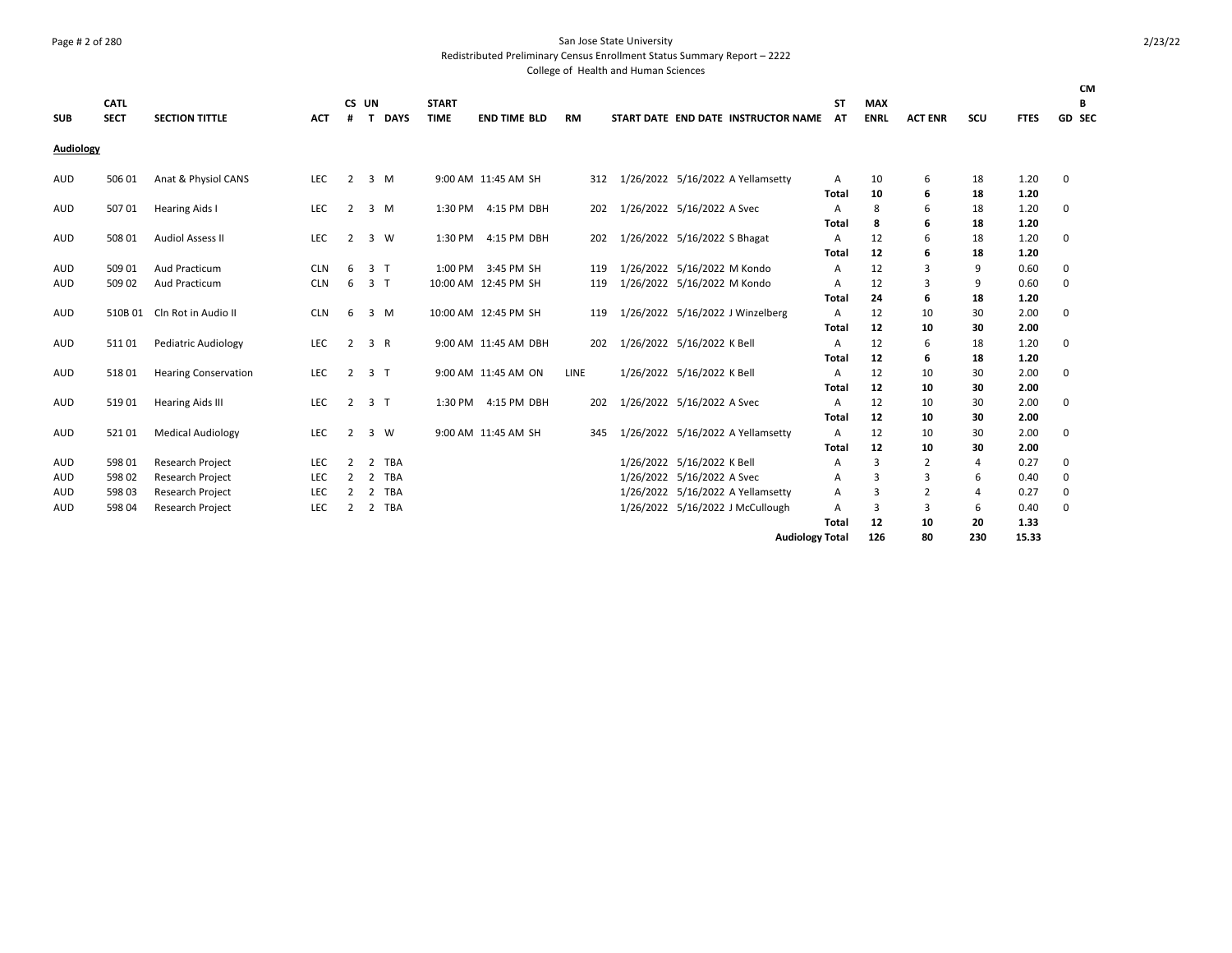## Page # 3 of 280 San Jose State University

Redistributed Preliminary Census Enrollment Status Summary Report – 2222

|                            |                                   |                                                  |                   |          |                |                |                             |                     |      |                                            |                                       |                   |                           |                      |                |              | CM                   |
|----------------------------|-----------------------------------|--------------------------------------------------|-------------------|----------|----------------|----------------|-----------------------------|---------------------|------|--------------------------------------------|---------------------------------------|-------------------|---------------------------|----------------------|----------------|--------------|----------------------|
| <b>SUB</b>                 | <b>CATL</b><br><b>SECT</b>        | <b>SECTION TITTLE</b>                            | <b>ACT</b>        | #        | CS UN          | T DAYS         | <b>START</b><br><b>TIME</b> | <b>END TIME BLD</b> | RM   |                                            | START DATE END DATE INSTRUCTOR NAME   | SΤ<br>AT          | <b>MAX</b><br><b>ENRL</b> | <b>ACT ENR</b>       | SCU            | <b>FTES</b>  | B<br>GD SEC          |
|                            |                                   |                                                  |                   |          |                |                |                             |                     |      |                                            |                                       |                   |                           |                      |                |              |                      |
|                            | <b>Doctor of Nursing Practice</b> |                                                  |                   |          |                |                |                             |                     |      |                                            |                                       |                   |                           |                      |                |              |                      |
| <b>NURS</b>                | 57480                             | Div & Social Issues                              | SEM               | 5        |                | 2 TBA          |                             | ΟN                  | LINE | 1/26/2022 5/16/2022                        |                                       | Α<br><b>Total</b> | 15<br>15                  | 0<br>$\mathbf 0$     | $\Omega$<br>0  | 0.00<br>0.00 | $\Omega$             |
| <b>NURS</b>                | 57580                             | Theories-Adv Nursing Prac                        | <b>SEM</b>        | 5        |                | 2 TBA          |                             | ON                  | LINE | 1/26/2022 5/16/2022                        |                                       | Α                 | 15                        | $\Omega$             | $\Omega$       | 0.00         | 0                    |
|                            |                                   |                                                  |                   |          |                |                |                             |                     |      |                                            |                                       | Total             | 15                        | 0                    | 0              | 0.00         |                      |
| <b>NURS</b>                | 57680                             | <b>Biostatistics</b>                             | SEM               |          |                | 5 3 TBA        |                             | ON                  | LINE | 1/26/2022 5/16/2022 S Anand                |                                       | Α                 | 35                        | 16                   | 48             | 3.20         | $\Omega$             |
|                            |                                   |                                                  |                   |          |                |                |                             |                     |      |                                            |                                       | <b>Total</b>      | 35                        | 16                   | 48             | 3.20         |                      |
| <b>NURS</b>                | 58080                             | <b>DNP Practicum</b>                             | <b>PRA</b>        | 48       |                | 6 TBA          |                             | ON                  | LINE |                                            | 1/26/2022 5/16/2022 D Johnson Dawkins | A                 | 35                        | 24                   | 144            | 9.60         | $\Omega$             |
|                            |                                   |                                                  |                   |          |                |                |                             |                     |      |                                            |                                       | Total             | 35                        | 24                   | 144            | 9.60         |                      |
| <b>NURS</b>                | 58380                             | Prof Resp HC Systems                             | SEM               | 5        |                | 2 TBA          |                             | ON                  | LINE | 1/26/2022 5/16/2022                        |                                       | Α                 | 15                        | $\mathbf 0$          | 0              | 0.00         | $\Omega$             |
|                            |                                   |                                                  |                   |          |                |                |                             |                     |      |                                            |                                       | Total             | 15                        | 0                    | 0              | 0.00         |                      |
| <b>NURS</b>                | 58580                             | Evidence-Based Prac                              | SEM               | 5        |                | 3 TBA          |                             | ON                  | LINE | 1/26/2022 5/16/2022 R Whitney              |                                       | Α                 | 35                        | 16                   | 48             | 3.20         | 0                    |
|                            |                                   |                                                  |                   |          |                |                |                             |                     |      |                                            |                                       | <b>Total</b>      | 35                        | 16                   | 48             | 3.20         |                      |
| <b>NURS</b>                | 58680                             | Health Policy & Econ                             | <b>SEM</b>        | 5        |                | 2 TBA          |                             | ON                  | LINE |                                            | 1/26/2022 5/16/2022 R Rosenblum       | Α                 | 35                        | 19                   | 38             | 2.53         | $\Omega$             |
|                            |                                   |                                                  |                   |          |                |                |                             |                     | LINE |                                            |                                       | Total             | 35                        | 19                   | 38             | 2.53         |                      |
| <b>NURS</b>                | 58780                             | Prin of Epidemiology                             | SEM               | 5        |                | 3 TBA          |                             | ON                  |      | 1/26/2022 5/16/2022 P Mills                |                                       | Α<br><b>Total</b> | 35<br>35                  | 16<br>16             | 48<br>48       | 3.20<br>3.20 | 0                    |
| <b>NURS</b>                | 59180                             | Instr Dsgn & Curr Dev                            | SEM               | 5        |                | 3 TBA          |                             | ON                  | LINE | 1/26/2022 5/16/2022                        |                                       | Α                 | 15                        | $\mathbf 0$          | $\Omega$       | 0.00         | 0                    |
|                            |                                   |                                                  |                   |          |                |                |                             |                     |      |                                            |                                       | <b>Total</b>      | 15                        | $\Omega$             | o              | 0.00         |                      |
| <b>NURS</b>                | 592 80                            | Outcomes Ed/Pr                                   | <b>SEM</b>        |          |                | 5 3 TBA        |                             | ON                  | LINE | 1/26/2022 5/16/2022                        |                                       | Α                 | 30                        | $\mathbf 0$          | O              | 0.00         | $\Omega$             |
|                            |                                   |                                                  |                   |          |                |                |                             |                     |      |                                            |                                       | <b>Total</b>      | 30                        | 0                    | o              | 0.00         |                      |
| <b>NURS</b>                | 594 80                            | Evidence-Based Teaching                          | SEM               |          | $\overline{2}$ |                |                             |                     |      |                                            |                                       | X                 | $\mathbf 0$               | $\mathbf 0$          | 0              | 0.00         | 0                    |
| <b>NURS</b>                | 594 81                            | <b>Evidence-Based Teaching</b>                   | <b>ACT</b>        | 17       | $\mathbf 0$    | TBA            |                             | ON                  | LINE | 1/26/2022 5/16/2022                        |                                       | Α                 | 35                        | $\mathbf{0}$         | O              | 0.00         | $\mathbf 0$          |
|                            |                                   |                                                  |                   |          |                |                |                             |                     |      |                                            |                                       | Total             | 35                        | 0                    | 0              | 0.00         |                      |
| <b>NURS</b>                | 595B 01                           | Reflective Practice II                           | <b>SUP</b>        | 48       |                | 2 TBA          |                             |                     |      | 1/26/2022 5/16/2022                        |                                       | Α                 | 5                         | $\mathbf 0$          | O              | 0.00         | 0                    |
| <b>NURS</b>                | 595B02                            | Reflective Practice II                           | <b>SUP</b>        | 48       |                | 2 TBA          |                             |                     |      | 1/26/2022 5/16/2022                        |                                       | Α                 | 5                         | $\Omega$             | O              | 0.00         | $\Omega$             |
| <b>NURS</b>                | 595B03                            | <b>Reflective Practice II</b>                    | <b>SUP</b>        | 48       |                | 2 TBA          |                             |                     |      | 1/26/2022 5/16/2022                        |                                       | A                 | .5                        | $\Omega$             | O              | 0.00         | $\Omega$             |
| <b>NURS</b>                | 595B 04                           | <b>Reflective Practice II</b>                    | <b>SUP</b>        | 48       |                | 2 TBA          |                             |                     |      | 1/26/2022 5/16/2022                        |                                       | A                 | 5                         | $\Omega$             | 0              | 0.00         | $\Omega$             |
| <b>NURS</b>                | 595B 05                           | Reflective Practice II                           | <b>SUP</b>        | 48       |                | 2 TBA          |                             |                     |      | 1/26/2022 5/16/2022                        |                                       | A                 | 5                         | 0                    | 0              | 0.00         | 0                    |
| <b>NURS</b>                | 595B 06                           | <b>Reflective Practice II</b>                    | <b>SUP</b>        | 48       |                | 2 TBA          |                             |                     |      | 1/26/2022 5/16/2022                        |                                       | A                 | 5                         | $\Omega$             | $\Omega$       | 0.00         | $\Omega$             |
| <b>NURS</b>                | 595B 07                           | <b>Reflective Practice II</b>                    | <b>SUP</b>        | 48       |                | 2 TBA          |                             |                     |      | 1/26/2022 5/16/2022                        |                                       | Α                 | 5                         | $\Omega$             | $\Omega$       | 0.00         | 0                    |
| <b>NURS</b>                | 595B08<br>595B 09                 | Reflective Practice II                           | SUP<br><b>SUP</b> | 48<br>48 |                | 2 TBA<br>2 TBA |                             |                     |      | 1/26/2022 5/16/2022                        |                                       | A<br>A            | 5<br>.5                   | $\Omega$<br>$\Omega$ | O<br>O         | 0.00         | 0<br>0               |
| <b>NURS</b><br><b>NURS</b> | 595B 10                           | Reflective Practice II<br>Reflective Practice II | <b>SUP</b>        | 48       |                | 2 TBA          |                             |                     |      | 1/26/2022 5/16/2022<br>1/26/2022 5/16/2022 |                                       | A                 | 5                         | $\Omega$             | O              | 0.00<br>0.00 | $\Omega$             |
| <b>NURS</b>                | 595B 11                           | <b>Reflective Practice II</b>                    | <b>SUP</b>        | 48       |                | 2 TBA          |                             |                     |      | 1/26/2022 5/16/2022                        |                                       | A                 | 5                         | $\mathbf 0$          | 0              | 0.00         | $\mathbf 0$          |
| <b>NURS</b>                |                                   | 595B 12 Reflective Practice II                   | SUP               | 48       |                | 2 TBA          |                             |                     |      | 1/26/2022 5/16/2022                        |                                       | Α                 | 5                         | $\Omega$             | 0              | 0.00         | $\Omega$             |
|                            |                                   |                                                  |                   |          |                |                |                             |                     |      |                                            |                                       | Total             | 60                        | 0                    | 0              | 0.00         |                      |
| <b>NURS</b>                | 595C01                            | Reflective Practice III                          | <b>SUP</b>        | 48       |                | 2 TBA          |                             | ON                  | LINE | 1/26/2022 5/16/2022 R Whitney              |                                       | Α                 | 5                         | $\overline{2}$       | 4              | 0.27         | 0                    |
| <b>NURS</b>                | 595C02                            | Reflective Practice III                          | SUP               | 48       |                | 2 TBA          |                             | ON                  | LINE |                                            | 1/26/2022 5/16/2022 D Johnson Dawkins | Α                 | 5                         | $\overline{2}$       | 4              | 0.27         | 0                    |
| <b>NURS</b>                | 595C03                            | <b>Reflective Practice III</b>                   | <b>SUP</b>        | 48       |                | 2 TBA          |                             | ON                  | LINE | 1/26/2022 5/16/2022 A Spilker              |                                       | A                 | .5                        | $\overline{2}$       | 4              | 0.27         | $\Omega$             |
| <b>NURS</b>                | 595C 04                           | <b>Reflective Practice III</b>                   | SUP               | 48       |                | 2 TBA          |                             | ON                  | LINE | 1/26/2022 5/16/2022 M Hampton              |                                       | Α                 | 5                         | 1                    | $\overline{2}$ | 0.13         | $\Omega$             |
| <b>NURS</b>                | 595C 05                           | <b>Reflective Practice III</b>                   | <b>SUP</b>        | 48       |                | 2 TBA          |                             | ON                  | LINE |                                            | 1/26/2022 5/16/2022 S Rickman Patrick | A                 | 5                         | 1                    | 2              | 0.13         | $\mathbf 0$          |
| <b>NURS</b>                | 595C06                            | <b>Reflective Practice III</b>                   | <b>SUP</b>        | 48       |                | 2 TBA          |                             | ON                  | LINE |                                            | 1/26/2022 5/16/2022 W Wang Tung       | Α                 | 5                         | $\overline{2}$       | 4              | 0.27         | $\Omega$             |
| <b>NURS</b>                | 595C 07                           | <b>Reflective Practice III</b>                   | <b>SUP</b>        | 48       |                | 2 TBA          |                             | ON                  | LINE |                                            | 1/26/2022 5/16/2022 L Walker-Vischer  | Α                 | 5                         | $\mathbf{1}$         | 2              | 0.13         | $\mathbf 0$          |
| <b>NURS</b>                | 595C08                            | Reflective Practice III                          | <b>SUP</b>        | 48       |                | 2 TBA          |                             | ON                  | LINE |                                            | 1/26/2022 5/16/2022 R Rosenblum       | Α                 | .5                        | $\overline{2}$       | 4              | 0.27         | $\Omega$             |
| <b>NURS</b>                | 595C09                            | Reflective Practice III                          | <b>SUP</b>        | 48       |                | 2 TBA          |                             | ON                  | LINE | 1/26/2022 5/16/2022 V Wong                 |                                       | A                 | 5                         | 1                    | $\overline{2}$ | 0.13         | $\Omega$             |
| <b>NURS</b>                | 595C 10                           | <b>Reflective Practice III</b>                   | <b>SUP</b>        | 48       |                | 2 TBA          |                             | ON                  | LINE | 1/26/2022 5/16/2022 T Mckinnon             |                                       | A                 | 5                         | 1                    | $\overline{2}$ | 0.13         | $\Omega$<br>$\Omega$ |
| <b>NURS</b>                | 595C 11                           | <b>Reflective Practice III</b>                   | SUP               | 48       |                | 2 TBA          |                             | ON                  | LINE | 1/26/2022 5/16/2022 S McNiesh              |                                       | А                 | 5                         | 1                    | $\overline{2}$ | 0.13         |                      |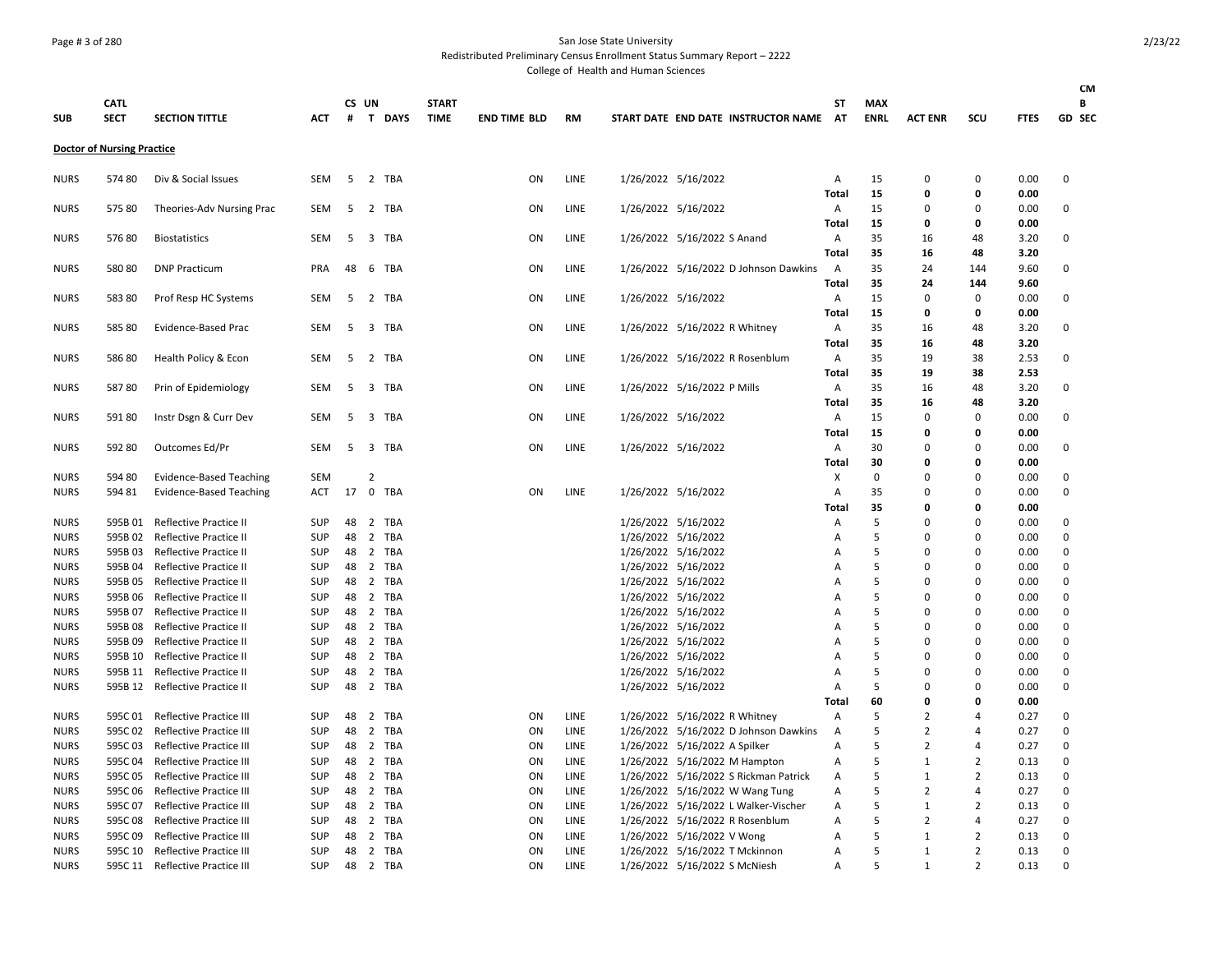## Page # 4 of 280 San Jose State University

Redistributed Preliminary Census Enrollment Status Summary Report – 2222

| <b>SUB</b>  | <b>CATL</b><br><b>SECT</b> | <b>SECTION TITTLE</b>           | ACT        | CS UN    | <b>DAYS</b> | <b>START</b><br><b>TIME</b> | <b>END TIME BLD</b> | <b>RM</b> | START DATE END DATE INSTRUCTOR NAME AT  | ST    | <b>MAX</b><br><b>ENRL</b> | <b>ACT ENR</b> | scu | <b>FTES</b> | <b>CM</b><br>В<br><b>GD SEC</b> |
|-------------|----------------------------|---------------------------------|------------|----------|-------------|-----------------------------|---------------------|-----------|-----------------------------------------|-------|---------------------------|----------------|-----|-------------|---------------------------------|
| <b>NURS</b> |                            | 595C 12 Reflective Practice III | <b>SUP</b> | 48 2 TBA |             |                             | ON                  | LINE      | 1/26/2022 5/16/2022 R Ballin            |       |                           |                |     | 0.27        | $\overline{0}$                  |
| <b>NURS</b> |                            | 595C 80 Reflective Practice III | <b>SUP</b> | 48       | TBA         |                             | ON                  | LINE      | 1/26/2022 5/16/2022                     |       | 35                        |                |     | 0.13        | 0                               |
|             |                            |                                 |            |          |             |                             |                     |           |                                         | Total | 95                        | 19             | 38  | 2.53        |                                 |
|             |                            |                                 |            |          |             |                             |                     |           | <b>Doctor of Nursing Practice Total</b> |       | 455                       | 110            | 364 | 24.27       |                                 |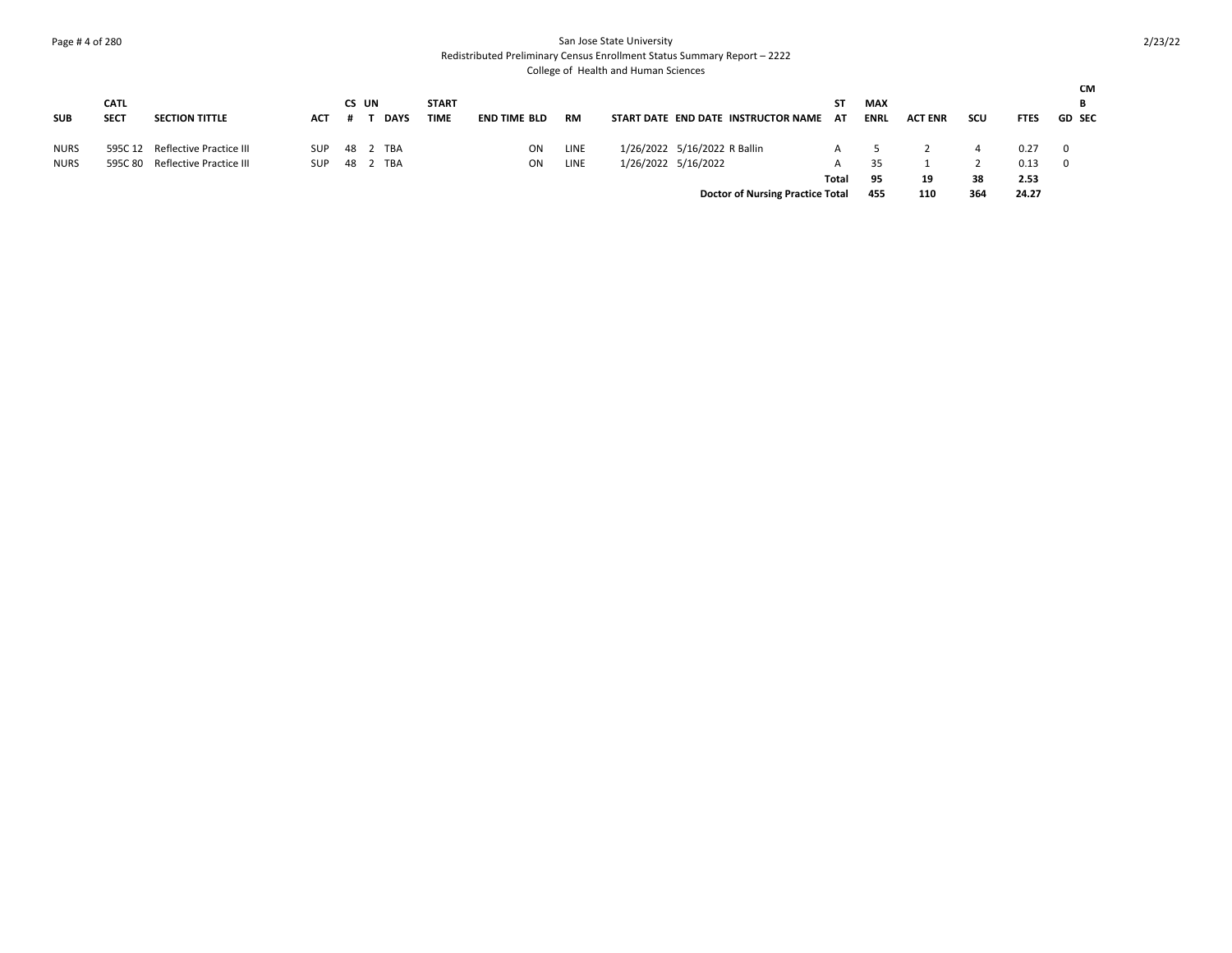### Page # 5 of 280 San Jose State University Redistributed Preliminary Census Enrollment Status Summary Report – 2222

| <b>SUB</b>  | <b>CATL</b><br><b>SECT</b> | <b>SECTION TITTLE</b>                            | ACT | CS UN<br># | <b>DAYS</b> | <b>START</b><br><b>TIME</b> | <b>END TIME BLD</b> | <b>RM</b>   |  | START DATE END DATE INSTRUCTOR NAME         | SΤ<br>AT | <b>MAX</b><br><b>ENRL</b> | <b>ACT ENR</b> | scu | <b>FTES</b> | CМ<br>В<br><b>GD SEC</b> |
|-------------|----------------------------|--------------------------------------------------|-----|------------|-------------|-----------------------------|---------------------|-------------|--|---------------------------------------------|----------|---------------------------|----------------|-----|-------------|--------------------------|
|             |                            |                                                  |     |            |             |                             |                     |             |  |                                             |          |                           |                |     |             |                          |
|             |                            | <b>Health &amp; Human Sciences - All College</b> |     |            |             |                             |                     |             |  |                                             |          |                           |                |     |             |                          |
| <b>CHHS</b> |                            | 198ITL 80 Int'l Exper Seminar                    | SEM | 5.         | <b>TBA</b>  |                             | ON                  | <b>LINE</b> |  | 1/26/2022 5/16/2022 D Singamsetti           | A        | 26                        | 26             | 26  | 1.78        | 3                        |
| <b>CHHS</b> |                            | 198ITL 81 Int'l Exper Seminar                    | SEM | 5.         | <b>TBA</b>  |                             | ON                  | LINE        |  | 1/26/2022 5/16/2022 D Singamsetti           | A        | 27                        | 27             | 27  | 1.87        | 4                        |
| <b>CHHS</b> |                            | 198ITL 82 Int'l Exper Seminar                    | SEM | -5         | <b>TBA</b>  |                             | ON                  | LINE        |  | 1/26/2022 5/16/2022 D Singamsetti           | A        | 27                        | 27             | 27  | 1.80        | $\mathbf 0$              |
| <b>CHHS</b> |                            | 198ITL 83 Int'l Exper Seminar                    | SEM | 5          | <b>TBA</b>  |                             | ON                  | LINE        |  | 1/26/2022 5/16/2022 D Singamsetti           | A        | 30                        | 30             | 30  | 2.15        | 9                        |
|             |                            |                                                  |     |            |             |                             |                     |             |  |                                             | Total    | 110                       | 110            | 110 | 7.60        |                          |
|             |                            |                                                  |     |            |             |                             |                     |             |  | Health & Human Sciences - All College Total |          | 110                       | 110            | 110 | 7.60        |                          |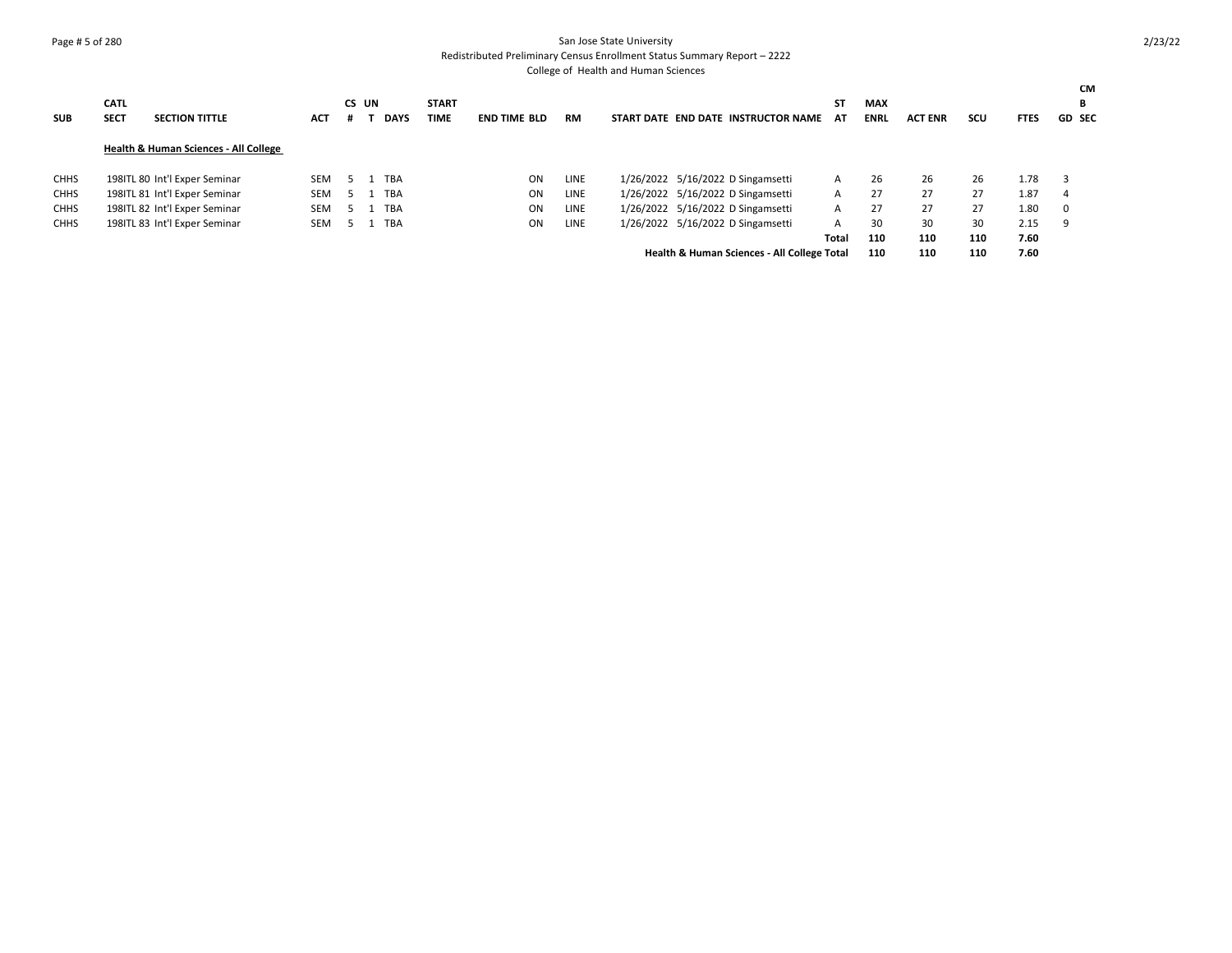### Page # 6 of 280 San Jose State University

Redistributed Preliminary Census Enrollment Status Summary Report – 2222

| <b>SUB</b>         | <b>CATL</b><br><b>SECT</b> | <b>SECTION TITTLE</b>                          | <b>ACT</b>               |                | CS UN        | # T DAYS           | <b>START</b><br><b>TIME</b> | <b>END TIME BLD</b>    | <b>RM</b>     |                              |                                                        | START DATE END DATE INSTRUCTOR NAME | ST<br><b>AT</b> | <b>MAX</b><br><b>ENRL</b> | <b>ACT ENR</b>     | SCU                | <b>FTES</b>  | <b>CM</b><br>В<br>GD SEC |
|--------------------|----------------------------|------------------------------------------------|--------------------------|----------------|--------------|--------------------|-----------------------------|------------------------|---------------|------------------------------|--------------------------------------------------------|-------------------------------------|-----------------|---------------------------|--------------------|--------------------|--------------|--------------------------|
| <b>Kinesiology</b> |                            |                                                |                          |                |              |                    |                             |                        |               |                              |                                                        |                                     |                 |                           |                    |                    |              |                          |
| KIN                | 101                        | <b>Adapted Phys Activities</b>                 | <b>ACT</b>               | 11 1 TR        |              |                    |                             | 10:30 AM 11:20 AM YUH  | 126           |                              | 1/26/2022 5/16/2022 E Siebert                          |                                     | Α               | 10                        | 1                  | $\mathbf{1}$       | 0.07         | $\Omega$                 |
|                    |                            |                                                |                          |                |              |                    |                             | 8:30 AM 9:20 AM SPXE   |               |                              |                                                        |                                     | Total           | 10<br>30                  | $\mathbf{1}$<br>25 | $\mathbf{1}$<br>25 | 0.07         | 0                        |
| KIN<br>KIN         | 2A 01<br>2A 02             | <b>Begin Swimming</b>                          | <b>ACT</b><br><b>ACT</b> |                |              | 11 1 MW<br>11 1 MW |                             | 9:30 AM 10:20 AM SPXE  | 180<br>180    |                              | 1/26/2022 5/16/2022 C May<br>1/26/2022 5/16/2022 C May |                                     | Α<br>Α          | 30                        | 28                 | 28                 | 1.67<br>1.87 | $\Omega$                 |
| KIN                | 2A 03                      | <b>Begin Swimming</b><br><b>Begin Swimming</b> | ACT                      |                |              | 11 1 MW            |                             | 11:30 AM 12:20 PM SPXE | 180           |                              | 1/26/2022 5/16/2022 C May                              |                                     | Α               | 30                        | 29                 | 29                 | 1.93         | $\Omega$                 |
| KIN                | 2A 04                      | <b>Begin Swimming</b>                          | <b>ACT</b>               | 11 1 TR        |              |                    |                             | 8:30 AM 9:20 AM SPXE   | 180           |                              | 1/26/2022 5/16/2022 C May                              |                                     | Α               | 30                        | 29                 | 29                 | 1.93         | $\Omega$                 |
|                    |                            |                                                |                          |                |              |                    |                             |                        |               |                              |                                                        |                                     | Total           | 120                       | 111                | 111                | 7.40         |                          |
| KIN                | 2B 01                      | Inter Swimming                                 | ACT                      | 11             |              | 1 MW               |                             | 10:30 AM 11:20 AM SPXE | 180           |                              | 1/26/2022 5/16/2022 C May                              |                                     | Α               | 20                        | 19                 | 19                 | 1.27         | $\mathbf 0$              |
| KIN                | 2B 02                      | Inter Swimming                                 | <b>ACT</b>               | 11 1 TR        |              |                    |                             | 7:30 AM 8:20 AM SPXE   | 180           |                              | 1/26/2022 5/16/2022 C May                              |                                     | Α               | 30                        | 24                 | 24                 | 1.60         | $\Omega$                 |
|                    |                            |                                                |                          |                |              |                    |                             |                        |               |                              |                                                        |                                     | Total           | 50                        | 43                 | 43                 | 2.87         |                          |
| KIN                | 2C 01                      | Adv Swim                                       | ACT                      |                |              | 11 1 MW            |                             | 10:30 AM 11:20 AM SPXE | 180           |                              | 1/26/2022 5/16/2022 C May                              |                                     | A               | 10                        | 9                  | 9                  | 0.60         | $\mathbf 0$              |
|                    |                            |                                                |                          |                |              |                    |                             |                        |               |                              |                                                        |                                     | Total           | 10                        | 9                  | 9                  | 0.60         |                          |
| <b>KIN</b>         | 301                        | Water Polo                                     | <b>ACT</b>               |                | $\mathbf{1}$ |                    |                             |                        |               |                              |                                                        |                                     | X               | $\mathbf 0$               | $\mathbf 0$        | $\Omega$           | 0.00         | 0                        |
| KIN                | 302                        | Water Polo                                     | <b>ACT</b>               | 11 1 F         |              |                    |                             | 9:00 AM 10:50 AM SPXE  | 180           |                              | 1/26/2022 5/16/2022 C Tanase                           |                                     | Α               | 25                        | 26                 | 26                 | 1.73         | $\Omega$                 |
|                    |                            |                                                |                          |                |              |                    |                             |                        |               |                              |                                                        |                                     | Total           | 25                        | 26                 | 26                 | 1.73         |                          |
| <b>KIN</b>         | 801                        | <b>Scuba Diving</b>                            | LEC                      | $\overline{2}$ |              | 2 W                | 6:00 PM                     | 8:30 PM SPXE           | 160           |                              | 1/26/2022 5/16/2022 F Barry                            |                                     | Α               | 25                        | 17                 | 17                 | 2.30         | 1                        |
| KIN                | 802                        | Scuba Diving                                   | LAB                      | 16             |              | 0 TBA              |                             | <b>SPXE</b>            | 180           |                              | 1/26/2022 5/16/2022 F Barry                            |                                     | Α               | 25                        | 17                 | 17                 | 0.00         | $\mathbf 1$              |
| KIN                | 803                        | <b>Scuba Diving</b>                            | LEC                      | $\overline{2}$ |              | 2 R                |                             | 6:00 PM 8:30 PM SPXE   | 160           |                              | 1/26/2022 5/16/2022 F Barry                            |                                     | Α               | 25                        | 14                 | 14                 | 1.87         | 0                        |
| KIN                | 804                        | Scuba Diving                                   | LAB                      |                |              | 16 0 TBA           |                             | <b>SPXE</b>            | 180           |                              | 1/26/2022 5/16/2022 F Barry                            |                                     | Α               | 25                        | 14                 | 14                 | 0.00         | $\mathbf 0$              |
|                    |                            |                                                |                          |                |              |                    |                             |                        |               |                              |                                                        |                                     | Total           | 100                       | 62                 | 62                 | 4.17         |                          |
| KIN                | 9A 01                      | <b>Begin Sailing</b>                           | <b>ACT</b>               | 11 1 W         |              |                    |                             | 12:30 PM 3:20 PM SPXE  | 180           |                              | 1/26/2022 5/16/2022 S Reekie                           |                                     | Α               | 15                        | 11                 | 11                 | 0.73         | 0                        |
|                    |                            |                                                |                          |                |              |                    |                             |                        |               |                              |                                                        |                                     | <b>Total</b>    | 15                        | 11                 | 11                 | 0.73         |                          |
| KIN                | 11A 01                     | <b>Begin Rowing</b>                            | <b>ACT</b>               | 11 1 TR        |              |                    | 12:00 PM                    | 1:30 PM OFF            | <b>CAMPUS</b> |                              | 1/26/2022 5/16/2022 S Reekie                           |                                     | Α               | 15                        | 8                  | 8                  | 0.53         | 0                        |
|                    |                            |                                                |                          |                |              |                    |                             |                        |               |                              |                                                        |                                     | <b>Total</b>    | 15                        | 8                  | 8                  | 0.53         |                          |
| KIN                | 13A 01                     | Begin Rugby                                    | <b>ACT</b>               | 11 1 M         |              |                    |                             | 9:30 AM 11:20 AM YUH   | 106           |                              | 1/26/2022 5/16/2022 J Fonda                            |                                     | Α               | 35                        | 31                 | 31                 | 2.07         | $\Omega$                 |
|                    |                            |                                                |                          |                |              |                    |                             |                        |               |                              |                                                        |                                     | Total           | 35                        | 31                 | 31                 | 2.07         |                          |
| KIN                | 14A 01                     | Begin Volleyball                               | <b>ACT</b>               |                |              | 11 1 MW            |                             | 11:30 AM 12:20 PM SPXC | 107B          |                              | 1/26/2022 5/16/2022 O Crespo                           |                                     | Α               | 40                        | 41                 | 41                 | 2.73         | $\pmb{0}$                |
| KIN                | 14A 02                     | Begin Volleyball                               | <b>ACT</b>               |                |              | 11 1 MW            |                             | 1:30 PM 2:20 PM SPXC   | 107B          |                              | 1/26/2022 5/16/2022 O Crespo                           |                                     | Α               | 40                        | 41                 | 41                 | 2.73         | 0                        |
| KIN                | 14A 03                     | Begin Volleyball                               | <b>ACT</b>               | 11 1 TR        |              |                    |                             | 10:30 AM 11:20 AM SPXC | 107B          |                              | 1/26/2022 5/16/2022 O Crespo                           |                                     | Α               | 40                        | 41                 | 41                 | 2.73         | 0                        |
| KIN                | 14A 04                     | <b>Begin Volleyball</b>                        | <b>ACT</b>               | 11 1 TR        |              |                    |                             | 11:30 AM 12:20 PM SPXC | 107B          |                              | 1/26/2022 5/16/2022 O Crespo                           |                                     | Α               | 40                        | 40                 | 40                 | 2.67         | $\Omega$                 |
|                    |                            |                                                |                          |                |              |                    |                             |                        |               |                              |                                                        |                                     | Total           | 160                       | 163                | 163<br>0           | 10.87        | $\mathsf 0$              |
| KIN                | 14B 01<br>14B 02           | Inter Volleyball                               | ACT                      |                | 1            |                    |                             |                        | 107B          |                              |                                                        |                                     | X               | 0<br>40                   | 0<br>41            | 41                 | 0.00         | 0                        |
| KIN                |                            | Inter Volleyball                               | <b>ACT</b>               |                |              | 11 1 MW            |                             | 10:30 AM 11:20 AM SPXC |               |                              | 1/26/2022 5/16/2022 O Crespo                           |                                     | Α<br>Total      | 40                        | 41                 | 41                 | 2.73<br>2.73 |                          |
| KIN                | 14C 01                     | Adv Volleyball                                 | <b>ACT</b>               |                |              | 11 1 MW            |                             | 12:30 PM 1:20 PM SPXC  | 107B          |                              | 1/26/2022 5/16/2022 O Crespo                           |                                     | Α               | 40                        | 40                 | 40                 | 2.67         | 0                        |
|                    |                            |                                                |                          |                |              |                    |                             |                        |               |                              |                                                        |                                     | Total           | 40                        | 40                 | 40                 | 2.67         |                          |
| KIN                | 15A 01                     | <b>Beg Basketball</b>                          | <b>ACT</b>               | 11             |              | 1 MW               |                             | 8:30 AM 9:20 AM YUH    | 106           |                              | 1/26/2022 5/16/2022 S Butler                           |                                     | Α               | 24                        | 23                 | 23                 | 1.53         | 0                        |
| KIN                | 15A 02                     | <b>Beg Basketball</b>                          | ACT                      |                |              | 11 1 MW            |                             | 10:30 AM 11:20 AM YUH  | 106           |                              | 1/26/2022 5/16/2022 S Butler                           |                                     | Α               | 24                        | 23                 | 23                 | 1.53         | 0                        |
| KIN                | 15A 03                     | <b>Beg Basketball</b>                          | ACT                      | 11 1 TR        |              |                    |                             | 10:30 AM 11:20 AM YUH  | 106           |                              | 1/26/2022 5/16/2022 S Butler                           |                                     | Α               | 24                        | 24                 | 24                 | 1.60         | $\Omega$                 |
|                    |                            |                                                |                          |                |              |                    |                             |                        |               |                              |                                                        |                                     | <b>Total</b>    | 72                        | 70                 | 70                 | 4.67         |                          |
| KIN                | 15B 01                     | Int Basketball                                 | <b>ACT</b>               |                |              | 11 1 MW            |                             | 9:30 AM 10:20 AM YUH   | 106           |                              | 1/26/2022 5/16/2022 S Butler                           |                                     | Α               | 24                        | 23                 | 23                 | 1.53         | 0                        |
|                    |                            |                                                |                          |                |              |                    |                             |                        |               |                              |                                                        |                                     | <b>Total</b>    | 24                        | 23                 | 23                 | 1.53         |                          |
| KIN                | 18A 01                     | <b>Beg Handball</b>                            | ACT                      | 11 1 W         |              |                    | 6:00 PM                     | 7:50 PM SPXE           | 163           |                              |                                                        | 1/26/2022 5/16/2022 T Urquhart      | Α               | 17                        | 17                 | 17                 | 1.13         | 0                        |
|                    |                            |                                                |                          |                |              |                    |                             |                        |               |                              |                                                        |                                     | <b>Total</b>    | 17                        | 17                 | 17                 | 1.13         |                          |
| KIN                |                            | 18B 01 Inter Handball                          | <b>ACT</b>               | 11 1 W         |              |                    | 6:00 PM                     | 7:50 PM SPXE           | 163           |                              |                                                        | 1/26/2022 5/16/2022 T Urquhart      | Α               | 5                         | 5                  | 5                  | 0.33         | $\Omega$                 |
|                    |                            |                                                |                          |                |              |                    |                             |                        |               |                              |                                                        |                                     | <b>Total</b>    | 5                         | 5                  | 5                  | 0.33         |                          |
| KIN                | 19A 01                     | <b>Begin Soccer</b>                            | ACT                      | 11 1 T         |              |                    |                             | 8:30 AM 10:20 AM YUH   | 106           | 1/26/2022 5/16/2022 M Behler |                                                        |                                     | Α               | 30                        | 31                 | 31                 | 2.07         | $\Omega$                 |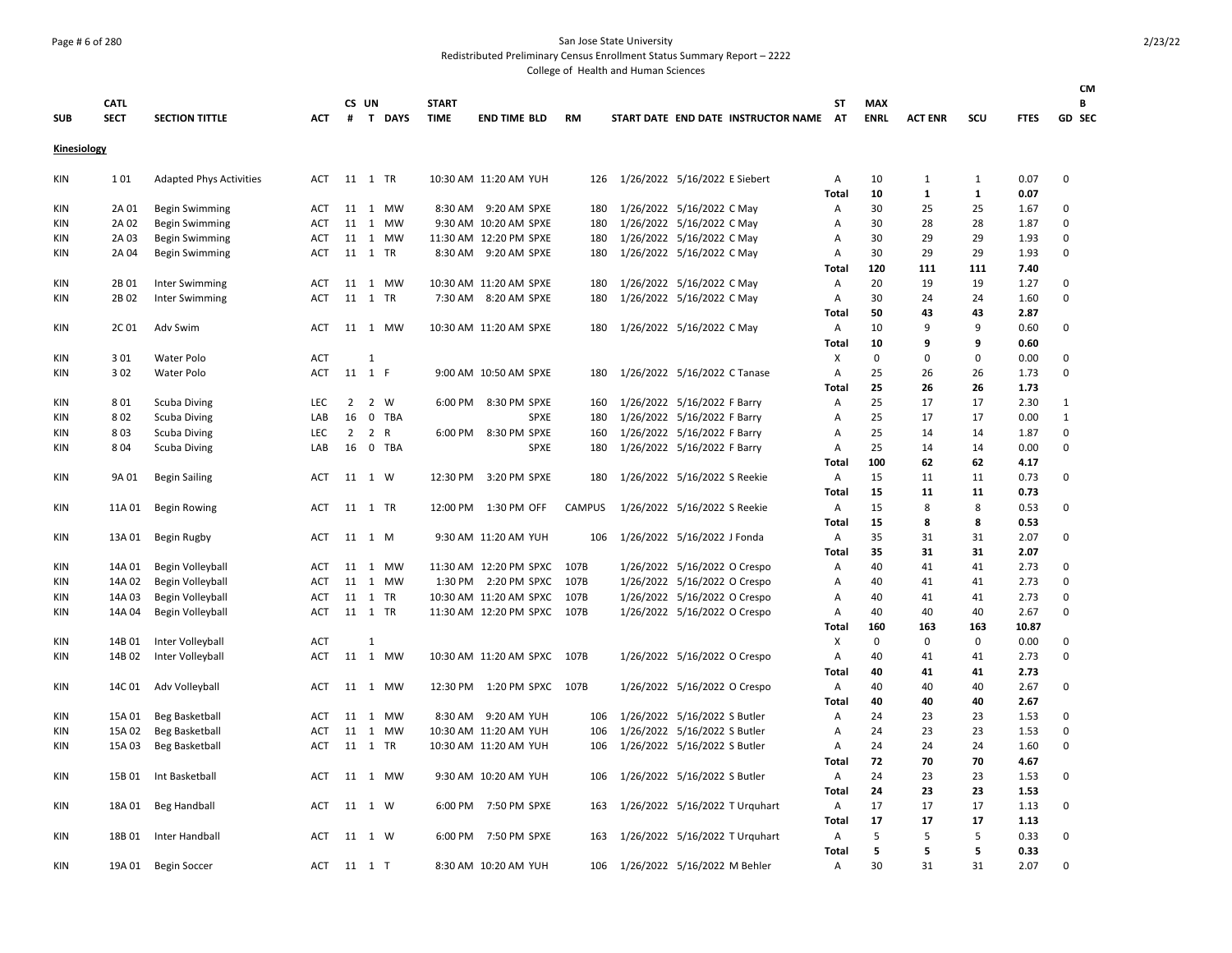# Page # 7 of 280 San Jose State University

Redistributed Preliminary Census Enrollment Status Summary Report – 2222

|            |             |                           |            |         |              |               |              |                             |       |                                  |                                       |              |             |                |          |             | <b>CM</b>     |
|------------|-------------|---------------------------|------------|---------|--------------|---------------|--------------|-----------------------------|-------|----------------------------------|---------------------------------------|--------------|-------------|----------------|----------|-------------|---------------|
|            | <b>CATL</b> |                           |            | CS UN   |              |               | <b>START</b> |                             |       |                                  |                                       | SΤ           | <b>MAX</b>  |                |          |             | В             |
| <b>SUB</b> | <b>SECT</b> | <b>SECTION TITTLE</b>     | <b>ACT</b> | #       |              | <b>T DAYS</b> | <b>TIME</b>  | <b>END TIME BLD</b>         | RM    |                                  | START DATE END DATE INSTRUCTOR NAME   | AT           | <b>ENRL</b> | <b>ACT ENR</b> | scu      | <b>FTES</b> | <b>GD SEC</b> |
| KIN        | 19A 02      | <b>Begin Soccer</b>       | ACT        | 11 1 W  |              |               |              | 9:30 AM 11:20 AM YUH        | 106   | 1/26/2022 5/16/2022 M Behler     |                                       | Α            | 30          | 30             | 30       | 2.00        | 0             |
|            |             |                           |            |         |              |               |              |                             |       |                                  |                                       | Total        | 60          | 61             | 61       | 4.07        |               |
| KIN        | 19B 01      | Int Soccer                | ACT        | 11 1 T  |              |               |              | 10:30 AM 12:20 PM YUH       | 106   | 1/26/2022 5/16/2022 M Behler     |                                       | Α            | 30          | 32             | 32       | 2.13        | 0             |
|            |             |                           |            |         |              |               |              |                             |       |                                  |                                       | Total        | 30          | 32             | 32       | 2.13        |               |
| KIN        | 20A 01      | Begin Badminton           | ACT        |         |              | 11 1 MW       | 8:30 AM      | 9:20 AM SPXC                | 107B  | 1/26/2022 5/16/2022 L Cai        |                                       | Α            | 24          | 24             | 24       | 1.60        | 0             |
| KIN        | 20A 02      | Begin Badminton           | ACT        | 11 1 TR |              |               | 8:30 AM      | 9:20 AM SPXC                | 107B  | 1/26/2022 5/16/2022 L Cai        |                                       | Α            | 24          | 26             | 26       | 1.73        | 0             |
| KIN        | 20A 03      | Begin Badminton           | <b>ACT</b> | 11 1 F  |              |               |              | 8:30 AM 10:20 AM SPXC       | 107B  | 1/26/2022 5/16/2022 L Cai        |                                       | A            | 24          | 24             | 24       | 1.60        | 0             |
|            |             |                           |            |         |              |               |              |                             |       |                                  |                                       | Total        | 72          | 74             | 74       | 4.93        |               |
| <b>KIN</b> | 20B 01      | Inter Badminton           | ACT        | 11 1 TR |              |               |              | 9:30 AM 10:20 AM SPXC       | 107B  | 1/26/2022 5/16/2022 L Cai        |                                       | Α            | 24          | 25             | 25       | 1.67        | 0             |
| KIN        | 20B 02      | Inter Badminton           | <b>ACT</b> | 11 1 F  |              |               |              | 10:30 AM 12:20 PM SPXC      | 107B  | 1/26/2022 5/16/2022 L Cai        |                                       | Α            | 12          | 12             | 12       | 0.80        | 0             |
|            |             |                           |            |         |              |               |              |                             |       |                                  |                                       | Total        | 36          | 37             | 37       | 2.47        |               |
| KIN        | 20C 01      | Adv Badminton             | ACT        | 11 1 F  |              |               |              | 10:30 AM 12:20 PM SPXC 107B |       | 1/26/2022 5/16/2022 L Cai        |                                       | A            | 12          | 14             | 14       | 0.93        | 0             |
|            |             |                           |            |         |              |               |              |                             |       |                                  |                                       | Total        | 12          | 14             | 14       | 0.93        |               |
| KIN        | 21A 01      | <b>Begin Tennis</b>       | ACT        |         | $\mathbf{1}$ |               |              |                             |       |                                  |                                       | X            | 0           | $\mathbf 0$    | $\Omega$ | 0.00        | 0             |
| KIN        | 21A 02      | <b>Begin Tennis</b>       | <b>ACT</b> |         | $\mathbf{1}$ |               |              |                             |       |                                  |                                       | X            | 0           | $\mathbf 0$    | 0        | 0.00        | $\mathbf 0$   |
|            |             |                           |            |         |              |               |              |                             |       |                                  |                                       | Total        | 0           | 0              | 0        | 0.00        |               |
| KIN        | 21B 01      | <b>Inter Tennis</b>       | <b>ACT</b> |         | $\mathbf{1}$ |               |              |                             |       |                                  |                                       | X            | 0           | 0              | 0        | 0.00        | 0             |
|            |             |                           |            |         |              |               |              |                             |       |                                  |                                       | <b>Total</b> | $\mathbf 0$ | $\mathbf 0$    | 0        | 0.00        |               |
| KIN        | 23A 01      | Begin Archery             | ACT        | 11 1 T  |              |               | 12:30 PM     | 2:20 PM YUH                 | 106   | 1/26/2022 5/16/2022 N Fraire     |                                       | A            | 25          | 28             | 28       | 1.87        | 0             |
| KIN        | 23A 02      | Begin Archery             | ACT        | 11 1 R  |              |               | 12:30 PM     | 2:20 PM YUH                 | 106   | 1/26/2022 5/16/2022 N Fraire     |                                       | А            | 20          | 20             | 20       | 1.33        | 0             |
|            |             |                           |            |         |              |               |              |                             |       |                                  |                                       | Total        | 45          | 48             | 48       | 3.20        |               |
| KIN        | 23B 01      | Inter Archery             | ACT        | 11 1 R  |              |               | 12:30 PM     | 2:20 PM YUH                 | 106   | 1/26/2022 5/16/2022 N Fraire     |                                       | Α            | 5           | 6              | 6        | 0.40        | 0             |
|            |             |                           |            |         |              |               |              |                             |       |                                  |                                       | <b>Total</b> | 5           | 6              | 6        | 0.40        |               |
| KIN        | 24A 01      | <b>Begin Bowling</b>      | ACT        |         |              | 11 1 MW       |              | 8:30 AM 9:20 AM SU          | ALLEY |                                  | 1/26/2022 5/16/2022 M Pascal-Gonzales | Α            | 30          | 29             | 29       | 1.93        | 0             |
| KIN        | 24A 02      | <b>Begin Bowling</b>      | ACT        |         |              | 11 1 MW       |              | 9:30 AM 10:20 AM SU         | ALLEY |                                  | 1/26/2022 5/16/2022 M Pascal-Gonzales | Α            | 30          | 33             | 33       | 2.20        | 0             |
| <b>KIN</b> | 24A 03      | <b>Begin Bowling</b>      | ACT        |         |              | 11 1 MW       |              | 10:30 AM 11:20 AM SU        | ALLEY |                                  | 1/26/2022 5/16/2022 M Pascal-Gonzales | Α            | 30          | 33             | 33       | 2.20        | 0             |
| KIN        | 24A 04      | <b>Begin Bowling</b>      | ACT        | 11 1 TR |              |               |              | 8:30 AM 9:20 AM SU          | ALLEY |                                  | 1/26/2022 5/16/2022 M Pascal-Gonzales | Α            | 30          | 30             | 30       | 2.02        | 1             |
| KIN        | 24A 05      | <b>Begin Bowling</b>      | ACT        | 11 1 TR |              |               |              | 9:30 AM 10:20 AM SU         | ALLEY |                                  | 1/26/2022 5/16/2022 M Pascal-Gonzales | Α            | 30          | 29             | 29       | 1.93        | $\mathbf 0$   |
|            |             |                           |            |         |              |               |              |                             |       |                                  |                                       | <b>Total</b> | 150         | 154            | 154      | 10.28       |               |
| KIN        | 24B 01      | Inter Bowling             | ACT        | 11 1 TR |              |               |              | 10:30 AM 11:20 AM SU        | ALLEY |                                  | 1/26/2022 5/16/2022 M Pascal-Gonzales | Α            | 30          | 31             | 31       | 2.07        | 0             |
|            |             |                           |            |         |              |               |              |                             |       |                                  |                                       | <b>Total</b> | 30          | 31             | 31       | 2.07        |               |
| KIN        | 25A 01      | Begin Golf                | ACT        | 11 1 TR |              |               |              | 9:30 AM 10:20 AM YUH        | 106   | 1/26/2022 5/16/2022 D Allio      |                                       | Α            | 25          | 26             | 26       | 1.75        | $\mathbf{1}$  |
| KIN        | 25A 02      | <b>Begin Golf</b>         | ACT        | 11 1 TR |              |               |              | 11:30 AM 12:20 PM YUH       | 106   | 1/26/2022 5/16/2022 D Allio      |                                       | A            | 25          | 25             | 25       | 1.67        | 0             |
| KIN        | 25A 03      | Begin Golf                | ACT        | 11 1 M  |              |               |              | 9:30 AM 11:20 AM YUH        | 106   | 1/26/2022 5/16/2022 M Behler     |                                       | A            | 25          | 25             | 25       | 1.68        | 1             |
|            |             |                           |            |         |              |               |              |                             |       |                                  |                                       | Total        | 75          | 76             | 76       | 5.10        |               |
| KIN        | 25B 01      | Intermediate Golf         | ACT        | 11 1 TR |              |               |              | 10:30 AM 11:20 AM YUH       | 106   | 1/26/2022 5/16/2022 D Allio      |                                       | Α            | 25          | 25             | 25       | 1.67        | 0             |
|            |             |                           |            |         |              |               |              |                             |       |                                  |                                       | Total        | 25          | 25             | 25       | 1.67        |               |
| KIN        | 27A 01      | <b>Begin Table Tennis</b> | <b>ACT</b> |         |              | 11 1 MW       | 8:30 AM      | 9:20 AM SPXC                | 107A  | 1/26/2022 5/16/2022 G Chen       |                                       | Α            | 40          | 40             | 40       | 2.67        | 0             |
| KIN        | 27A 02      | <b>Begin Table Tennis</b> | ACT        |         |              | 11 1 MW       |              | 9:30 AM 10:20 AM SPXC       | 107A  | 1/26/2022 5/16/2022 L Cai        |                                       | Α            | 40          | 39             | 39       | 2.60        | 0             |
| KIN        | 27A 03      | <b>Begin Table Tennis</b> | ACT        |         |              | 11 1 MW       | 7:30 AM      | 8:20 AM SPXC 107A           |       | 1/26/2022 5/16/2022 G Chen       |                                       | Α            | 40          | 41             | 41       | 2.73        | 0             |
|            |             |                           |            |         |              |               |              |                             |       |                                  |                                       | Total        | 120         | 120            | 120      | 8.00        |               |
| KIN        | 28A 01      | <b>Beg Gymnastics</b>     | ACT        |         |              | 11 1 MW       | 8:30 AM      | 9:20 AM SPXC                | 231   | 1/26/2022 5/16/2022 J Williams   |                                       | Α            | 30          | 29             | 29       | 1.93        | 0             |
| KIN        | 28A 02      | <b>Beg Gymnastics</b>     | ACT        |         |              | 11 1 MW       |              | 9:30 AM 10:20 AM SPXC       | 231   | 1/26/2022 5/16/2022 J Williams   |                                       | А            | 30          | 28             | 28       | 1.87        | 0             |
|            |             |                           |            |         |              |               |              |                             |       |                                  |                                       | Total        | 60          | 57             | 57       | 3.80        |               |
| KIN        | 29 01       | Cardio Kickboxing         | <b>ACT</b> |         | $\mathbf{1}$ |               |              |                             |       |                                  |                                       | х            | 0           | $\mathbf 0$    | 0        | 0.00        | 0             |
| KIN        | 29 02       | Cardio Kickboxing         | ACT        |         |              | 11 1 MW       | 3:30 PM      | 4:20 PM SPXC                | 107A  | 1/26/2022 5/16/2022 F Ghiasvand  |                                       | А            | 30          | 27             | 27       | 1.80        | 0             |
| KIN        | 29 03       | Cardio Kickboxing         | <b>ACT</b> | 11 1 TR |              |               |              | 12:30 PM 1:20 PM SPXC 107A  |       | 1/26/2022 5/16/2022 F Ghiasvand  |                                       | A            | 30          | 31             | 31       | 2.07        | 0             |
|            |             |                           |            |         |              |               |              |                             |       |                                  |                                       | Total        | 60          | 58             | 58       | 3.87        |               |
| KIN        | 3001        | Pilates                   | ACT        | 11 1 TR |              |               | 1:30 PM      | 2:20 PM SPXE                | 178   | 1/26/2022 5/16/2022 J Linafelter |                                       | Α            | 30          | 30             | 30       | 2.00        | $\Omega$      |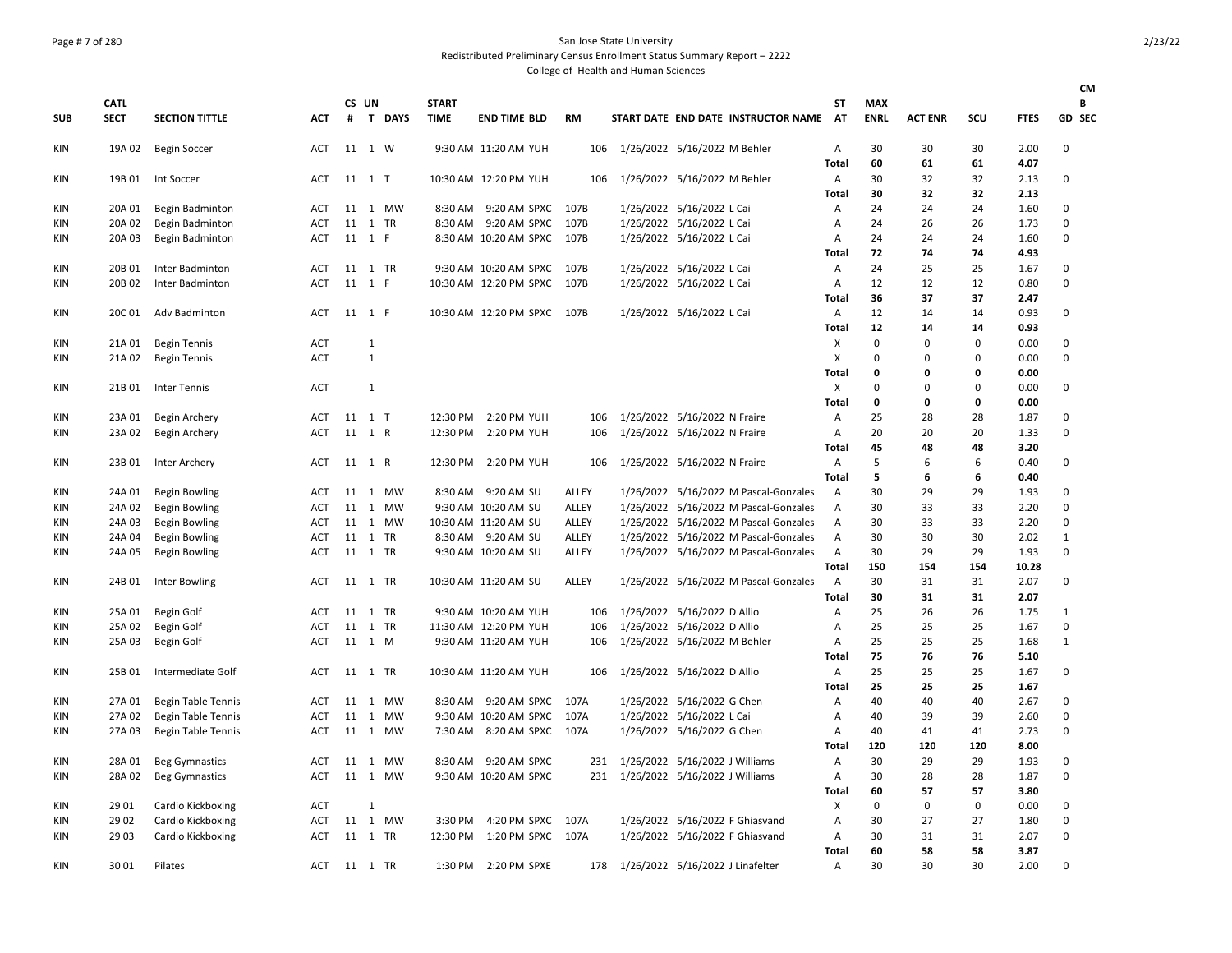# Page # 8 of 280 San Jose State University

Redistributed Preliminary Census Enrollment Status Summary Report – 2222

|            |             |                          |            |         |              |          |              |                        |           |  |                                  |                                     |              |             |                |             |             | <b>CM</b>    |
|------------|-------------|--------------------------|------------|---------|--------------|----------|--------------|------------------------|-----------|--|----------------------------------|-------------------------------------|--------------|-------------|----------------|-------------|-------------|--------------|
|            | <b>CATL</b> |                          |            |         | CS UN        |          | <b>START</b> |                        |           |  |                                  |                                     | SΤ           | <b>MAX</b>  |                |             |             | В            |
| <b>SUB</b> | <b>SECT</b> | <b>SECTION TITTLE</b>    | <b>ACT</b> | #       |              | T DAYS   | <b>TIME</b>  | <b>END TIME BLD</b>    | <b>RM</b> |  |                                  | START DATE END DATE INSTRUCTOR NAME | AT           | <b>ENRL</b> | <b>ACT ENR</b> | scu         | <b>FTES</b> | GD SEC       |
| KIN        | 30 02       | Pilates                  | ACT        |         | 11 1 TR      |          |              | 12:30 PM 1:20 PM SPXE  | 178       |  | 1/26/2022 5/16/2022 J Linafelter |                                     | Α            | 30          | 29             | 29          | 1.93        | 0            |
| KIN        | 30 03       | Pilates                  | <b>ACT</b> |         | 11 1         | W        | 7:30 AM      | 9:20 AM SPXE           | 178       |  | 1/26/2022 5/16/2022 J Linafelter |                                     | A            | 30          | 30             | 30          | 2.00        | $\Omega$     |
| KIN        | 30 04       | Pilates                  | <b>ACT</b> |         | 11 1 F       |          |              | 10:30 AM 12:20 PM SPXE | 178       |  | 1/26/2022 5/16/2022 J Linafelter |                                     | A            | 30          | 28             | 28          | 1.87        | 0            |
| KIN        | 30 05       | Pilates                  | <b>ACT</b> |         | 11 1 F       |          |              | 8:30 AM 10:20 AM SPXE  | 178       |  | 1/26/2022 5/16/2022 J Linafelter |                                     | Α            | 30          | 28             | 28          | 1.88        | $\mathbf{1}$ |
| KIN        | 30 06       | Pilates                  | <b>ACT</b> |         | 11 1 TR      |          |              | 11:30 AM 12:20 PM SPXE | 178       |  | 1/26/2022 5/16/2022 J Linafelter |                                     | Α            | 30          | 29             | 29          | 1.93        | $\Omega$     |
|            |             |                          |            |         |              |          |              |                        |           |  |                                  |                                     | Total        | 180         | 174            | 174         | 11.62       |              |
| KIN        | 3101        | <b>Body Sculpting</b>    | <b>ACT</b> |         | 1            |          |              |                        |           |  |                                  |                                     | х            | $\Omega$    | $\mathbf 0$    | $\Omega$    | 0.00        | $\Omega$     |
| KIN        | 3102        | <b>Body Sculpting</b>    | <b>ACT</b> |         | 11 1 TR      |          | 1:30 PM      | 2:20 PM SPXC           | 107A      |  | 1/26/2022 5/16/2022 A Dietrich   |                                     | Α            | 50          | 50             | 50          | 3.33        | $\Omega$     |
| KIN        | 3180        | <b>Body Sculpting</b>    | <b>ACT</b> |         |              | 11 1 TBA |              | ON                     | LINE      |  | 1/26/2022 5/16/2022 A Dietrich   |                                     | Α            | 50          | 49             | 49          | 3.27        | $\Omega$     |
| KIN        | 3181        | <b>Body Sculpting</b>    | <b>ACT</b> |         |              | 11 1 TBA |              | ON                     | LINE      |  | 1/26/2022 5/16/2022 A Batt       |                                     | Α            | 50          | 58             | 58          | 3.87        | $\Omega$     |
|            |             |                          |            |         |              |          |              |                        |           |  |                                  |                                     | Total        | 150         | 157            | 157         | 10.47       |              |
| KIN        | 3201        | Aerobics                 | <b>ACT</b> |         | 1            |          |              |                        |           |  |                                  |                                     | X            | $\Omega$    | $\mathbf 0$    | 0           | 0.00        | 0            |
| KIN        | 32 02       | Aerobics                 | <b>ACT</b> |         | $\mathbf{1}$ |          |              |                        |           |  |                                  |                                     | X            | $\Omega$    | $\Omega$       | 0           | 0.00        | 0            |
| KIN        | 3203        | Aerobics                 | <b>ACT</b> |         | 1            |          |              |                        |           |  |                                  |                                     | X            | $\Omega$    | 0              | $\pmb{0}$   | 0.00        | 0            |
| KIN        | 32 80       | Aerobics                 | ACT        |         |              | 11 1 TBA |              | ON                     | LINE      |  | 1/26/2022 5/16/2022 A Batt       |                                     | A            | 50          | 54             | 54          | 3.62        | 1            |
| KIN        | 3281        | Aerobics                 | <b>ACT</b> |         | 11 1 TR      |          |              | 10:30 AM 11:20 AM ON   | LINE      |  | 1/26/2022 5/16/2022 A Batt       |                                     | Α            | 50          | 49             | 49          | 3.27        | 0            |
| KIN        | 3282        | Aerobics                 | <b>ACT</b> |         | 11 1 TR      |          |              | 1:30 PM 2:20 PM ON     | LINE      |  | 1/26/2022 5/16/2022 A Batt       |                                     | А            | 50          | 44             | 44          | 2.93        | 0            |
|            |             |                          |            |         |              |          |              |                        |           |  |                                  |                                     | <b>Total</b> | 150         | 147            | 147         | 9.82        |              |
| KIN        | 34 01       | <b>Step Training</b>     | <b>ACT</b> |         | 1            |          |              |                        |           |  |                                  |                                     | X            | $\Omega$    | $\mathbf 0$    | $\mathbf 0$ | 0.00        | $\Omega$     |
| KIN        | 34 80       | <b>Step Training</b>     | ACT        |         |              | 11 1 TBA |              | ON                     | LINE      |  | 1/26/2022 5/16/2022 A Batt       |                                     | A            | 50          | 54             | 54          | 3.60        | 0            |
| KIN        | 34 81       | <b>Step Training</b>     | <b>ACT</b> |         |              | 11 1 TBA |              | ON                     | LINE      |  | 1/26/2022 5/16/2022 A Batt       |                                     | Α            | 50          | 50             | 50          | 3.33        | 0            |
|            |             |                          |            |         |              |          |              |                        |           |  |                                  |                                     | Total        | 100         | 104            | 104         | 6.93        |              |
| KIN        | 35A 01      | <b>Begin Wt Training</b> | ACT        |         |              | 11 1 MW  |              | 7:30 AM 8:20 AM YUH    | 126       |  |                                  | 1/26/2022 5/16/2022 R Montgomery    | Α            | 32          | 29             | 29          | 1.93        | 0            |
| KIN        | 35A 02      | <b>Begin Wt Training</b> | <b>ACT</b> |         |              | 11 1 MW  |              | 9:30 AM 10:20 AM YUH   | 126       |  |                                  | 1/26/2022 5/16/2022 R Montgomery    | Α            | 32          | 30             | 30          | 2.00        | 0            |
| KIN        | 35A 03      | <b>Begin Wt Training</b> | <b>ACT</b> |         |              | 11 1 MW  |              | 12:30 PM 1:20 PM YUH   | 126       |  | 1/26/2022 5/16/2022 K Campbell   |                                     | Α            | 32          | 31             | 31          | 2.07        | 0            |
| KIN        | 35A 04      | <b>Begin Wt Training</b> | <b>ACT</b> |         |              | 11 1 MW  | 1:30 PM      | 2:20 PM YUH            | 126       |  | 1/26/2022 5/16/2022 K Campbell   |                                     | A            | 32          | 32             | 32          | 2.13        | 0            |
| KIN        | 35A 05      | <b>Begin Wt Training</b> | <b>ACT</b> |         |              | 11 1 MW  | 2:30 PM      | 3:20 PM YUH            | 126       |  | 1/26/2022 5/16/2022 N Levine     |                                     | A            | 32          | 32             | 32          | 2.13        | 0            |
| KIN        | 35A 06      | <b>Begin Wt Training</b> | <b>ACT</b> |         |              | 11 1 MW  | 4:30 PM      | 5:20 PM YUH            | 126       |  | 1/26/2022 5/16/2022 J Fonda      |                                     | Α            | 32          | 31             | 31          | 2.07        | 0            |
| KIN        | 35A 07      | <b>Begin Wt Training</b> | <b>ACT</b> |         | 11 1 TR      |          | 7:30 AM      | 8:20 AM YUH            | 126       |  | 1/26/2022 5/16/2022 S Butler     |                                     | A            | 32          | 26             | 26          | 1.73        | 0            |
| KIN        | 35A 08      | <b>Begin Wt Training</b> | <b>ACT</b> |         | 11 1 TR      |          |              | 9:30 AM 10:20 AM YUH   | 126       |  | 1/26/2022 5/16/2022 S Butler     |                                     | А            | 32          | 32             | 32          | 2.13        | 0            |
| KIN        | 35A 09      | <b>Begin Wt Training</b> | <b>ACT</b> |         |              | 11 1 MW  | 3:30 PM      | 4:20 PM YUH            | 126       |  | 1/26/2022 5/16/2022 N Levine     |                                     | Α            | 32          | 31             | 31          | 2.07        | 0            |
| KIN        | 35A 10      | <b>Begin Wt Training</b> | <b>ACT</b> |         | 11 1 TR      |          | 3:30 PM      | 4:20 PM YUH            | 126       |  | 1/26/2022 5/16/2022 L Wilkin     |                                     | А            | 32          | 33             | 33          | 2.20        | 0            |
|            |             |                          |            |         |              |          |              |                        |           |  |                                  |                                     | Total        | 320         | 307            | 307         | 20.47       |              |
| KIN        | 35B 01      | Inter Wt Training        | <b>ACT</b> |         |              | 11 1 MW  | 8:30 AM      | 9:20 AM YUH            | 126       |  |                                  | 1/26/2022 5/16/2022 R Montgomery    | Α            | 32          | 30             | 30          | 2.00        | 0            |
| KIN        | 35B02       | Inter Wt Training        | <b>ACT</b> |         |              | 11 1 MW  |              | 10:30 AM 11:20 AM YUH  | 126       |  |                                  | 1/26/2022 5/16/2022 R Montgomery    | A            | 32          | 32             | 32          | 2.13        | 0            |
| KIN        | 35B03       | Inter Wt Training        | <b>ACT</b> |         | 11 1 TR      |          | 8:30 AM      | 9:20 AM YUH            | 126       |  | 1/26/2022 5/16/2022 S Butler     |                                     | Α            | 32          | 23             | 23          | 1.53        | 0            |
|            |             |                          |            |         |              |          |              |                        |           |  |                                  |                                     | Total        | 96          | 85             | 85          | 5.67        |              |
| <b>KIN</b> | 36 01       | Cross Train/Cond         | <b>ACT</b> |         | 11 1 TR      |          | 12:30 PM     | 1:20 PM YUH            | 126       |  | 1/26/2022 5/16/2022 L Pate       |                                     | Α            | 30          | 29             | 29          | 1.93        | 0            |
| KIN        | 36 02       | Cross Train/Cond         | <b>ACT</b> |         | 11 1 TR      |          | 1:30 PM      | 2:20 PM YUH            | 126       |  | 1/26/2022 5/16/2022 L Pate       |                                     | А            | 30          | 30             | 30          | 2.00        | 0            |
| KIN        | 3603        | Cross Train/Cond         | <b>ACT</b> |         | 11 1 TR      |          | 2:30 PM      | 3:20 PM YUH            | 126       |  | 1/26/2022 5/16/2022 L Pate       |                                     | Α            | 30          | 32             | 32          | 2.13        | 0            |
| KIN        | 3680        | Cross Train/Cond         | <b>ACT</b> |         |              | 11 1 TBA |              | ON                     | LINE      |  | 1/26/2022 5/16/2022 L Pate       |                                     | Α            | 30          | 34             | 34          | 2.27        | 0            |
| KIN        | 3681        | Cross Train/Cond         | <b>ACT</b> |         |              | 11 1 TBA |              | ON                     | LINE      |  | 1/26/2022 5/16/2022 L Pate       |                                     | А            | 30          | 32             | 32          | 2.13        | 0            |
|            |             |                          |            |         |              |          |              |                        |           |  |                                  |                                     | Total        | 150         | 157            | 157         | 10.47       |              |
| <b>KIN</b> | 3701        | <b>Fitness Walking</b>   | <b>ACT</b> | 11 1 TR |              |          |              | 11:30 AM 12:20 PM YUH  | 106       |  | 1/26/2022 5/16/2022 J Fonda      |                                     | Α            | 30          | 30             | 30          | 2.00        | 0            |
|            |             |                          |            |         |              |          |              |                        |           |  |                                  |                                     | <b>Total</b> | 30          | 30             | 30          | 2.00        |              |
| KIN        | 3801        | Begin Jogging            | <b>ACT</b> |         |              | 11 1 MW  | 12:30 PM     | 1:20 PM SPXC           | 107A      |  | 1/26/2022 5/16/2022 N Levine     |                                     | Α            | 30          | 29             | 29          | 1.93        | 0            |
| KIN        | 3802        | Begin Jogging            | ACT        |         |              | 11 1 MW  | 1:30 PM      | 2:20 PM SPXC           | 107A      |  | 1/26/2022 5/16/2022 N Levine     |                                     | A            | 30          | 30             | 30          | 2.00        | 0            |
| KIN        | 3803        | Begin Jogging            | <b>ACT</b> | 11 1 TR |              |          |              | 10:30 AM 11:20 AM YUH  | 106       |  | 1/26/2022 5/16/2022 J Fonda      |                                     | A            | 30          | 30             | 30          | 2.00        | $\Omega$     |
| KIN        | 3804        | Begin Jogging            | ACT        | 11 1 TR |              |          | 1:30 PM      | 2:20 PM YUH            | 106       |  | 1/26/2022 5/16/2022 J Fonda      |                                     | А            | 30          | 30             | 30          | 2.00        | $\Omega$     |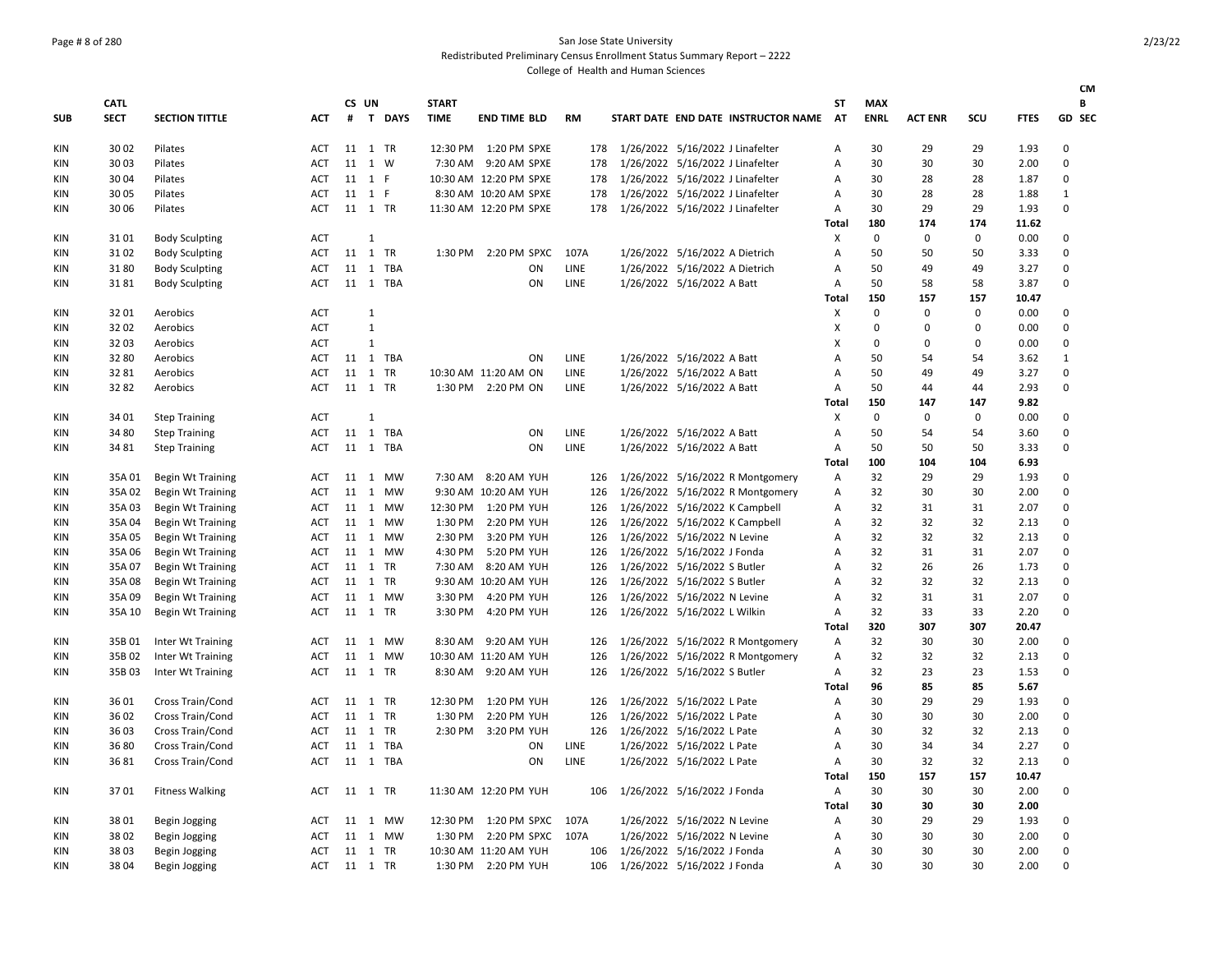## Page # 9 of 280 San Jose State University

Redistributed Preliminary Census Enrollment Status Summary Report – 2222

|             |             |                         |            |         |              |          |              |                            |           |                                     |              |             |                |                |             | <b>CM</b>                    |                      |
|-------------|-------------|-------------------------|------------|---------|--------------|----------|--------------|----------------------------|-----------|-------------------------------------|--------------|-------------|----------------|----------------|-------------|------------------------------|----------------------|
|             | <b>CATL</b> |                         |            |         | CS UN        |          | <b>START</b> |                            |           |                                     | SΤ           | <b>MAX</b>  |                |                |             | В                            |                      |
| <b>SUB</b>  | <b>SECT</b> | <b>SECTION TITTLE</b>   | <b>ACT</b> |         |              | # T DAYS | <b>TIME</b>  | <b>END TIME BLD</b>        | <b>RM</b> | START DATE END DATE INSTRUCTOR NAME | <b>AT</b>    | <b>ENRL</b> | <b>ACT ENR</b> | SCU            | <b>FTES</b> | <b>GD SEC</b>                |                      |
|             |             |                         |            |         |              |          |              |                            |           |                                     | Total        | 120         | 119            | 119            | 7.93        |                              |                      |
| KIN         | 45A 01      | Beg Lindy & Swing       | <b>ACT</b> |         |              | 11 1 MW  |              | 1:30 PM 2:20 PM SPXE       | 178       | 1/26/2022 5/16/2022 A Ayers         | Α            | 40          | 31             | 31             | 2.07        | $\mathsf{C}$<br>$\mathbf{0}$ |                      |
| DANC        | 45A 01      | Beg Lindy & Swing       | <b>ACT</b> |         |              | 11 1 MW  | 1:30 PM      | 2:20 PM SPXE               | 178       | 1/26/2022 5/16/2022 A Ayers         | Α            | $\Omega$    | $\Omega$       | $\Omega$       | 0.00        | $0\quad C$                   |                      |
|             |             |                         |            |         |              |          |              |                            |           |                                     | Total        | 40          | 31             | 31             | 2.07        |                              |                      |
| KIN         | 46A 01      | <b>Beg Social Dance</b> | ACT        | 11      |              | 1 MW     |              | 9:30 AM 10:20 AM SPXE      | 178       | 1/26/2022 5/16/2022 A Ayers         | Α            | 40          | 23             | 23             | 1.55        | C<br>$\mathbf{1}$            |                      |
| <b>DANC</b> | 46A 01      | <b>Beg Social Dance</b> | ACT        | 11      |              | 1 MW     |              | 9:30 AM 10:20 AM SPXE      | 178       | 1/26/2022 5/16/2022 A Ayers         | Α            | $\mathbf 0$ | $\mathbf{0}$   | $\mathbf{0}$   | 0.00        | $\mathbf{0}$<br>$\mathsf{C}$ | $\;$ $\;$            |
| KIN         | 46A 02      | <b>Beg Social Dance</b> | <b>ACT</b> | 11      |              | 1 MW     |              | 10:30 AM 11:20 AM SPXE     | 178       | 1/26/2022 5/16/2022 A Ayers         | Α            | 40          | 40             | 40             | 2.67        | $\mathsf{C}$<br>$\mathbf 0$  | $\ast$               |
| <b>DANC</b> | 46A 02      | <b>Beg Social Dance</b> | <b>ACT</b> |         |              | 11 1 MW  |              | 10:30 AM 11:20 AM SPXE     | 178       | 1/26/2022 5/16/2022 A Ayers         | Α            | $\mathbf 0$ | $\mathbf{0}$   | $\mathbf{0}$   | 0.00        | $\mathbf{0}$<br>$\mathsf{C}$ | $\ddot{\phantom{1}}$ |
| KIN         | 46A 03      | <b>Beg Social Dance</b> | <b>ACT</b> |         |              | 11 1 MW  |              | 11:30 AM 12:20 PM SPXE     | 178       | 1/26/2022 5/16/2022 A Ayers         | Α            | 40          | 17             | 17             | 1.13        | $\mathsf{C}$<br>$\mathbf{0}$ | $\ast$               |
| DANC        | 46A 03      | <b>Beg Social Dance</b> | ACT        |         |              | 11 1 MW  |              | 11:30 AM 12:20 PM SPXE     | 178       | 1/26/2022 5/16/2022 A Ayers         | А            | $\Omega$    | $\Omega$       | $\Omega$       | 0.00        | $\mathbf 0$<br>$\mathsf{C}$  |                      |
| KIN         | 46A 04      | <b>Beg Social Dance</b> | ACT        |         | $\mathbf{1}$ |          |              |                            |           |                                     | X            | $\mathbf 0$ | $\Omega$       | $\mathbf 0$    | 0.00        | $\mathbf 0$                  |                      |
| DANC        | 46A 04      | <b>Beg Social Dance</b> | <b>ACT</b> |         | $\mathbf{1}$ |          |              |                            |           |                                     | X            | $\mathbf 0$ | $\Omega$       | 0              | 0.00        | 0                            |                      |
|             |             |                         |            |         |              |          |              |                            |           |                                     | Total        | 120         | 80             | 80             | 5.35        |                              |                      |
| KIN         | 48A 01      | Beg Latin Dance         | ACT        |         |              | 11 1 TR  | 8:30 AM      | 9:20 AM SPXE               | 178       | 1/26/2022 5/16/2022 A Ayers         | Α            | 40          | 32             | 32             | 2.13        | $\mathbf{0}$<br>$\mathsf{C}$ | $\;$ $\;$            |
| DANC        | 48A 01      | Beg Latin Dance         | <b>ACT</b> |         |              | 11 1 TR  |              | 8:30 AM 9:20 AM SPXE       | 178       | 1/26/2022 5/16/2022 A Ayers         | Α            | $\mathbf 0$ | $\mathbf{0}$   | $\mathbf{0}$   | 0.00        | $\mathbf{0}$<br>$\mathsf{C}$ | $\ast$               |
| KIN         | 48A 02      | Beg Latin Dance         | <b>ACT</b> |         |              | 11 1 TR  |              | 9:30 AM 10:20 AM SPXE      | 178       | 1/26/2022 5/16/2022 A Ayers         | А            | 40          | 41             | 41             | 2.73        | $\mathsf{C}$<br>$\mathbf{0}$ |                      |
| DANC        | 48A 02      | Beg Latin Dance         | <b>ACT</b> |         |              | 11 1 TR  |              | 9:30 AM 10:20 AM SPXE      | 178       | 1/26/2022 5/16/2022 A Ayers         | Α            | $\mathbf 0$ | $\Omega$       | $\mathbf{0}$   | 0.00        | $\mathbf 0$<br>$\mathsf{C}$  |                      |
| KIN         | 48A 03      | Beg Latin Dance         | <b>ACT</b> |         | $\mathbf{1}$ |          |              |                            |           |                                     | X            | $\mathbf 0$ | $\Omega$       | $\mathbf 0$    | 0.00        | 0                            |                      |
| <b>DANC</b> | 48A 03      | Beg Latin Dance         | <b>ACT</b> |         | $\mathbf{1}$ |          |              |                            |           |                                     | X            | $\Omega$    | $\Omega$       | 0              | 0.00        | $\mathbf 0$                  |                      |
| KIN         | 48A 04      | Beg Latin Dance         | <b>ACT</b> |         |              | 11 1 MW  | 2:30 PM      | 3:20 PM SPXE               | 178       | 1/26/2022 5/16/2022 A Ayers         | A            | 40          | 36             | 36             | 2.40        | $\mathbf{0}$<br>$\mathsf{C}$ | $\rightarrow$        |
| DANC        | 48A 04      | Beg Latin Dance         | <b>ACT</b> |         |              | 11 1 MW  |              | 2:30 PM 3:20 PM SPXE       | 178       | 1/26/2022 5/16/2022 A Ayers         | Α            | $\mathbf 0$ | $\mathbf{0}$   | $\mathbf{0}$   | 0.00        | $0-$                         | $\ddot{\phantom{1}}$ |
|             |             |                         |            |         |              |          |              |                            |           |                                     | <b>Total</b> | 120         | 109            | 109            | 7.27        |                              |                      |
| KIN         | 5001        | Tai Chi                 | <b>ACT</b> |         |              | 11 1 MW  |              | 9:30 AM 10:20 AM SPXC 107B |           | 1/26/2022 5/16/2022 G Chen          | Α            | 40          | 40             | 40             | 2.67        | 0                            |                      |
| KIN         | 50 02       | Tai Chi                 | ACT        | 11      | 1            | MW       | 3:30 PM      | 4:20 PM SPXC               | 107B      | 1/26/2022 5/16/2022 C Weng          | Α            | 40          | 35             | 35             | 2.33        | 0                            |                      |
| <b>KIN</b>  | 5003        | Tai Chi                 | ACT        | 11      |              | 1 MW     | 4:30 PM      | 5:20 PM SPXC               | 107B      | 1/26/2022 5/16/2022 C Weng          | Α            | 40          | 35             | 35             | 2.33        | $\mathbf 0$                  |                      |
|             |             |                         |            |         |              |          |              |                            |           |                                     | Total        | 120         | 110            | 110            | 7.33        |                              |                      |
| KIN         | 51A 01      | Begin Aikido            | <b>ACT</b> |         |              | 11 1 MW  |              | 8:30 AM 9:20 AM YUH        | 208       | 1/26/2022 5/16/2022 J Wada          | Α            | 30          | 29             | 29             | 1.93        | $\mathbf 0$                  |                      |
| KIN         | 51A 02      | Begin Aikido            | <b>ACT</b> | 11      |              | 1 MW     |              | 9:30 AM 10:20 AM YUH       | 208       | 1/26/2022 5/16/2022 J Wada          | Α            | 20          | 20             | 20             | 1.33        | 0                            |                      |
|             |             |                         |            |         |              |          |              |                            |           |                                     | <b>Total</b> | 50          | 49             | 49             | 3.27        |                              |                      |
| KIN         | 51B01       | Int Aikido              | ACT        |         |              | 11 1 MW  |              | 9:30 AM 10:20 AM YUH       | 208       | 1/26/2022 5/16/2022 J Wada          | Α            | 10          | 4              | $\overline{4}$ | 0.27        | 0                            |                      |
|             |             |                         |            |         |              |          |              |                            |           |                                     | Total        | 10          | 4              | 4              | 0.27        |                              |                      |
| <b>KIN</b>  | 52A 01      | Begin Judo              | ACT        | 11      |              | 1 TR     |              | 9:30 AM 10:20 AM YUH       | 208       | 1/26/2022 5/16/2022 D Williams      | Α            | 30          | 30             | 30             | 2.00        | 0                            |                      |
| <b>KIN</b>  | 52A 02      | Begin Judo              | <b>ACT</b> |         |              | 11 1 TR  |              | 10:30 AM 11:20 AM YUH      | 208       | 1/26/2022 5/16/2022 D Williams      | Α            | 30          | 30             | 30             | 2.00        | $\mathbf 0$                  |                      |
|             |             |                         |            |         |              |          |              |                            |           |                                     | Total        | 60          | 60             | 60             | 4.00        |                              |                      |
| KIN         | 52B 01      | Inter Judo              | <b>ACT</b> |         |              | 11 1 TR  |              | 11:30 AM 12:20 PM YUH      | 208       | 1/26/2022 5/16/2022 D Williams      | Α            | 20          | 11             | 11             | 0.73        | $\mathbf 0$                  |                      |
|             |             |                         |            |         |              |          |              |                            |           |                                     | <b>Total</b> | 20          | 11             | 11             | 0.73        |                              |                      |
| KIN         | 52C01       | Competitive Judo        | ACT        |         |              | 11 1 TBA |              | YUH                        | 208       | 1/26/2022 5/16/2022 Y Uchida        | Α            | 30          | 13             | 13             | 0.88        | $\mathbf{1}$                 |                      |
|             |             |                         |            |         |              |          |              |                            |           |                                     | Total        | 30          | 13             | 13             | 0.88        |                              |                      |
| <b>KIN</b>  | 53A 01      | Begin Karate            | ACT        | 11      | 1 F          |          |              | 8:30 AM 10:20 AM YUH       | 106       | 1/26/2022 5/16/2022 P Rodriquez     | Α            | 20          | 18             | 18             | 1.20        | 0                            |                      |
| <b>KIN</b>  | 53A 02      | Begin Karate            | <b>ACT</b> |         | 11 1 F       |          |              | 10:30 AM 12:20 PM YUH      | 106       | 1/26/2022 5/16/2022 P Rodriquez     | Α            | 20          | 17             | 17             | 1.13        | $\mathbf 0$                  |                      |
|             |             |                         |            |         |              |          |              |                            |           |                                     | Total        | 40          | 35             | 35             | 2.33        |                              |                      |
| KIN         | 53B 01      | Inter Karate            | ACT        |         | 11 1 F       |          |              | 8:30 AM 10:20 AM YUH       | 106       | 1/26/2022 5/16/2022 P Rodriquez     | Α            | 10          | 1              | 1              | 0.07        | 0                            |                      |
| KIN         | 53B02       | Inter Karate            | ACT        | 11      | 1 F          |          |              | 10:30 AM 12:20 PM YUH      | 106       | 1/26/2022 5/16/2022 P Rodriquez     | Α            | 10          | $\overline{2}$ | $\overline{2}$ | 0.13        | 0                            |                      |
|             |             |                         |            |         |              |          |              |                            |           |                                     | <b>Total</b> | 20          | 3              | 3              | 0.20        |                              |                      |
| <b>KIN</b>  | 54A 01      | Begin Tae Kwon Do       | <b>ACT</b> |         |              | 11 1 TR  | 7:30 AM      | 8:20 AM YUH                | 208       | 1/26/2022 5/16/2022 J Schachner     | Α            | 30          | 31             | 31             | 2.07        | 0                            |                      |
| KIN         | 54A 02      | Begin Tae Kwon Do       | ACT        | 11      |              | 1 TR     | 8:30 AM      | 9:20 AM YUH                | 208       | 1/26/2022 5/16/2022 J Schachner     | Α            | 20          | 20             | 20             | 1.33        | 0                            |                      |
|             |             |                         |            |         |              |          |              |                            |           |                                     | Total        | 50          | 51             | 51             | 3.40        |                              |                      |
| <b>KIN</b>  |             | 54B 01 Int Tae Kwon Do  | ACT        | 11 1 TR |              |          |              | 8:30 AM 9:20 AM YUH        | 208       | 1/26/2022 5/16/2022 J Schachner     | A            | 10          | 10             | 10             | 0.68        | $\mathbf{1}$                 |                      |
|             |             |                         |            |         |              |          |              |                            |           |                                     | Total        | 10          | 10             | 10             | 0.68        |                              |                      |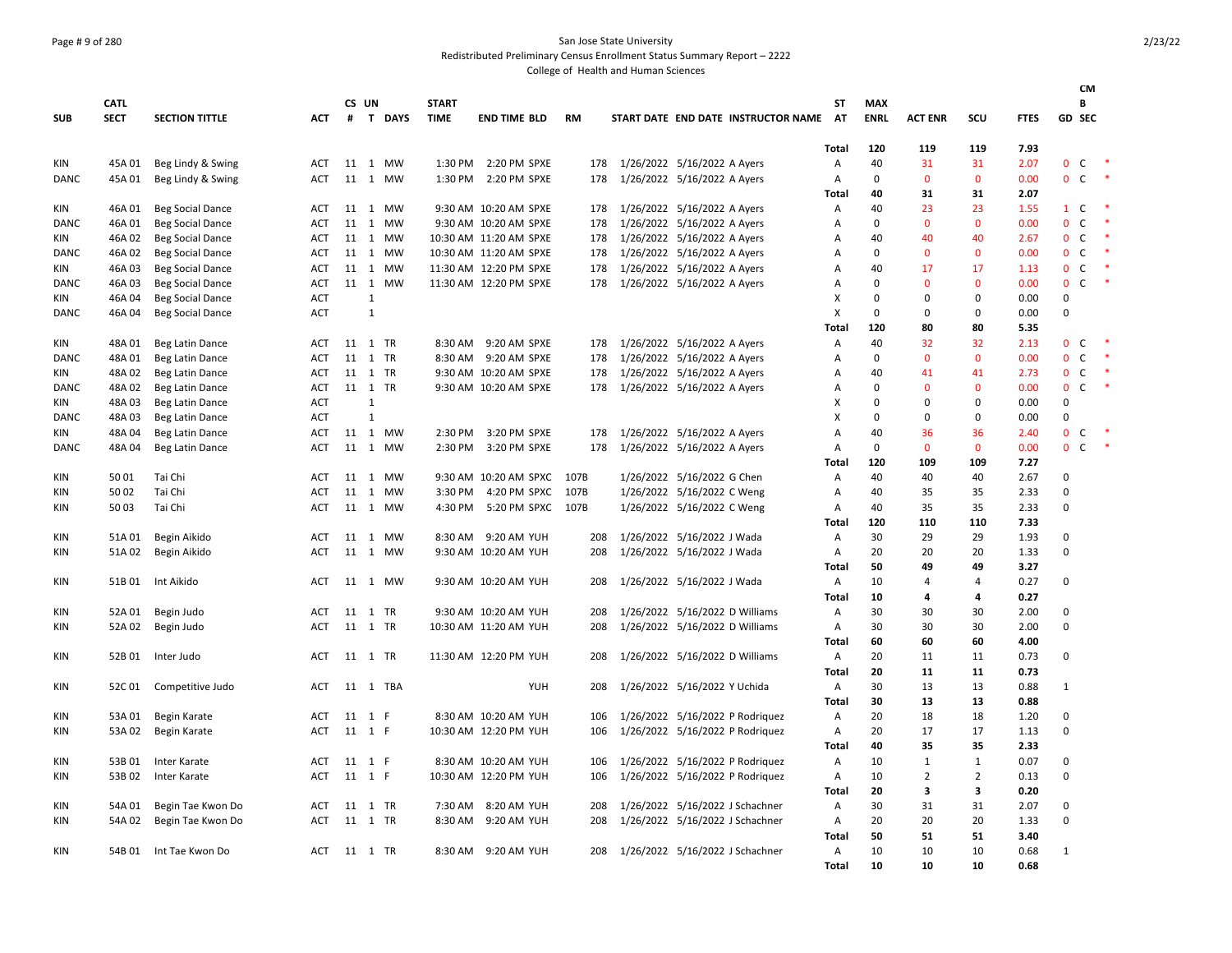### Page # 10 of 280 San Jose State University Redistributed Preliminary Census Enrollment Status Summary Report – 2222

|            |             |                          |            |                |                     |             |              |                       |           |                                |                                |                                       |                |                |                |              |             | <b>CM</b>    |
|------------|-------------|--------------------------|------------|----------------|---------------------|-------------|--------------|-----------------------|-----------|--------------------------------|--------------------------------|---------------------------------------|----------------|----------------|----------------|--------------|-------------|--------------|
|            | <b>CATL</b> |                          |            | CS UN          |                     |             | <b>START</b> |                       |           |                                |                                |                                       | ST             | <b>MAX</b>     |                |              |             | В            |
| <b>SUB</b> | <b>SECT</b> | <b>SECTION TITTLE</b>    | ACT        | #              |                     | T DAYS      | <b>TIME</b>  | <b>END TIME BLD</b>   | <b>RM</b> |                                |                                | START DATE END DATE INSTRUCTOR NAME   | AT             | <b>ENRL</b>    | <b>ACT ENR</b> | <b>SCU</b>   | <b>FTES</b> | GD SEC       |
| KIN        | 55A 01      | Begin Self-Defense       | ACT        |                |                     | 11 1 MW     |              | 11:30 AM 12:20 PM YUH | 208       | 1/26/2022 5/16/2022 G Chen     |                                |                                       | Α              | 30             | 36             | 36           | 2.40        | $\mathbf 0$  |
| KIN        | 55A 02      | Begin Self-Defense       | <b>ACT</b> |                |                     | 11 1 MW     | 12:30 PM     | 1:20 PM YUH           | 208       |                                | 1/26/2022 5/16/2022 G Chen     |                                       | $\overline{A}$ | 30             | 34             | 34           | 2.27        | $\mathbf 0$  |
|            |             |                          |            |                |                     |             |              |                       |           |                                |                                |                                       | Total          | 60             | 70             | 70           | 4.67        |              |
| <b>KIN</b> | 58A 01      | Brazil Jiu-Jitsu         | <b>ACT</b> |                |                     | 11 1 MW     | 2:30 PM      | 3:20 PM YUH           | 208       | 1/26/2022 5/16/2022 A Juarez   |                                |                                       | A              | 30             | 21             | 21           | 1.40        | 0            |
| <b>KIN</b> | 58A 02      | Brazil Jiu-Jitsu         | <b>ACT</b> |                |                     | 11 1 MW     | 1:30 PM      | 2:20 PM YUH           | 208       |                                | 1/26/2022 5/16/2022 A Juarez   |                                       | $\overline{A}$ | 30             | 29             | 29           | 1.95        | $\mathbf{1}$ |
|            |             |                          |            |                |                     |             |              |                       |           |                                |                                |                                       | Total          | 60             | 50             | 50           | 3.35        |              |
| <b>KIN</b> | 61A 01      | Begin Hatha Yoga         | <b>ACT</b> | 11 1 F         |                     |             | 1:00 PM      | 2:50 PM SPXE          | 178       |                                |                                | 1/26/2022 5/16/2022 J Linafelter      | $\overline{A}$ | 50             | 47             | 47           | 3.13        | 0            |
| <b>KIN</b> | 61A 02      | Begin Hatha Yoga         | ACT        | 11 1 F         |                     |             | 7:30 AM      | 9:20 AM YUH           | 208       |                                |                                | 1/26/2022 5/16/2022 S Caughlan        | Α              | 50             | 50             | 50           | 3.35        | $\mathbf{1}$ |
| KIN        | 61A03       | Begin Hatha Yoga         | ACT        | 11 1 F         |                     |             | 11:30 AM     | 1:20 PM YUH           | 208       |                                |                                | 1/26/2022 5/16/2022 S Caughlan        | Α              | 50             | 50             | 50           | 3.33        | $\mathbf 0$  |
| <b>KIN</b> | 61A 04      | Begin Hatha Yoga         | <b>ACT</b> |                | $\mathbf{1}$        |             |              |                       |           |                                |                                |                                       | х              | 0              | 0              | 0            | 0.00        | $\mathbf 0$  |
| KIN        | 61A 80      | Begin Hatha Yoga         | ACT        |                |                     | 11 1 TBA    |              | ON                    | LINE      |                                |                                | 1/26/2022 5/16/2022 S Caughlan        | Α              | 50             | 51             | 51           | 3.40        | $\mathbf 0$  |
| KIN        | 61A 81      | Begin Hatha Yoga         | ACT        | 11 1 TR        |                     |             |              | 2:30 PM 3:20 PM ON    | LINE      |                                | 1/26/2022 5/16/2022 A Batt     |                                       | Α              | 50             | 56             | 56           | 3.73        | $\Omega$     |
|            |             |                          |            |                |                     |             |              |                       |           |                                |                                |                                       | Total          | 250            | 254            | 254          | 16.95       |              |
| KIN        | 61B01       | Int Hatha Yoga           | ACT        | 11 1 F         |                     |             |              | 9:30 AM 11:20 AM YUH  | 208       |                                |                                | 1/26/2022 5/16/2022 S Caughlan        | A              | 50             | 33             | 33           | 2.20        | 0            |
|            |             |                          |            |                |                     |             |              |                       |           |                                |                                |                                       | Total          | 50             | 33             | 33           | 2.20        |              |
| <b>KIN</b> | 62A 01      | Begin Ice Skating        | ACT        | 11 1 T         |                     |             |              | 9:30 AM 11:10 AM YUH  | 106       |                                |                                | 1/26/2022 5/16/2022 M Gentry-Self     | A              | 40             | 40             | 40           | 2.67        | $\mathbf 0$  |
| <b>KIN</b> | 62A 02      | Begin Ice Skating        | ACT        | 11 1 F         |                     |             |              | 8:20 AM 10:00 AM YUH  | 106       |                                |                                | 1/26/2022 5/16/2022 M Gentry-Self     | Α              | 40             | 39             | 39           | 2.60        | $\mathbf 0$  |
|            |             |                          |            |                |                     |             |              |                       |           |                                |                                |                                       | Total          | 80             | 79             | 79           | 5.27        |              |
| KIN        | 63A 01      | <b>Beg Hiking</b>        | <b>ACT</b> | 11 1 F         |                     |             | 1:00 PM      | 3:50 PM SPXE          | 163       |                                |                                | 1/26/2022 5/16/2022 K Kirkendall      | A              | 20             | 24             | 24           | 1.60        | 0            |
|            |             |                          |            |                |                     |             |              |                       |           |                                |                                |                                       | Total          | 20             | 24             | 24           | 1.60        |              |
| KIN        | 65A 01      |                          | <b>ACT</b> | 11 1 F         |                     |             |              | 9:50 AM 11:30 AM YUH  | 106       |                                |                                |                                       | A              | 40             | 30             | 30           | 2.00        | 0            |
|            |             | Begin Ice Hockey         |            |                |                     |             |              |                       |           |                                |                                | 1/26/2022 5/16/2022 M Gentry-Self     |                | 40             | 30             | 30           | 2.00        |              |
|            |             |                          |            |                | $2 \quad 3 \quad T$ |             |              |                       | LINE      |                                |                                |                                       | Total          |                | 40             | 120          |             | 0            |
| <b>KIN</b> | 6880        | Visl Rep Sprt Cult       | <b>LEC</b> |                |                     |             |              | 12:00 PM 1:15 PM ON   |           |                                |                                | 1/26/2022 5/16/2022 D Murphy          | A              | 40             |                |              | 8.00        |              |
|            |             |                          |            |                |                     |             |              |                       |           |                                |                                |                                       | Total          | 40             | 40             | 120          | 8.00        |              |
| <b>KIN</b> | 6901        | <b>Stress Management</b> | <b>LEC</b> |                |                     | 2 3 MW      | 12:00 PM     | 1:15 PM YUH           | 236       |                                | 1/26/2022 5/16/2022 K Moreno   |                                       | Α              | 30             | 28             | 84           | 5.60        | $\mathbf 0$  |
| <b>KIN</b> | 69 02       | <b>Stress Management</b> | LEC        | $\overline{2}$ | $\mathbf{3}$        | MW          | 1:30 PM      | 2:45 PM YUH           | 236       |                                | 1/26/2022 5/16/2022 K Moreno   |                                       | Α              | 30             | 30             | 90           | 6.00        | $\mathbf 0$  |
| <b>KIN</b> | 69 03       | <b>Stress Management</b> | LEC        |                | 3                   |             |              |                       |           |                                |                                |                                       | X              | $\mathbf 0$    | 0              | $\mathbf 0$  | 0.00        | $\mathbf 0$  |
| <b>KIN</b> | 6904        | <b>Stress Management</b> | LEC        | $\overline{2}$ |                     | 3 TR        | 5:30 PM      | 6:45 PM YUH           | 236       |                                | 1/26/2022 5/16/2022 T Beggs    |                                       | Α              | 30             | 30             | 90           | 6.00        | $\mathbf 0$  |
| <b>KIN</b> | 69 05       | <b>Stress Management</b> | <b>LEC</b> | $\overline{2}$ |                     | 3 TR        | 7:00 PM      | 8:15 PM YUH           | 236       | 1/26/2022 5/16/2022 T Beggs    |                                |                                       | Α              | 30             | 29             | 87           | 5.80        | $\mathbf 0$  |
| <b>KIN</b> | 6980        | <b>Stress Management</b> | LEC        | $\overline{2}$ | 3 <sub>7</sub>      |             |              | 10:30 AM 11:45 AM ON  | LINE      |                                | 1/26/2022 5/16/2022 K Russell  |                                       | А              | 30             | 31             | 93           | 6.20        | $\mathbf 0$  |
| KIN        | 6981        | <b>Stress Management</b> | LEC        | $\overline{2}$ | 3 <sub>1</sub>      |             | 12:00 PM     | 1:15 PM ON            | LINE      |                                |                                | 1/26/2022 5/16/2022 L Atkinson        | Α              | 30             | 31             | 93           | 6.20        | $\mathbf 0$  |
| KIN        | 6982        | <b>Stress Management</b> | LEC        | $\overline{2}$ | 3 <sub>1</sub>      |             | 3:00 PM      | 4:15 PM ON            | LINE      |                                |                                | 1/26/2022 5/16/2022 L Atkinson        | А              | 30             | 30             | 90           | 6.00        | $\mathbf 0$  |
| <b>KIN</b> | 6983        | <b>Stress Management</b> | LEC.       | $\overline{2}$ | 3 <sub>1</sub>      |             |              | 9:00 AM 10:15 AM ON   | LINE      |                                | 1/26/2022 5/16/2022 K Russell  |                                       | A              | 30             | 31             | 93           | 6.20        | $\mathbf 0$  |
|            |             |                          |            |                |                     |             |              |                       |           |                                |                                |                                       | Total          | 240            | 240            | 720          | 48.00       |              |
| <b>KIN</b> | 70 01       | Intro to Kinesiology     | LEC        | $\overline{2}$ |                     | 3 MW        |              | 8:30 AM 9:20 AM YUH   | 124       | 1/26/2022 5/16/2022 J Chin     |                                |                                       | Α              | 100            | 102            | 204          | 20.40       | $\mathsf 0$  |
| <b>KIN</b> | 70 02       | Intro to Kinesiology     | ACT        | 11             |                     | $0 \quad M$ |              | 9:30 AM 11:20 AM DBH  | 202       | 1/26/2022 5/16/2022 A Dietrich |                                |                                       | A              | 20             | 20             | 20           | 0.00        | $\mathbf 0$  |
| <b>KIN</b> | 70 03       | Intro to Kinesiology     | ACT        | 11             | $\mathbf 0$         | W           |              | 9:30 AM 11:20 AM DBH  | 202       |                                | 1/26/2022 5/16/2022 A Dietrich |                                       | А              | 20             | 20             | 20           | 0.00        | $\mathbf 0$  |
| KIN        | 70 04       | Intro to Kinesiology     | ACT        | 11 0           |                     | M           |              | 9:30 AM 11:20 AM SPXC | 153       |                                |                                | 1/26/2022 5/16/2022 A Tomimbang       | Α              | 20             | 20             | 20           | 0.00        | $\mathbf 0$  |
| <b>KIN</b> | 70 05       | Intro to Kinesiology     | ACT        |                | $\Omega$            |             |              |                       |           |                                |                                |                                       | X              | $\mathbf{0}$   | $\mathbf 0$    | 0            | 0.00        | $\mathbf 0$  |
| KIN        | 70 06       | Intro to Kinesiology     | ACT        | 11             | $\mathbf{0}$        | W           |              | 12:00 PM 1:50 PM YUH  | 128       |                                |                                | 1/26/2022 5/16/2022 M Pascal-Gonzales | Α              | 20             | 22             | 22           | 0.00        | $\mathbf 0$  |
| KIN        | 70 07       | Intro to Kinesiology     | <b>ACT</b> | 11 0 M         |                     |             |              | 12:00 PM 1:50 PM YUH  | 128       |                                |                                | 1/26/2022 5/16/2022 A Tomimbang       | A              | 20             | 20             | 20           | 0.00        | $\mathbf 0$  |
|            |             |                          |            |                |                     |             |              |                       |           |                                |                                |                                       | Total          | 200            | 204            | 306          | 20.40       |              |
| ΚIΝ        | 8001        | Indivdl Movement         | ACT        | 11             | 1                   | TBA         |              |                       |           |                                | 1/26/2022 5/16/2022            |                                       | А              | $\overline{2}$ | $\Omega$       | $\mathbf 0$  | 0.00        | $\mathsf 0$  |
| <b>KIN</b> | 80 02       | Indivdl Movement         | ACT        |                |                     | 11 1 TBA    |              |                       |           |                                |                                | 1/26/2022 5/16/2022 D Williams        | А              | $\overline{2}$ | 1              | $\mathbf{1}$ | 0.07        | $\mathbf 0$  |
| KIN        | 8003        | <b>Indivdl Movement</b>  | ACT        |                |                     | 11 1 TBA    |              |                       |           |                                | 1/26/2022 5/16/2022            |                                       | A              | $\overline{2}$ | $\Omega$       | $\Omega$     | 0.00        | $\mathbf 0$  |
| KIN        | 8004        | Indivdl Movement         | ACT        |                |                     | 11 1 TBA    |              |                       |           |                                | 1/26/2022 5/16/2022            |                                       | Α              | $\overline{2}$ | $\Omega$       | $\mathbf 0$  | 0.00        | $\mathbf 0$  |
|            |             |                          |            |                |                     |             |              |                       |           |                                |                                |                                       | Total          | 8              | $\mathbf{1}$   | 1            | 0.07        |              |
| KIN        |             | 100W 01 Writing Workshop | SEM        | $\overline{4}$ |                     | 3 MW        |              | 10:30 AM 11:45 AM SH  | 242       |                                |                                | 1/26/2022 5/16/2022 D Bohigian        | A              | 25             | 24             | 72           | 4.80        | $\mathbf 0$  |
| KIN        |             | 100W 02 Writing Workshop | SEM        | $\overline{4}$ |                     | 3 MW        |              | 9:00 AM 10:15 AM SH   | 242       |                                |                                | 1/26/2022 5/16/2022 D Bohigian        | А              | 25             | 26             | 78           | 5.20        | $\Omega$     |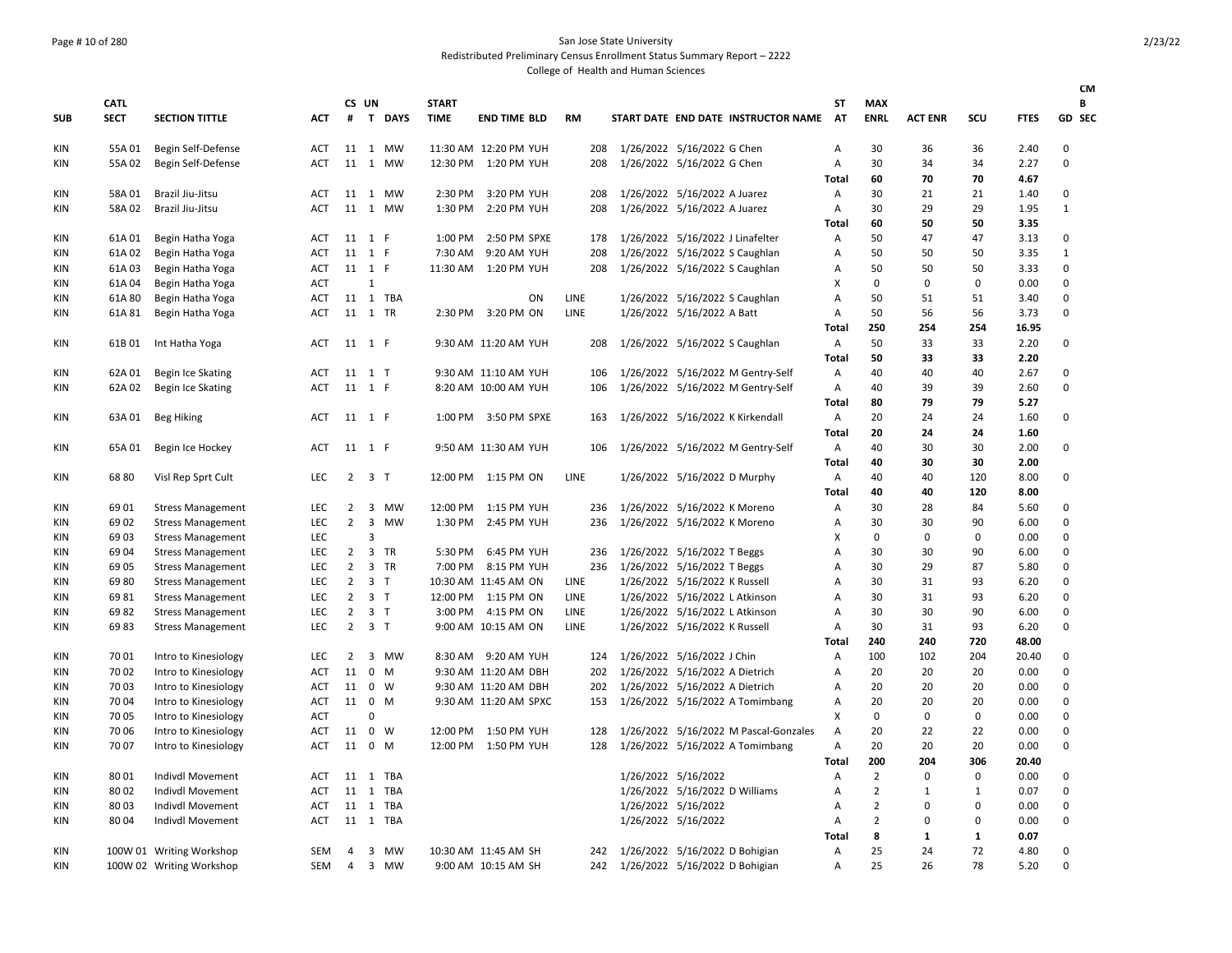### Page # 11 of 280 San Jose State University Redistributed Preliminary Census Enrollment Status Summary Report – 2222

|            |                            |                                    |            |                |                         |          |                             |                        |             |                                     |                 |                           |                |             |             | CМ                |        |
|------------|----------------------------|------------------------------------|------------|----------------|-------------------------|----------|-----------------------------|------------------------|-------------|-------------------------------------|-----------------|---------------------------|----------------|-------------|-------------|-------------------|--------|
| <b>SUB</b> | <b>CATL</b><br><b>SECT</b> | <b>SECTION TITTLE</b>              | <b>ACT</b> | CS UN<br>#     |                         | T DAYS   | <b>START</b><br><b>TIME</b> | <b>END TIME BLD</b>    | <b>RM</b>   | START DATE END DATE INSTRUCTOR NAME | SΤ<br><b>AT</b> | <b>MAX</b><br><b>ENRL</b> | <b>ACT ENR</b> | SCU         | <b>FTES</b> | В<br>GD SEC       |        |
|            |                            |                                    |            |                |                         |          |                             |                        |             |                                     |                 |                           |                |             |             |                   |        |
| KIN        |                            | 100W 03 Writing Workshop           | <b>SEM</b> |                | 3                       |          |                             |                        |             |                                     | X               | $\Omega$                  | 0              | $\mathbf 0$ | 0.00        | $\mathbf 0$       |        |
| KIN        |                            | 100W 04 Writing Workshop           | SEM        | 4              |                         | 3 TR     |                             | 9:00 AM 10:15 AM SH    | 242         | 1/26/2022 5/16/2022 A Medina        | Α               | 25                        | 16             | 48          | 3.20        | $\mathbf 0$       |        |
| KIN        |                            | 100W 05 Writing Workshop           | <b>SEM</b> | 4              |                         | 3 TR     |                             | 10:30 AM 11:45 AM SH   | 242         | 1/26/2022 5/16/2022 M Crockett      | Α               | 25                        | 24             | 72          | 4.80        | 0                 |        |
| KIN        |                            | 100W 06 Writing Workshop           | SEM        | $\overline{4}$ |                         | 3 TR     |                             | 1:30 PM 2:45 PM SH     | 242         | 1/26/2022 5/16/2022 A Medina        | Α               | 25                        | 14             | 42          | 2.80        | $\mathbf 0$       |        |
| KIN        |                            | 100W 07 Writing Workshop           | <b>SEM</b> |                | $\overline{\mathbf{3}}$ |          |                             |                        |             |                                     | X               | 0                         | 0              | 0           | 0.00        | 0                 |        |
| ΚIΝ        |                            | 100W 80 Writing Workshop           | <b>SEM</b> | 4              |                         | 3 TR     |                             | 10:30 AM 11:45 AM ON   | LINE        | 1/26/2022 5/16/2022 A Medina        | $\overline{A}$  | 25                        | 25             | 75          | 5.00        | $\mathbf 0$       |        |
| KIN        |                            | 100W 81 Writing Workshop           | <b>SEM</b> | $\overline{4}$ |                         | 3 TR     |                             | 12:00 PM 1:15 PM ON    | LINE        | 1/26/2022 5/16/2022 C Jones         | $\overline{A}$  | 25                        | 23             | 69          | 4.60        | 0                 |        |
|            |                            |                                    |            |                |                         |          |                             |                        |             |                                     | <b>Total</b>    | 175                       | 152            | 456         | 30.40       |                   |        |
| KIN        | 101 01                     | Sport in America                   | LEC        | $\overline{2}$ |                         | 3 MW     |                             | 12:00 PM 1:15 PM SH    | 242         | 1/26/2022 5/16/2022 S Butler        | A               | 40                        | 14             | 42          | 2.80        | 0                 |        |
| KIN        | 101 02                     | Sport in America                   | LEC        | $\overline{2}$ |                         | 3 TR     |                             | 9:00 AM 10:15 AM SH    | 312         | 1/26/2022 5/16/2022 M Crockett      | A               | 40                        | 34             | 102         | 6.80        | 0                 |        |
| KIN        | 101 03                     | Sport in America                   | LEC        | $\overline{2}$ |                         | 3 TR     |                             | 1:30 PM 2:45 PM SH     | 346         | 1/26/2022 5/16/2022 M Crockett      | Α               | 40                        | 41             | 123         | 8.20        | 0                 |        |
| KIN        | 101 04                     | Sport in America                   | LEC        |                | 3                       |          |                             |                        |             |                                     | X               | 0                         | 0              | $\mathbf 0$ | 0.00        | $\mathbf 0$       |        |
|            |                            |                                    |            |                |                         |          |                             |                        |             |                                     | Total           | 120                       | 89             | 267         | 17.80       |                   |        |
| KIN        | 105 01                     | Water Saf Inst                     | LEC        | $2^{\circ}$    | 2 F                     |          |                             | 9:00 AM 11:50 AM SPXE  | 163         | 1/26/2022 5/16/2022 R Coldiron      | A               | 20                        | 20             | 20          | 2.67        | $\mathbf 0$       |        |
| ΚIΝ        | 105 02                     | Water Saf Inst                     | ACT        | 11             | $\mathbf 0$             | TBA      |                             | SPXE                   | 180         | 1/26/2022 5/16/2022 R Coldiron      | A               | 20                        | 20             | 20          | 0.00        | 0                 |        |
|            |                            |                                    |            |                |                         |          |                             |                        |             |                                     | Total           | 40                        | 40             | 40          | 2.67        |                   |        |
| KIN        | 106 01                     | Adv Scuba & Aquc Tec               | <b>LEC</b> | $\overline{2}$ | 3 <sub>1</sub>          |          |                             | 6:00 PM 8:30 PM SPXE   | 160         | 1/26/2022 5/16/2022 F Barry         | Α               | 25                        | 9              | 9           | 1.80        | 0                 |        |
| KIN        | 106 02                     | Adv Scuba & Aguc Tec               | <b>ACT</b> | 11             |                         | 0 TBA    |                             | <b>SPXE</b>            | 180         | 1/26/2022 5/16/2022 F Barry         | $\overline{A}$  | 25                        | 9              | 18          | 0.00        | $\mathbf 0$       |        |
|            |                            |                                    |            |                |                         |          |                             |                        |             |                                     | Total           | 50                        | 18             | 27          | 1.80        |                   |        |
| KIN        | 107 01                     | <b>Adapted Aquatics</b>            | LEC        | $\overline{2}$ |                         | 2 TBA    |                             | ON                     | <b>LINE</b> | 1/26/2022 5/16/2022 J Lee           | A               | 25                        | 18             | 18          | 2.40        | $\mathbf 0$       |        |
| KIN        | 107 02                     | <b>Adapted Aquatics</b>            | LAB        | 8              | $\mathbf 0$             | S        |                             | 9:00 AM 10:50 AM ON    | LINE        | 1/26/2022 5/16/2022 J Lee           | A               | 25                        | 18             | 18          | 0.00        | 0                 |        |
|            |                            |                                    |            |                |                         |          |                             |                        |             |                                     | Total           | 50                        | 36             | 36          | 2.40        |                   |        |
| KIN        | 108 01                     | APA for YA with Dis                | <b>LEC</b> |                | $\overline{2}$          |          |                             |                        |             |                                     | X               | 0                         | 0              | $\mathbf 0$ | 0.00        | $\mathbf 0$       |        |
| KIN        | 108 02                     | APA for YA with Dis                | LAB        |                | $\mathbf 0$             |          |                             |                        |             |                                     | X               | $\Omega$                  | 0              | $\Omega$    | 0.00        | $\mathbf 0$       |        |
|            |                            |                                    |            |                |                         |          |                             |                        |             |                                     | Total           | 0                         | 0              | $\mathbf 0$ | 0.00        |                   |        |
| KIN        | 11101                      | <b>Global Sport</b>                | LEC        |                | $2 \quad 3 \quad T$     |          |                             | 9:00 AM 10:15 AM SPXC  | 151         | 1/26/2022 5/16/2022 M Dao           | Α               | 40                        | 40             | 120         | 8.00        | 0                 |        |
| KIN        | 11102                      | <b>Global Sport</b>                | LEC        | $\overline{2}$ | 3 <sub>1</sub>          |          |                             | 12:00 PM 1:15 PM SPXC  |             | 151 1/26/2022 5/16/2022 M Dao       | A               | 40                        | 40             | 120         | 8.00        | $\mathbf 0$       |        |
| KIN        | 11180                      | Global Sport                       | LEC        | $\overline{2}$ |                         | $3 \, M$ |                             | 10:30 AM 11:45 AM ON   | LINE        | 1/26/2022 5/16/2022 D Murphy        | Α               | 40                        | 38             | 114         | 7.65        | $\mathbf{1}$      |        |
| ΚIΝ        | 11181                      | Global Sport                       | <b>LEC</b> |                | 3                       |          |                             |                        |             |                                     | X               | 0                         | 0              | 0           | 0.00        | 0                 |        |
|            |                            |                                    |            |                |                         |          |                             |                        |             |                                     | Total           | 120                       | 118            | 354         | 23.65       |                   |        |
| KIN        |                            | 145A 01 Phys Act Old Adult         | <b>SEM</b> | 5              |                         | 3 TR     |                             | 8:00 AM 8:50 AM SPXC   | 151         | 1/26/2022 5/16/2022 L Wilkin        | A               | 20                        | 8              | 16          | 1.60        | 0                 |        |
| KIN        |                            | 145A 02 Phys Act Old Adult         | LAB        | 17             |                         | 0 TBA    |                             |                        |             | 1/26/2022 5/16/2022 L Wilkin        | A               | 20                        | 8              | 8           | 0.00        | $\mathbf 0$       |        |
|            |                            |                                    |            |                |                         |          |                             |                        |             |                                     | Total           | 40                        | 16             | 24          | 1.60        |                   |        |
| KIN        | 14701                      | <b>Biomechanical Asmt of Mymnt</b> | LEC        | $\overline{2}$ |                         | 3 M      |                             | 8:00 AM 8:50 AM SPXE   | 160         | 1/26/2022 5/16/2022 S Riazati       | $\overline{A}$  | 60                        | 92             | 92          | 18.40       | 0                 |        |
| KIN        | 14702                      | <b>Biomechanical Asmt of Mvmnt</b> | LAB        | 15             |                         | 0 MW     |                             | 9:30 AM 11:20 AM SPXC  | 234         | 1/26/2022 5/16/2022 S Riazati       | Α               | 20                        | 23             | 46          | 0.00        | 0                 |        |
| KIN        | 14703                      | <b>Biomechanical Asmt of Mymnt</b> | LAB        | 15             |                         | 0 MW     |                             | 12:00 PM  1:50 PM SPXC | 234         | 1/26/2022 5/16/2022 S Riazati       | A               | 20                        | 25             | 50          | 0.00        | $\mathbf 0$       |        |
| KIN        | 14704                      | <b>Biomechanical Asmt of Mymnt</b> | LAB        | 15             |                         | 0 MW     | 2:00 PM                     | 3:50 PM SPXC           | 234         | 1/26/2022 5/16/2022 A Tomimbang     | A               | 20                        | 25             | 50          | 0.00        | $\mathbf 0$       |        |
| KIN        | 14705                      | <b>Biomechanical Asmt of Mymnt</b> | LAB        | 15             |                         | 0 MW     | 4:00 PM                     | 5:50 PM SPXC           | 234         | 1/26/2022 5/16/2022 S Riazati       | Α               | 20                        | 19             | 38          | 0.00        | $\mathbf 0$       |        |
|            |                            |                                    |            |                |                         |          |                             |                        |             |                                     | <b>Total</b>    | 140                       | 184            | 276         | 18.40       |                   |        |
| KIN        | 149 01                     | Child Health & Activity            | LEC        | $\overline{2}$ |                         | 3 TR     |                             | 10:30 AM 11:45 AM SH   | 240         | 1/26/2022 5/16/2022 L Pirazzi       | Α               | 0                         | 20             | 60          | 4.00        | $\mathbf 0$<br>C  |        |
| ΚIΝ        | 149 02                     | Child Health & Activity            | LEC        | $\overline{2}$ |                         | 3 TR     |                             | 10:30 AM 11:45 AM SH   | 311         | 1/26/2022 5/16/2022 L Pirazzi       | $\overline{A}$  | $\Omega$                  | 12             | 36          | 2.40        | $\mathbf{0}$<br>C | $\ast$ |
|            |                            |                                    |            |                |                         |          |                             |                        |             |                                     | Total           | 0                         | 32             | 96          | 6.40        |                   |        |
| KIN        | 152 01                     | Theory Spt/Fit Mgt                 | LEC        | $\overline{2}$ |                         | 3 TR     |                             | 10:30 AM 11:45 AM SH   | 346         | 1/26/2022 5/16/2022 A Williams      | A               | 40                        | 37             | 111         | 7.50        | $\overline{2}$    |        |
|            |                            |                                    |            |                |                         |          |                             |                        |             |                                     | <b>Total</b>    | 40                        | 37             | 111         | 7.50        |                   |        |
| KIN        | 153 01                     | Spt Fac Evnt Mgt                   | LEC        | $\overline{2}$ |                         | 3 TR     |                             | 12:00 PM 1:15 PM SPXE  | 163         | 1/26/2022 5/16/2022 A Medina        | A               | 40                        | 32             | 96          | 6.50        | $\overline{2}$    |        |
| KIN        | 153 02                     | Spt Fac Evnt Mgt                   | <b>LEC</b> | $\overline{2}$ |                         | 3 MW     |                             | 1:30 PM 2:45 PM SPXE   | 163         | 1/26/2022 5/16/2022 A Medina        | A               | 40                        | 38             | 114         | 7.60        | $\Omega$          |        |
|            |                            |                                    |            |                |                         |          |                             |                        |             |                                     | <b>Total</b>    | 80                        | 70             | 210         | 14.10       |                   |        |
| KIN        |                            | 154B 01 ECG Interp & Test          | <b>LEC</b> | 2              |                         | 3 MW     |                             | 9:30 AM 10:20 AM YUH   | 233         | 1/26/2022 5/16/2022 P Plato         | $\overline{A}$  | 20                        | 29             | 58          | 5.80        | 0                 |        |
| KIN        |                            | 154B 02 ECG Interp & Test          | ACT        | 13             |                         | 0 MW     |                             | 10:30 AM 11:20 AM YUH  | 233         | 1/26/2022 5/16/2022 P Plato         | A               | 20                        | 29             | 29          | 0.00        | $\Omega$          |        |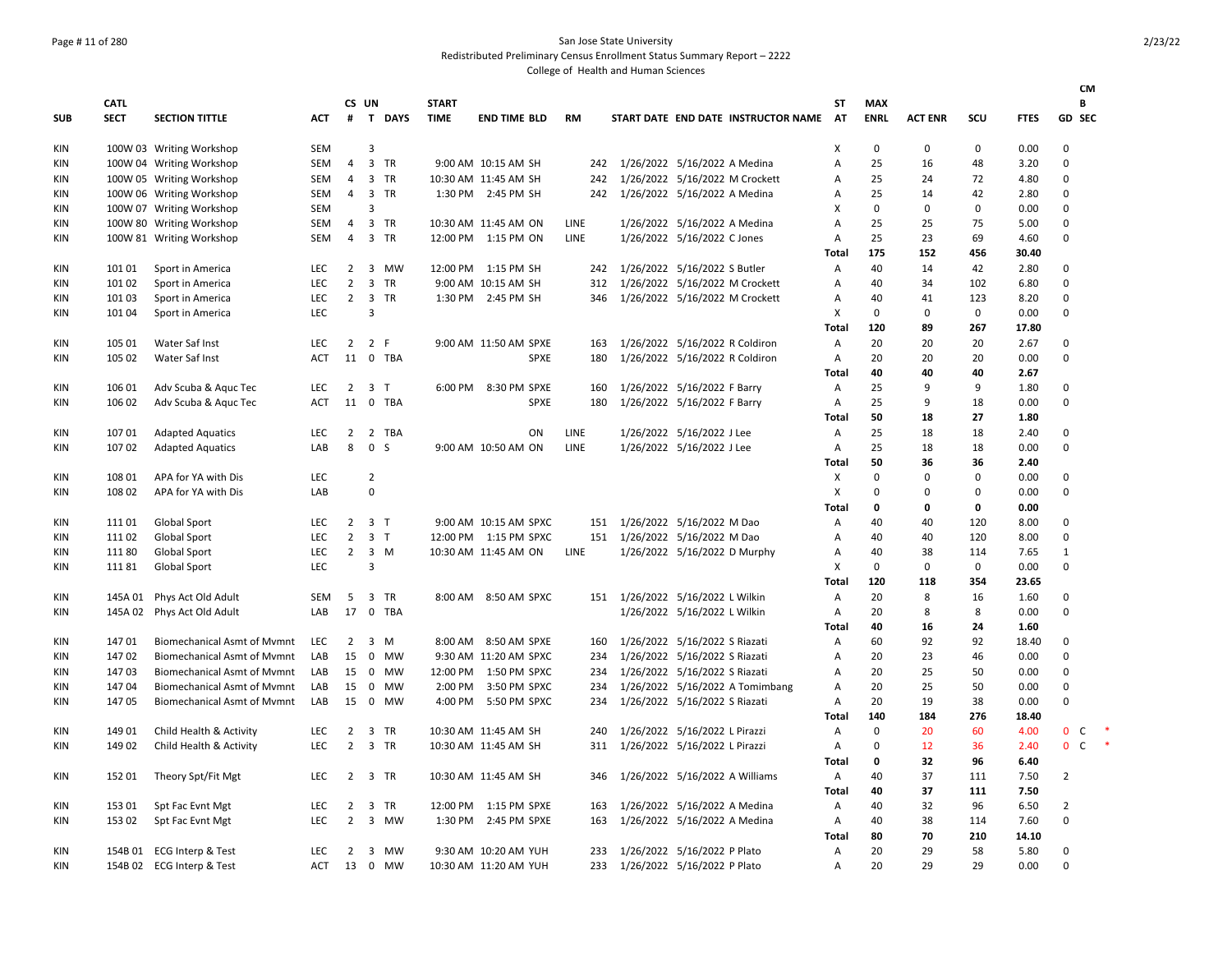## Page # 12 of 280 San Jose State University

Redistributed Preliminary Census Enrollment Status Summary Report – 2222

|            |             |                                 |            |                 |                |                |              |                        |           |                                        |                |             |                |             |             |                              | CM          |        |
|------------|-------------|---------------------------------|------------|-----------------|----------------|----------------|--------------|------------------------|-----------|----------------------------------------|----------------|-------------|----------------|-------------|-------------|------------------------------|-------------|--------|
|            | <b>CATL</b> |                                 |            |                 | CS UN          |                | <b>START</b> |                        |           |                                        | SΤ             | <b>MAX</b>  |                |             |             |                              | B           |        |
| <b>SUB</b> | <b>SECT</b> | <b>SECTION TITTLE</b>           | <b>ACT</b> |                 |                | # T DAYS       | <b>TIME</b>  | <b>END TIME BLD</b>    | <b>RM</b> | START DATE END DATE INSTRUCTOR NAME AT |                | <b>ENRL</b> | <b>ACT ENR</b> | scu         | <b>FTES</b> | <b>GD SEC</b>                |             |        |
|            |             |                                 |            |                 |                |                |              |                        |           |                                        | Total          | 40          | 58             | 87          | 5.80        |                              |             |        |
| KIN        | 155 01      | <b>Exercise Physiology</b>      | <b>LEC</b> | $2^{\circ}$     |                | 3 MW           |              | 9:30 AM 10:20 AM YUH   | 124       | 1/26/2022 5/16/2022 C Cisar            | Α              | 90          | 99             | 198         | 19.80       | $\mathsf 0$                  |             |        |
| KIN        | 155 02      | <b>Exercise Physiology</b>      | ACT        | $\overline{7}$  |                | $0 \quad M$    | 7:30 AM      | 9:20 AM YUH            | 233       | 1/26/2022 5/16/2022 C Cisar            | A              | 20          | 24             | 24          | 0.00        | 0                            |             |        |
| KIN        | 155 03      | <b>Exercise Physiology</b>      | ACT        | $\overline{7}$  |                | $0 \quad W$    | 7:30 AM      | 9:20 AM YUH            | 233       | 1/26/2022 5/16/2022 C Cisar            | Α              | 20          | 25             | 25          | 0.00        | 0                            |             |        |
| KIN        | 155 04      | <b>Exercise Physiology</b>      | ACT        | $\overline{7}$  |                | 0 <sub>T</sub> | 7:30 AM      | 9:20 AM YUH            | 233       | 1/26/2022 5/16/2022 C Cisar            | A              | 20          | 25             | 25          | 0.00        | 0                            |             |        |
| KIN        | 155 05      | <b>Exercise Physiology</b>      | <b>ACT</b> | $\overline{7}$  |                | 0 R            |              | 7:30 AM 9:20 AM YUH    | 233       | 1/26/2022 5/16/2022 C Cisar            | А              | 20          | 25             | 25          | 0.00        | 0                            |             |        |
|            |             |                                 |            |                 |                |                |              |                        |           |                                        | Total          | 170         | 198            | 297         | 19.80       |                              |             |        |
| KIN        | 15601       | Intro Adapted Act               | LEC        | $\overline{2}$  |                | 3 R            | 4:00 PM      | 5:50 PM SPXC           | 151       | 1/26/2022 5/16/2022 J Lee              | Α              | 30          | 29             | 58          | 5.80        | 0                            |             |        |
| KIN        | 156 02      | Intro Adapted Act               | LAB        |                 | $\Omega$       |                |              |                        |           |                                        | Χ              | $\mathbf 0$ | $\mathbf 0$    | $\mathbf 0$ | 0.00        | 0                            |             |        |
| KIN        | 156 03      | Intro Adapted Act               | LAB        | 8               |                | 0 R            | 6:00 PM      | 7:50 PM SPXC           | 107B      | 1/26/2022 5/16/2022 J Lee              | Α              | 30          | 29             | 29          | 0.00        | 0                            |             |        |
|            |             |                                 |            |                 |                |                |              |                        |           |                                        | Total          | 60          | 58             | 87          | 5.80        |                              |             |        |
| KIN        | 15701       | <b>Physiological Assessment</b> | <b>LEC</b> | $\overline{2}$  |                | 3 <sub>1</sub> |              | 12:30 PM 1:20 PM ON    | LINE      | 1/26/2022 5/16/2022 P Plato            | Α              | 80          | 100            | 100         | 20.00       | 0                            |             |        |
| KIN        | 15702       | Physiological Assessment        | LAB        | 15              |                | 0 TR           |              | 10:30 AM 12:20 PM YUH  | 233       | 1/26/2022 5/16/2022 A Dietrich         | Α              | 20          | 22             | 44          | 0.00        | 0                            |             |        |
| KIN        | 15703       | <b>Physiological Assessment</b> | LAB        | 15              |                | 0 TR           |              | 1:30 PM 3:20 PM YUH    | 233       | 1/26/2022 5/16/2022 M Cepin            | А              | 20          | 23             | 46          | 0.00        | 0                            |             |        |
| KIN        | 15704       | Physiological Assessment        | LAB        | 15              |                | 0 TR           | 3:30 PM      | 5:20 PM YUH            | 233       | 1/26/2022 5/16/2022 M Cepin            | A              | 20          | 19             | 38          | 0.00        | 0                            |             |        |
| ΚIΝ        | 15705       | Physiological Assessment        | LAB        | 15              |                | 0 MW           | 12:30 PM     | 2:20 PM YUH            | 233       | 1/26/2022 5/16/2022 P Plato            | A              | 20          | 21             | 42          | 0.00        | 0                            |             |        |
| ΚIΝ        | 15706       | <b>Physiological Assessment</b> | LAB        | 15              | $\mathbf{0}$   | MW             | 2:30 PM      | 4:20 PM YUH            | 233       | 1/26/2022 5/16/2022 M Cepin            | A              | 20          | 15             | 30          | 0.00        | 0                            |             |        |
|            |             |                                 |            |                 |                |                |              |                        |           |                                        | Total          | 180         | 200            | 300         | 20.00       |                              |             |        |
| <b>KIN</b> | 15801       | <b>Biomechanics</b>             | <b>LEC</b> | $2^{\circ}$     |                | 3 TR           |              | 8:00 AM 8:50 AM YUH    | 124       | 1/26/2022 5/16/2022 L Jin              | Α              | 100         | 105            | 210         | 21.00       | $\mathbf 0$                  |             |        |
| KIN        | 158 02      | <b>Biomechanics</b>             | <b>ACT</b> | $\overline{7}$  |                | 0 <sub>T</sub> |              | 10:00 AM 11:50 AM SPXC | 234       | 1/26/2022 5/16/2022 L Jin              | Α              | 20          | 20             | 20          | 0.00        | 0                            |             |        |
| KIN        | 158 03      | <b>Biomechanics</b>             | <b>ACT</b> | $\overline{7}$  |                | 0 R            |              | 10:00 AM 11:50 AM SPXC | 234       | 1/26/2022 5/16/2022 L Jin              | A              | 20          | 20             | 20          | 0.00        | $\Omega$                     |             |        |
| KIN        | 158 04      | <b>Biomechanics</b>             | <b>ACT</b> | $\overline{7}$  |                | 0 <sub>T</sub> |              | 12:00 PM  1:50 PM SPXC | 234       | 1/26/2022 5/16/2022 A Tomimbang        | A              | 20          | 17             | 17          | 0.00        | 0                            |             |        |
| KIN        | 158 05      | <b>Biomechanics</b>             | ACT        | $\overline{7}$  |                | 0 R            |              | 12:00 PM  1:50 PM SPXC | 234       | 1/26/2022 5/16/2022 L Jin              | A              | 20          | 20             | 20          | 0.00        | 0                            |             |        |
| KIN        | 158 06      | <b>Biomechanics</b>             | <b>ACT</b> | $\overline{7}$  |                | 0 <sub>T</sub> |              | 2:00 PM 3:50 PM SPXC   | 234       | 1/26/2022 5/16/2022 L Jin              | A              | 20          | 20             | 20          | 0.00        | 0                            |             |        |
| KIN        | 15807       | <b>Biomechanics</b>             | <b>ACT</b> | $\overline{7}$  |                | 0 R            | 2:00 PM      | 3:50 PM SPXC           | 234       | 1/26/2022 5/16/2022 L Jin              | А              | 20          | 8              | 8           | 0.00        | 0                            |             |        |
| KIN        | 15808       | <b>Biomechanics</b>             | LEC        | $\overline{2}$  |                | 3 TR           |              | 11:00 AM 11:50 AM ON   | LINE      | 1/26/2022 5/16/2022 K Han              | A              | 80          | 79             | 158         | 15.85       | $\mathbf{1}$                 |             |        |
| KIN        | 15809       | Biomechanics                    | <b>ACT</b> | $\overline{7}$  | 0 <sub>T</sub> |                |              | 9:00 AM 10:50 AM YUH   | 128       | 1/26/2022 5/16/2022 K Han              | А              | 20          | 20             | 20          | 0.00        | $\mathbf 0$                  |             |        |
| ΚIΝ        | 158 10      | Biomechanics                    | ACT        | $\overline{7}$  |                | 0 R            |              | 9:00 AM 10:50 AM YUH   | 128       | 1/26/2022 5/16/2022 K Han              | А              | 20          | 19             | 19          | 0.00        | 0                            |             |        |
| ΚIΝ        | 158 11      | Biomechanics                    | ACT        | $\overline{7}$  |                | 0 R            | 1:30 PM      | 3:20 PM YUH            | 128       | 1/26/2022 5/16/2022 K Han              | А              | 20          | 20             | 20          | 0.00        | $\mathbf{1}$                 |             |        |
| KIN        | 158 12      | <b>Biomechanics</b>             | <b>ACT</b> | $7\overline{ }$ |                | 0 <sub>T</sub> |              | 1:30 PM 3:20 PM YUH    | 128       | 1/26/2022 5/16/2022 K Han              | А              | 20          | 20             | 20          | 0.00        | 0                            |             |        |
|            |             |                                 |            |                 |                |                |              |                        |           |                                        | Total          | 380         | 368            | 552         | 36.85       |                              |             |        |
| KIN        | 15901       | Sport Adapt Activ               | LEC        | $\overline{2}$  | 3 <sub>7</sub> |                | 4:00 PM      | 5:50 PM SPXE           | 163       | 1/26/2022 5/16/2022 E Siebert          | Α              | 30          | 28             | 56          | 5.60        | 0                            |             |        |
| KIN        | 159 02      | Sport Adapt Activ               | LAB        |                 | $\Omega$       |                |              |                        |           |                                        | Χ              | $\mathbf 0$ | $\mathbf 0$    | $\mathbf 0$ | 0.00        | 0                            |             |        |
| ΚIΝ        | 159 03      | Sport Adapt Activ               | LAB        | 8               | 0 <sub>T</sub> |                | 6:00 PM      | 7:50 PM SPXE           | 163       | 1/26/2022 5/16/2022 E Siebert          | Α              | 30          | 28             | 28          | 0.00        | 0                            |             |        |
|            |             |                                 |            |                 |                |                |              |                        |           |                                        | <b>Total</b>   | 60          | 56             | 84          | 5.60        |                              |             |        |
| KIN        | 160 01      | Hist of Sport & PE              | <b>LEC</b> | $\overline{2}$  |                | 3 TR           |              | 9:00 AM 10:15 AM SPXE  | 163       | 1/26/2022 5/16/2022 S Reekie           | A              | 40          | 38             | 114         | 7.65        | 1                            |             |        |
| KIN        | 160 02      | Hist of Sport & PE              | <b>LEC</b> | $\overline{2}$  |                | 3 TR           |              | 1:30 PM 2:45 PM YUH    | 243       | 1/26/2022 5/16/2022 M Dao              | A              | 40          | 40             | 120         | 8.00        | 0                            |             |        |
|            |             |                                 |            |                 |                |                |              |                        |           |                                        | Total          | 80          | 78             | 234         | 15.65       |                              |             |        |
| KIN        | 16101       | Philos of Sport                 | <b>LEC</b> | 2               |                | 3 TR           |              | 10:30 AM 11:45 AM CL   | 324       | 1/26/2022 5/16/2022 D Bohigian         | A              | 40          | 40             | 120         | 8.05        | 1                            |             |        |
| KIN        | 16102       | Philos of Sport                 | <b>LEC</b> | $\overline{2}$  |                | 3 TR           |              | 12:00 PM 1:15 PM CL    | 324       | 1/26/2022 5/16/2022 D Bohigian         | A              | 40          | 40             | 120         | 8.00        | 0                            |             |        |
|            |             |                                 |            |                 |                |                |              |                        |           |                                        | Total          | 80          | 80             | 240         | 16.05       |                              |             |        |
| KIN        | 163 01      | Phys Fit + Nutrit               | LEC        | $\overline{2}$  |                | 3 TR           |              | 10:30 AM 11:45 AM IS   | 230       | 1/26/2022 5/16/2022 E Brown            | А              | $\pmb{0}$   | 16             | 48          | 3.25        | $\mathbf{1}$                 | C           | $\ast$ |
| KIN        | 163 02      | Phys Fit + Nutrit               | <b>LEC</b> | $\overline{2}$  |                | 3 TR           |              | 10:30 AM 11:45 AM HB   | 407       | 1/26/2022 5/16/2022 E Brown            | $\overline{A}$ | $\mathbf 0$ | 14             | 42          | 2.80        | 0                            | $\mathsf C$ | $\ast$ |
| KIN        | 163 03      | Phys Fit + Nutrit               | LEC        | $\overline{2}$  |                | 3 TR           |              | 12:00 PM 1:15 PM SH    | 346       | 1/26/2022 5/16/2022 E Brown            | А              | $\mathbf 0$ | 16             | 48          | 3.20        | $\mathbf{0}$                 | $\mathsf C$ |        |
| KIN        | 163 04      | Phys Fit + Nutrit               | <b>LEC</b> | $\overline{2}$  |                | 3 TR           |              | 12:00 PM 1:15 PM IS    | 215       | 1/26/2022 5/16/2022 E Brown            | A              | $\mathbf 0$ | 13             | 39          | 2.60        | $\mathbf{0}$<br>$\mathsf{C}$ |             |        |
| KIN        | 163 13      | Phys Fit + Nutrit               | <b>LEC</b> | $\overline{2}$  | 3              | MW             |              | 9:00 AM 10:15 AM ON    | LINE      | 1/26/2022 5/16/2022 A Bloom            | А              | $\Omega$    | 16             | 48          | 3.20        | 0<br>C                       |             |        |
| KIN        | 163 14      | Phys Fit + Nutrit               | LEC        | $\overline{2}$  |                | 3 MW           |              | 9:00 AM 10:15 AM ON    | LINE      | 1/26/2022 5/16/2022 A Bloom            | А              | $\mathbf 0$ | 15             | 45          | 3.00        | $\mathbf{0}$<br>$\mathsf C$  |             |        |
| KIN        | 163 15      | Phys Fit + Nutrit               | LEC        | $\overline{2}$  |                | 3 MW           |              | 10:30 AM 11:45 AM ON   | LINE      | 1/26/2022 5/16/2022 A Bloom            | A              | $\Omega$    | 16             | 48          | 3.20        | 0<br>$\mathsf C$             |             |        |
| KIN        | 163 16      | Phys Fit + Nutrit               | LEC        | $\overline{2}$  |                | 3 MW           |              | 10:30 AM 11:45 AM ON   | LINE      | 1/26/2022 5/16/2022 A Bloom            | A              | $\Omega$    | 15             | 45          | 3.00        | $\mathsf C$<br>$\mathbf{0}$  |             | $\ast$ |
|            |             |                                 |            |                 |                |                |              |                        |           |                                        |                |             |                |             |             |                              |             |        |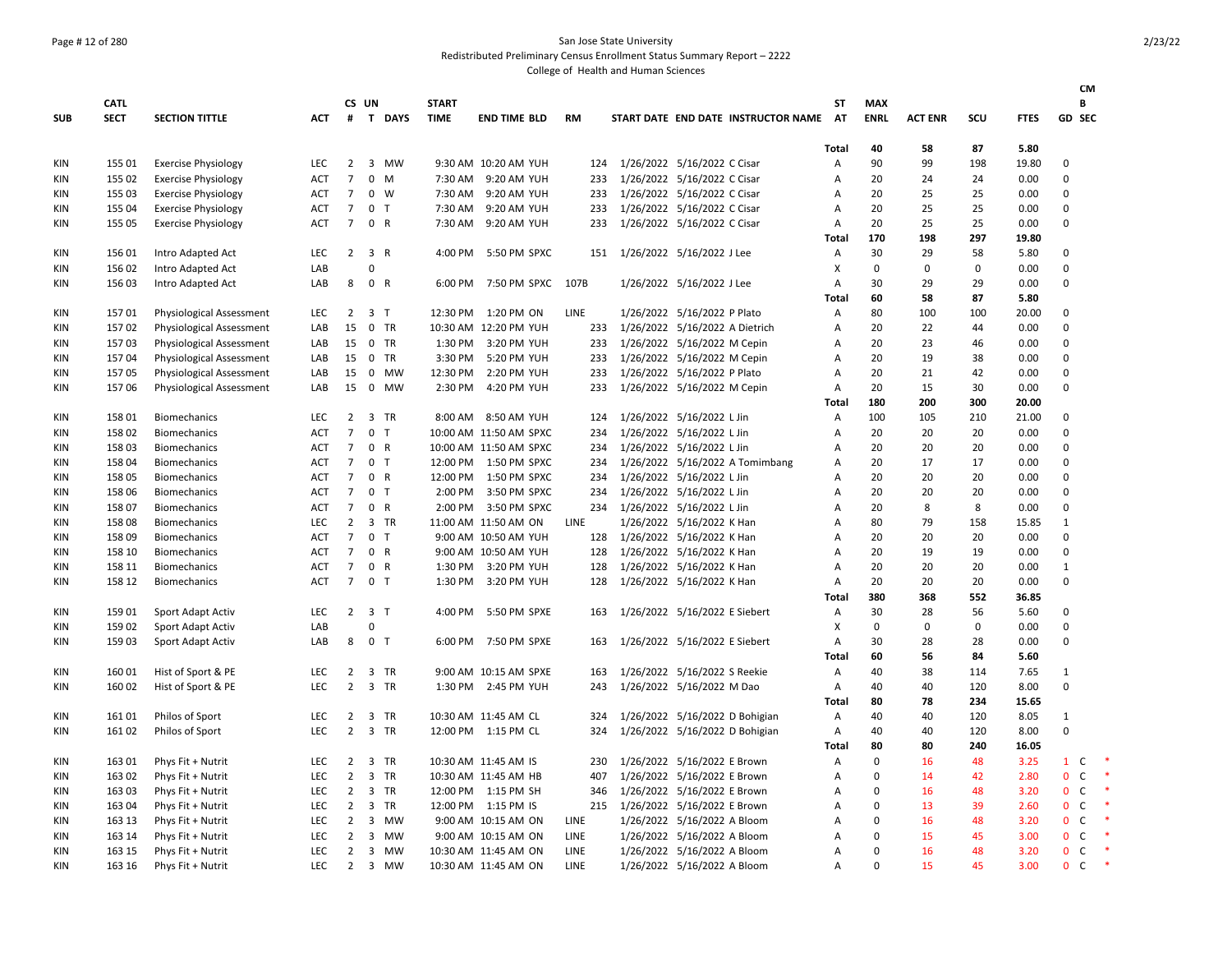### Page # 13 of 280 San Jose State University Redistributed Preliminary Census Enrollment Status Summary Report – 2222

|             |             |                       |            |                |                         |             |              |                        |             |                                     |                |                   |                |              |             |                | CM                |                          |
|-------------|-------------|-----------------------|------------|----------------|-------------------------|-------------|--------------|------------------------|-------------|-------------------------------------|----------------|-------------------|----------------|--------------|-------------|----------------|-------------------|--------------------------|
|             | <b>CATL</b> |                       |            |                | CS UN                   |             | <b>START</b> |                        |             |                                     | SΤ             | <b>MAX</b>        |                |              |             |                | В                 |                          |
| <b>SUB</b>  | <b>SECT</b> | <b>SECTION TITTLE</b> | <b>ACT</b> | #              |                         | T DAYS      | <b>TIME</b>  | <b>END TIME BLD</b>    | <b>RM</b>   | START DATE END DATE INSTRUCTOR NAME | AT             | <b>ENRL</b>       | <b>ACT ENR</b> | SCU          | <b>FTES</b> |                | GD SEC            |                          |
| KIN         | 163 17      | Phys Fit + Nutrit     | <b>LEC</b> | $\overline{2}$ | 3                       | MW          |              | 12:00 PM 1:15 PM ON    | LINE        | 1/26/2022 5/16/2022 A Bloom         | A              | $\mathbf 0$       | 16             | 48           | 3.20        | $\Omega$       | <sub>c</sub>      |                          |
| KIN         | 163 18      | Phys Fit + Nutrit     | LEC        | $\overline{2}$ | $\mathbf{3}$            | MW          |              | 12:00 PM 1:15 PM ON    | LINE        | 1/26/2022 5/16/2022 A Bloom         | А              | $\mathbf 0$       | 15             | 45           | 3.00        | $\mathbf{0}$   | $\mathsf{C}$      | $\overline{\phantom{a}}$ |
| KIN         | 163 19      | Phys Fit + Nutrit     | LEC        | $\overline{2}$ | $\overline{\mathbf{3}}$ | MW          |              | 1:30 PM 2:45 PM ON     | LINE        | 1/26/2022 5/16/2022 A Bloom         | А              | $\mathbf 0$       | 16             | 48           | 3.20        | $\mathbf{0}$   | $\mathsf{C}$      | $\ast$                   |
| KIN         | 163 20      | Phys Fit + Nutrit     | LEC        | $\overline{2}$ |                         | 3 MW        |              | 1:30 PM 2:45 PM ON     | LINE        | 1/26/2022 5/16/2022 A Bloom         | Α              | $\mathbf 0$       | 16             | 48           | 3.20        | $0\quad C$     |                   | $\;$ $\;$                |
|             |             |                       |            |                |                         |             |              |                        |             |                                     | Total          | $\mathbf 0$       | 184            | 552          | 36.85       |                |                   |                          |
| KIN         | 164 01      | Soc-cult Perspectv    | LEC        | $\overline{2}$ |                         | 3 MW        |              | 10:30 AM 11:45 AM SPXC | 151         | 1/26/2022 5/16/2022 A Williams      | A              | 40                | 41             | 123          | 8.20        | 0              |                   |                          |
|             |             |                       |            |                |                         |             |              |                        |             |                                     | Total          | 40                | 41             | 123          | 8.20        |                |                   |                          |
| KIN         | 165 01      | Motor Development     | LEC        | $\overline{2}$ | 3                       | MW          |              | 1:30 PM 2:45 PM SPXC   | 151         | 1/26/2022 5/16/2022 S Chang         | $\overline{A}$ | 40                | 41             | 123          | 8.25        | $\mathbf{1}$   |                   |                          |
| KIN         | 165 02      | Motor Development     | LEC        | $\overline{2}$ | $\overline{3}$          | MW          |              | 12:00 PM 1:15 PM SPXC  | 151         | 1/26/2022 5/16/2022 S Chang         | А              | 40                | 41             | 123          | 8.20        | $\mathbf 0$    |                   |                          |
| KIN         | 165 03      | Motor Development     | <b>LEC</b> | $\overline{2}$ | 3                       | <b>TR</b>   |              | 10:30 AM 11:45 AM SPXC | 151         | 1/26/2022 5/16/2022 F Ghiasvand     | A              | 40                | 41             | 123          | 8.20        | $\Omega$       |                   |                          |
|             |             |                       |            |                |                         |             |              |                        |             |                                     | Total          | 120               | 123            | 369          | 24.65       |                |                   |                          |
| KIN         | 166 01      | Motor Learning        | LEC        | $\overline{2}$ |                         | 3 TR        |              | 9:00 AM 9:50 AM YUH    | 124         | 1/26/2022 5/16/2022 E Wughalter     | Α              | 80                | 85             | 170          | 17.00       | 0              |                   |                          |
| KIN         | 166 02      | <b>Motor Learning</b> | <b>ACT</b> | $\overline{7}$ | 0 <sub>T</sub>          |             |              | 10:00 AM 11:50 AM SPXE | 172         | 1/26/2022 5/16/2022 E Wughalter     | Α              | 20                | 21             | 21           | 0.00        | $\Omega$       |                   |                          |
| KIN         | 166 03      | Motor Learning        | <b>ACT</b> | $\overline{7}$ | 0 R                     |             |              | 10:00 AM 11:50 AM SPXE | 172         | 1/26/2022 5/16/2022 E Wughalter     | А              | 20                | 21             | 21           | 0.00        | $\Omega$       |                   |                          |
| KIN         | 166 04      | Motor Learning        | <b>ACT</b> | $\overline{7}$ | 0 <sub>T</sub>          |             |              | 2:00 PM 3:50 PM SPXE   | 172         | 1/26/2022 5/16/2022 A Tomimbang     | Α              | 20                | 21             | 21           | 0.00        | $\Omega$       |                   |                          |
| KIN         | 166 05      | Motor Learning        | ACT        | $\overline{7}$ | 0 <sub>0</sub>          |             |              | 4:00 PM 5:50 PM SPXE   | 172         | 1/26/2022 5/16/2022 A Tomimbang     | Α              | 20                | 22             | 22           | 0.00        | $\Omega$       |                   |                          |
| KIN         | 166 06      | Motor Learning        | <b>LEC</b> | $\overline{2}$ |                         | 3 MW        |              | 9:00 AM 9:50 AM SPXE   | 160         | 1/26/2022 5/16/2022 M Tsuruike      | А              | 60                | 63             | 126          | 12.60       | $\mathbf 0$    |                   |                          |
| KIN         | 166 07      | Motor Learning        | <b>ACT</b> | $\overline{7}$ | $0 \quad M$             |             |              | 10:00 AM 11:50 AM SPXE | 172         | 1/26/2022 5/16/2022 M Tsuruike      | A              | 20                | 20             | 20           | 0.00        | $\Omega$       |                   |                          |
| KIN         | 166 08      | Motor Learning        | <b>ACT</b> | $\overline{7}$ |                         | $0 \quad W$ |              | 10:00 AM 11:50 AM SPXE | 172         | 1/26/2022 5/16/2022 M Tsuruike      | Α              | 20                | 20             | 20           | 0.00        | $\mathbf 0$    |                   |                          |
| ΚIΝ         | 166 09      | <b>Motor Learning</b> | <b>ACT</b> | $\overline{7}$ |                         | $0 \quad W$ |              | 12:00 PM  1:50 PM SPXE | 172         | 1/26/2022 5/16/2022 M Tsuruike      | Α              | 20                | 23             | 23           | 0.00        | $\Omega$       |                   |                          |
|             |             |                       |            |                |                         |             |              |                        |             |                                     | Total          | 280               | 296            | 444          | 29.60       |                |                   |                          |
| KIN         | 16701       | Sports Psychology     | <b>LEC</b> | 2              | 3                       | MW          |              | 9:00 AM 10:15 AM SPXE  | 163         | 1/26/2022 5/16/2022 J Steidinger    | $\overline{A}$ | 40                | 43             | 129          | 8.60        | $\mathbf{0}$   | C                 |                          |
| <b>PSYC</b> | 16701       | Sports Psychology     | LEC        | $\overline{2}$ | $\mathbf{3}$            | MW          |              | 9:00 AM 10:15 AM SPXE  | 163         | 1/26/2022 5/16/2022 J Steidinger    | Α              | $\mathbf 0$       | $\mathbf{0}$   | $\mathbf 0$  | 0.00        | $\mathbf{0}$   | $\mathsf{C}$      | $\;$                     |
| KIN         | 16702       | Sports Psychology     | LEC        | $\overline{2}$ | 3                       | MW          |              | 10:30 AM 11:45 AM SPXE | 163         | 1/26/2022 5/16/2022 J Steidinger    | Α              | 40                | 45             | 135          | 9.10        | $2^{\circ}$    | $\mathsf C$       | $\ast$                   |
| <b>PSYC</b> | 16702       | Sports Psychology     | LEC        | $\overline{2}$ | 3                       | MW          |              | 10:30 AM 11:45 AM SPXE | 163         | 1/26/2022 5/16/2022 J Steidinger    | Α              | $\mathbf 0$       | $\mathbf 0$    | $\mathbf 0$  | 0.00        | $0\quad C$     |                   | $\;$ $\;$                |
|             |             |                       |            |                |                         |             |              |                        |             |                                     | <b>Total</b>   | 80                | 88             | 264          | 17.70       |                |                   |                          |
| KIN         | 168 01      | Psych of Coaching     | LEC        |                | 3                       |             |              |                        |             |                                     | X              | $\Omega$          | $\Omega$       | $\Omega$     | 0.00        | $\Omega$       |                   |                          |
| KIN         | 16880       | Psych of Coaching     | <b>LEC</b> |                | $\overline{3}$          |             |              |                        |             |                                     | X              | $\mathbf 0$       | 0              | $\mathbf 0$  | 0.00        | $\Omega$       |                   |                          |
| KIN         | 168 81      | Psych of Coaching     | LEC        | $\overline{2}$ | 3 M                     |             | 1:30 PM      | 2:45 PM ON             | LINE        | 1/26/2022 5/16/2022 D Murphy        | Α              | 40                | 40             | 120          | 8.15        | $\overline{3}$ |                   |                          |
|             |             |                       |            |                |                         |             |              |                        |             |                                     | Total          | 40                | 40             | 120          | 8.15        |                |                   |                          |
| KIN         | 169 01      | Divrsty/Stress/Hlth   | SEM        | 5              |                         | 3 MW        |              | 9:00 AM 10:15 AM YUH   | 236         | 1/26/2022 5/16/2022 M Crockett      | Α              | 30                | 29             | 87           | 5.80        | $\Omega$       | C                 | $\ast$                   |
| PH          | 169 01      | Divrsty/Stress/Hlth   | <b>SEM</b> | 5              |                         | 3 MW        |              | 9:00 AM 10:15 AM YUH   | 236         | 1/26/2022 5/16/2022 M Crockett      | A              | $\mathbf 0$       | $\mathbf{0}$   | $\mathbf{0}$ | 0.00        | $\mathbf{0}$   | $\mathsf{C}$      | $\;$ $\;$                |
| KIN         | 169 02      | Divrsty/Stress/Hlth   | SEM        | 5              |                         | 3 MW        |              | 10:30 AM 11:45 AM YUH  | 236         | 1/26/2022 5/16/2022 M Crockett      | Α              | 30                | 31             | 93           | 6.20        | $\mathbf{0}$   | C                 |                          |
| PH          | 169 02      | Divrsty/Stress/Hlth   | SEM        | 5              | $\overline{\mathbf{3}}$ | <b>MW</b>   |              | 10:30 AM 11:45 AM YUH  | 236         | 1/26/2022 5/16/2022 M Crockett      | А              | $\mathbf 0$       | $\mathbf{0}$   | $\mathbf{0}$ | 0.00        | $\mathbf{0}$   | $\mathsf{C}$      | $\ast$                   |
| KIN         | 169 03      | Divrsty/Stress/Hlth   | <b>SEM</b> |                | $\overline{3}$          |             |              |                        |             |                                     | X              | $\mathbf 0$       | $\Omega$       | $\mathbf 0$  | 0.00        | $\mathbf 0$    |                   |                          |
| PH          | 169 03      | Divrsty/Stress/Hlth   | <b>SEM</b> |                | з                       |             |              |                        |             |                                     | X              | $\mathbf 0$       | $\mathbf 0$    | 0            | 0.00        | $\mathbf 0$    |                   |                          |
| KIN         | 169 04      | Divrsty/Stress/Hlth   | SEM        | 5              | 3 TR                    |             |              | 1:30 PM 2:45 PM YUH    | 236         | 1/26/2022 5/16/2022 K Moreno        | Α              | 30                | 19             | 57           | 3.80        | $\mathbf{0}$   | C                 | $\ast$                   |
| PH          | 169 04      | Divrsty/Stress/Hlth   | <b>SEM</b> | 5              |                         | 3 TR        |              | 1:30 PM 2:45 PM YUH    | 236         | 1/26/2022 5/16/2022 K Moreno        | A              | $\mathbf 0$       | $\mathbf{0}$   | $\mathbf{0}$ | 0.00        | $\mathbf{0}$   | $\mathsf{C}$      | $\ast$                   |
| KIN         | 169 05      | Divrsty/Stress/Hlth   | SEM        | 5              |                         | 3 TR        |              | 10:30 AM 11:45 AM YUH  | 236         | 1/26/2022 5/16/2022 K Moreno        | Α              | 30                | 18             | 54           | 3.60        | $\mathbf{0}$   | $\mathsf{C}$      | $\ast$                   |
| PH          | 169 05      | Divrsty/Stress/Hlth   | SEM        | 5              |                         | 3 TR        |              | 10:30 AM 11:45 AM YUH  | 236         | 1/26/2022 5/16/2022 K Moreno        | Α              | $\mathbf 0$       | $\mathbf{0}$   | $\mathbf 0$  | 0.00        | $\mathbf{0}$   | $\mathsf{C}$      | -*                       |
| KIN         | 16980       |                       | SEM        | 5              | $3 \, M$                |             |              | 10:30 AM 11:45 AM ON   | LINE        | 1/26/2022 5/16/2022 L Atkinson      | A              | 30                | 30             | 90           | 6.00        | $\mathbf{0}$   | C                 | -*                       |
|             |             | Divrsty/Stress/Hlth   |            | 5              | 3 M                     |             |              |                        |             |                                     |                | $\mathbf 0$       | $\mathbf 0$    | $\mathbf 0$  |             | $\Omega$       | $\mathsf{C}$      | -*                       |
| PH          | 16980       | Divrsty/Stress/Hlth   | SEM        |                |                         |             |              | 10:30 AM 11:45 AM ON   | LINE        | 1/26/2022 5/16/2022 L Atkinson      | Α              |                   |                |              | 0.00        |                |                   |                          |
| KIN         | 16981       | Divrsty/Stress/Hlth   | <b>SEM</b> | 5<br>5         | 3 <sub>1</sub>          |             |              | 9:00 AM 10:15 AM ON    | <b>LINE</b> | 1/26/2022 5/16/2022 L Atkinson      | A              | 30<br>$\mathbf 0$ | 30             | 90           | 6.00        | $\mathbf{0}$   | C<br><sub>c</sub> | $\ast$                   |
| PH          | 16981       | Divrsty/Stress/Hlth   | <b>SEM</b> |                | 3 <sub>T</sub>          |             |              | 9:00 AM 10:15 AM ON    | LINE        | 1/26/2022 5/16/2022 L Atkinson      | Α              |                   | $\mathbf{0}$   | $\mathbf{0}$ | 0.00        | $\mathbf{0}$   |                   | $\ast$                   |
| KIN         | 16982       | Divrsty/Stress/Hlth   | <b>SEM</b> | 5              | 3 <sub>T</sub>          |             |              | 10:30 AM 11:45 AM ON   | LINE        | 1/26/2022 5/16/2022 D Murphy        | Α              | 30                | 30             | 90           | 6.00        | $\mathbf{0}$   | $\mathsf C$       |                          |
| PH          | 16982       | Divrsty/Stress/Hlth   | SEM        | 5              | 3 <sub>1</sub>          |             |              | 10:30 AM 11:45 AM ON   | LINE        | 1/26/2022 5/16/2022 D Murphy        | Α              | $\mathbf 0$       | $\mathbf 0$    | $\mathbf 0$  | 0.00        | $\mathbf{0}$   | $\mathsf{C}$      | ×                        |
| KIN         | 16983       | Divrsty/Stress/Hlth   | SEM        | 5              | 3 <sub>1</sub>          |             |              | 1:30 PM 2:45 PM ON     | LINE        | 1/26/2022 5/16/2022 D Murphy        | Α              | 30                | 30             | 90           | 6.05        | $1\quad C$     |                   |                          |
| PH          | 16983       | Divrsty/Stress/Hlth   | <b>SEM</b> | 5              | 3 <sub>1</sub>          |             |              | 1:30 PM 2:45 PM ON     | LINE        | 1/26/2022 5/16/2022 D Murphy        | A              | $\Omega$          | $\Omega$       | $\Omega$     | 0.00        | $0-$           |                   | $\;$ $\;$                |
|             |             |                       |            |                |                         |             |              |                        |             |                                     | Total          | 240               | 217            | 651          | 43.45       |                |                   |                          |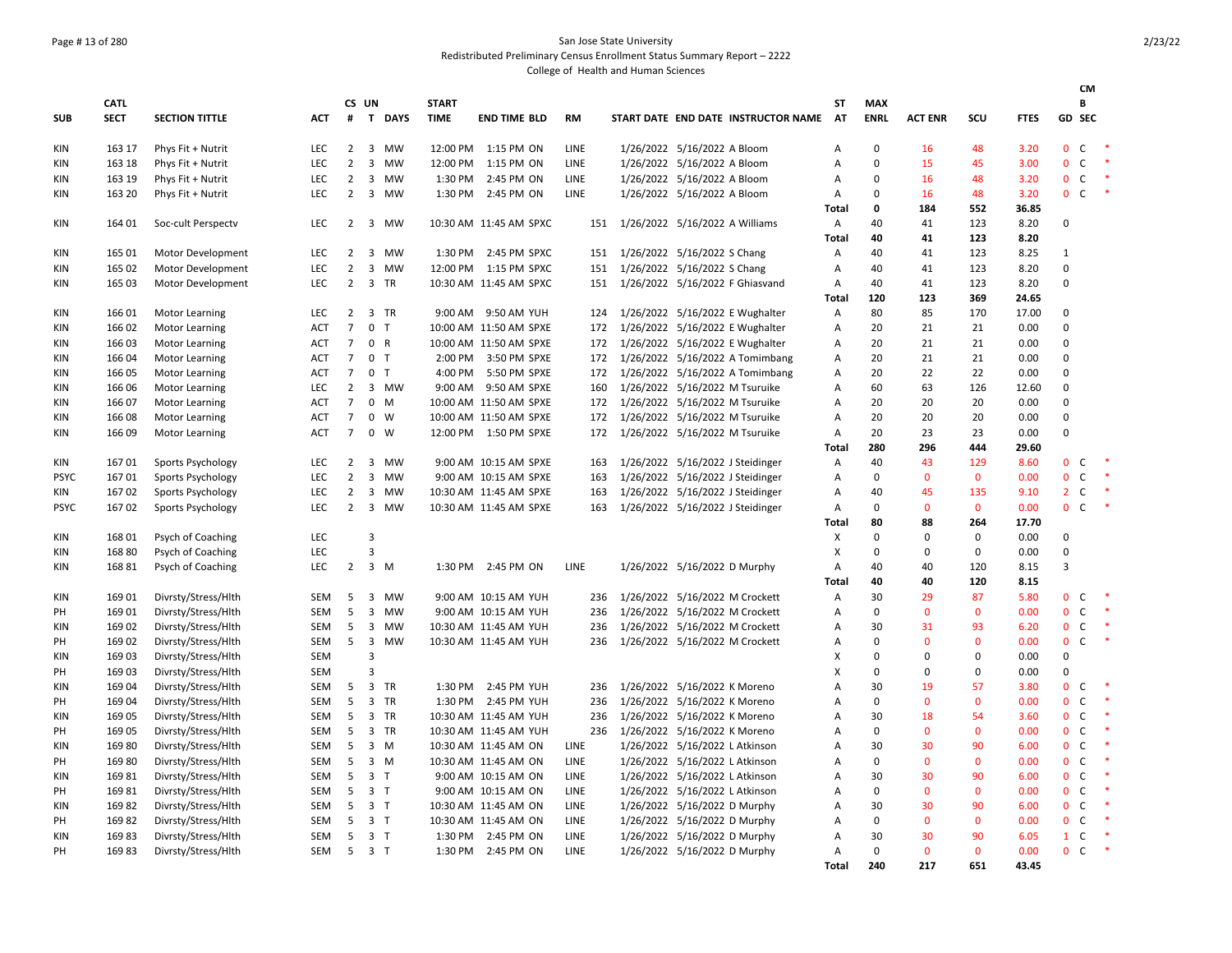### Page # 14 of 280 San Jose State University Redistributed Preliminary Census Enrollment Status Summary Report – 2222

|            |                |                            |                          |                     |                |              |              |                                        |            |                                     |                                                              |                                     |              |                                  |                         |                      |              | <b>CM</b>     |
|------------|----------------|----------------------------|--------------------------|---------------------|----------------|--------------|--------------|----------------------------------------|------------|-------------------------------------|--------------------------------------------------------------|-------------------------------------|--------------|----------------------------------|-------------------------|----------------------|--------------|---------------|
|            | <b>CATL</b>    |                            |                          |                     | CS UN          |              | <b>START</b> |                                        |            |                                     |                                                              |                                     | SΤ           | <b>MAX</b>                       |                         |                      |              | В             |
| <b>SUB</b> | <b>SECT</b>    | <b>SECTION TITTLE</b>      | <b>ACT</b>               | #                   |                | T DAYS       | <b>TIME</b>  | <b>END TIME BLD</b>                    | <b>RM</b>  |                                     |                                                              | START DATE END DATE INSTRUCTOR NAME | AT           | <b>ENRL</b>                      | <b>ACT ENR</b>          | SCU                  | <b>FTES</b>  | GD SEC        |
| KIN        | 17201          | Elem Sch Programs          | LEC                      | 2                   |                | 3 TR         |              | 2:00 PM 2:50 PM SPXC                   | 151        |                                     | 1/26/2022 5/16/2022 D Daum                                   |                                     | А            | 22                               | 18                      | 36                   | 3.60         | 0             |
| KIN        | 17202          | Elem Sch Programs          | <b>ACT</b>               | 11                  | $\mathbf 0$    | TR           | 3:00 PM      | 3:50 PM SPXC                           | 151        |                                     | 1/26/2022 5/16/2022 D Daum                                   |                                     | А            | 22                               | 18                      | 18                   | 0.00         | $\Omega$      |
|            |                |                            |                          |                     |                |              |              |                                        |            |                                     |                                                              |                                     | Total        | 44                               | 36                      | 54                   | 3.60         |               |
| KIN        | 174 01         | Assess Psychomotor         | <b>LEC</b>               | 2                   |                | 3 W          | 6:00 PM      | 7:50 PM SPXE                           | 163        |                                     | 1/26/2022 5/16/2022 J Lee                                    |                                     | Α            | 30                               | 30                      | 60                   | 6.00         | 0             |
| KIN        | 174 02         | <b>Assess Psychomotor</b>  | LAB                      |                     | 0              |              |              |                                        |            |                                     |                                                              |                                     | X            | $\Omega$                         | 0                       | 0                    | 0.00         | $\Omega$      |
| KIN        | 174 03         | <b>Assess Psychomotor</b>  | LAB                      | 8                   |                | $0 \quad W$  | 4:00 PM      | 5:50 PM SPXC 107A                      |            |                                     | 1/26/2022 5/16/2022 J Lee                                    |                                     | А            | 30                               | 30                      | 30                   | 0.00         | $\Omega$      |
|            |                |                            |                          |                     |                |              |              |                                        |            |                                     |                                                              |                                     | <b>Total</b> | 60                               | 60                      | 90                   | 6.00         |               |
| KIN        | 175 01         | Meas & Eval in Kinesiology | <b>LEC</b>               |                     | 3              |              |              |                                        |            |                                     |                                                              |                                     | Χ            | $\Omega$                         | $\mathbf 0$             | $\mathbf 0$          | 0.00         | $\Omega$      |
| KIN        | 175 02         | Meas & Eval in Kinesiology | <b>ACT</b>               | 13                  | $\mathbf{0}$   | F            |              | 10:00 AM 11:50 AM SPXE                 | 172        |                                     | 1/26/2022 5/16/2022 F Ghiasvand                              |                                     | А            | 20                               | 28                      | 28                   | 0.00         | $\Omega$      |
| KIN        | 175 03         | Meas & Eval in Kinesiology | <b>ACT</b>               | 13                  | 0 F            |              |              | 12:00 PM  1:50 PM SPXE                 | 172        |                                     | 1/26/2022 5/16/2022 F Ghiasvand                              |                                     | А            | 20                               | 25                      | 25                   | 0.00         | $\Omega$      |
| KIN        | 175 04         | Meas & Eval in Kinesiology | <b>ACT</b>               | 13                  | 0 F            |              | 2:00 PM      | 3:50 PM SPXE                           | 172        |                                     | 1/26/2022 5/16/2022 F Ghiasvand                              |                                     | A            | 20                               | 26                      | 26                   | 0.00         | $\Omega$      |
| KIN        | 175 05         | Meas & Eval in Kinesiology | <b>ACT</b>               | 13                  | $\mathbf 0$    | - F          | 4:00 PM      | 5:50 PM SPXE                           |            | 172 1/26/2022 5/16/2022 F Ghiasvand |                                                              |                                     | А            | 20                               | 18                      | 18                   | 0.00         | $\Omega$      |
| KIN        | 175 80         | Meas & Eval in Kinesiology | <b>LEC</b>               |                     |                | 2 3 TR       |              | 8:30 AM 9:20 AM ON                     | LINE       |                                     | 1/26/2022 5/16/2022 F Ghiasvand                              |                                     | Α            | 80                               | 97                      | 194                  | 19.40        | $\Omega$      |
|            |                |                            |                          |                     |                |              |              |                                        |            |                                     |                                                              |                                     | Total        | 160                              | 194                     | 291                  | 19.40        |               |
| KIN        | 176 01         | <b>Exercise Psych</b>      | LEC                      |                     | 3              |              |              |                                        |            |                                     |                                                              |                                     | X            | $\mathbf 0$                      | $\mathbf 0$             | 0                    | 0.00         | $\Omega$      |
|            |                |                            |                          |                     |                |              |              |                                        |            |                                     |                                                              |                                     | <b>Total</b> | 0                                | 0                       | 0                    | 0.00         |               |
| KIN        | 17901          | Dsgn/Asmt Movement         | <b>LEC</b>               | 2                   |                | 3 TR         |              | 3:00 PM 3:50 PM SPXC                   | 153        |                                     | 1/26/2022 5/16/2022 E Siebert                                |                                     | А            | 22                               | 9                       | 27                   | 1.80         | $\Omega$      |
|            |                |                            |                          |                     |                |              |              |                                        |            |                                     |                                                              |                                     | <b>Total</b> | 22                               | 9                       | 27                   | 1.80         |               |
| KIN        | 18001          | Independent Study          | <b>SUP</b>               | 36                  |                | 1 TBA        |              |                                        |            |                                     | 1/26/2022 5/16/2022                                          |                                     | А            | $\overline{2}$                   | $\Omega$                | $\Omega$             | 0.00         | $\Omega$      |
| KIN        | 18002          | Independent Study          | <b>SUP</b>               | 36                  |                | 2 TBA        |              |                                        |            |                                     | 1/26/2022 5/16/2022                                          |                                     | А            | $\overline{2}$                   | $\mathbf 0$             | $\Omega$             | 0.00         | $\Omega$      |
| KIN        | 18003          | Independent Study          | <b>SUP</b>               | 36                  |                | 3 TBA        |              |                                        |            |                                     | 1/26/2022 5/16/2022                                          |                                     | А            | $\overline{2}$                   | $\Omega$                | $\Omega$             | 0.00         | 0             |
| KIN        | 18004          | Independent Study          | <b>SUP</b>               | 36                  |                | 4 TBA        |              |                                        |            |                                     | 1/26/2022 5/16/2022                                          |                                     | A            | $\overline{2}$                   | $\Omega$                | $\Omega$             | 0.00         | $\Omega$      |
| KIN        | 180 05         | Independent Study          | <b>SUP</b>               | 36                  |                | 1 TBA        |              |                                        |            |                                     | 1/26/2022 5/16/2022                                          |                                     | A            | $\overline{2}$                   | $\Omega$                | $\Omega$             | 0.00         | $\Omega$      |
| KIN        | 180 06         | Independent Study          | <b>SUP</b>               | 36                  |                | 1 TBA        |              |                                        |            |                                     | 1/26/2022 5/16/2022                                          |                                     | А            | $\overline{2}$                   | $\Omega$                | $\Omega$             | 0.00         | 0             |
| KIN        | 18007          | Independent Study          | <b>SUP</b>               | 36                  |                | 1 TBA        |              |                                        |            |                                     | 1/26/2022 5/16/2022                                          |                                     | A            | $\overline{2}$                   | $\Omega$                | $\Omega$             | 0.00         | 0             |
| KIN        | 18008          | Independent Study          | <b>SUP</b>               | 36                  |                | 1 TBA        |              |                                        |            |                                     | 1/26/2022 5/16/2022                                          |                                     | A            | $\overline{2}$                   | $\Omega$                | $\Omega$             | 0.00         | $\Omega$      |
| KIN        | 18009          | Independent Study          | <b>SUP</b>               | 36                  |                | 1 TBA        |              |                                        |            |                                     | 1/26/2022 5/16/2022                                          |                                     | А            | $\overline{2}$                   | $\mathbf 0$             | $\Omega$             | 0.00         | $\mathbf 0$   |
| KIN        | 180 10         | Independent Study          | <b>SUP</b>               | 36                  |                | 2 TBA        |              |                                        |            |                                     | 1/26/2022 5/16/2022                                          |                                     | A            | $\overline{2}$                   | $\Omega$                | $\Omega$             | 0.00         | $\Omega$      |
| KIN        | 180 11         | Independent Study          | <b>SUP</b>               | 36                  |                | 2 TBA        |              |                                        |            |                                     | 1/26/2022 5/16/2022                                          |                                     | А            | $\overline{2}$                   | $\Omega$                | $\Omega$             | 0.00         | $\Omega$      |
| <b>KIN</b> | 180 12         | Independent Study          | <b>SUP</b>               | 36                  |                | 2 TBA        |              |                                        |            |                                     | 1/26/2022 5/16/2022                                          |                                     | А            | $\overline{2}$                   | $\mathbf 0$             | $\Omega$             | 0.00         | $\mathbf 0$   |
| KIN        | 180 13         | Independent Study          | <b>SUP</b>               | 36                  |                | 2 TBA        |              |                                        |            |                                     | 1/26/2022 5/16/2022                                          |                                     | A            | $\overline{2}$                   | $\Omega$                | $\Omega$             | 0.00         | $\Omega$      |
| KIN        | 180 14         | Independent Study          | <b>SUP</b>               | 36                  |                | 3 TBA        |              |                                        |            |                                     | 1/26/2022 5/16/2022 K Han                                    |                                     | A            | $\overline{2}$                   | $\mathbf{1}$            | 3                    | 0.20         | $\Omega$      |
| KIN        | 180 15         | Independent Study          | <b>SUP</b>               | 36                  |                | 3 TBA        |              |                                        |            |                                     | 1/26/2022 5/16/2022 A Jensen                                 |                                     | А            | $\overline{2}$                   | $\overline{2}$          | 6                    | 0.40         | $\mathbf 0$   |
| KIN        | 180 16         | Independent Study          | <b>SUP</b>               | 36                  |                | 3 TBA        |              |                                        |            |                                     | 1/26/2022 5/16/2022 E Wughalter                              |                                     | A            | $\overline{2}$                   | $\mathbf{1}$            | 3                    | 0.20         | $\Omega$      |
| KIN        | 180 17         | Independent Study          | <b>SUP</b>               | 36                  |                | 3 TBA        |              |                                        |            |                                     | 1/26/2022 5/16/2022                                          |                                     | А            | $\overline{2}$<br>$\overline{2}$ | $\mathbf 0$<br>$\Omega$ | $\Omega$<br>$\Omega$ | 0.00         | $\Omega$      |
| KIN        | 180 18         | Independent Study          | <b>SUP</b>               | 36                  |                | 3 TBA        |              |                                        |            |                                     | 1/26/2022 5/16/2022                                          |                                     | А            |                                  |                         |                      | 0.00         | $\Omega$      |
|            |                |                            |                          |                     |                |              |              |                                        |            |                                     | 1/26/2022 5/16/2022 M Tsuruike                               |                                     | <b>Total</b> | 36<br>20                         | 4                       | 12<br>18             | 0.80         | $\mathbf 0$   |
| KIN        | 185 01         | Senior Seminar             | <b>SEM</b>               | 5<br>5              |                | 1 M          |              | 12:30 PM 1:20 PM SPXC                  | 153        |                                     |                                                              |                                     | Α            |                                  | 18<br>22                | 22                   | 1.20         | $\Omega$      |
| KIN        | 185 02         | Senior Seminar             | <b>SEM</b>               | 5                   | 1 <sub>T</sub> | 1 W          | 12:30 PM     | 1:20 PM SPXC                           | 153        |                                     | 1/26/2022 5/16/2022 A Jensen                                 |                                     | А            | 20                               | 25                      | 25                   | 1.47         | $\Omega$      |
| KIN        | 185 03         | Senior Seminar             | <b>SEM</b>               | 5                   |                |              | 12:30 PM     | 1:20 PM SPXC                           | 153        |                                     | 1/26/2022 5/16/2022 L Wilkin                                 |                                     | A            | 20<br>20                         | 24                      |                      | 1.67         |               |
| KIN        | 185 04         | Senior Seminar             | <b>SEM</b>               |                     | 1 R            |              | 12:30 PM     | 1:20 PM SPXC                           | 153        |                                     | 1/26/2022 5/16/2022 L Wilkin                                 |                                     | А            |                                  | 20                      | 24<br>20             | 1.60         | 0             |
| KIN        | 185 05         | Senior Seminar             | <b>SEM</b>               | 5<br>5              |                | 1 M          | 8:30 AM      | 9:20 AM SPXC                           | 153        |                                     | 1/26/2022 5/16/2022 A Jensen                                 |                                     | А            | 20                               |                         |                      | 1.33         | 0<br>$\Omega$ |
| KIN        | 185 06         | Senior Seminar             | <b>SEM</b>               |                     |                | 1 W          | 9:00 AM      | 9:50 AM SPXC                           | 151        |                                     | 1/26/2022 5/16/2022 S Reekie                                 |                                     | Α            | 20                               | 19                      | 19                   | 1.27         |               |
|            |                |                            |                          |                     |                |              |              |                                        |            |                                     |                                                              |                                     | Total        | 120                              | 128                     | 128                  | 8.53         | $\Omega$      |
| KIN        | 18701<br>18702 | Clin Ex Physiol            | <b>LEC</b><br><b>LEC</b> | 2<br>$\overline{2}$ |                | 3 TR<br>3 TR | 1:30 PM      | 10:30 AM 11:45 AM SPXE<br>2:45 PM SPXE | 163<br>163 |                                     | 1/26/2022 5/16/2022 A Jensen<br>1/26/2022 5/16/2022 A Jensen |                                     | Α            | 40<br>40                         | 40<br>38                | 120<br>114           | 8.00<br>7.60 | $\Omega$      |
| KIN        |                | Clin Ex Physiol            |                          |                     |                |              |              |                                        |            |                                     |                                                              |                                     | Α            | 80                               | 78                      | 234                  | 15.60        |               |
| KIN        | 18801          | Prev Care Ath Inj          | LEC                      | 2                   |                | 2 TR         |              | 12:30 PM 1:20 PM YUH                   | 128        |                                     | 1/26/2022 5/16/2022 K Han                                    |                                     | Total<br>Α   | 30                               | 22                      | 44                   | 2.97         | $\mathbf{1}$  |
|            |                |                            |                          |                     |                |              |              |                                        |            |                                     |                                                              |                                     | Total        | 30                               | 22                      | 44                   | 2.97         |               |
|            |                |                            |                          |                     |                |              |              |                                        |            |                                     |                                                              |                                     |              |                                  |                         |                      |              |               |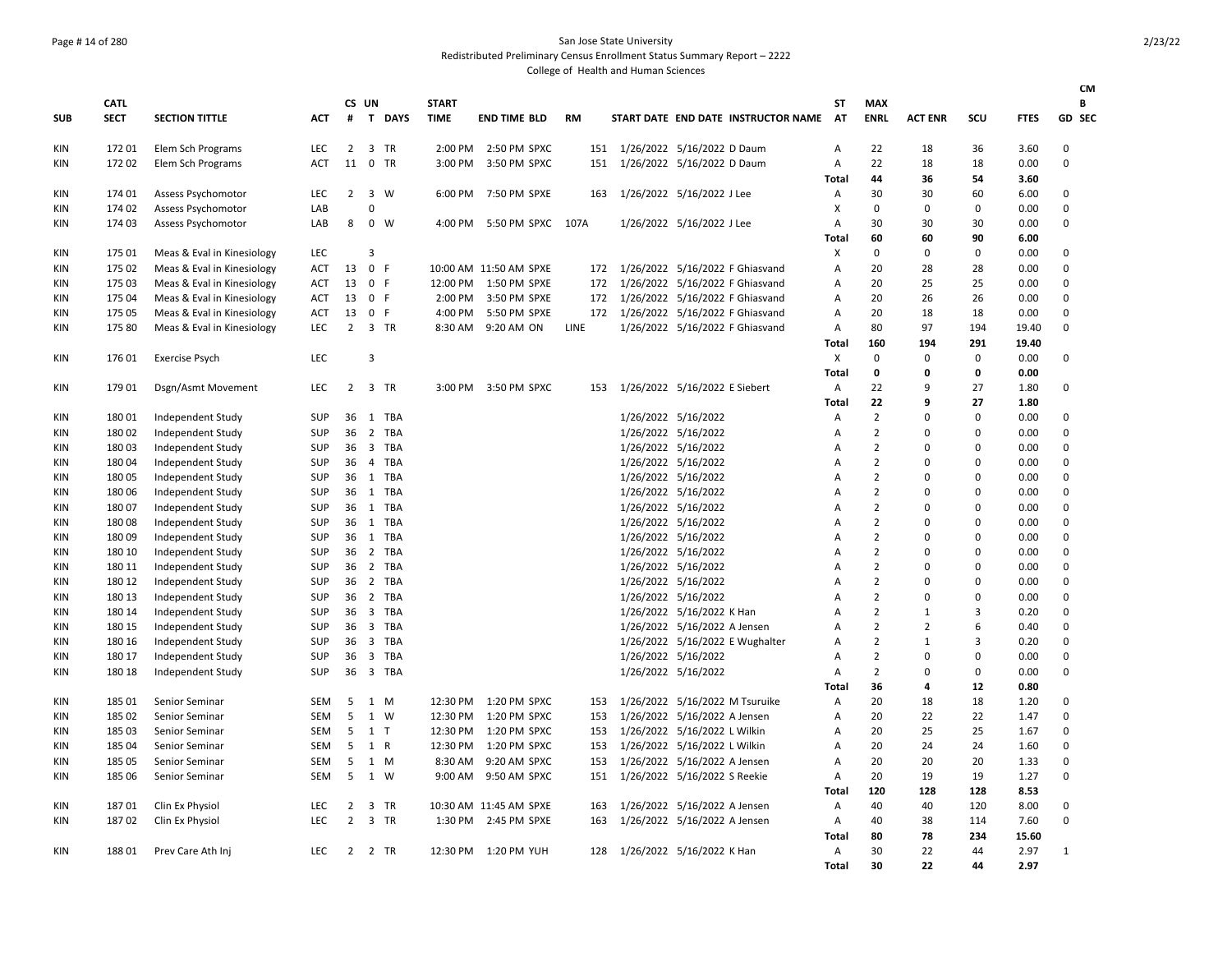## Page # 15 of 280 San Jose State University

Redistributed Preliminary Census Enrollment Status Summary Report – 2222

|            |             |                               |            |    |                |             |              |                      |    |     |                     |                                      |       |                |                |          |             | CM             |
|------------|-------------|-------------------------------|------------|----|----------------|-------------|--------------|----------------------|----|-----|---------------------|--------------------------------------|-------|----------------|----------------|----------|-------------|----------------|
|            | <b>CATL</b> |                               |            |    | CS UN          |             | <b>START</b> |                      |    |     |                     |                                      | SΤ    | <b>MAX</b>     |                |          |             | В              |
| <b>SUB</b> | <b>SECT</b> | <b>SECTION TITTLE</b>         | <b>ACT</b> | #  | T.             | <b>DAYS</b> | <b>TIME</b>  | <b>END TIME BLD</b>  | RM |     |                     | START DATE END DATE INSTRUCTOR NAME  | AT    | <b>ENRL</b>    | <b>ACT ENR</b> | SCU      | <b>FTES</b> | GD SEC         |
| KIN        | 18901       | Care & Prev Lab               | LAB        |    | 15 1 T         |             |              | 3:30 PM 5:20 PM YUH  |    | 128 |                     | 1/26/2022 5/16/2022 K Han            | Α     | 20             | 20             | 20       | 1.35        | $\mathbf{1}$   |
|            |             |                               |            |    |                |             |              |                      |    |     |                     |                                      | Total | 20             | 20             | 20       | 1.35        |                |
| <b>KIN</b> | 195 01      | <b>Therapeutic Modalities</b> | <b>LEC</b> |    | 3              |             |              |                      |    |     |                     |                                      | х     | $\mathbf 0$    | $\Omega$       | $\Omega$ | 0.00        | $\Omega$       |
| <b>KIN</b> | 195 02      | <b>Therapeutic Modalities</b> | <b>ACT</b> |    | $\pmb{0}$      |             |              |                      |    |     |                     |                                      | X     | $\mathbf 0$    | 0              | 0        | 0.00        | 0              |
|            |             |                               |            |    |                |             |              |                      |    |     |                     |                                      | Total | $\mathbf 0$    | 0              | 0        | 0.00        |                |
| <b>KIN</b> | 198 01      | Internship                    | SUP        | 36 |                | 1 TBA       |              |                      |    |     |                     | 1/26/2022 5/16/2022 C Armstrong      | Α     | 10             | 38             | 38       | 2.53        | 0              |
| <b>KIN</b> | 198 02      | Internship                    | SUP        |    |                | 36 2 TBA    |              |                      |    |     |                     | 1/26/2022 5/16/2022 C Armstrong      | Α     | 10             | 68             | 136      | 9.07        | $\Omega$       |
| KIN        | 198 03      | Internship                    | <b>SUP</b> | 36 |                | 3 TBA       |              |                      |    |     |                     | 1/26/2022 5/16/2022 C Armstrong      | A     | 10             | 22             | 66       | 4.40        | $\Omega$       |
| <b>KIN</b> | 198 04      | Internship                    | <b>SUP</b> | 36 |                | 4 TBA       |              |                      |    |     |                     | 1/26/2022 5/16/2022 C Armstrong      | A     | 10             | 4              | 16       | 1.07        | $\Omega$       |
| KIN        | 198 05      | Internship                    | SUP        | 36 |                | 5 TBA       |              |                      |    |     |                     | 1/26/2022 5/16/2022 C Armstrong      | Α     | 5              | 4              | 20       | 1.33        | $\mathbf 0$    |
| KIN        | 198 06      | Internship                    | SUP        |    |                | 36 1 TBA    |              |                      |    |     |                     | 1/26/2022 5/16/2022 C Rodriguez-Tsai | Α     | 5              | $\Omega$       | $\Omega$ | 0.00        | $\mathbf 0$    |
| <b>KIN</b> | 198 07      | Internship                    | SUP        | 36 |                | 2 TBA       |              |                      |    |     |                     | 1/26/2022 5/16/2022 C Rodriguez-Tsai | Α     | 5              | $\overline{2}$ | 4        | 0.27        | 0              |
| KIN        | 198 08      | Internship                    | <b>SUP</b> |    |                | 36 3 TBA    |              |                      |    |     |                     | 1/26/2022 5/16/2022 C Rodriguez-Tsai | Α     | 5              | 5              | 15       | 1.00        | 0              |
| <b>KIN</b> | 198 09      | Internship                    | SUP        |    |                | 36  4  TBA  |              |                      |    |     |                     | 1/26/2022 5/16/2022 C Rodriguez-Tsai | Α     | 5              | 0              | 0        | 0.00        | $\Omega$       |
|            |             |                               |            |    |                |             |              |                      |    |     |                     |                                      | Total | 65             | 143            | 295      | 19.67       |                |
| <b>KIN</b> | 250 01      | <b>Fund Quant Resrch</b>      | <b>SEM</b> |    | 3              |             |              |                      |    |     |                     |                                      | Х     | $\mathbf 0$    | $\mathbf 0$    | 0        | 0.00        | $\Omega$       |
| KIN        | 250 02      | <b>Fund Quant Resrch</b>      | SEM        | 5  | $\overline{3}$ | R           |              | 4:00 PM 6:45 PM SPXE |    | 163 |                     | 1/26/2022 5/16/2022 E Wughalter      | Α     | 15             | 5              | 15       | 1.25        | 5              |
|            |             |                               |            |    |                |             |              |                      |    |     |                     |                                      | Total | 15             | 5              | 15       | 1.25        |                |
| KIN        | 25101       | Fund Qual Resrch              | SEM        | 5  | 3 W            |             |              | 4:00 PM 6:45 PM SPXC |    | 151 |                     | 1/26/2022 5/16/2022 J Chin           | Α     | 22             | 17             | 51       | 4.25        | 17             |
|            |             |                               |            |    |                |             |              |                      |    |     |                     |                                      | Total | 22             | 17             | 51       | 4.25        |                |
| KIN        | 256 01      | <b>Environmental Ex Phys</b>  | <b>SEM</b> |    | 5 3 T          |             |              | 4:00 PM 6:45 PM SPXC |    |     |                     | 151 1/26/2022 5/16/2022 C Cisar      | Α     | 15             | 10             | 30       | 2.50        | 10             |
|            |             |                               |            |    |                |             |              |                      |    |     |                     |                                      | Total | 15             | 10             | 30       | 2.50        |                |
| KIN        | 259 01      | Adv APA Internship            | SUP        |    |                | 25 3 TBA    |              |                      |    |     |                     | 1/26/2022 5/16/2022 J Lee            | Α     | $\overline{2}$ | 0              | $\Omega$ | 0.00        | 0              |
|            |             |                               |            |    |                |             |              |                      |    |     |                     |                                      | Total | $\overline{2}$ | $\mathbf 0$    | 0        | 0.00        |                |
| KIN        | 264 01      | <b>Sport Sociology</b>        | SEM        | 5  | 3 <sub>7</sub> |             | 4:00 PM      | 6:45 PM SPXC         |    | 153 |                     | 1/26/2022 5/16/2022 T Butryn         | Α     | 15             | 12             | 36       | 3.00        | 12             |
|            |             |                               |            |    |                |             |              |                      |    |     |                     |                                      | Total | 15             | 12             | 36       | 3.00        |                |
| KIN        | 266 01      | Prin & Conc Mot Lrng          | SEM        | -5 | 3 M            |             |              | 4:00 PM 6:45 PM SPXE |    | 163 |                     | 1/26/2022 5/16/2022 E Wughalter      | Α     | 30             | 39             | 117      | 9.75        | 39             |
|            |             |                               |            |    |                |             |              |                      |    |     |                     |                                      | Total | 30             | 39             | 117      | 9.75        |                |
| KIN        | 28001       | Adv Fldwk Sprt Mgt            | SUP        | 25 | 1              | TBA         |              |                      |    |     |                     | 1/26/2022 5/16/2022 C Armstrong      | Α     | $\overline{2}$ | $\Omega$       | $\Omega$ | 0.00        | $\Omega$       |
| <b>KIN</b> | 28002       | Adv Fldwk Sprt Mgt            | SUP        | 25 |                | 2 TBA       |              |                      |    |     |                     | 1/26/2022 5/16/2022 C Armstrong      | Α     | $\overline{2}$ | 0              | $\Omega$ | 0.00        | $\mathbf 0$    |
| <b>KIN</b> | 280 03      | Adv Fldwk Sprt Mgt            | SUP        | 25 |                | 3 TBA       |              |                      |    |     |                     | 1/26/2022 5/16/2022 C Armstrong      | Α     | $\overline{2}$ | 1              | 3        | 0.25        | $\mathbf{1}$   |
|            |             |                               |            |    |                |             |              |                      |    |     |                     |                                      | Total | 6              | 1              | 3        | 0.25        |                |
| <b>KIN</b> | 28101       | Legal Aspects Sprt            | SEM        |    | 3              |             |              |                      |    |     |                     |                                      | х     | $\mathbf 0$    | $\Omega$       | $\Omega$ | 0.00        | 0              |
| KIN        | 28102       | Legal Aspects Sprt            | <b>SEM</b> | 5  | $3 \, M$       |             |              | 4:00 PM 6:45 PM      |    |     |                     | 1/26/2022 5/16/2022 C Armstrong      | A     | 15             | 13             | 39       | 3.15        | 11             |
|            |             |                               |            |    |                |             |              |                      |    |     |                     |                                      | Total | 15             | 13             | 39       | 3.15        |                |
| <b>KIN</b> | 284 01      | Finance Aspt Sport            | SEM        | 5  | 3 T            |             | 7:00 PM      | 9:45 PM SPXC         |    | 153 |                     | 1/26/2022 5/16/2022 A Williams       | Α     | 15             | 10             | 30       | 2.45        | 9              |
|            |             |                               |            |    |                |             |              |                      |    |     |                     |                                      | Total | 15             | 10             | 30       | 2.45        |                |
| <b>KIN</b> | 285 01      | Internship Kinesiology        | SUP        |    |                | 25 1 TBA    |              |                      |    |     |                     | 1/26/2022 5/16/2022 C Armstrong      | Α     | $\overline{2}$ | $\mathbf{1}$   | 1        | 0.08        | 1              |
| KIN        | 285 02      | Internship Kinesiology        | SUP        | 25 |                | 2 TBA       |              |                      |    |     |                     | 1/26/2022 5/16/2022 C Armstrong      | Α     | $\overline{2}$ | 0              | 0        | 0.00        | 0              |
| <b>KIN</b> | 285 03      | Internship Kinesiology        | SUP        |    |                | 25 3 TBA    |              |                      |    |     |                     | 1/26/2022 5/16/2022 C Armstrong      | Α     | $\overline{2}$ | $\overline{2}$ | 6        | 0.50        | $\overline{2}$ |
|            |             |                               |            |    |                |             |              |                      |    |     |                     |                                      | Total | 6              | 3              | 7        | 0.58        |                |
| KIN        | 286 01      | Independent Study             | SUP        |    |                | 25 1 TBA    |              |                      |    |     | 1/26/2022 5/16/2022 |                                      | Α     | $\overline{2}$ | 0              | $\Omega$ | 0.00        | $\Omega$       |
| <b>KIN</b> | 286 02      | Independent Study             | <b>SUP</b> | 25 |                | 2 TBA       |              |                      |    |     | 1/26/2022 5/16/2022 |                                      | Α     | $\overline{2}$ | $\Omega$       | $\Omega$ | 0.00        | $\mathbf 0$    |
| <b>KIN</b> | 286 03      | Independent Study             | <b>SUP</b> |    |                | 25 3 TBA    |              |                      |    |     | 1/26/2022 5/16/2022 |                                      | A     | $\overline{2}$ | $\Omega$       | $\Omega$ | 0.00        | 0              |
| <b>KIN</b> | 286 04      | Independent Study             | <b>SUP</b> |    |                | 25 1 TBA    |              |                      |    |     | 1/26/2022 5/16/2022 |                                      | Α     | $\overline{2}$ | $\Omega$       | $\Omega$ | 0.00        | $\mathbf 0$    |
| <b>KIN</b> | 286 05      | Independent Study             | <b>SUP</b> |    |                | 25 1 TBA    |              |                      |    |     | 1/26/2022 5/16/2022 |                                      | Α     | $\overline{2}$ | $\Omega$       | $\Omega$ | 0.00        | $\Omega$       |
| KIN        | 286 06      | Independent Study             | <b>SUP</b> |    |                | 25 2 TBA    |              |                      |    |     |                     | 1/26/2022 5/16/2022                  | A     | $\overline{2}$ | $\Omega$       | $\Omega$ | 0.00        | $\Omega$       |
| KIN        | 286 07      | Independent Study             | <b>SUP</b> |    |                | 25 3 TBA    |              |                      |    |     |                     | 1/26/2022 5/16/2022 P Plato          | A     | $\overline{2}$ | 1              | 3        | 0.25        | 1              |
| KIN        | 286 08      | Independent Study             | SUP        |    |                | 25 3 TBA    |              |                      |    |     |                     | 1/26/2022 5/16/2022 C Cisar          | A     | $\overline{2}$ | 1              | з        | 0.25        | 1              |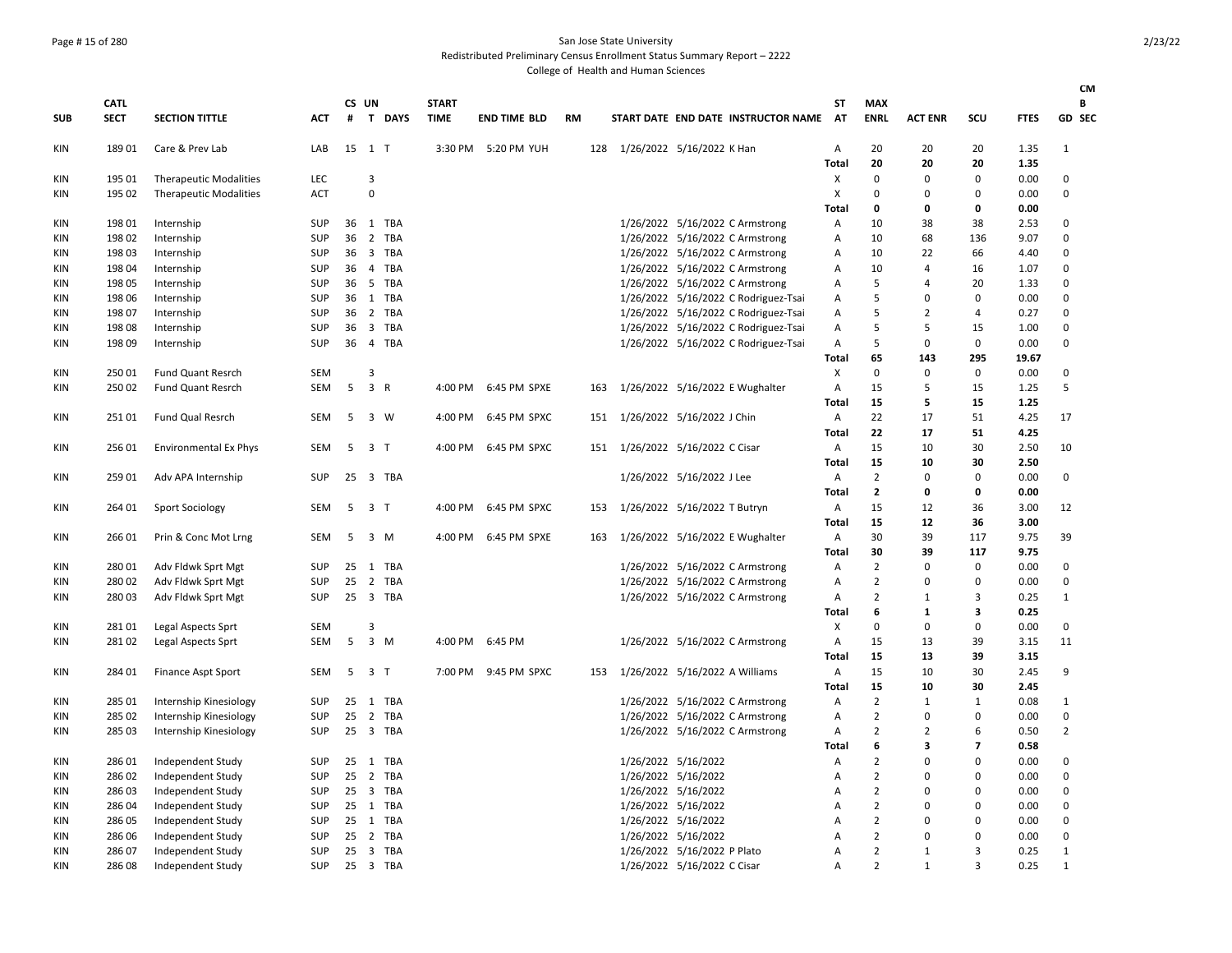### Page # 16 of 280 San Jose State University Redistributed Preliminary Census Enrollment Status Summary Report – 2222

|             | <b>CATL</b> |                       |            | CS UN |                |            | <b>START</b> |                     |           |           |                                        | <b>ST</b> | <b>MAX</b>     |                |             |             |                | <b>CM</b><br>В |
|-------------|-------------|-----------------------|------------|-------|----------------|------------|--------------|---------------------|-----------|-----------|----------------------------------------|-----------|----------------|----------------|-------------|-------------|----------------|----------------|
| <b>SUB</b>  | <b>SECT</b> | <b>SECTION TITTLE</b> | <b>ACT</b> | #     |                | T DAYS     | <b>TIME</b>  | <b>END TIME BLD</b> | <b>RM</b> |           | START DATE END DATE INSTRUCTOR NAME AT |           | <b>ENRL</b>    | <b>ACT ENR</b> | SCU         | <b>FTES</b> |                | GD SEC         |
| KIN         | 286 09      | Independent Study     | SUP        | 25    | $\overline{3}$ | TBA        |              |                     |           |           | 1/26/2022 5/16/2022 C Armstrong        | A         | $\overline{2}$ | 1              | 3           | 0.25        | 1              |                |
| KIN         | 286 10      | Independent Study     | SUP        | 25    | 3              | <b>TBA</b> |              |                     |           |           | 1/26/2022 5/16/2022                    | A         | $\overline{2}$ | $\mathbf 0$    | $\mathbf 0$ | 0.00        | $\mathbf 0$    |                |
| KIN         | 286 11      | Independent Study     | <b>SUP</b> | 25    | 3 TBA          |            |              |                     |           |           | 1/26/2022 5/16/2022                    | A         | $\overline{2}$ | $\mathbf 0$    | $\Omega$    | 0.00        | $\mathbf 0$    |                |
|             |             |                       |            |       |                |            |              |                     |           |           |                                        | Total     | 22             | 3              | 9           | 0.75        |                |                |
| KIN         | 298 01      | Spec Studies P E      | SUP        | 25    | $\overline{3}$ | TBA        |              |                     |           |           | 1/26/2022 5/16/2022 A Jensen           | A         | $\mathbf{1}$   | $\mathbf{1}$   | 3           | 0.25        | 1              |                |
| KIN         | 298 02      | Spec Studies P E      | SUP        | 25    | $\overline{3}$ | <b>TBA</b> |              |                     |           | 1/26/2022 | 5/16/2022 T Butryn                     | A         | 1              | 5              | 15          | 1.25        | 5              |                |
| KIN         | 298 03      | Spec Studies P E      | SUP        | 25    | 3              | TBA        |              |                     |           | 1/26/2022 | 5/16/2022 M Dao                        | A         | 1              | 2              | 6           | 0.50        | $\overline{2}$ |                |
| KIN         | 298 04      | Spec Studies P E      | SUP        | 25    | 3 TBA          |            |              |                     |           |           | 1/26/2022 5/16/2022 C Armstrong        | A         | 1              | 4              | 12          | 1.00        | 4              |                |
| KIN         | 298 05      | Spec Studies P E      | <b>SUP</b> | 25    | 3 TBA          |            |              |                     |           |           | 1/26/2022 5/16/2022 P Plato            | A         | 1              | 3              | 9           | 0.75        | 3              |                |
| KIN         | 298 06      | Spec Studies P E      | <b>SUP</b> | 25    | 3 TBA          |            |              |                     |           |           | 1/26/2022 5/16/2022 J Chin             | A         | 1              | 1              | 3           | 0.25        | 1              |                |
| KIN         | 298 07      | Spec Studies P E      | SUP        | 25    | 3 TBA          |            |              |                     |           |           | 1/26/2022 5/16/2022 A Jensen           | A         | 1              | 1              | 3           | 0.25        | 1              |                |
| KIN         | 298 08      | Spec Studies P E      | SUP        | 25    | 3 TBA          |            |              |                     |           |           | 1/26/2022 5/16/2022 E Siebert          | A         | 1              | $\mathbf{1}$   | 3           | 0.25        | $\mathbf{1}$   |                |
| KIN         | 298 09      | Spec Studies P E      | SUP        | 25    | $\overline{3}$ | TBA        |              |                     |           |           | 1/26/2022 5/16/2022 C Cisar            | A         | 1              | 3              | 9           | 0.75        | 3              |                |
| <b>KIN</b>  | 298 10      | Spec Studies P E      | SUP        | 25    | $\overline{3}$ | TBA        |              |                     |           |           | 1/26/2022 5/16/2022 K Jeffery          | A         | 1              | 1              | 3           | 0.25        | 1              |                |
| KIN         | 298 11      | Spec Studies P E      | <b>SUP</b> | 25    | 3              | <b>TBA</b> |              |                     |           |           | 1/26/2022 5/16/2022                    | A         | 1              | $\mathbf 0$    | $\mathbf 0$ | 0.00        | $\mathbf 0$    |                |
| KIN         | 298 12      | Spec Studies P E      | <b>SUP</b> | 25    | 3 TBA          |            |              |                     |           |           | 1/26/2022 5/16/2022                    | A         | $\mathbf{1}$   | $\Omega$       | $\mathbf 0$ | 0.00        | $\Omega$       |                |
|             |             |                       |            |       |                |            |              |                     |           |           |                                        | Total     | 12             | 22             | 66          | 5.50        |                |                |
| KIN         | 299 01      | <b>Masters Thesis</b> | SUP        | 25    | 1 TBA          |            |              |                     |           |           | 1/26/2022 5/16/2022                    | A         | $\mathbf{1}$   | $\mathbf 0$    | $\Omega$    | 0.00        | $\mathbf 0$    |                |
| KIN         | 299 02      | <b>Masters Thesis</b> | <b>SUP</b> | 25    | 2 TBA          |            |              |                     |           |           | 1/26/2022 5/16/2022                    | A         | 1              | 0              | 0           | 0.00        | 0              |                |
| KIN         | 299 03      | <b>Masters Thesis</b> | SUP        | 25    | 3 TBA          |            |              |                     |           |           | 1/26/2022 5/16/2022                    | A         | 1              | 0              | 0           | 0.00        | 0              |                |
| KIN         | 299 04      | <b>Masters Thesis</b> | <b>SUP</b> | 25    | 6 TBA          |            |              |                     |           |           | 1/26/2022 5/16/2022                    | A         | 1              | 0              | 0           | 0.00        | 0              |                |
| KIN         | 299 05      | <b>Masters Thesis</b> | <b>SUP</b> | 25    | 2 TBA          |            |              |                     |           |           | 1/26/2022 5/16/2022                    | A         | 1              | $\mathbf 0$    | 0           | 0.00        | $\mathbf 0$    |                |
| KIN         | 299 06      | <b>Masters Thesis</b> | SUP        | 25    | 3 TBA          |            |              |                     |           |           | 1/26/2022 5/16/2022 C Armstrong        | A         | 1              | 1              | 3           | 0.25        | 1              |                |
| KIN         | 299 07      | <b>Masters Thesis</b> | <b>SUP</b> | 25    | 3 TBA          |            |              |                     |           |           | 1/26/2022 5/16/2022 T Butryn           | A         | 1              | 1              | 3           | 0.25        | 1              |                |
| KIN         | 299 08      | <b>Masters Thesis</b> | SUP        | 25    | 6              | TBA        |              |                     |           |           | 1/26/2022 5/16/2022                    | A         | 1              | $\mathbf 0$    | $\Omega$    | 0.00        | $\mathbf 0$    |                |
|             |             |                       |            |       |                |            |              |                     |           |           |                                        | Total     | 8              | $\mathbf{2}$   | 6           | 0.50        |                |                |
| <b>KNED</b> | 184Y 01     | Stdt Tchg II          | <b>SUP</b> | 25    | $\overline{4}$ | TBA        |              |                     |           |           | 1/26/2022 5/16/2022 D Daum             | A         | 10             | 14             | 56          | 4.53        | 12             |                |
|             |             |                       |            |       |                |            |              |                     |           |           |                                        | Total     | 10             | 14             | 56          | 4.53        |                |                |
| <b>KNED</b> |             | 184Z 01 Stdt Tchg III | <b>SUP</b> | 25    | $\overline{4}$ | TBA        |              |                     |           |           | 1/26/2022 5/16/2022 D Daum             | A         | 10             | 15             | 60          | 4.87        | 13             |                |
| <b>KNED</b> | 184Z 02     | Stdt Tchg III         | <b>SUP</b> | 25    | 5 TBA          |            |              |                     |           |           | 1/26/2022 5/16/2022 D Daum             | A         | 10             | 0              | 0           | 0.00        | 0              |                |
|             |             |                       |            |       |                |            |              |                     |           |           |                                        | Total     | 20             | 15             | 60          | 4.87        |                |                |
|             |             |                       |            |       |                |            |              |                     |           |           | <b>Kinesiology Total</b>               |           | 8107           | 8062           | 13008       | 876.58      |                |                |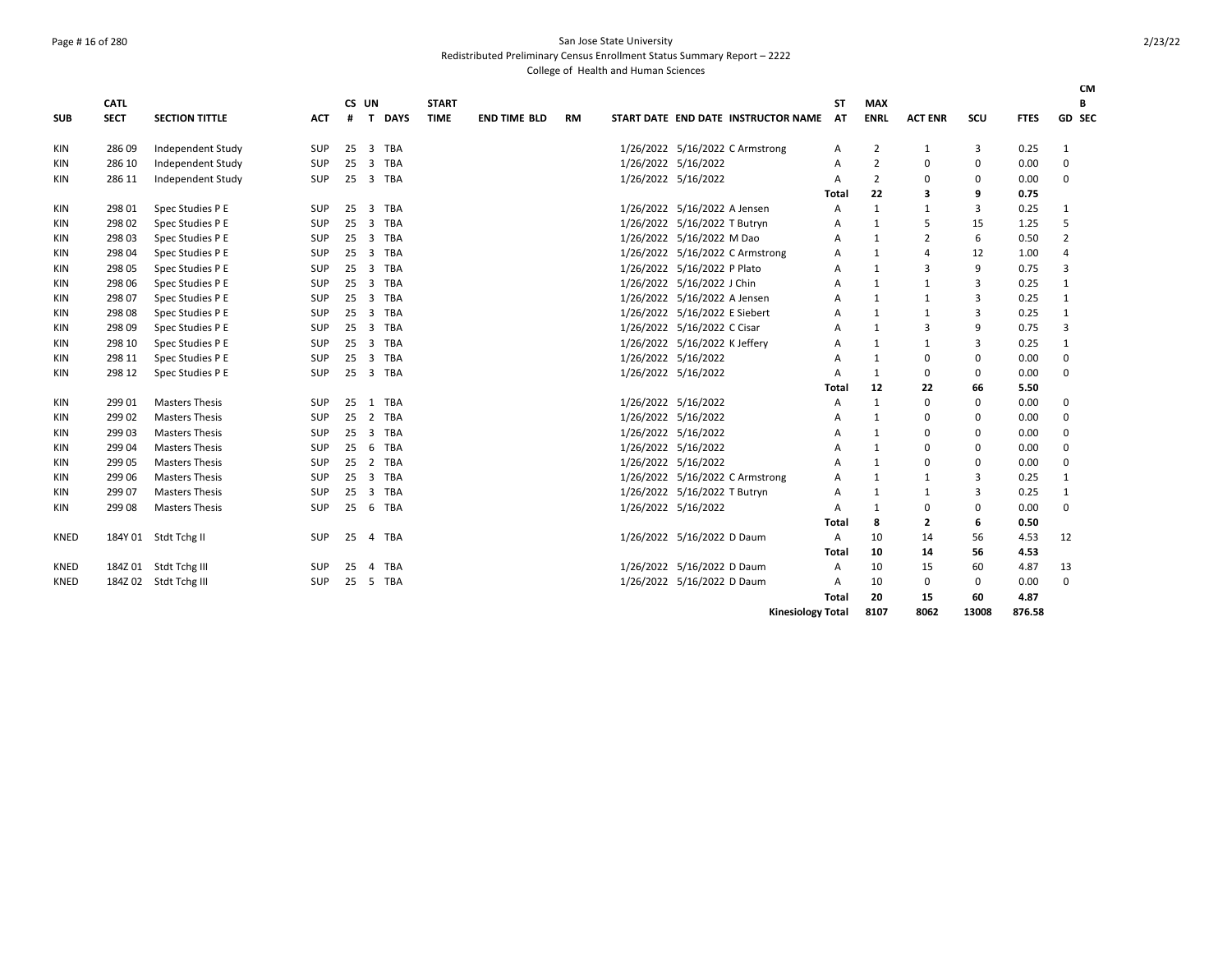### Page # 17 of 280 San Jose State University

Redistributed Preliminary Census Enrollment Status Summary Report – 2222

| <b>SUB</b>              | <b>CATL</b><br><b>SECT</b> | <b>SECTION TITTLE</b>     | <b>ACT</b> | CS UN<br># |                | <b>DAYS</b> | <b>START</b><br><b>TIME</b> | <b>END TIME BLD</b>   | <b>RM</b>     |                               | START DATE END DATE INSTRUCTOR NAME | ST<br>AT     | <b>MAX</b><br><b>ENRL</b> | <b>ACT ENR</b> | SCU | <b>FTES</b> | CM<br>В<br>GD SEC |
|-------------------------|----------------------------|---------------------------|------------|------------|----------------|-------------|-----------------------------|-----------------------|---------------|-------------------------------|-------------------------------------|--------------|---------------------------|----------------|-----|-------------|-------------------|
| <b>Military Science</b> |                            |                           |            |            |                |             |                             |                       |               |                               |                                     |              |                           |                |     |             |                   |
| MILS                    | 1B 01                      | Intro Tac Leadership      | <b>SUP</b> | 77         |                | 2 TR        |                             | 8:30 AM 10:10 AM OFF  | <b>CAMPUS</b> | 1/26/2022 5/16/2022 C Sanchez |                                     | A            | 25                        | 7              | 14  | 0.93        | 0                 |
| MILS                    | 1B 02                      | Intro Tac Leadership      | LAB        | 78         | 0 <sup>5</sup> |             | 7:00 AM                     | 7:00 PM OFF           | CAMPUS        | 1/26/2022 5/16/2022 C Sanchez |                                     | Α            | 25                        | 7              | 7   | 0.00        | 0                 |
|                         |                            |                           |            |            |                |             |                             |                       |               |                               |                                     | Total        | 50                        | 14             | 21  | 0.93        |                   |
| <b>MILS</b>             | 2B 01                      | Fnd Tac Ldrshp            | <b>SUP</b> | 77         |                | 2 TR        |                             | 8:30 AM 10:10 AM OFF  | <b>CAMPUS</b> | 1/26/2022 5/16/2022 M Morales |                                     | A            | 25                        | 3              | 6   | 0.40        | 0                 |
| MILS                    | 2B 02                      | Fnd Tac Ldrshp            | LAB        | 78         | 0 <sup>5</sup> |             | 7:00 AM                     | 7:00 PM OFF           | CAMPUS        | 1/26/2022 5/16/2022 C Strain  |                                     | A            | 25                        | 3              | 3   | 0.00        | 0                 |
|                         |                            |                           |            |            |                |             |                             |                       |               |                               |                                     | Total        | 50                        | 6              | 9   | 0.40        |                   |
| MILS                    | 130B 01                    | Appl Tm Ldrshp            | <b>SUP</b> | 77         |                | 4 TR        |                             | 8:30 AM 10:10 AM OFF  | CAMPUS        | 1/26/2022 5/16/2022 T Newman  |                                     | A            | 25                        | $\overline{7}$ | 28  | 1.87        | 0                 |
| MILS                    |                            | 130B 02 Appl Tm Ldrshp    | LAB        | 78         | 0 <sup>5</sup> |             | 7:00 AM                     | 7:00 PM OFF           | CAMPUS        | 1/26/2022 5/16/2022 T Newman  |                                     | A            | 25                        |                | 7   | 0.00        | 0                 |
|                         |                            |                           |            |            |                |             |                             |                       |               |                               |                                     | Total        | 50                        | 14             | 35  | 1.87        |                   |
| <b>MILS</b>             | 140B 01                    | Ldrshp Cplx Wld           | <b>SUP</b> | 77         |                | 4 TR        |                             | 8:30 AM 10:10 AM OFF  | CAMPUS        | 1/26/2022 5/16/2022 T Newman  |                                     | A            | 25                        | 10             | 40  | 2.73        | -1                |
| MILS                    | 140B 02                    | Ldrshp Cplx Wld           | LAB        | 78         | 0 <sup>5</sup> |             | 7:00 AM                     | 7:00 PM OFF           | CAMPUS        | 1/26/2022 5/16/2022 S Chang   |                                     | A            | 25                        | 10             | 10  | 0.00        |                   |
|                         |                            |                           |            |            |                |             |                             |                       |               |                               |                                     | <b>Total</b> | 50                        | 20             | 50  | 2.73        |                   |
| MILS                    | 18001                      | <b>Individual Studies</b> | <b>SUP</b> | 77         |                | 3 TR        | 2:00 PM                     | 3:40 PM ON            | LINE          | 1/26/2022 5/16/2022 M Morales |                                     | A            | 5                         | $\mathbf{0}$   | 0   | 0.00        | 0                 |
|                         |                            |                           |            |            |                |             |                             |                       |               |                               |                                     | Total        | 5                         | 0              | 0   | 0.00        |                   |
| <b>MILS</b>             | 199 01                     | American Military Hist    | <b>LEC</b> | 2          |                | 3 TR        |                             | 10:20 AM 12:00 PM OFF | CAMPUS        | 1/26/2022 5/16/2022 C Strain  |                                     | A            | 20                        | 3              | 9   | 0.60        | 0                 |
|                         |                            |                           |            |            |                |             |                             |                       |               |                               |                                     | <b>Total</b> | 20                        | 3              | 9   | 0.60        |                   |
|                         |                            |                           |            |            |                |             |                             |                       |               |                               | <b>Military Science Total</b>       |              | 225                       | 57             | 124 | 6.53        |                   |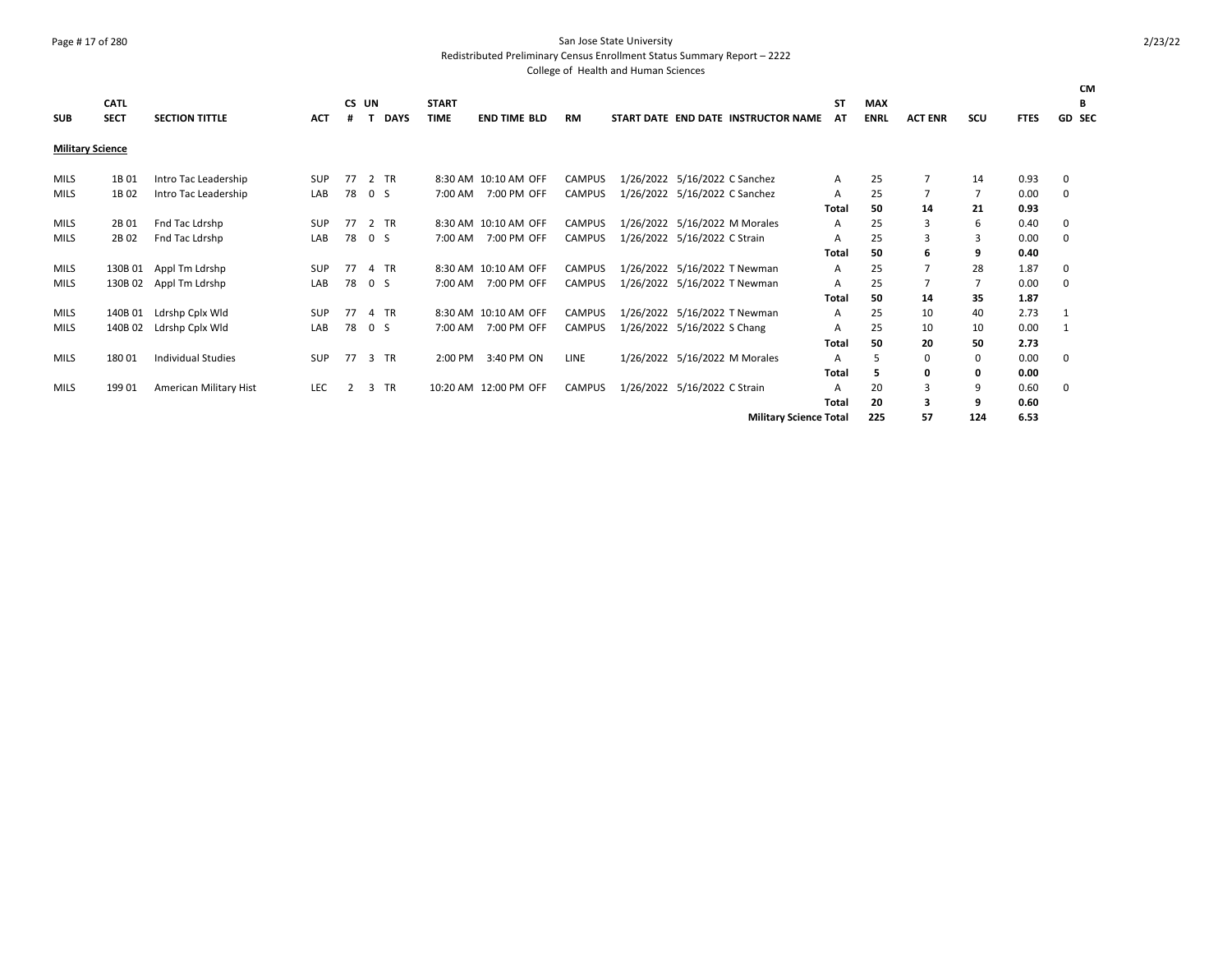### Page # 18 of 280 San Jose State University

Redistributed Preliminary Census Enrollment Status Summary Report – 2222

|                |             |                            |            |                |                     |             |              |                      |               |                                   |                               |                                        |                           |             |                |             |             | <b>CM</b>    |
|----------------|-------------|----------------------------|------------|----------------|---------------------|-------------|--------------|----------------------|---------------|-----------------------------------|-------------------------------|----------------------------------------|---------------------------|-------------|----------------|-------------|-------------|--------------|
|                | <b>CATL</b> |                            |            |                | CS UN               |             | <b>START</b> |                      |               |                                   |                               |                                        | SТ                        | <b>MAX</b>  |                |             |             | B            |
| <b>SUB</b>     | <b>SECT</b> | <b>SECTION TITTLE</b>      | <b>ACT</b> |                |                     | # T DAYS    | <b>TIME</b>  | <b>END TIME BLD</b>  | RM            |                                   |                               | START DATE END DATE INSTRUCTOR NAME AT |                           | <b>ENRL</b> | <b>ACT ENR</b> | SCU         | <b>FTES</b> | GD SEC       |
| <b>Nursing</b> |             |                            |            |                |                     |             |              |                      |               |                                   |                               |                                        |                           |             |                |             |             |              |
| <b>NURS</b>    | 1001        | Leadership I               | <b>LEC</b> | 2              |                     | 2 W         | 5:00 PM      | 6:45 PM HB           | 408           |                                   | 1/26/2022 5/16/2022 L Senn    |                                        | A                         | 30          | 30             | 60          | 4.00        | 0            |
| <b>NURS</b>    | 10 02       | Leadership I               | <b>LEC</b> | $\overline{2}$ |                     | 2 W         | 5:00 PM      | 6:45 PM IS           | 215           | 1/26/2022 5/16/2022 M Haririfar   |                               |                                        | Α                         | 30          | 30             | 60          | 4.00        | 0            |
|                |             |                            |            |                |                     |             |              |                      |               |                                   |                               |                                        | Total                     | 60          | 60             | 120         | 8.00        |              |
| <b>NURS</b>    | 1101        | Intro Pharmacology         | LEC        |                | $1 \quad 2 \quad T$ |             |              | 1:30 PM 3:10 PM HB   | 106           | 1/26/2022 5/16/2022 S Malloy      |                               |                                        | A                         | 60          | 60             | 120         | 8.00        | 0            |
|                |             |                            |            |                |                     |             |              |                      |               |                                   |                               |                                        | Total                     | 60          | 60             | 120         | 8.00        |              |
| <b>NURS</b>    | 1201        | Hlth Assmnt/Skills I       | LEC        | $\overline{2}$ |                     | 3 TBA       |              |                      |               |                                   | 1/26/2022 5/16/2022 J Noel    |                                        | Α                         | 60          | 60             | 60          | 12.00       | 0            |
| <b>NURS</b>    | 1202        | Hlth Assmnt/Skills I       | LAB        | 16             |                     | 0 WF        |              | 8:00 AM 10:45 AM HB  | 311           | 1/26/2022 5/16/2022 J Noel        |                               |                                        | Α                         | 20          | 20             | 40          | 0.00        | 0            |
| <b>NURS</b>    | 1203        | Hlth Assmnt/Skills I       | LAB        | 16             |                     | 0 WF        |              | 11:00 AM  1:45 PM HB | 311           | 1/26/2022 5/16/2022 J Noel        |                               |                                        | Α                         | 20          | 20             | 40          | 0.00        | 0            |
| <b>NURS</b>    | 1204        | Hlth Assmnt/Skills I       | LAB        | 16             |                     | $0 \quad W$ |              | 2:00 PM 4:45 PM HB   | 311           | 1/26/2022 5/16/2022 P Edwards     |                               |                                        | Α                         | 20          | 20             | 40          | 0.00        | 0            |
|                |             |                            |            |                |                     |             |              |                      |               |                                   |                               |                                        | Total                     | 120         | 120            | 180         | 12.00       |              |
| <b>NURS</b>    | 13A 01      | <b>Gero Nursing Theory</b> | LEC        |                | $1 \quad 2 \quad T$ |             |              | 10:00 AM 11:40 AM ON | LINE          |                                   | 1/26/2022 5/16/2022 A Wood    |                                        | A                         | 60          | 60             | 120         | 8.00        | 0            |
|                |             |                            |            |                |                     |             |              |                      |               |                                   |                               |                                        | Total                     | 60          | 60             | 120         | 8.00        |              |
| <b>NURS</b>    | 13B 01      | <b>Gero Nurs Practicm</b>  | LAB        | 17             | 1 M                 |             | 8:00 AM      | 2:00 PM OFF          | <b>CAMPUS</b> | 1/26/2022 5/16/2022 C Williams    |                               |                                        | Α                         | 15          | 12             | 12          | 0.80        | 0            |
| <b>NURS</b>    | 13B 02      | Gero Nurs Practicm         | LAB        |                | 17 1 M              |             | 8:00 AM      | 2:00 PM OFF          | <b>CAMPUS</b> | 1/26/2022 5/16/2022               |                               |                                        | Α                         | 15          | 12             | 12          | 0.80        | 0            |
| <b>NURS</b>    | 13B03       | Gero Nurs Practicm         | LAB        | 17             | 1 R                 |             | 8:00 AM      | 2:00 PM OFF          | CAMPUS        |                                   |                               | 1/26/2022 5/16/2022 C O'Leary-Kelley   | Α                         | 15          | 12             | 12          | 0.80        | 0            |
| <b>NURS</b>    | 13B 04      | <b>Gero Nurs Practicm</b>  | LAB        |                | 17 1 R              |             | 8:00 AM      | 2:00 PM OFF          | <b>CAMPUS</b> | 1/26/2022 5/16/2022 N Zhang       |                               |                                        | Α                         | 15          | 12             | 12          | 0.80        | 0            |
| <b>NURS</b>    | 13B 05      | <b>Gero Nurs Practicm</b>  | LAB        |                | 17 1 R              |             | 8:00 AM      | 2:00 PM OFF          | <b>CAMPUS</b> | 1/26/2022 5/16/2022 S Wang        |                               |                                        | $\mathsf{A}$              | 15          | 12             | 12          | 0.80        | 0            |
|                |             |                            |            |                |                     |             |              |                      |               |                                   |                               |                                        | Total                     | 75          | 60             | 60          | 4.00        |              |
| <b>NURS</b>    | 20A 01      | Adult Care Mgmt I          | LEC        |                | 1 4 TF              |             |              | 10:30 AM 12:10 PM    |               |                                   |                               | 1/26/2022 5/16/2022 C O'Leary-Kelley   | Α                         | 60          | 59             | 236         | 15.73       | 0            |
|                |             |                            |            |                |                     |             |              |                      |               |                                   |                               |                                        | Total                     | 60          | 59             | 236         | 15.73       |              |
| <b>NURS</b>    | 20B 01      | Adult Care Pract I         | <b>CLN</b> | 17 3 M         |                     |             |              | 2:00 PM 11:00 PM OFF | <b>CAMPUS</b> | 1/26/2022 5/16/2022 D Law         |                               |                                        | Α                         | 10          | $\overline{7}$ | 21          | 1.40        | 0            |
| <b>NURS</b>    | 20B 02      | Adult Care Pract I         | <b>CLN</b> |                |                     | 17 3 TBA    |              | OFF                  | <b>CAMPUS</b> | 1/26/2022 5/16/2022 J Paez        |                               |                                        | Α                         | 10          | 9              | 27          | 1.80        | 0            |
| <b>NURS</b>    | 20B 03      | Adult Care Pract I         | <b>CLN</b> |                | $\overline{3}$      |             |              |                      |               |                                   |                               |                                        | X                         | 0           | $\Omega$       | $\mathbf 0$ | 0.00        | 0            |
| <b>NURS</b>    | 20B 04      | Adult Care Pract I         | <b>CLN</b> | 17             |                     | 3 TBA       |              | <b>OFF</b>           | <b>CAMPUS</b> | 1/26/2022 5/16/2022 D Law         |                               |                                        | Α                         | 10          | 8              | 24          | 1.60        | 0            |
| <b>NURS</b>    | 20B 05      | Adult Care Pract I         | <b>CLN</b> | 17             |                     | 3 TBA       |              | OFF                  | <b>CAMPUS</b> |                                   |                               | 1/26/2022 5/16/2022 M Reiss-Carradero  | A                         | 10          | 9              | 27          | 1.80        | 0            |
| <b>NURS</b>    | 20B 06      | Adult Care Pract I         | <b>CLN</b> | 17             | 3 W                 |             |              | 2:00 PM 11:00 PM OFF | <b>CAMPUS</b> | 1/26/2022 5/16/2022 J Martin      |                               |                                        | A                         | 10          | 9              | 27          | 1.80        | $\mathbf 0$  |
| <b>NURS</b>    | 20B 07      | Adult Care Pract I         | <b>CLN</b> |                | $\overline{3}$      |             |              |                      |               |                                   |                               |                                        | X                         | $\mathbf 0$ | $\Omega$       | $\mathbf 0$ | 0.00        | 0            |
| <b>NURS</b>    | 20B 08      | Adult Care Pract I         | <b>CLN</b> | 17 3 S         |                     |             |              | 7:00 AM 4:00 PM OFF  | <b>CAMPUS</b> | 1/26/2022 5/16/2022 C Delacruz    |                               |                                        | Α                         | 8           | 8              | 24          | 1.60        | 0            |
| <b>NURS</b>    | 20B 09      | Adult Care Pract I         | <b>CLN</b> |                | 17 3 F              |             |              | 2:00 PM 11:00 PM OFF | <b>CAMPUS</b> | 1/26/2022 5/16/2022 Y Gezmu       |                               |                                        | Α                         | 9           | 9              | 27          | 1.80        | 0            |
| <b>NURS</b>    | 20B 10      | <b>Adult Care Pract 1</b>  | <b>CLN</b> |                | 3                   |             |              |                      |               |                                   |                               |                                        | $\boldsymbol{\mathsf{X}}$ | 0           | $\Omega$       | $\mathbf 0$ | 0.00        | 0            |
|                |             |                            |            |                |                     |             |              |                      |               |                                   |                               |                                        | Total                     | 67          | 59             | 177         | 11.80       |              |
| <b>NURS</b>    | 22 01       | Hith Assmnt Skill II       | <b>LEC</b> | 2              |                     | 2 TBA       |              |                      |               |                                   | 1/26/2022 5/16/2022 L Higgins |                                        | Α                         | 60          | 59             | 59          | 7.87        | 0            |
| <b>NURS</b>    | 22 02       | Hlth Assmnt Skill II       | LAB        | 16             |                     | 0 R         |              | 8:00 AM 11:00 AM HB  | 311           | 1/26/2022 5/16/2022 L Higgins     |                               |                                        | Α                         | 20          | 20             | 20          | 0.00        | $\mathbf 0$  |
| <b>NURS</b>    | 2203        | Hlth Assmnt Skill II       | LAB        | 16             |                     | 0 R         |              | 11:00 AM 2:00 PM HB  | 311           | 1/26/2022 5/16/2022 L Higgins     |                               |                                        | Α                         | 20          | 19             | 19          | 0.00        | 0            |
| <b>NURS</b>    | 2204        | Hlth Assmnt Skill II       | LAB        |                | $\Omega$            |             |              |                      |               |                                   |                               |                                        | X                         | 0           | 0              | 0           | 0.00        | 0            |
| <b>NURS</b>    | 22 05       | Hith Assmnt Skill II       | LAB        | 16             | 0 R                 |             |              | 2:00 PM 4:50 PM HB   | 311           |                                   |                               | 1/26/2022 5/16/2022 R Billner-Garcia   | Α                         | 20          | 20             | 20          | 0.00        | 0            |
|                |             |                            |            |                |                     |             |              |                      |               |                                   |                               |                                        | Total                     | 120         | 118            | 118         | 7.87        |              |
| <b>NURS</b>    | 3201        | HA & Skills III            | <b>LEC</b> |                | $\mathbf{1}$        |             |              |                      |               |                                   |                               |                                        | X                         | 0           | $\mathbf 0$    | $\mathbf 0$ | 0.00        | 0            |
| <b>NURS</b>    | 3202        | HA & Skills III            | <b>LEC</b> |                | $\mathbf{1}$        |             |              |                      |               |                                   |                               |                                        | X                         | 0           | $\Omega$       | 0           | 0.00        | 0            |
| <b>NURS</b>    | 3203        | HA & Skills III            | LEC        | 6              |                     | 1 M         |              | 1:30 PM 3:30 PM HB   | 311           | 1/26/2022 5/16/2022 J Youssef     |                               |                                        | A                         | 20          | 18             | 18          | 1.20        | 0            |
| <b>NURS</b>    | 32 04       | HA & Skills III            | LEC        | 6              |                     | 1 M         |              | 8:00 AM 10:00 AM HB  | 311           | 1/26/2022 5/16/2022 J Youssef     |                               |                                        | Α                         | 20          | 20             | 20          | 1.33        | 0            |
| <b>NURS</b>    | 3205        | HA & Skills III            | <b>LEC</b> | 6              |                     | 1 M         |              | 10:30 AM 12:30 PM HB |               | 311 1/26/2022 5/16/2022 J Youssef |                               |                                        | A                         | 20          | 20             | 20          | 1.33        | 0            |
|                |             |                            |            |                |                     |             |              |                      |               |                                   |                               |                                        | Total                     | 60          | 58             | 58          | 3.87        |              |
| <b>NURS</b>    |             | 100WE 04 EBP Writing Wkshp | <b>LEC</b> | $\overline{2}$ |                     | 3 R         | 4:00 PM      | 6:45 PM              |               |                                   |                               | 1/26/2022 5/16/2022 W Wang Tung        | Α                         | 20          | 20             | 60          | 4.00        | 0            |
| <b>NURS</b>    |             | 100WE 05 EBP Writing Wkshp | <b>LEC</b> | $\overline{2}$ | 3 R                 |             | 4:00 PM      | 6:45 PM              |               |                                   | 1/26/2022 5/16/2022 C Mao     |                                        | A                         | 20          | 20             | 60          | 4.00        | 0            |
| <b>NURS</b>    |             | 100WE 06 EBP Writing Wkshp | LEC.       | $\overline{2}$ | 3 R                 |             | 4:00 PM      | 6:45 PM              |               |                                   |                               | 1/26/2022 5/16/2022 S Rickman Patrick  | A                         | 20          | 20             | 60          | 4.00        | 0            |
| <b>NURS</b>    |             | 100WE 09 EBP Writing Wkshp | LEC        |                | $2 \quad 3 \quad R$ |             | 3:30 PM      | 6:15 PM              |               |                                   | 1/26/2022 5/16/2022 L Senn    |                                        | A                         | 40          | 18             | 54          | 3.65        | $\mathbf{1}$ |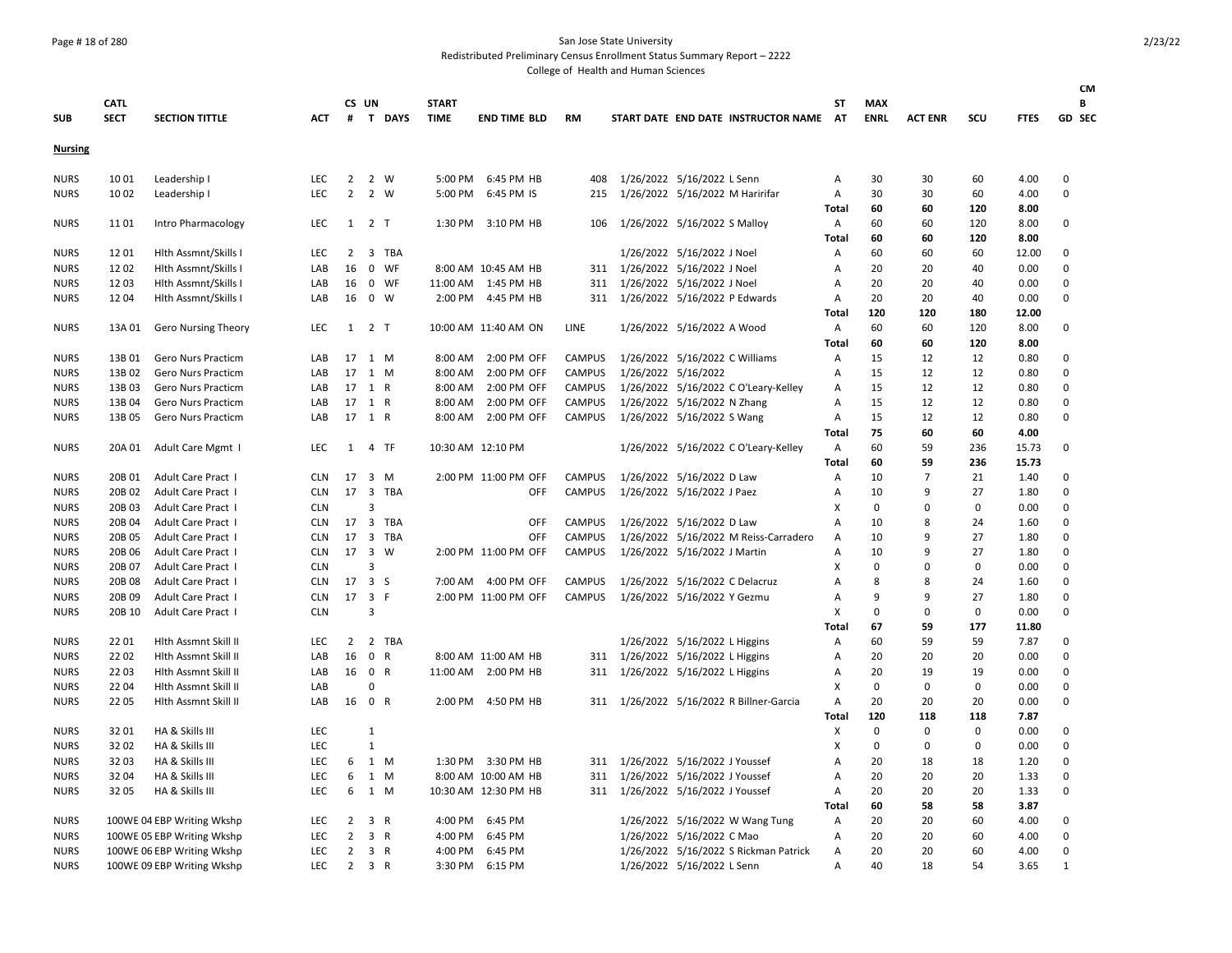### Page # 19 of 280 San Jose State University

Redistributed Preliminary Census Enrollment Status Summary Report – 2222

|             |                            |                            |            |                |                     |          |                             |                      |      |                              |                                        |              |                           |                  |                            |              | <b>CM</b>          |
|-------------|----------------------------|----------------------------|------------|----------------|---------------------|----------|-----------------------------|----------------------|------|------------------------------|----------------------------------------|--------------|---------------------------|------------------|----------------------------|--------------|--------------------|
| <b>SUB</b>  | <b>CATL</b><br><b>SECT</b> | <b>SECTION TITTLE</b>      | <b>ACT</b> |                | CS UN               | # T DAYS | <b>START</b><br><b>TIME</b> | <b>END TIME BLD</b>  | RM   |                              | START DATE END DATE INSTRUCTOR NAME AT | ST           | <b>MAX</b><br><b>ENRL</b> | <b>ACT ENR</b>   | SCU                        | <b>FTES</b>  | В<br><b>GD SEC</b> |
|             |                            |                            |            |                |                     |          |                             |                      |      |                              |                                        |              |                           |                  |                            |              |                    |
|             |                            |                            |            |                |                     |          |                             |                      |      |                              |                                        | Total        | 100                       | 78               | 234                        | 15.65        |                    |
| <b>NURS</b> | 11201                      | Prof Prac Suc I            | LEC        |                | 3                   |          |                             |                      |      |                              |                                        | Х            | $\mathbf 0$               | 0                | 0                          | 0.00         | 0                  |
| <b>NURS</b> | 11202                      | Prof Prac Suc I            | LEC        | $\overline{2}$ | 3 W                 |          |                             | 9:00 AM 11:45 AM ON  | LINE | 1/26/2022 5/16/2022 A Wood   |                                        | A            | 30                        | 17               | 51                         | 3.40         | $\mathbf 0$        |
|             |                            |                            |            |                |                     |          |                             |                      |      |                              |                                        | Total        | 30                        | 17               | 51                         | 3.40         |                    |
| <b>NURS</b> | 113 01                     | Prof Prac Suc II           | <b>LEC</b> | $\overline{2}$ | 3 F                 |          |                             | 1:00 PM 3:45 PM      |      | 1/26/2022 5/16/2022 J Barnby |                                        | A            | 33                        | 22               | 66                         | 4.40         | 0                  |
|             |                            |                            |            |                |                     |          |                             |                      |      |                              |                                        | Total        | 33                        | 22               | 66                         | 4.40         |                    |
| <b>NURS</b> | 123A 02                    | Mental Health Theory       | LEC        |                | 3                   |          |                             |                      |      |                              |                                        | X            | $\mathbf 0$               | $\mathbf 0$      | 0                          | 0.00         | 0                  |
|             |                            |                            |            |                |                     |          |                             |                      |      |                              |                                        | Total        | 0                         | 0                | 0                          | 0.00         |                    |
| <b>NURS</b> |                            | 123B 01 Mental H Practicum | <b>CLN</b> |                | 2                   |          |                             |                      |      |                              |                                        | Χ            | $\Omega$                  | $\Omega$         | $\Omega$                   | 0.00         | 0                  |
| <b>NURS</b> | 123B 02                    | Mental H Practicum         | <b>CLN</b> |                | $\overline{2}$      |          |                             |                      |      |                              |                                        | X            | $\mathbf 0$               | $\mathbf 0$      | $\mathbf 0$                | 0.00         | $\mathbf 0$        |
| <b>NURS</b> | 123B03                     | <b>Mental H Practicum</b>  | <b>CLN</b> |                | $\overline{2}$      |          |                             |                      |      |                              |                                        | X            | $\mathbf 0$<br>$\Omega$   | $\Omega$         | $\mathbf 0$<br>$\Omega$    | 0.00         | $\mathbf 0$        |
| <b>NURS</b> | 123B 04                    | <b>Mental H Practicum</b>  | <b>CLN</b> |                | $\overline{2}$      |          |                             |                      |      |                              |                                        | X            |                           | $\mathbf 0$      |                            | 0.00         | $\mathbf 0$        |
| <b>NURS</b> | 123B 05                    | Mental H Practicum         | <b>CLN</b> |                | $\overline{2}$      |          |                             |                      |      |                              |                                        | X            | $\mathbf 0$               | $\mathbf 0$      | $\mathbf 0$                | 0.00         | $\mathbf 0$        |
| <b>NURS</b> | 123B 06                    | <b>Mental H Practicum</b>  | <b>CLN</b> |                | $\overline{2}$      |          |                             |                      |      |                              |                                        | X            | $\mathbf{0}$              | $\mathbf 0$      | $\mathbf 0$                | 0.00         | $\mathbf 0$        |
|             |                            |                            |            |                |                     |          |                             |                      |      |                              |                                        | Total        | 0                         | 0                | 0                          | 0.00         |                    |
| <b>NURS</b> | 125 01                     | Adult Care Mgmt II         | LEC        |                | 4                   |          |                             |                      |      |                              |                                        | X            | $\mathbf 0$               | $\mathbf 0$      | $\mathbf 0$                | 0.00         | 0                  |
|             |                            |                            |            |                |                     |          |                             |                      |      |                              |                                        | Total        | 0                         | 0                | $\mathbf 0$                | 0.00         |                    |
| <b>NURS</b> |                            | 126A 01 Pediatric Theory   | <b>LEC</b> |                | $\overline{2}$      |          |                             |                      |      |                              |                                        | X            | $\mathbf 0$               | 0                | $\mathbf 0$                | 0.00         | 0                  |
|             |                            |                            |            |                |                     |          |                             |                      |      |                              |                                        | <b>Total</b> | 0                         | 0                | $\mathbf 0$                | 0.00         |                    |
| <b>NURS</b> |                            | 126B 01 Mat/Newborn Theory | <b>LEC</b> |                | $\overline{2}$      |          |                             |                      |      |                              |                                        | Х            | 0                         | $\Omega$         | 0                          | 0.00         | 0                  |
|             |                            |                            |            |                |                     |          |                             |                      |      |                              |                                        | Total        | $\mathbf 0$               | 0                | $\mathbf 0$                | 0.00         |                    |
| <b>NURS</b> |                            | 127A 01 Psych / MH Theory  | <b>LEC</b> | 1              | 2 F                 |          |                             | 8:00 AM 9:40 AM ON   | LINE | 1/26/2022 5/16/2022 C Mao    |                                        | A            | 80                        | 62               | 124                        | 8.27         | 0                  |
|             |                            |                            |            |                |                     |          |                             |                      |      |                              |                                        | Total        | 80                        | 62               | 124                        | 8.27         |                    |
| <b>NURS</b> |                            | 127B 01 Community Theory   | LEC        |                | $\overline{2}$      |          |                             |                      |      |                              |                                        | X            | $\mathbf 0$               | $\mathbf 0$<br>0 | $\mathbf 0$<br>$\mathbf 0$ | 0.00         | 0                  |
|             |                            |                            | <b>LEC</b> |                |                     |          |                             |                      |      |                              |                                        | Total        | 0<br>$\mathbf 0$          | $\Omega$         | 0                          | 0.00         |                    |
| <b>NURS</b> | 133 01                     | Prof Role Dev IV           |            |                | 2<br>$\overline{2}$ |          |                             |                      |      |                              |                                        | Χ<br>X       | $\Omega$                  | $\Omega$         | $\Omega$                   | 0.00         | 0<br>$\mathbf 0$   |
| <b>NURS</b> | 133 02                     | Prof Role Dev IV           | LEC.       |                |                     |          |                             |                      |      |                              |                                        |              | 0                         | 0                | $\mathbf 0$                | 0.00<br>0.00 |                    |
| <b>NURS</b> | 136 01                     | Prof Role Dev III          | LEC.       |                | $\overline{2}$      |          |                             |                      |      |                              |                                        | Total<br>Χ   | $\Omega$                  | $\Omega$         | 0                          | 0.00         | 0                  |
|             |                            |                            | LEC.       |                | $\overline{2}$      |          |                             |                      |      |                              |                                        |              | $\Omega$                  | 0                | 0                          |              |                    |
| <b>NURS</b> | 136 02                     | Prof Role Dev III          |            |                |                     |          |                             |                      |      |                              |                                        | Χ<br>Total   | 0                         | 0                | $\mathbf 0$                | 0.00<br>0.00 | 0                  |
| <b>NURS</b> | 13701                      | Prof Role Dev V            | LEC        |                | $\overline{2}$      |          |                             |                      |      |                              |                                        | X            | $\mathbf 0$               | $\mathbf 0$      | $\mathbf 0$                | 0.00         | $\mathbf 0$        |
| <b>NURS</b> | 13702                      | Prof Role Dev V            | LEC        |                | $\overline{2}$      |          |                             |                      |      |                              |                                        | Χ            | $\mathbf 0$               | $\mathbf 0$      | 0                          | 0.00         | $\mathbf 0$        |
| <b>NURS</b> | 13703                      | Prof Role Dev V            | LEC        | $\overline{2}$ | 2 F                 |          |                             | 1:00 PM 2:50 PM BBC  | 104  | 1/26/2022 5/16/2022 N Dudley |                                        | Α            | 31                        | 31               | 62                         | 4.13         | 0                  |
| <b>NURS</b> | 13704                      | Prof Role Dev V            | LEC        | $\overline{2}$ | 2 F                 |          |                             | 1:00 PM 2:50 PM BBC  | 104  | 1/26/2022 5/16/2022 D Canham |                                        | Α            | 31                        | 31               | 62                         | 4.13         | $\mathbf 0$        |
| <b>NURS</b> | 13780                      | Prof Role Dev V            | <b>LEC</b> |                | $\overline{2}$      |          |                             |                      |      |                              |                                        | X            | $\mathbf 0$               | 0                | 0                          | 0.00         | $\mathbf 0$        |
|             |                            |                            |            |                |                     |          |                             |                      |      |                              |                                        | Total        | 62                        | 62               | 124                        | 8.27         |                    |
| <b>NURS</b> | 13801                      | Prof Role Dev VI           | <b>LEC</b> | $\overline{2}$ | 3 F                 |          |                             | 9:00 AM 11:45 AM HB  | 408  | 1/26/2022 5/16/2022 R Ballin |                                        | Α            | 30                        | 30               | 90                         | 6.00         | 0                  |
| <b>NURS</b> | 13802                      | Prof Role Dev VI           | <b>LEC</b> |                | 3                   |          |                             |                      |      |                              |                                        | X            | $\mathbf 0$               | 0                | 0                          | 0.00         | $\mathbf 0$        |
| <b>NURS</b> | 13803                      | Prof Role Dev VI           | <b>LEC</b> | $\overline{2}$ | 3 F                 |          |                             | 9:00 AM 11:45 AM BBC | 126  | 1/26/2022 5/16/2022 R Ballin |                                        | Α            | 30                        | 30               | 90                         | 6.00         | 0                  |
| <b>NURS</b> | 13804                      | Prof Role Dev VI           | <b>LEC</b> |                | 3                   |          |                             |                      |      |                              |                                        | X            | $\mathbf 0$               | 0                | $\mathbf 0$                | 0.00         | $\Omega$           |
|             |                            |                            |            |                |                     |          |                             |                      |      |                              |                                        | <b>Total</b> | 60                        | 60               | 180                        | 12.00        |                    |
| <b>NURS</b> | 146A 01                    | Peds Clinical              | LAB        |                | $\overline{2}$      |          |                             |                      |      |                              |                                        | Х            | $\mathbf{0}$              | $\mathbf 0$      | $\mathbf 0$                | 0.00         | 0                  |
| <b>NURS</b> |                            | 146A 02 Peds Clinical      | LAB        |                | $\overline{2}$      |          |                             |                      |      |                              |                                        | Χ            | 0                         | 0                | 0                          | 0.00         | $\mathbf 0$        |
| <b>NURS</b> |                            | 146A 04 Peds Clinical      | LAB        |                | $\overline{2}$      |          |                             |                      |      |                              |                                        | X            | $\Omega$                  | 0                | 0                          | 0.00         | $\mathbf 0$        |
| <b>NURS</b> | 146A 06                    | Peds Clinical              | LAB        |                | $\overline{2}$      |          |                             |                      |      |                              |                                        | X            | $\Omega$                  | 0                | $\mathbf 0$                | 0.00         | $\mathbf 0$        |
| <b>NURS</b> |                            | 146A 08 Peds Clinical      | LAB        |                | $\overline{2}$      |          |                             |                      |      |                              |                                        | х            | $\Omega$                  | $\Omega$         | $\Omega$                   | 0.00         | $\mathbf 0$        |
|             |                            |                            |            |                |                     |          |                             |                      |      |                              |                                        | Total        | 0                         | 0                | 0                          | 0.00         |                    |
| <b>NURS</b> |                            | 146B 01 Mat Hlth Clinical  | LAB        |                | $\overline{2}$      |          |                             |                      |      |                              |                                        | X            | $\Omega$                  | $\Omega$         | $\Omega$                   | 0.00         | $\mathbf 0$        |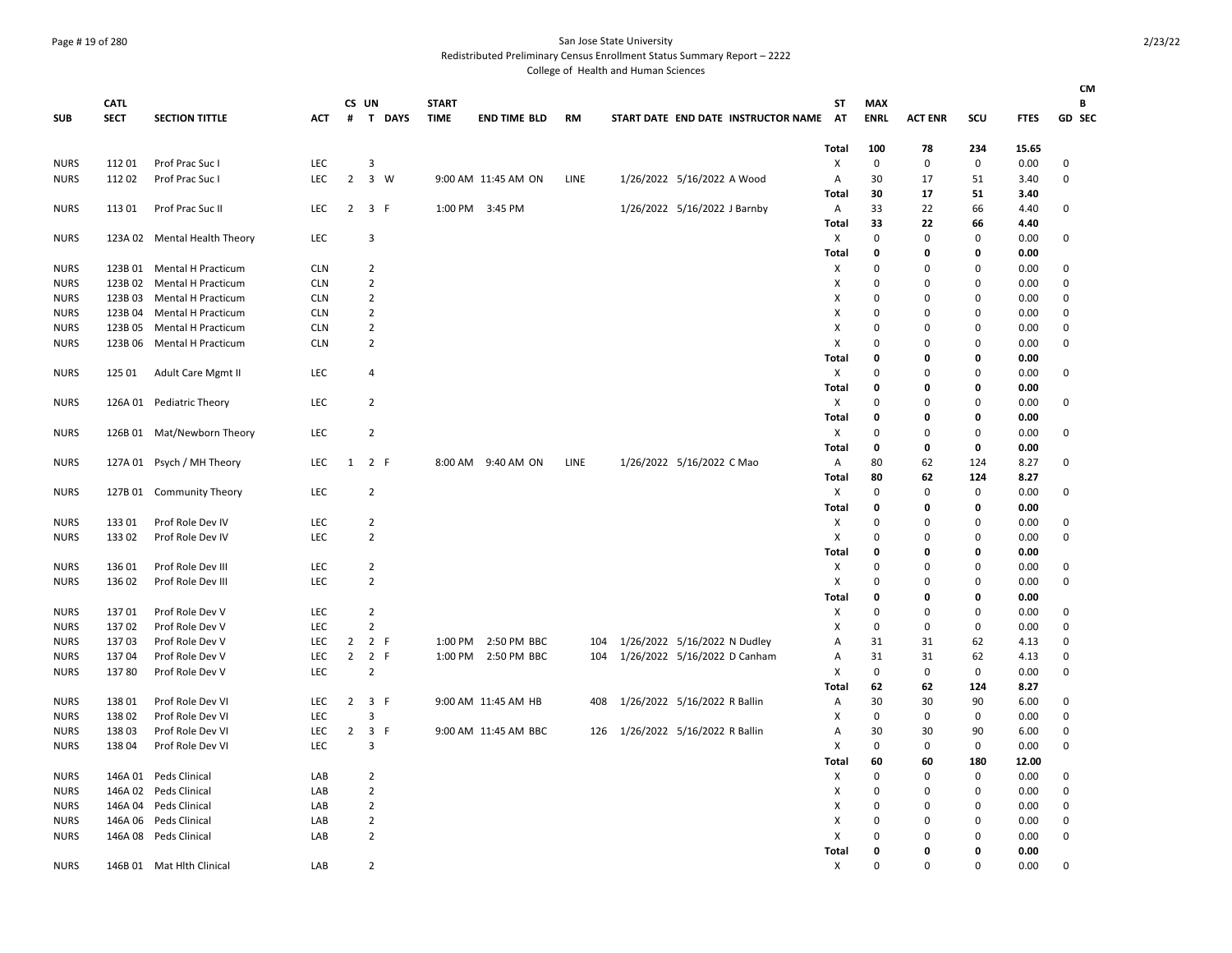## Page # 20 of 280 San Jose State University

Redistributed Preliminary Census Enrollment Status Summary Report – 2222

College of Health and Human Sciences

|             |             |                              |            |              |                 |        |              |                     |               |                                       |              |             |                |          |             | <b>CM</b>     |
|-------------|-------------|------------------------------|------------|--------------|-----------------|--------|--------------|---------------------|---------------|---------------------------------------|--------------|-------------|----------------|----------|-------------|---------------|
|             | <b>CATL</b> |                              |            |              | CS UN           |        | <b>START</b> |                     |               |                                       | ST           | <b>MAX</b>  |                |          |             | В             |
| SUB         | <b>SECT</b> | <b>SECTION TITTLE</b>        | <b>ACT</b> | #            |                 | T DAYS | <b>TIME</b>  | <b>END TIME BLD</b> | <b>RM</b>     | START DATE END DATE INSTRUCTOR NAME   | <b>AT</b>    | <b>ENRL</b> | <b>ACT ENR</b> | SCU      | <b>FTES</b> | <b>GD SEC</b> |
| <b>NURS</b> |             | 146B 02 Mat Hith Clinical    | LAB        |              | $\overline{2}$  |        |              |                     |               |                                       | X            | 0           | $\Omega$       | 0        | 0.00        | 0             |
| <b>NURS</b> | 146B 06     | Mat Hlth Clinical            | LAB        |              | $\overline{2}$  |        |              |                     |               |                                       | X            | $\mathbf 0$ | $\Omega$       | 0        | 0.00        | $\mathbf 0$   |
| <b>NURS</b> |             | 146B 07 Mat Hlth Clinical    | LAB        |              | $\overline{2}$  |        |              |                     |               |                                       | X            | $\Omega$    | $\Omega$       | $\Omega$ | 0.00        | $\Omega$      |
| <b>NURS</b> | 146B 08     | Mat Hlth Clinical            | LAB        |              | $\overline{2}$  |        |              |                     |               |                                       | X            | $\Omega$    | <sup>0</sup>   | 0        | 0.00        | 0             |
| <b>NURS</b> | 146B 09     | Mat Hlth Clinical            | LAB        |              | $\overline{2}$  |        |              |                     |               |                                       | X            | $\Omega$    | $\Omega$       | $\Omega$ | 0.00        | 0             |
|             |             |                              |            |              |                 |        |              |                     |               |                                       | Total        | 0           | 0              | 0        | 0.00        |               |
| <b>NURS</b> |             | 147A 01 Mental Health Clin   | LAB        | 17           | 2 M             |        | 3:00 PM      | 9:00 PM OFF         | CAMPUS        | 1/26/2022 5/16/2022 J Njie            | Α            | 15          | 11             | 22       | 1.47        | $\mathbf 0$   |
| <b>NURS</b> |             | 147A 02 Mental Health Clin   | LAB        |              | 17 <sup>2</sup> | TBA    |              | OFF                 | <b>CAMPUS</b> | 1/26/2022 5/16/2022 R Khalsa          | Α            | 11          | 11             | 22       | 1.47        | 0             |
| <b>NURS</b> | 147A 03     | Mental Health Clin           | LAB        |              | $\overline{2}$  |        |              |                     |               |                                       | X            | 0           | 0              | 0        | 0.00        | 0             |
| <b>NURS</b> | 147A 04     | Mental Health Clin           | LAB        |              | $\overline{2}$  |        |              |                     |               |                                       | х            | $\mathbf 0$ | $\mathbf 0$    | 0        | 0.00        | 0             |
| <b>NURS</b> | 147A 05     | Mental Health Clin           | LAB        |              | 17 2 M          |        | 8:00 AM      | 2:00 PM OFF         | CAMPUS        | 1/26/2022 5/16/2022 J Nije            | A            | 15          | 11             | 22       | 1.47        | 0             |
| <b>NURS</b> | 147A 06     | Mental Health Clin           | LAB        | 17           |                 | 2 TBA  |              | OFF                 | CAMPUS        | 1/26/2022 5/16/2022 R Khalsa          | A            | 11          | 10             | 20       | 1.33        | 0             |
| <b>NURS</b> | 147A 07     | Mental Health Clin           | LAB        | 17           | 2 R             |        | 3:00 PM      | 9:00 PM OFF         | <b>CAMPUS</b> | 1/26/2022 5/16/2022 R Khalsa          | A            | 10          | 8              | 16       | 1.07        | 0             |
| <b>NURS</b> | 147A 08     | Mental Health Clin           | LAB        |              | 17 2 M          |        | 8:00 AM      | 2:00 PM OFF         | CAMPUS        | 1/26/2022 5/16/2022 P Prasad          | A            | 12          | 11             | 22       | 1.47        | 0             |
|             |             |                              |            |              |                 |        |              |                     |               |                                       | <b>Total</b> | 74          | 62             | 124      | 8.27        |               |
| <b>NURS</b> |             | 147B 01 Com Hith Clin        | LAB        | 17           | 3 R             |        | 8:00 AM      | 5:00 PM OFF         | CAMPUS        | 1/26/2022 5/16/2022 D Canham          | Α            | 15          | 14             | 42       | 2.80        | 0             |
| <b>NURS</b> |             | 147B 02 Com Hlth Clin        | LAB        |              | 17 3 T          |        | 8:00 AM      | 5:00 PM OFF         | CAMPUS        | 1/26/2022 5/16/2022 N Dudley          | Α            | 13          | 13             | 39       | 2.60        | $\mathbf 0$   |
| <b>NURS</b> |             | 147B 03 Com Hith Clin        | LAB        |              | 3               |        |              |                     |               |                                       | X            | 0           | 0              | 0        | 0.00        | 0             |
| <b>NURS</b> |             | 147B 05 Com Hith Clin        | LAB        |              | $\overline{3}$  |        |              |                     |               |                                       | х            | 0           | 0              | 0        | 0.00        | 0             |
| <b>NURS</b> | 147B 06     | Com Hith Clin                | LAB        | 17           | 3 W             |        | 8:00 AM      | 5:00 PM OFF         | <b>CAMPUS</b> | 1/26/2022 5/16/2022 C Williams        | A            | 15          | 13             | 39       | 2.60        | $\Omega$      |
| <b>NURS</b> |             | 147B 07 Com Hith Clin        | LAB        | 17           | 3 W             |        | 8:00 AM      | 5:00 PM OFF         | CAMPUS        | 1/26/2022 5/16/2022 D Canham          | A            | 15          | 13             | 39       | 2.60        | 0             |
| <b>NURS</b> | 147B 08     | Com Hlth Clin                | LAB        | 17           | $3 \quad W$     |        | 8:00 AM      | 5:00 PM OFF         | <b>CAMPUS</b> | 1/26/2022 5/16/2022 C Finkbeiner      | Α            | 15          | 12             | 36       | 2.40        | 0             |
|             |             |                              |            |              |                 |        |              |                     |               |                                       | Total        | 73          | 65             | 195      | 13.00       |               |
| <b>NURS</b> |             | 148A 01 Sen Precept          | PRA        | 17           | 4 F             |        | 1:00 PM      | 3:20 PM OFF         | <b>CAMPUS</b> | 1/26/2022 5/16/2022 J Barnby          | Α            | 90          | 12             | 48       | 3.20        | $\mathbf 0$   |
| <b>NURS</b> |             | 148A 02 Sen Precept          | <b>PRA</b> | 17           | 4 F             |        | 1:00 PM      | 3:20 PM OFF         | CAMPUS        | 1/26/2022 5/16/2022 P Edwards         | A            | 16          | 1              | 4        | 0.27        | 0             |
| <b>NURS</b> |             | 148A 03 Sen Precept          | PRA        | 17           | 4 F             |        | 1:00 PM      | 3:20 PM OFF         | <b>CAMPUS</b> | 1/26/2022 5/16/2022 S Rickman Patrick | A            | 16          | 12             | 48       | 3.20        | 0             |
| <b>NURS</b> |             | 148A 04 Sen Precept          | <b>PRA</b> |              | 4               |        |              |                     |               |                                       | X            | $\mathbf 0$ | $\mathbf 0$    | 0        | 0.00        | 0             |
| <b>NURS</b> |             | 148A 05 Sen Precept          | <b>PRA</b> | 17           | 4 F             |        | 1:00 PM      | 3:20 PM OFF         | <b>CAMPUS</b> | 1/26/2022 5/16/2022 M Agroia          | A            | 16          | 12             | 48       | 3.20        | 0             |
| <b>NURS</b> |             | 148A 06 Sen Precept          | PRA        | 17           | 4 F             |        | 1:00 PM      | 3:20 PM OFF         | <b>CAMPUS</b> | 1/26/2022 5/16/2022 S Lim-Kyo         | A            | 16          | 3              | 12       | 0.80        | 0             |
| <b>NURS</b> |             | 148A 07 Sen Precept          | <b>PRA</b> | 17           | $\overline{4}$  | -F     | 1:00 PM      | 3:20 PM OFF         | <b>CAMPUS</b> | 1/26/2022 5/16/2022 S McKenna         | A            | 16          | 15             | 60       | 4.00        | 0             |
| <b>NURS</b> |             | 148A 08 Sen Precept          | <b>PRA</b> |              | 4               |        |              |                     |               |                                       | Χ            | 0           | $\Omega$       | 0        | 0.00        | 0             |
| <b>NURS</b> |             | 148A 09 Sen Precept          | <b>PRA</b> |              | 4               |        |              |                     |               |                                       | X            | 0           | $\Omega$       | 0        | 0.00        | $\mathbf 0$   |
| <b>NURS</b> |             | 148A 10 Sen Precept          | PRA        | 17           | 4 F             |        |              | 1:00 PM 3:20 PM OFF | CAMPUS        | 1/26/2022 5/16/2022 D Law             | A            | 20          | 6              | 24       | 1.60        | 0             |
| <b>NURS</b> |             | 148A 11 Sen Precept          | <b>PRA</b> |              | 4               |        |              |                     |               |                                       | X            | $\mathbf 0$ | $\Omega$       | 0        | 0.00        | 0             |
|             |             |                              |            |              |                 |        |              |                     |               |                                       | Total        | 190         | 61             | 244      | 16.27       |               |
| <b>NURS</b> | 161 01      | Leadership II                | <b>LEC</b> |              | $\overline{2}$  |        |              |                     |               |                                       | Χ            | 0           | 0              | 0        | 0.00        | 0             |
| <b>NURS</b> | 161 02      | Leadership II                | LEC.       |              | $\overline{2}$  |        |              |                     |               |                                       | х            | $\Omega$    | $\Omega$       | $\Omega$ | 0.00        | $\Omega$      |
| <b>NURS</b> | 161 03      | Leadership II                | LEC        | 2            | 2 R             |        | 8:00 AM      | 9:50 AM HB          | 408           | 1/26/2022 5/16/2022 C Mao             | А            | 30          | 28             | 56       | 3.73        | 0             |
| <b>NURS</b> | 161 04      | Leadership II                | <b>LEC</b> | $2^{\circ}$  | 2 R             |        | 4:00 PM      | 5:50 PM HB          | 408           | 1/26/2022 5/16/2022 V Wong            | Α            | 30          | 30             | 60       | 4.00        | $\mathbf 0$   |
|             |             |                              |            |              |                 |        |              |                     |               |                                       | Total        | 60          | 58             | 116      | 7.73        |               |
| <b>NURS</b> |             | 164A 01 Community Hlth Theor | LEC        | $\mathbf{1}$ | 3 R             |        | 1:00 PM      | 3:30 PM HB          | 106           | 1/26/2022 5/16/2022 C Finkbeiner      | A            | 60          | 58             | 174      | 11.60       | $\mathbf 0$   |
|             |             |                              |            |              |                 |        |              |                     |               |                                       | Total        | 60          | 58             | 174      | 11.60       |               |
| <b>NURS</b> | 164B 01     | Comm Hlth Practicum          | <b>CLN</b> |              | 3               |        |              |                     |               |                                       | Χ            | 0           | 0              | 0        | 0.00        | 0             |
| <b>NURS</b> | 164B 02     | Comm Hlth Practicum          | <b>CLN</b> |              | 17 3 T          |        | 8:00 AM      | 5:00 PM OFF         | CAMPUS        | 1/26/2022 5/16/2022 P Edwards         | Α            | 12          | 12             | 36       | 2.40        | 0             |
| <b>NURS</b> | 164B03      | Comm Hith Practicum          | <b>CLN</b> | 17           | 3 <sub>T</sub>  |        | 8:00 AM      | 5:00 PM OFF         | <b>CAMPUS</b> | 1/26/2022 5/16/2022 C Finkbeiner      | A            | 13          | 13             | 39       | 2.60        | 0             |
| <b>NURS</b> | 164B 04     | Comm Hith Practicum          | <b>CLN</b> | 17           | 3 F             |        | 8:00 AM      | 5:00 PM OFF         | CAMPUS        | 1/26/2022 5/16/2022 C Williams        | А            | 12          | 11             | 33       | 2.20        | 0             |
| <b>NURS</b> | 164B 05     | Comm Hlth Practicum          | <b>CLN</b> | 17           | 3 F             |        | 8:00 AM      | 5:00 PM OFF         | CAMPUS        | 1/26/2022 5/16/2022 A Quach           | A            | 12          | 12             | 36       | 2.40        | $\mathbf 0$   |
| <b>NURS</b> | 164B 06     | Comm Hlth Practicum          | <b>CLN</b> | 17 3 F       |                 |        | 8:00 AM      | 5:00 PM OFF         | <b>CAMPUS</b> | 1/26/2022 5/16/2022 L Rauch           | A            | 12          | 12             | 36       | 2.40        | $\Omega$      |

**Total 61 60 180 12.00**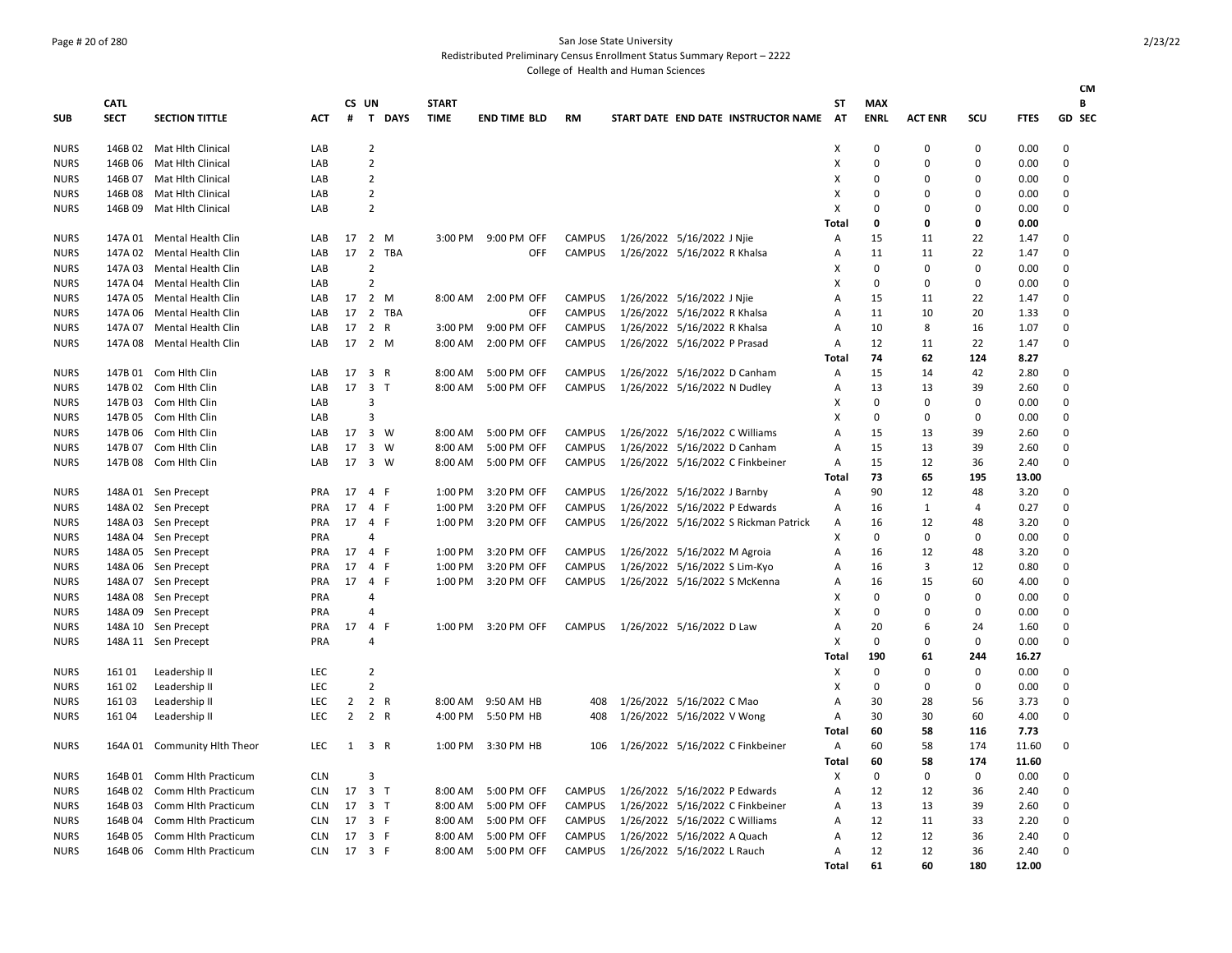## Page # 21 of 280 San Jose State University

Redistributed Preliminary Census Enrollment Status Summary Report – 2222

|             |             |                                |            |              |                     |        |                   |                      |               |                               |                                       |              |             |                |             |             | <b>CM</b> |
|-------------|-------------|--------------------------------|------------|--------------|---------------------|--------|-------------------|----------------------|---------------|-------------------------------|---------------------------------------|--------------|-------------|----------------|-------------|-------------|-----------|
|             | <b>CATL</b> |                                |            |              | CS UN               |        | <b>START</b>      |                      |               |                               |                                       | ST           | <b>MAX</b>  |                |             |             | В         |
| <b>SUB</b>  | <b>SECT</b> | <b>SECTION TITTLE</b>          | <b>ACT</b> | #            |                     | T DAYS | <b>TIME</b>       | <b>END TIME BLD</b>  | <b>RM</b>     |                               | START DATE END DATE INSTRUCTOR NAME   | AT           | <b>ENRL</b> | <b>ACT ENR</b> | scu         | <b>FTES</b> | GD SEC    |
| <b>NURS</b> |             | 165A 01 Child Health Theory    | LEC        |              | $1 \quad 3 \quad R$ |        |                   | 10:00 AM 12:30 PM HB | 106           | 1/26/2022 5/16/2022 M Schmidt |                                       | Α            | 60          | 58             | 174         | 11.60       | 0         |
|             |             |                                |            |              |                     |        |                   |                      |               |                               |                                       | Total        | 60          | 58             | 174         | 11.60       |           |
| <b>NURS</b> |             | 165B 01 Child Hlth Pract       | <b>CLN</b> |              | 17 2 M              |        | 3:00 PM           | 9:00 PM OFF          | <b>CAMPUS</b> | 1/26/2022 5/16/2022 C Weng    |                                       | А            | 12          | 9              | 18          | 1.20        | 0         |
| <b>NURS</b> | 165B 02     | Child Hlth Pract               | <b>CLN</b> |              | $\overline{2}$      |        |                   |                      |               |                               |                                       | x            | $\mathbf 0$ | $\mathbf 0$    | 0           | 0.00        | 0         |
| <b>NURS</b> | 165B 03     | Child Hlth Pract               | <b>CLN</b> |              | $\overline{2}$      |        |                   |                      |               |                               |                                       | X            | $\mathbf 0$ | 0              | $\mathbf 0$ | 0.00        | $\Omega$  |
| <b>NURS</b> | 165B 04     | Child Hlth Pract               | <b>CLN</b> |              | 17 2 T              |        |                   | 3:00 PM 9:00 PM OFF  | <b>CAMPUS</b> | 1/26/2022 5/16/2022 C Weng    |                                       | А            | 12          | 10             | 20          | 1.33        | 0         |
| <b>NURS</b> | 165B 05     | Child Hlth Pract               | <b>CLN</b> | 17           | 2 W                 |        | 7:00 AM           | 1:00 PM OFF          | <b>CAMPUS</b> | 1/26/2022 5/16/2022 J Youssef |                                       | A            | 12          | 10             | 20          | 1.33        | $\Omega$  |
| <b>NURS</b> | 165B 06     | Child Hith Pract               | CLN        |              | 17 2 W              |        | 7:00 AM           | 1:00 PM OFF          | <b>CAMPUS</b> | 1/26/2022 5/16/2022 E Carroll |                                       | А            | 12          | 9              | 18          | 1.20        | $\Omega$  |
| <b>NURS</b> | 165B 07     | Child Hlth Pract               | <b>CLN</b> |              | $\overline{2}$      |        |                   |                      |               |                               |                                       | X            | $\mathbf 0$ | $\mathbf 0$    | 0           | 0.00        | 0         |
| <b>NURS</b> | 165B 08     | Child Hlth Pract               | <b>CLN</b> |              | 17 2 F              |        | 3:00 PM           | 9:00 PM OFF          | <b>CAMPUS</b> |                               | 1/26/2022 5/16/2022 S McKenna         | A            | 12          | 10             | 20          | 1.33        | $\Omega$  |
| <b>NURS</b> | 165B 09     | Child Hlth Pract               | <b>CLN</b> | 17           | 2 W                 |        | 7:00 AM           | 1:00 PM OFF          | <b>CAMPUS</b> | 1/26/2022 5/16/2022 S Klee    |                                       | A            | 10          | 10             | 20          | 1.33        | 0         |
|             |             |                                |            |              |                     |        |                   |                      |               |                               |                                       | <b>Total</b> | 70          | 58             | 116         | 7.73        |           |
| <b>NURS</b> | 166 01      | Simulation I                   | LAB        |              | 16 1 M              |        |                   | 4:00 PM 4:50 PM ON   | <b>LINE</b>   |                               | 1/26/2022 5/16/2022 K Bawel-Brinkley  | A            | 60          | 58             | 58          | 3.87        | $\Omega$  |
|             |             |                                |            |              |                     |        |                   |                      |               |                               |                                       | Total        | 60          | 58             | 58          | 3.87        |           |
| <b>NURS</b> |             | 167A 01 Adult Care Mgmt II     | LEC        |              | 4                   |        |                   |                      |               |                               |                                       | Х            | $\Omega$    | 0              | 0           | 0.00        | $\Omega$  |
| <b>NURS</b> | 167A 02     | Adult Care Mgmt II             | <b>LEC</b> | $\mathbf{1}$ | 4 M                 |        |                   | 8:30 AM 10:20 AM HB  | 106           | 1/26/2022 5/16/2022 N Zhang   |                                       | А            | 60          | 58             | 232         | 15.47       | $\Omega$  |
|             |             |                                |            |              |                     |        |                   |                      |               |                               |                                       | <b>Total</b> | 60          | 58             | 232         | 15.47       |           |
| <b>NURS</b> | 167B 01     | <b>Adult Care Pract II</b>     | <b>CLN</b> |              | 3                   |        |                   |                      |               |                               |                                       | х            | $\mathbf 0$ | $\mathbf 0$    | 0           | 0.00        | $\Omega$  |
| <b>NURS</b> | 167B 02     | Adult Care Pract II            | <b>CLN</b> |              | 3                   |        |                   |                      |               |                               |                                       | X            | $\mathbf 0$ | $\mathbf 0$    | $\mathbf 0$ | 0.00        | $\Omega$  |
| <b>NURS</b> | 167B 03     | Adult Care Pract II            | <b>CLN</b> | 17           | 3 R                 |        |                   | 7:00 AM 7:00 PM OFF  | <b>CAMPUS</b> | 1/26/2022 5/16/2022 T Flores  |                                       | А            | 10          | 8              | 24          | 1.60        | 0         |
| <b>NURS</b> | 167B 04     | Adult Care Pract II            | <b>CLN</b> |              | 17 3 F              |        | 7:00 AM           | 7:00 PM OFF          | <b>CAMPUS</b> | 1/26/2022 5/16/2022 T Goes    |                                       | A            | 10          | 8              | 24          | 1.60        | $\Omega$  |
| <b>NURS</b> | 167B 05     | <b>Adult Care Pract II</b>     | <b>CLN</b> |              | 3                   |        |                   |                      |               |                               |                                       | X            | $\mathbf 0$ | $\mathbf 0$    | $\mathbf 0$ | 0.00        | $\Omega$  |
| <b>NURS</b> | 167B 06     | <b>Adult Care Pract II</b>     | <b>CLN</b> |              | 3                   |        |                   |                      |               |                               |                                       | x            | $\Omega$    | $\Omega$       | $\Omega$    | 0.00        | 0         |
| <b>NURS</b> | 167B 07     | <b>Adult Care Pract II</b>     | <b>CLN</b> |              | $\overline{3}$      |        |                   |                      |               |                               |                                       | X            | $\Omega$    | $\Omega$       | $\Omega$    | 0.00        | $\Omega$  |
| <b>NURS</b> | 167B 08     | Adult Care Pract II            | <b>CLN</b> |              | 3                   |        |                   |                      |               |                               |                                       | X            | $\mathbf 0$ | $\mathbf 0$    | $\mathbf 0$ | 0.00        | 0         |
| <b>NURS</b> | 167B 09     | Adult Care Pract II            | <b>CLN</b> |              | $\overline{3}$      |        |                   |                      |               |                               |                                       | X            | $\Omega$    | $\Omega$       | $\mathbf 0$ | 0.00        | 0         |
| <b>NURS</b> | 167B 10     | <b>Adult Care Pract II</b>     | <b>CLN</b> | 17           | 3 R                 |        | 7:00 AM           | 1:00 PM OFF          | <b>CAMPUS</b> | 1/26/2022 5/16/2022 J Valadez |                                       | A            | 10          | 8              | 24          | 1.60        | $\Omega$  |
| <b>NURS</b> | 167B 11     |                                | <b>CLN</b> | 17           | 3 W                 |        | 2:00 PM           | 8:00 PM OFF          | <b>CAMPUS</b> | 1/26/2022 5/16/2022 A Paulson |                                       | А            | 10          | 8              | 24          | 1.60        | 0         |
|             |             | Adult Care Pract II            |            | 17           | 3 R                 |        |                   |                      | <b>CAMPUS</b> |                               |                                       |              |             | 10             | 30          |             | 0         |
| <b>NURS</b> | 167B 12     | <b>Adult Care Pract II</b>     | <b>CLN</b> |              |                     |        | 2:00 PM           | 8:00 PM OFF          |               | 1/26/2022 5/16/2022 A Paulson |                                       | A            | 10          |                |             | 2.00        |           |
| <b>NURS</b> | 167B 13     | <b>Adult Care Pract II</b>     | <b>CLN</b> | 17           | 3 R                 |        | 7:00 AM           | 7:00 PM OFF          | CAMPUS        | 1/26/2022 5/16/2022 C Pham    |                                       | А            | 8           | 8              | 24          | 1.60        | $\Omega$  |
| <b>NURS</b> | 167B 14     | Adult Care Pract II            | <b>CLN</b> | 17           | 3 F                 |        | 7:00 AM           | 2:00 PM OFF          | CAMPUS        | 1/26/2022 5/16/2022 J Valadez |                                       | Α            | 8           | 8              | 24          | 1.60        | 0         |
|             |             |                                |            |              |                     |        |                   |                      |               |                               |                                       | <b>Total</b> | 66          | 58             | 174         | 11.60       |           |
| <b>NURS</b> |             | 168A 01 Mat Newborn Theory     | <b>LEC</b> | 1            | 3 M                 |        | 12:00 PM          | 2:50 PM HB           | 106           | 1/26/2022 5/16/2022 L Senn    |                                       | Α            | 60          | 57             | 171         | 11.40       | 0         |
|             |             |                                |            |              |                     |        |                   |                      |               |                               |                                       | <b>Total</b> | 60          | 57             | 171         | 11.40       |           |
| <b>NURS</b> | 168B01      | Mat Newborn Pract              | <b>CLN</b> |              | 17 2 T              |        | 7:00 AM           | 1:00 PM OFF          | <b>CAMPUS</b> | 1/26/2022 5/16/2022 N Stevens |                                       | А            | 10          | 10             | 20          | 1.33        | $\Omega$  |
| <b>NURS</b> | 168B02      | Mat Newborn Pract              | <b>CLN</b> | 17           | 2 <sub>T</sub>      |        | 7:00 AM           | 1:00 PM OFF          | <b>CAMPUS</b> |                               | 1/26/2022 5/16/2022 K Maximovich      | А            | 10          | 9              | 18          | 1.20        | 0         |
| <b>NURS</b> | 168B03      | Mat Newborn Pract              | <b>CLN</b> | 17           | 2 W                 |        | 7:00 AM           | 1:00 PM OFF          | <b>CAMPUS</b> | 1/26/2022 5/16/2022 S Lim-Kyo |                                       | А            | 10          | 10             | 20          | 1.33        | 0         |
| <b>NURS</b> | 168B04      | Mat Newborn Pract              | <b>CLN</b> | 17           | 2 W                 |        | 3:00 PM           | 9:00 PM OFF          | <b>CAMPUS</b> | 1/26/2022 5/16/2022 M Agroia  |                                       | А            | 10          | 10             | 20          | 1.33        | $\Omega$  |
| <b>NURS</b> | 168B05      | Mat Newborn Pract              | <b>CLN</b> | 17           | 2 F                 |        | 7:00 AM           | 1:00 PM OFF          | <b>CAMPUS</b> | 1/26/2022 5/16/2022 S Lim-Kyo |                                       | А            | 10          | 10             | 20          | 1.33        | 0         |
| <b>NURS</b> | 168B06      | Mat Newborn Pract              | <b>CLN</b> |              | 17 2 F              |        |                   | 7:00 AM 1:00 PM OFF  | <b>CAMPUS</b> | 1/26/2022 5/16/2022 J Youssef |                                       | А            | 10          | 9              | 18          | 1.20        | 0         |
|             |             |                                |            |              |                     |        |                   |                      |               |                               |                                       | Total        | 60          | 58             | 116         | 7.73        |           |
| <b>NURS</b> | 17001       | <b>Evidence-Based Practice</b> | <b>LEC</b> |              | $\overline{2}$      |        |                   |                      |               |                               |                                       | X            | $\mathbf 0$ | $\mathbf 0$    | 0           | 0.00        | $\Omega$  |
|             |             |                                |            |              |                     |        |                   |                      |               |                               |                                       | <b>Total</b> | 0           | 0              | 0           | 0.00        |           |
| <b>NURS</b> | 17101       | <b>Nursing Theory</b>          | LEC        | 1            | 3 R                 |        | 12:30 PM          | 3:00 PM              |               | 1/26/2022 5/16/2022 N Stevens |                                       | А            | 50          | 17             | 51          | 3.40        | 0         |
| <b>NURS</b> | 17102       | <b>Nursing Theory</b>          | <b>LEC</b> | $\mathbf{1}$ | 3 <sub>1</sub>      |        |                   | 4:00 PM 6:45 PM ON   | LINE          |                               | 1/26/2022 5/16/2022 D Johnson Dawkins | A            | 30          | 26             | 78          | 5.20        | 0         |
|             |             |                                |            |              |                     |        |                   |                      |               |                               |                                       | <b>Total</b> | 80          | 43             | 129         | 8.60        |           |
| <b>NURS</b> | 17201       | Community Hlth Theor           | <b>LEC</b> | 1            | 3 F                 |        | 10:00 AM 12:40 PM |                      |               | 1/26/2022 5/16/2022 N Zhang   |                                       | Α            | 90          | 84             | 252         | 16.80       | $\Omega$  |
|             |             |                                |            |              |                     |        |                   |                      |               |                               |                                       | <b>Total</b> | 90          | 84             | 252         | 16.80       |           |
| <b>NURS</b> | 173 01      | Community Hlth Pract           | <b>CLN</b> |              | 17 3 R              |        |                   | 10:30 AM 6:30 PM OFF | <b>CAMPUS</b> | 1/26/2022 5/16/2022 J Zeller  |                                       | А            | 19          | 10             | 30          | 2.00        | $\Omega$  |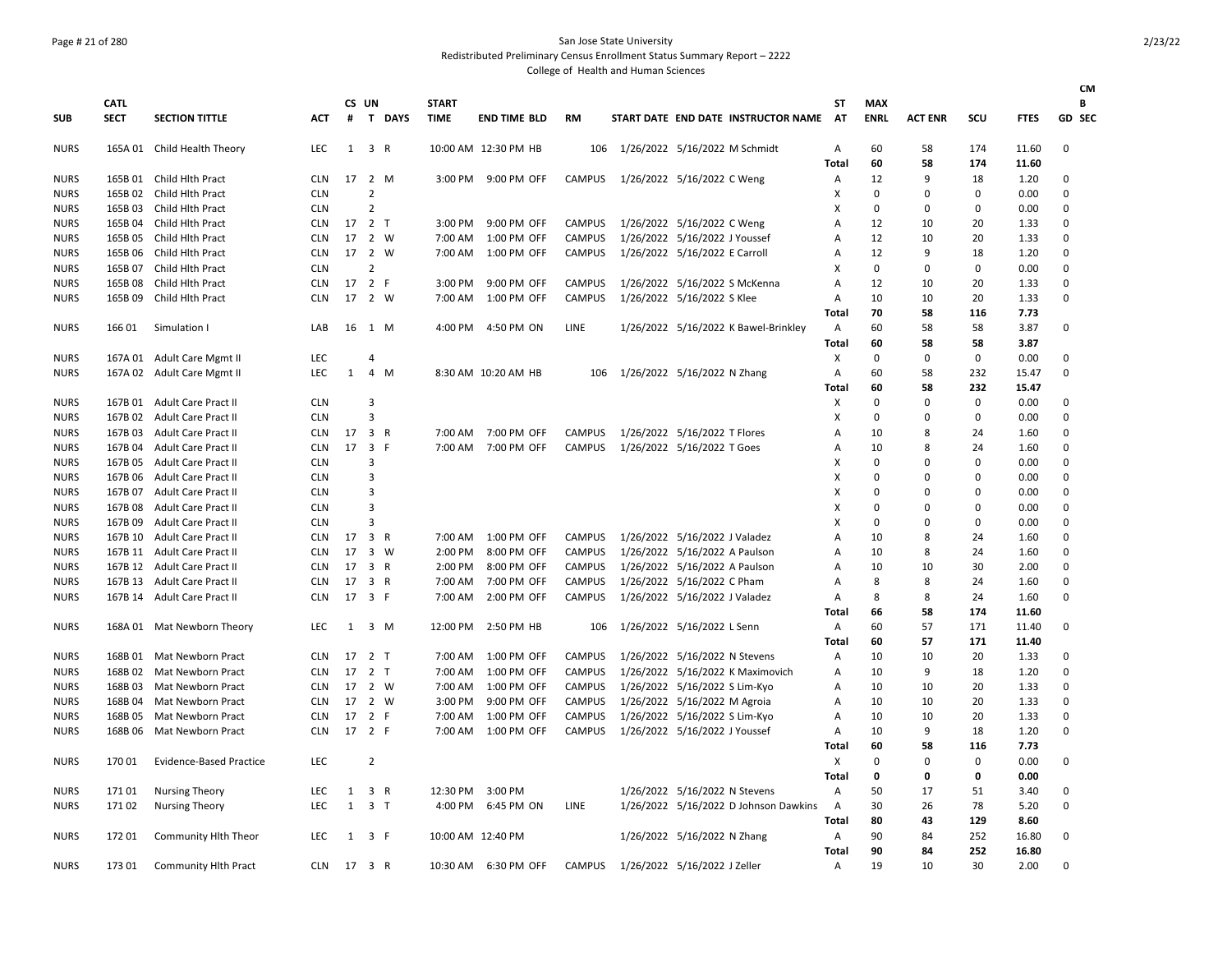## Page # 22 of 280 San Jose State University

Redistributed Preliminary Census Enrollment Status Summary Report – 2222

| <b>SUB</b>  | <b>CATL</b><br><b>SECT</b> | <b>SECTION TITTLE</b>        | <b>ACT</b> | CS UN<br>#     | <b>DAYS</b><br>T.            | <b>START</b><br><b>TIME</b> |         | <b>END TIME BLD</b> |    | <b>RM</b>   | START DATE END DATE INSTRUCTOR NAME   |                      | ST<br><b>AT</b> | <b>MAX</b><br><b>ENRL</b> | <b>ACT ENR</b> | SCU            | <b>FTES</b> | <b>CM</b><br>В<br>GD SEC |
|-------------|----------------------------|------------------------------|------------|----------------|------------------------------|-----------------------------|---------|---------------------|----|-------------|---------------------------------------|----------------------|-----------------|---------------------------|----------------|----------------|-------------|--------------------------|
| <b>NURS</b> | 173 02                     | <b>Community Hlth Pract</b>  | <b>CLN</b> |                | 3                            |                             |         |                     |    |             |                                       |                      | х               | 0                         | 0              | 0              | 0.00        | 0                        |
| <b>NURS</b> | 173 03                     | <b>Community Hlth Pract</b>  | <b>CLN</b> |                | 3                            |                             |         |                     |    |             |                                       |                      | X               | 0                         | 0              | 0              | 0.00        | 0                        |
|             |                            |                              |            |                |                              |                             |         |                     |    |             |                                       |                      | Total           | 19                        | 10             | 30             | 2.00        |                          |
| <b>NURS</b> |                            | 177A 01 Senior Preceptorship | <b>CLN</b> | 17             | 3 F                          |                             |         | 1:00 PM 4:50 PM ON  |    | <b>LINE</b> | 1/26/2022 5/16/2022 D Moore           |                      | A               | 28                        | 24             | 72             | 4.80        | 0                        |
|             |                            |                              |            |                |                              |                             |         |                     |    |             |                                       |                      | Total           | 28                        | 24             | 72             | 4.80        |                          |
| <b>NURS</b> |                            | 178A 01 Leadership           | <b>LEC</b> | $\overline{2}$ | 3 F                          |                             |         | 9:00 AM 11:45 AM    |    |             | 1/26/2022 5/16/2022 T Boroughf        |                      | A               | 40                        | 25             | 75             | 5.00        | 0                        |
|             |                            |                              |            |                |                              |                             |         |                     |    |             |                                       |                      | Total           | 40                        | 25             | 75             | 5.00        |                          |
| <b>NURS</b> | 18001                      | <b>Indivi Stdies</b>         | <b>SUP</b> | 36             | <b>TBA</b><br>1              |                             |         |                     |    |             | 1/26/2022 5/16/2022 L Rauch           |                      | Α               | 30                        | $\overline{2}$ | $\overline{2}$ | 0.13        | 0                        |
| <b>NURS</b> | 18002                      | <b>Indivi Stdies</b>         | <b>SUP</b> | 36             | <b>TBA</b><br>$\overline{2}$ |                             |         |                     |    |             | 1/26/2022 5/16/2022 L Rauch           |                      | A               | 30                        | $\mathbf 0$    | $\mathbf 0$    | 0.00        | 0                        |
| <b>NURS</b> | 18003                      | <b>Indivi Stdies</b>         | SUP        | 36             | <b>TBA</b><br>3              |                             |         |                     |    |             | 1/26/2022 5/16/2022 L Rauch           |                      | А               | 30                        | 1              | 3              | 0.20        | 0                        |
| <b>NURS</b> | 18004                      | <b>Indivi Stdies</b>         | <b>SUP</b> | 36             | <b>TBA</b><br>$\overline{4}$ |                             |         |                     |    |             | 1/26/2022 5/16/2022 L Rauch           |                      | A               | 30                        | 1              | 4              | 0.27        | $\Omega$                 |
| <b>NURS</b> | 18005                      | <b>Indivi Stdies</b>         | SUP        |                | 1                            |                             |         |                     |    |             |                                       |                      | х               | $\Omega$                  | 0              | 0              | 0.00        | 0                        |
| <b>NURS</b> | 18006                      | <b>Indivi Stdies</b>         | <b>SUP</b> |                | $\overline{2}$               |                             |         |                     |    |             |                                       |                      | X               | $\Omega$                  | $\mathbf 0$    | $\mathbf 0$    | 0.00        | 0                        |
| <b>NURS</b> | 18007                      | <b>Indivi Stdies</b>         | <b>SUP</b> |                | 3                            |                             |         |                     |    |             |                                       |                      | X               | 0                         | 0              | 0              | 0.00        | 0                        |
| <b>NURS</b> | 18008                      | <b>Indivi Stdies</b>         | <b>SUP</b> |                | $\overline{4}$               |                             |         |                     |    |             |                                       |                      | X               | 0                         | 0              | 0              | 0.00        | 0                        |
| <b>NURS</b> | 18009                      | <b>Indivi Stdies</b>         | SUP        |                | 1                            |                             |         |                     |    |             |                                       |                      | X               | 0                         | $\mathbf 0$    | $\mathbf 0$    | 0.00        | 0                        |
|             |                            |                              |            |                |                              |                             |         |                     |    |             |                                       |                      | Total           | 120                       | 4              | 9              | 0.60        |                          |
| <b>NURS</b> | 201 50                     | Leadership                   | SEM        | 5              | $\overline{2}$<br>W          |                             |         | 6:30 PM 8:10 PM     |    |             | 1/26/2022 5/16/2022 A Spilker         |                      | A               | 20                        | 12             | 24             | 2.00        | 12                       |
| <b>NURS</b> | 20151                      | Leadership                   | SEM        |                | $\overline{2}$               |                             |         |                     |    |             |                                       |                      | Χ               | 0                         | 0              | 0              | 0.00        | 0                        |
|             |                            |                              |            |                |                              |                             |         |                     |    |             |                                       |                      | Total           | 20                        | 12             | 24             | 2.00        |                          |
| <b>NURS</b> | 216 50                     | Theory and Pract II          | <b>CLN</b> | 17             | W<br>$\overline{4}$          |                             | 4:00 PM | 8:00 PM             |    |             | 1/26/2022 5/16/2022 S Rickman Patrick |                      | A               | 30                        | 13             | 26             | 4.33        | 13                       |
| <b>NURS</b> | 216 51                     | Theory and Pract II          | SEM        | 5              | <b>TBA</b><br>$\mathbf{0}$   |                             |         |                     |    |             | 1/26/2022 5/16/2022 D Moore           |                      | A               | 15                        | 13             | 26             | 0.00        | 13                       |
|             |                            |                              |            |                |                              |                             |         |                     |    |             |                                       |                      | Total           | 45                        | 26             | 52             | 4.33        |                          |
| <b>NURS</b> | 259 51                     | Adv Clin Pharm               | <b>SEM</b> |                | 3                            |                             |         |                     |    |             |                                       |                      | X               | 0                         | 0              | 0              | 0.00        | 0                        |
|             |                            |                              |            |                |                              |                             |         |                     |    |             |                                       |                      | Total           | 0                         | 0              | 0              | 0.00        |                          |
| NURS        | 260 50                     | Adv Phys/Patho for APN       | LEC        |                | 3                            |                             |         |                     |    |             |                                       |                      | X               | 0                         | 0              | 0              | 0.00        | 0                        |
|             |                            |                              |            |                |                              |                             |         |                     |    |             |                                       |                      | Total           | 0                         | 0              | 0              | 0.00        |                          |
| <b>NURS</b> | 295A 52                    | <b>Research Methods</b>      | <b>LEC</b> |                | $\overline{3}$               |                             |         |                     |    |             |                                       |                      | Χ               | 0                         | 0              | 0              | 0.00        | 0                        |
|             |                            |                              |            |                |                              |                             |         |                     |    |             |                                       |                      | Total           | 0                         | 0              | 0              | 0.00        |                          |
| <b>NURS</b> | 297 51                     | Master's Project             | <b>SUP</b> | 25             | 2<br>TBA                     |                             |         |                     | ON | LINE        | 1/26/2022 5/16/2022 D Moore           |                      | A               | 20                        | 12             | 24             | 2.00        | 12                       |
|             |                            |                              |            |                |                              |                             |         |                     |    |             |                                       |                      | Total           | 20                        | 12             | 24             | 2.00        |                          |
|             |                            |                              |            |                |                              |                             |         |                     |    |             |                                       | <b>Nursing Total</b> |                 | 2463                      | 1964           | 4709           | 315.65      |                          |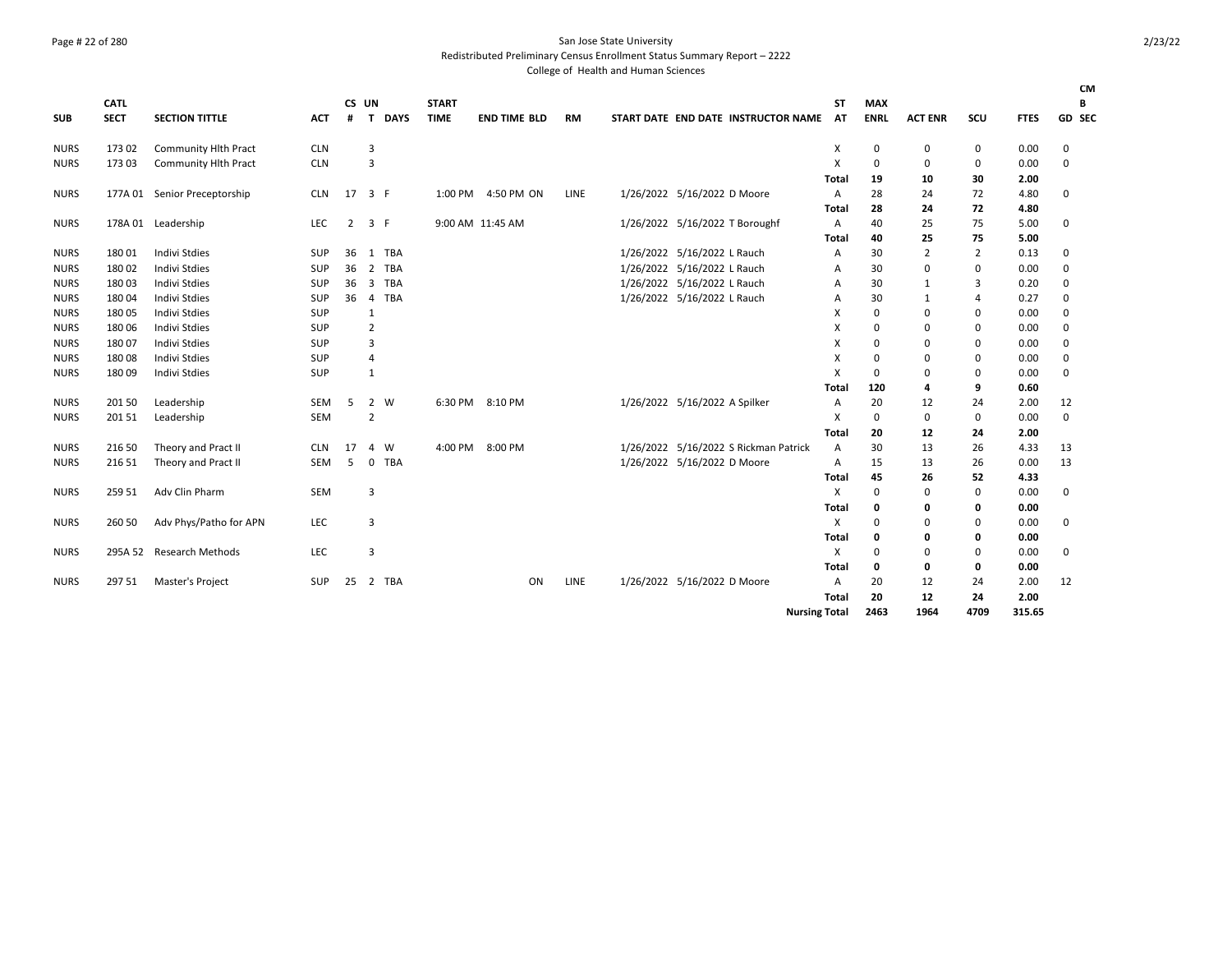### Page # 23 of 280 San Jose State University

Redistributed Preliminary Census Enrollment Status Summary Report – 2222

|             |             |                                                |            |                |                         |                |              |                       |             |                                        |            |             |                      |                      |              |                             | CМ     |
|-------------|-------------|------------------------------------------------|------------|----------------|-------------------------|----------------|--------------|-----------------------|-------------|----------------------------------------|------------|-------------|----------------------|----------------------|--------------|-----------------------------|--------|
|             | <b>CATL</b> |                                                |            |                | CS UN                   |                | <b>START</b> |                       |             |                                        | ST         | <b>MAX</b>  |                      |                      |              | В                           |        |
| <b>SUB</b>  | <b>SECT</b> | <b>SECTION TITTLE</b>                          | <b>ACT</b> |                |                         | # T DAYS       | <b>TIME</b>  | <b>END TIME BLD</b>   | <b>RM</b>   | START DATE END DATE INSTRUCTOR NAME AT |            | <b>ENRL</b> | <b>ACT ENR</b>       | SCU                  | <b>FTES</b>  | GD SEC                      |        |
|             |             | <b>Nutrition, Food Science &amp; Packaging</b> |            |                |                         |                |              |                       |             |                                        |            |             |                      |                      |              |                             |        |
| <b>NUFS</b> | 1A 01       | Physical Science of Food                       | <b>SEM</b> | 4              |                         | 3 TR           |              | 10:30 AM 11:45 AM CL  | 302         | 1/26/2022 5/16/2022 G Swamy            | A          | 45          | 22                   | 66                   | 4.40         | $\Omega$                    |        |
| <b>NUFS</b> | 1A 02       | Physical Science of Food                       | SEM        | 4              |                         | 3 MW           |              | 12:00 PM 1:15 PM CCB  | 102         | 1/26/2022 5/16/2022 I Vanek            | Α          | 45          | 25                   | 75                   | 5.00         | $\mathbf 0$                 |        |
|             |             |                                                |            |                |                         |                |              |                       |             |                                        | Total      | 90          | 47                   | 141                  | 9.40         |                             |        |
| <b>NUFS</b> | 801         | Nutr Health Prof                               | LEC        | $\mathbf{1}$   |                         | 3 TR           |              | 12:00 PM 1:15 PM CL   | 302         | 1/26/2022 5/16/2022 L Steinberg        | Α          | 45          | 31                   | 93                   | 6.20         | $\Omega$                    |        |
| <b>NUFS</b> | 802         | Nutr Health Prof                               | <b>LEC</b> | $\mathbf{1}$   | 3                       | TR             |              | 1:30 PM 2:45 PM CL    | 302         | 1/26/2022 5/16/2022 L Steinberg        | Α          | 45          | 25                   | 75                   | 5.00         | $\Omega$                    |        |
| <b>NUFS</b> | 880         | Nutr Health Prof                               | <b>LEC</b> | $\mathbf{1}$   |                         | 3 TBA          |              | <b>ON</b>             | <b>LINE</b> | 1/26/2022 5/16/2022 K Knoblaugh        | Α          | 45          | 39                   | 117                  | 7.80         | $\Omega$                    |        |
|             |             |                                                |            |                |                         |                |              |                       |             |                                        | Total      | 135         | 95                   | 285                  | 19.00        |                             |        |
| <b>NUFS</b> | 901         | Intro Human Nutr                               | <b>LEC</b> |                | $\overline{3}$          |                |              |                       |             |                                        | X          | $\Omega$    | $\Omega$             | 0                    | 0.00         | $\Omega$                    |        |
| <b>NUFS</b> | 902         | Intro Human Nutr                               | LEC        |                | $\overline{3}$          |                |              |                       |             |                                        | X          | $\Omega$    | $\Omega$             | $\mathsf 0$          | 0.00         | $\Omega$                    |        |
| <b>NUFS</b> | 903         | Intro Human Nutr                               | LEC        |                | 3                       |                |              |                       |             |                                        | X          | 0           | $\mathbf 0$          | 0                    | 0.00         | 0                           |        |
| <b>NUFS</b> | 980         | Intro Human Nutr                               | <b>LEC</b> | 1              | $\overline{3}$          | TR             |              | 9:00 AM 10:15 AM ON   | LINE        | 1/26/2022 5/16/2022 T Toledo           | A          | 45          | 21                   | 63                   | 4.20         | $\Omega$                    |        |
| <b>NUFS</b> | 999         | Intro Human Nutr                               | <b>LEC</b> | $\mathbf{1}$   | 3                       | TBA            |              | <b>ON</b>             | LINE        | 1/26/2022 5/16/2022 A Whitson          | A          | 45          | 43                   | 129                  | 8.60         | $\Omega$                    |        |
|             |             |                                                |            |                |                         |                |              |                       |             |                                        | Total      | 90          | 64                   | 192                  | 12.80        |                             |        |
| <b>NUFS</b> | 1001        | <b>Basic Life Skills</b>                       | <b>LEC</b> | $\overline{2}$ |                         | 3 M            |              | 12:00 PM 1:40 PM CCB  |             | 122 1/26/2022 5/16/2022 J Kubota       | Α          | 30          | 30                   | 60                   | 6.00         | $\Omega$                    |        |
| <b>NUFS</b> | 1002        | <b>Basic Life Skills</b>                       | <b>ACT</b> | 13             |                         | 0 M            | 1:45 PM      | 3:30 PM CCB           |             | 122 1/26/2022 5/16/2022 J Kubota       | A          | 30          | 30                   | 30                   | 0.00         | $\Omega$                    |        |
|             |             |                                                |            |                |                         |                |              |                       |             |                                        | Total      | 60          | 60                   | 90                   | 6.00         |                             |        |
| <b>NUFS</b> | 16 01       | Sci, Physio, Nutr                              | LEC        |                | 3                       |                |              |                       |             |                                        | X          | $\Omega$    | $\Omega$             | 0                    | 0.00         | 0                           |        |
| <b>NUFS</b> | 16 02       | Sci, Physio, Nutr                              | <b>LEC</b> |                | $\overline{3}$          |                |              |                       |             |                                        | X          | $\Omega$    | $\Omega$             | $\mathbf 0$          | 0.00         | $\Omega$                    |        |
| <b>NUFS</b> | 16 03       | Sci, Physio, Nutr                              | LEC        | $\overline{2}$ |                         | 3 MW           |              | 10:30 AM 11:45 AM BBC | 201         | 1/26/2022 5/16/2022 I Vanek            | А          | 45          | 29                   | 87                   | 5.80         | $\Omega$                    |        |
| <b>NUFS</b> | 1680        | Sci, Physio, Nutr                              | <b>LEC</b> | $\overline{2}$ | $\overline{\mathbf{3}}$ | TBA            |              | ON                    | LINE        | 1/26/2022 5/16/2022 Y Sun              | А          | 45          | 44                   | 132                  | 8.80         | $\Omega$                    |        |
| <b>NUFS</b> | 1681        | Sci, Physio, Nutr                              | <b>LEC</b> | $\overline{2}$ |                         | 3 TBA          |              | ON                    | LINE        | 1/26/2022 5/16/2022 Y Sun              | A          | 45          | 45                   | 135                  | 9.00         | $\Omega$                    |        |
| <b>NUFS</b> | 1682        | Sci, Physio, Nutr                              | <b>LEC</b> | $\overline{2}$ |                         | 3 TR           |              | 10:30 AM 11:45 AM ON  | LINE        | 1/26/2022 5/16/2022 Y Sun              | Α          | 45          | 43                   | 129                  | 8.60         | $\Omega$                    |        |
|             |             |                                                |            |                |                         |                |              |                       |             |                                        | Total      | 180         | 161                  | 483                  | 32.20        |                             |        |
| <b>NUFS</b> | 20 01       | Sanitatn & Env Iss                             | <b>SEM</b> | 4              |                         | 2 <sub>T</sub> | 3:00 PM      | 4:40 PM ON            | <b>LINE</b> | 1/26/2022 5/16/2022 T Engstrom         | Α          | 35          | 28                   | 56                   | 3.73         | $\mathbf{0}$<br>C           |        |
| <b>HSPM</b> | 20 01       | Sanitatn & Env Iss                             | <b>SEM</b> | 4              |                         | 2 <sub>T</sub> | 3:00 PM      | 4:40 PM ON            | <b>LINE</b> | 1/26/2022 5/16/2022 T Engstrom         | A          | $\mathbf 0$ | $\Omega$             | $\mathbf{0}$         | 0.00         | $\mathsf C$<br>$\mathbf{0}$ |        |
| <b>NUFS</b> | 20 02       | Sanitatn & Env Iss                             | SEM        | 4              |                         | 2 W            | 3:00 PM      | 4:40 PM ON            | LINE        | 1/26/2022 5/16/2022 T Engstrom         | A          | 35          | 15                   | 30                   | 2.00         | $\mathbf 0$<br>$\mathsf{C}$ |        |
| <b>HSPM</b> | 20 02       | Sanitatn & Env Iss                             | SEM        | $\overline{4}$ |                         | 2 W            | 3:00 PM      | 4:40 PM ON            | LINE        | 1/26/2022 5/16/2022 T Engstrom         | Α          | $\Omega$    | $\Omega$             | $\mathbf 0$          | 0.00         | 0<br>C                      | $\ast$ |
|             |             |                                                |            |                |                         |                |              |                       |             |                                        | Total      | 70          | 43                   | 86                   | 5.73         |                             |        |
| <b>NUFS</b> | 2101        | <b>Culinary Prin &amp; Practice</b>            | <b>LEC</b> | $\overline{2}$ |                         | 3 W            |              | 8:30 AM 10:10 AM CCB  | 122         | 1/26/2022 5/16/2022 T Engstrom         | Α          | 20          | 19                   | 38                   | 3.80         | $\Omega$                    |        |
| <b>NUFS</b> | 21 02       | Culinary Prin & Practice                       | LAB        | 16             |                         | 0 W            |              | 10:15 AM  1:00 PM CCB | 125         | 1/26/2022 5/16/2022 T Engstrom         | Α          | 20          | 19                   | 19                   | 0.00         | $\Omega$                    |        |
|             |             |                                                |            |                |                         |                |              |                       |             |                                        | Total      | 40          | 38                   | 57                   | 3.80         |                             |        |
| <b>NUFS</b> | 25 01       | Intern Fdserv Mgmt                             | SUP        | 36             |                         | 1 TBA          |              | ON                    | LINE        | 1/26/2022 5/16/2022 J Kubota           | Α          | 20          | $\Omega$             | 0                    | 0.00         | $\Omega$                    |        |
| <b>NUFS</b> | 25 02       | Intern Fdserv Mgmt                             | SUP        | 36             |                         | 2 TBA          |              | ON                    | LINE        | 1/26/2022 5/16/2022 J Kubota           | Α          | 20          | $\Omega$             | $\mathbf 0$          | 0.00         | $\mathbf 0$                 |        |
|             |             |                                                |            |                |                         |                |              |                       |             |                                        | Total      | 40          | $\Omega$             | $\mathbf{0}$         | 0.00         |                             |        |
| <b>NUFS</b> | 3101        | Prof in Nufs and Pkg                           | LEC.       |                | 2 1 T                   |                |              | 1:30 PM 2:20 PM CCB   | 122         | 1/26/2022 5/16/2022 D Singamsetti      | A          | 35          | 27                   | 27                   | 1.80         | $\Omega$                    |        |
|             |             |                                                |            |                |                         |                |              |                       |             |                                        | Total      | 35          | 27                   | 27                   | 1.80         |                             |        |
| <b>NUFS</b> | 101A 01     | Food Science                                   | <b>LEC</b> | 4              |                         | 4 TR           |              | 10:30 AM 11:45 AM BBC | 201         | 1/26/2022 5/16/2022 X Feng             | Α          | 40          | 23                   | 69                   | 6.27         | $\overline{2}$              |        |
| <b>NUFS</b> |             | 101A 02 Food Science                           | LAB        | 16             |                         | 0 <sub>T</sub> | 12:00 PM     | 2:45 PM CCB           | 125         | 1/26/2022 5/16/2022 X Feng             | Α          | 20          | 17                   | 17                   | 0.00         | $\overline{2}$              |        |
| <b>NUFS</b> |             | 101A 03 Food Science                           | LAB        |                | 16 0 R                  |                | 12:00 PM     | 2:45 PM CCB           | 125         | 1/26/2022 5/16/2022 G Swamy            | Α          | 20          | 6                    | 6                    | 0.00         | $\mathbf 0$                 |        |
|             |             |                                                |            |                |                         |                |              |                       |             |                                        | Total      | 80          | 46                   | 92                   | 6.27         |                             |        |
| <b>NUFS</b> | 103 01      | Food Proc & Pkg I                              | <b>SEM</b> | $\overline{2}$ |                         | 2 <sub>T</sub> |              | 8:30 AM 10:10 AM HB   | 408         | 1/26/2022 5/16/2022 G Swamy            | A          | 35          | 16                   | 32                   | 2.20         | $\overline{2}$              |        |
|             |             |                                                |            |                |                         |                |              |                       |             |                                        | Total      | 35          | 16<br>$\overline{7}$ | 32<br>$\overline{7}$ | 2.20         |                             |        |
| <b>NUFS</b> | 103L 01     | Food Process Lab                               | LAB        |                | 16 1 R                  |                | 3:00 PM      | 5:45 PM CCB           | 216         | 1/26/2022 5/16/2022 G Swamy            | Α<br>Total | 16<br>16    | $\overline{7}$       | $\overline{7}$       | 0.47<br>0.47 | $\pmb{0}$                   |        |
| <b>NUFS</b> | 104A 01     | Cultural Food                                  | LEC        | $\overline{2}$ |                         | $3 \quad W$    | 12:00 PM     | 1:40 PM CCB           | 122         | 1/26/2022 5/16/2022 J Kubota           | Α          | 20          | 20                   | 40                   | 4.05         | 1                           |        |
| <b>NUFS</b> |             | 104A 02 Cultural Food                          | <b>ACT</b> | 9              |                         | $0 \quad W$    | 1:45 PM      | 3:30 PM CCB           | 125         | 1/26/2022 5/16/2022 J Kubota           | Α          | 20          | 20                   | 20                   | 0.00         | $\mathbf{1}$                |        |
|             |             |                                                |            |                |                         |                |              |                       |             |                                        | Total      | 40          | 40                   | 60                   | 4.05         |                             |        |
|             |             |                                                |            |                |                         |                |              |                       |             |                                        |            |             |                      |                      |              |                             |        |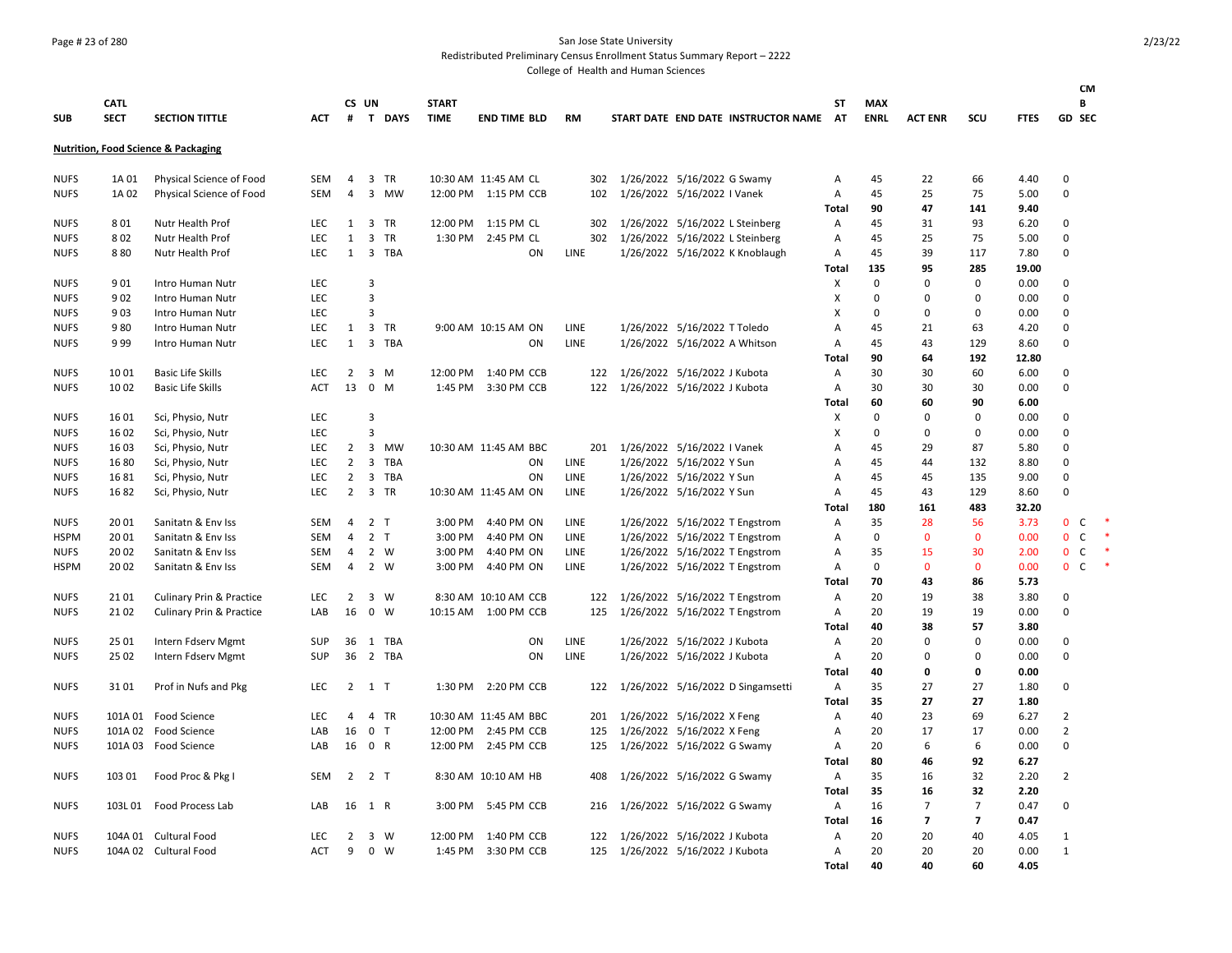# Page # 24 of 280 San Jose State University

Redistributed Preliminary Census Enrollment Status Summary Report – 2222

|             |             |                           |            |                |                |             |              |                       |             |                                     |              |                      |                         |                  |              | <b>CM</b>                      |        |
|-------------|-------------|---------------------------|------------|----------------|----------------|-------------|--------------|-----------------------|-------------|-------------------------------------|--------------|----------------------|-------------------------|------------------|--------------|--------------------------------|--------|
|             | <b>CATL</b> |                           |            |                | CS UN          |             | <b>START</b> |                       |             |                                     | SΤ           | MAX                  |                         |                  |              | В                              |        |
| <b>SUB</b>  | <b>SECT</b> | <b>SECTION TITTLE</b>     | <b>ACT</b> | #              |                | T DAYS      | <b>TIME</b>  | <b>END TIME BLD</b>   | <b>RM</b>   | START DATE END DATE INSTRUCTOR NAME | <b>AT</b>    | <b>ENRL</b>          | <b>ACT ENR</b>          | scu              | <b>FTES</b>  | GD SEC                         |        |
| <b>NUFS</b> | 105 01      | Curr Issues in Nutr       | <b>LEC</b> | $\mathbf{1}$   | 3 <sub>1</sub> |             | 3:00 PM      | 5:45 PM CCB           | 102         | 1/26/2022 5/16/2022 S Chen          | А            | 35                   | 34                      | 102              | 6.80         | $\mathbf{0}$<br>$\mathsf{C}$   |        |
| PH          | 105 01      | Curr Issues in Nutr       | LEC        | 1              | 3 <sub>T</sub> |             | 3:00 PM      | 5:45 PM CCB           | 102         | 1/26/2022 5/16/2022 S Chen          | А            | $\mathbf 0$          | $\mathbf{0}$            | $\mathbf 0$      | 0.00         | $\mathbf{0}$<br>$\mathsf{C}$   | $\ast$ |
|             |             |                           |            |                |                |             |              |                       |             |                                     | <b>Total</b> | 35                   | 34                      | 102              | 6.80         |                                |        |
| <b>NUFS</b> | 106A 01     | Nutr in Life Span         | LEC        | $\overline{2}$ |                | 3 MW        | 1:30 PM      | 2:45 PM CL            | 302         | 1/26/2022 5/16/2022 E Brown         | Α            | 35                   | 16                      | 48               | 3.20         | $\Omega$                       |        |
| <b>NUFS</b> |             | 106A 02 Nutr in Life Span | LEC        | $\overline{2}$ |                | 3 TR        |              | 9:00 AM 10:15 AM CL   | 302         | 1/26/2022 5/16/2022 L Steinberg     | Α            | 35                   | 30                      | 90               | 6.00         | $\Omega$                       |        |
|             |             |                           |            |                |                |             |              |                       |             |                                     | Total        | 70                   | 46                      | 138              | 9.20         |                                |        |
| <b>NUFS</b> | 106B 01     | Resrch Method NufS        | <b>LEC</b> |                | 3              |             |              |                       |             |                                     | х            | 0                    | 0                       | $\mathbf 0$      | 0.00         | $\Omega$                       |        |
| <b>NUFS</b> | 106B 02     | Resrch Method NufS        | LEC        | $\mathbf{1}$   |                | 3 TR        |              | 12:00 PM 1:15 PM CCB  | 101         | 1/26/2022 5/16/2022 L Chaudoin      | А            | 30                   | 30                      | 90               | 6.00         | $\Omega$                       |        |
| <b>NUFS</b> | 106B03      | Resrch Method NufS        | <b>LEC</b> | 1              |                | 3 TR        |              | 9:00 AM 10:15 AM CCB  | 102         | 1/26/2022 5/16/2022 L Chaudoin      | А            | 30                   | 11                      | 33               | 2.20         | $\Omega$                       |        |
|             |             |                           |            |                |                |             |              |                       |             |                                     | Total        | 60                   | 41                      | 123              | 8.20         |                                |        |
| <b>NUFS</b> |             | 108A 01 Nutr & Metab      | LEC        |                | 3              |             |              |                       |             |                                     | X            | $\mathbf 0$          | $\mathbf 0$             | $\mathsf 0$      | 0.00         | $\mathbf 0$                    |        |
| <b>NUFS</b> |             | 108A 02 Nutr & Metab      | LEC        | $\overline{2}$ |                | 3 TR        |              | 1:30 PM 2:45 PM CL    | 238         | 1/26/2022 5/16/2022 S Gieng         | А            | 30                   | 17                      | 51               | 3.45         | $\mathbf{1}$                   |        |
| <b>NUFS</b> |             | 108A 03 Nutr & Metab      | LEC        | $\overline{2}$ |                | 3 TR        |              | 10:30 AM 11:45 AM CCB | 102         | 1/26/2022 5/16/2022 S Gieng         | А            | 30                   | 20                      | 60               | 4.15         | 3                              |        |
|             |             |                           |            |                |                |             |              |                       |             |                                     | Total        | 60                   | 37                      | 111              | 7.60         |                                |        |
| <b>NUFS</b> | 110B 01     | Med Nutrition Ther        | <b>SEM</b> | $\overline{4}$ | 3 <sub>1</sub> |             |              | 8:30 AM 10:10 AM IS   | 230         | 1/26/2022 5/16/2022 A Whitson       | A            | 30                   | 32                      | 64               | 7.00         | 12                             |        |
| <b>NUFS</b> | 110B 02     | Med Nutrition Ther        | ACT        | 13             | 0 R            |             |              | 8:30 AM 10:15 AM IS   | 230         | 1/26/2022 5/16/2022 A Whitson       | А            | 30                   | 32                      | 32               | 0.00         | 12                             |        |
| <b>NUFS</b> | 110B03      | <b>Med Nutrition Ther</b> | <b>SEM</b> |                | 3<br>0         |             |              |                       |             |                                     | X<br>X       | $\Omega$<br>$\Omega$ | $\mathbf 0$<br>$\Omega$ | $\mathbf 0$<br>0 | 0.00         | $\mathbf 0$<br>$\Omega$        |        |
| <b>NUFS</b> | 110B 04     | Med Nutrition Ther        | <b>ACT</b> |                |                |             |              |                       |             |                                     | <b>Total</b> | 60                   | 64                      | 96               | 0.00<br>7.00 |                                |        |
| <b>NUFS</b> | 11101       | <b>Fdserv Prod Mgmt</b>   | LEC        |                | 3              |             |              |                       |             |                                     | X            | 0                    | 0                       | $\mathbf 0$      | 0.00         | $\Omega$                       |        |
| <b>NUFS</b> | 11102       | <b>Fdserv Prod Mgmt</b>   | LAB        |                | $\mathbf 0$    |             |              |                       |             |                                     | X            | $\Omega$             | 0                       | $\mathbf 0$      | 0.00         | $\Omega$                       |        |
| <b>NUFS</b> | 11103       | <b>Fdserv Prod Mgmt</b>   | <b>LEC</b> | $\overline{2}$ | 3 <sub>1</sub> |             |              | 7:30 AM 9:10 AM CCB   | 122         | 1/26/2022 5/16/2022 T Engstrom      | A            | 40                   | 34                      | 68               | 6.80         | $\mathbf 0$                    |        |
| <b>NUFS</b> | 11104       | <b>Fdserv Prod Mgmt</b>   | LAB        | 16             | 0 <sub>T</sub> |             |              | 9:15 AM 11:55 AM CCB  | 122         | 1/26/2022 5/16/2022 T Engstrom      | А            | 20                   | 20                      | 20               | 0.00         | $\mathbf 0$                    |        |
| <b>NUFS</b> | 11105       | <b>Fdserv Prod Mgmt</b>   | LAB        | 16             | 0 R            |             |              | 7:30 AM 10:15 AM CCB  | 122         | 1/26/2022 5/16/2022 T Engstrom      | А            | 20                   | 14                      | 14               | 0.00         | $\Omega$                       |        |
|             |             |                           |            |                |                |             |              |                       |             |                                     | Total        | 80                   | 68                      | 102              | 6.80         |                                |        |
| <b>NUFS</b> | 113 01      | FdsrSys:Mgmt&Pro          | <b>SEM</b> | 4              |                | 3 M         |              | 10:00 AM 11:40 AM IS  | 230         | 1/26/2022 5/16/2022 A Widaman       | А            | 30                   | 20                      | 40               | 4.25         | 5                              |        |
| <b>NUFS</b> | 113 02      | FdsrSys:Mgmt&Pro          | LAB        | 16             |                | $0 \quad W$ |              | 9:00 AM 11:45 AM IS   | 230         | 1/26/2022 5/16/2022 A Widaman       | А            | 30                   | 20                      | 20               | 0.00         | 5                              |        |
|             |             |                           |            |                |                |             |              |                       |             |                                     | <b>Total</b> | 60                   | 40                      | 60               | 4.25         |                                |        |
| <b>NUFS</b> | 114A 01     | Comm Nutrition, Majors    | LEC        | 3              | 3              | MW          | 12:00 PM     | 1:15 PM BBC           | 201         | 1/26/2022 5/16/2022 K Harvey        | А            | 45                   | 25                      | 75               | 5.15         | 3                              |        |
|             |             |                           |            |                |                |             |              |                       |             |                                     | Total        | 45                   | 25                      | 75               | 5.15         |                                |        |
| <b>NUFS</b> | 115 01      | <b>Issues in Food Tox</b> | SEM        | 4              |                | 3 TR        |              | 9:00 AM 10:15 AM IS   | 215         | 1/26/2022 5/16/2022   Chou          | Α            | 30                   | 30                      | 90               | 6.00         | 0                              |        |
| <b>NUFS</b> | 115 02      | <b>Issues in Food Tox</b> | SEM        | 4              |                | 3 TR        |              | 10:30 AM 11:45 AM IS  | 215         | 1/26/2022 5/16/2022   Chou          | Α            | 30                   | 30                      | 90               | 6.00         | $\mathbf 0$                    |        |
|             |             |                           |            |                |                |             |              |                       |             |                                     | Total        | 60                   | 60                      | 180              | 12.00        |                                |        |
| <b>NUFS</b> | 116 01      | Aging and Nutr            | <b>LEC</b> | $\overline{2}$ | 3 R            |             | 3:00 PM      | 5:45 PM CCB           | 102         | 1/26/2022 5/16/2022 C Haas          | Α            | 35                   | 32                      | 96               | 6.40         | 0<br>C.                        |        |
| GERO        | 116 01      | Aging and Nutr            | <b>LEC</b> | $\overline{2}$ | 3 R            |             | 3:00 PM      | 5:45 PM CCB           | 102         | 1/26/2022 5/16/2022 C Haas          | A            | $\Omega$             | $\mathbf{0}$            | $\mathbf{0}$     | 0.00         | $\overline{0}$<br>$\mathsf{C}$ | $\ast$ |
|             |             |                           |            |                |                |             |              |                       |             |                                     | Total        | 35                   | 32                      | 96               | 6.40         |                                |        |
| <b>NUFS</b> | 11701       | Food Eval Techniques      | <b>LEC</b> | 2              | 3 F            |             |              | 9:00 AM 10:40 AM CCB  | 102         | 1/26/2022 5/16/2022 X Feng          | Α            | 16                   | 15                      | 30               | 3.05         | 1                              |        |
| <b>NUFS</b> | 11702       | Food Eval Techniques      | LAB        | 16             | $\mathbf 0$    | -F          |              | 11:00 AM  1:45 PM CCB | 122         | 1/26/2022 5/16/2022 X Feng          | Α            | 16                   | 15                      | 15               | 0.00         | $\mathbf{1}$                   |        |
|             |             |                           |            |                |                |             |              |                       |             |                                     | <b>Total</b> | 32                   | 30                      | 45               | 3.05         |                                |        |
| <b>NUFS</b> | 124 01      | Disordr Eat & Nut Thrpy   | <b>SEM</b> | $\overline{4}$ |                | 3 MW        |              | 12:00 PM 1:15 PM CL   | 302         | 1/26/2022 5/16/2022 E Brown         | Α            | 40                   | 33                      | 99               | 6.70         | $\overline{2}$                 |        |
|             |             |                           | LEC        | $\overline{2}$ | 3 <sub>1</sub> |             | 6:00 PM      | 8:45 PM ON            | LINE        |                                     | <b>Total</b> | 40<br>0              | 33<br>40                | 99<br>120        | 6.70         | $2^{\circ}$<br>C               |        |
| <b>NUFS</b> | 134 81      | Comp Alt Health           |            |                |                |             |              |                       |             | 1/26/2022 5/16/2022 C Haas          | А<br>Total   | 0                    | 40                      | 120              | 8.10<br>8.10 |                                |        |
| <b>NUFS</b> | 139 01      | Hunger & Environ Nutr     | <b>SEM</b> | 4              |                | 3 MW        |              | 10:30 AM 11:45 AM CL  | 302         | 1/26/2022 5/16/2022 K Cahill        | Α            | 30                   | 15                      | 45               | 3.00         | $\Omega$                       |        |
| <b>NUFS</b> | 139 02      | Hunger & Environ Nutr     | <b>SEM</b> |                | $\overline{3}$ |             |              |                       |             |                                     | X            | $\Omega$             | $\mathbf 0$             | $\mathbf 0$      | 0.00         | $\Omega$                       |        |
| <b>NUFS</b> | 139 03      | Hunger & Environ Nutr     | <b>SEM</b> |                | 3              |             |              |                       |             |                                     | X            | 0                    | 0                       | 0                | 0.00         | $\Omega$                       |        |
| <b>NUFS</b> | 139 04      | Hunger & Environ Nutr     | <b>SEM</b> | 4              | 3 F            |             |              | 9:00 AM 11:45 AM ON   | <b>LINE</b> | 1/26/2022 5/16/2022 A Gossard       | A            | 30                   | 29                      | 87               | 5.80         | $\Omega$                       |        |
| <b>NUFS</b> | 139 05      | Hunger & Environ Nutr     | <b>SEM</b> | 4              | 3 F            |             |              | 12:30 PM 3:15 PM ON   | LINE        | 1/26/2022 5/16/2022 A Gossard       | А            | 30                   | 23                      | 69               | 4.60         | $\Omega$                       |        |
| <b>NUFS</b> | 139 06      | Hunger & Environ Nutr     | <b>SEM</b> |                | 3              |             |              |                       |             |                                     | $\mathsf{x}$ | $\Omega$             | $\Omega$                | $\Omega$         | 0.00         | $\Omega$                       |        |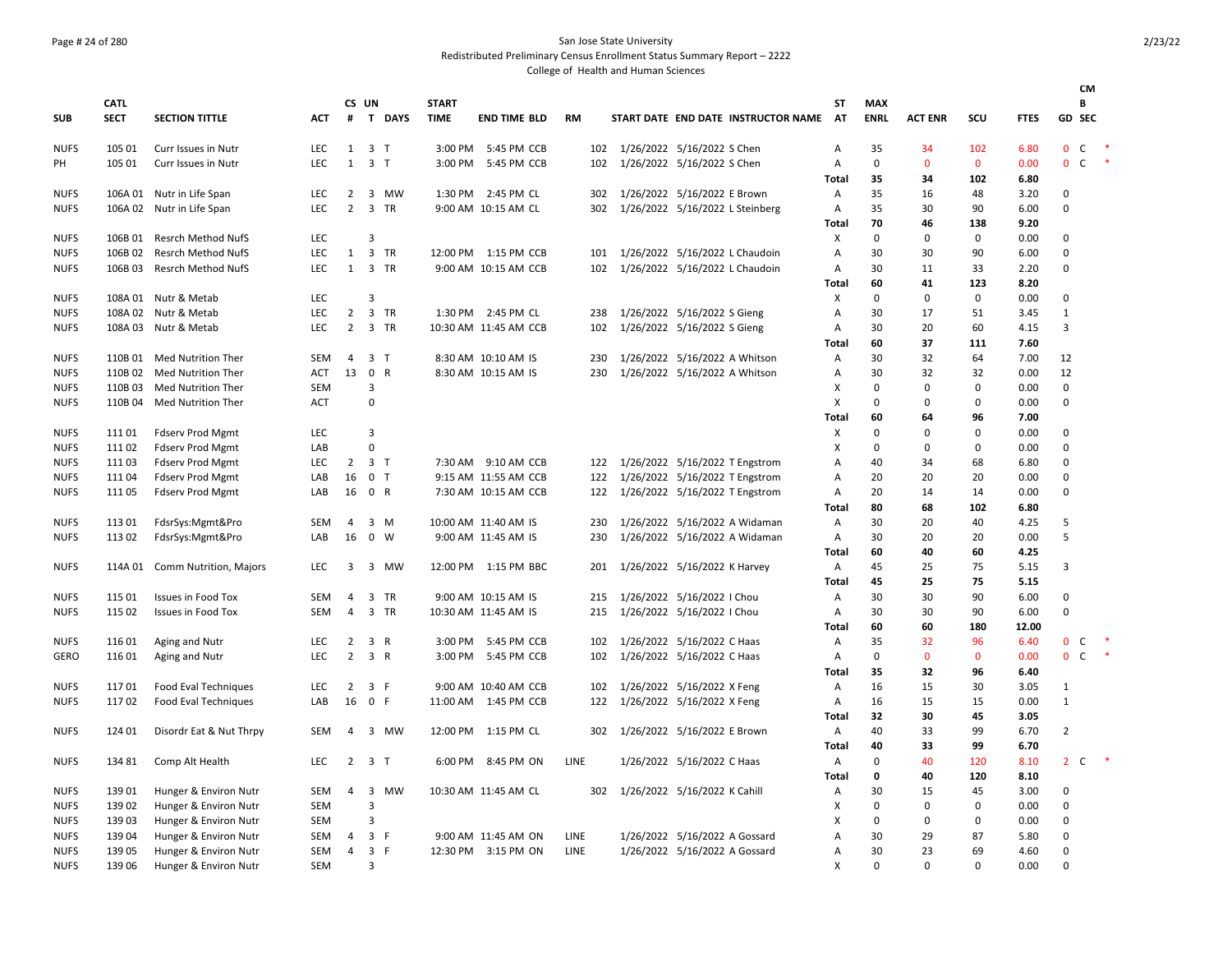# Page # 25 of 280 San Jose State University

Redistributed Preliminary Census Enrollment Status Summary Report – 2222

|             |                            |                       |            |                |                         |                |                             |                      |             |                                     |                           |                           |                |             |               |                | <b>CM</b>    |        |
|-------------|----------------------------|-----------------------|------------|----------------|-------------------------|----------------|-----------------------------|----------------------|-------------|-------------------------------------|---------------------------|---------------------------|----------------|-------------|---------------|----------------|--------------|--------|
| SUB         | <b>CATL</b><br><b>SECT</b> | <b>SECTION TITTLE</b> | <b>ACT</b> | #              | CS UN                   | T DAYS         | <b>START</b><br><b>TIME</b> | <b>END TIME BLD</b>  | <b>RM</b>   | START DATE END DATE INSTRUCTOR NAME | ST<br>AT                  | <b>MAX</b><br><b>ENRL</b> | <b>ACT ENR</b> | SCU         | <b>FTES</b>   | <b>GD SEC</b>  | В            |        |
| <b>NUFS</b> | 139 07                     | Hunger & Environ Nutr | <b>SEM</b> |                | 3                       |                |                             |                      |             |                                     | Χ                         | 0                         | 0              | $\mathbf 0$ | 0.00          | 0              |              |        |
| NUFS        | 139 08                     | Hunger & Environ Nutr | SEM        | 4              |                         | 3 R            |                             | 3:00 PM 5:45 PM CL   | 302         | 1/26/2022 5/16/2022 R Ritter Spier  | Α                         | 30                        | 20             | 60          | 4.00          | $\mathbf 0$    |              |        |
| <b>NUFS</b> | 139 09                     | Hunger & Environ Nutr | <b>SEM</b> | $\overline{4}$ |                         | 3 <sub>1</sub> |                             | 5:00 PM 7:45 PM CL   | 302         | 1/26/2022 5/16/2022 M Hall          | Α                         | 30                        | 19             | 57          | 3.80          | 0              |              |        |
| <b>NUFS</b> | 139 10                     | Hunger & Environ Nutr | <b>SEM</b> |                | 3                       |                |                             |                      |             |                                     | X                         | 0                         | 0              | 0           | 0.00          | $\Omega$       |              |        |
| <b>NUFS</b> | 139 80                     | Hunger & Environ Nutr | SEM        | 4              |                         | 3 TBA          |                             | ON                   | LINE        | 1/26/2022 5/16/2022 K Cahill        | Α                         | 40                        | 39             | 117         | 7.80          | 0              |              |        |
| <b>NUFS</b> | 13981                      | Hunger & Environ Nutr | <b>SEM</b> | $\overline{4}$ | $\overline{3}$          | TBA            |                             | ON                   | <b>LINE</b> | 1/26/2022 5/16/2022 K Harvey        | Α                         | 40                        | 39             | 117         | 7.80          | 0              |              |        |
| <b>NUFS</b> | 13982                      | Hunger & Environ Nutr | SEM        | $\overline{4}$ | $\overline{\mathbf{3}}$ | TBA            |                             | ON                   | LINE        | 1/26/2022 5/16/2022 K Knoblaugh     | A                         | 40                        | 38             | 114         | 7.60          | 0              |              |        |
| <b>NUFS</b> | 13983                      | Hunger & Environ Nutr | SEM        | $\overline{4}$ | 3                       | TBA            |                             | ON                   | <b>LINE</b> | 1/26/2022 5/16/2022 E MacKusick     | $\overline{A}$            | 40                        | 39             | 117         | 7.80          | 0              |              |        |
| <b>NUFS</b> | 13984                      | Hunger & Environ Nutr | <b>SEM</b> |                | 3                       |                |                             |                      |             |                                     | X                         | 0                         | 0              | $\mathsf 0$ | 0.00          | $\mathbf 0$    |              |        |
| <b>NUFS</b> | 13985                      | Hunger & Environ Nutr | <b>SEM</b> | $\overline{4}$ | 3                       | TBA            |                             | ON                   | LINE        | 1/26/2022 5/16/2022 E MacKusick     | Α                         | 40                        | 37             | 111         | 7.40          | 0              |              |        |
| <b>NUFS</b> | 13986                      | Hunger & Environ Nutr | SEM        | $\overline{4}$ |                         | 3 TBA          |                             | ON                   | LINE        | 1/26/2022 5/16/2022 A Whitson       | A<br>Total                | 40<br>390                 | 40<br>338      | 120<br>1014 | 8.00<br>67.60 | $\Omega$       |              |        |
| <b>NUFS</b> | 144 01                     | <b>Food Culture</b>   | LEC        |                | 3                       |                |                             |                      |             |                                     | X                         | $\mathbf 0$               | 0              | 0           | 0.00          | 0              |              |        |
| <b>NUFS</b> | 144 02                     | <b>Food Culture</b>   | LEC        | $\overline{2}$ |                         | 3 MW           |                             | 1:30 PM 2:45 PM CL   | 310         | 1/26/2022 5/16/2022 K Cahill        | Α                         | 30                        | 11             | 33          | 2.20          | 0              |              |        |
| <b>NUFS</b> | 144 03                     | <b>Food Culture</b>   | LEC        | $\overline{2}$ | $\overline{\mathbf{3}}$ | TR             | 1:30 PM                     | 2:45 PM CL           | 243         | 1/26/2022 5/16/2022 M Hall          | Α                         | 30                        | 16             | 48          | 3.20          | 0              |              |        |
| <b>NUFS</b> | 144 04                     | <b>Food Culture</b>   | LEC        |                | 3                       |                |                             |                      |             |                                     | X                         | 0                         | 0              | 0           | 0.00          | 0              |              |        |
| <b>NUFS</b> | 144 05                     | <b>Food Culture</b>   | <b>LEC</b> | $\overline{2}$ |                         | 3 MW           | 1:30 PM                     | 2:45 PM BBC          | 201         | 1/26/2022 5/16/2022 K Harvey        | Α                         | 30                        | 25             | 75          | 5.00          | 0              |              |        |
| <b>NUFS</b> | 144 06                     | <b>Food Culture</b>   | LEC.       | $\overline{2}$ |                         | 3 R            | 6:00 PM                     | 8:45 PM CL           | 302         | 1/26/2022 5/16/2022 R Ritter Spier  | $\overline{A}$            | 30                        | 29             | 87          | 5.80          | 0              |              |        |
| <b>NUFS</b> | 144 07                     | <b>Food Culture</b>   | LEC        | $\overline{2}$ |                         | 3 <sub>1</sub> | 3:00 PM                     | 5:45 PM CCB          | 122         | 1/26/2022 5/16/2022 D Singamsetti   | Α                         | 30                        | 16             | 48          | 3.20          | 0              |              |        |
| <b>NUFS</b> | 144 08                     | Food Culture          | LEC        | $\overline{2}$ |                         | 3 W            | 5:00 PM                     | 7:45 PM CL           | 302         | 1/26/2022 5/16/2022 M Hall          | A                         | 30                        | 15             | 45          | 3.00          | $\mathbf 0$    |              |        |
| <b>NUFS</b> | 144 09                     | Food Culture          | LEC        | $2^{\circ}$    |                         | 3 TR           |                             | 12:00 PM 1:15 PM CCB | 102         | 1/26/2022 5/16/2022 I Vanek         | A                         | 30                        | 26             | 78          | 5.20          | 0              |              |        |
| <b>NUFS</b> | 144 10                     | <b>Food Culture</b>   | LEC        | $\overline{2}$ |                         | 3 TR           | 1:30 PM                     | 2:45 PM CCB          | 102         | 1/26/2022 5/16/2022 I Vanek         | A                         | 30                        | 14             | 42          | 2.80          | $\mathbf 0$    |              |        |
| <b>NUFS</b> | 144 11                     | <b>Food Culture</b>   | LEC        | $\overline{2}$ |                         | 3 TR           |                             | 12:00 PM 1:15 PM CL  | 310         | 1/26/2022 5/16/2022 L Wiley         | Α                         | 30                        | 30             | 90          | 6.00          | $\mathbf 0$    |              |        |
| <b>NUFS</b> | 144 12                     | <b>Food Culture</b>   | <b>LEC</b> | $\overline{2}$ |                         | 3 TR           |                             | 1:30 PM 2:45 PM CL   | 310         | 1/26/2022 5/16/2022 L Wiley         | $\overline{A}$            | 30                        | 28             | 84          | 5.60          | $\mathbf 0$    |              |        |
| <b>NUFS</b> | 144 80                     | <b>Food Culture</b>   | LEC        | $\overline{2}$ |                         | 3 TBA          |                             | ON                   | LINE        | 1/26/2022 5/16/2022 D Singamsetti   | Α                         | 40                        | 40             | 120         | 8.00          | $\mathbf 0$    |              |        |
| <b>NUFS</b> | 144 81                     | Food Culture          | LEC        | $2^{\circ}$    |                         | 3 TBA          |                             | ON                   | LINE        | 1/26/2022 5/16/2022 S Spencer       | Α                         | 40                        | 38             | 114         | 7.60          | $\mathbf 0$    |              |        |
| <b>NUFS</b> | 144 82                     | Food Culture          | LEC        | $\overline{2}$ | $\overline{3}$          | TBA            |                             | ON                   | LINE        | 1/26/2022 5/16/2022 L Steinberg     | A                         | 40                        | 41             | 123         | 8.25          | $\mathbf{1}$   |              |        |
| <b>NUFS</b> | 144 83                     | <b>Food Culture</b>   | LEC        | $\overline{2}$ | $\overline{\mathbf{3}}$ | TBA            |                             | ON                   | <b>LINE</b> | 1/26/2022 5/16/2022 A Whitson       | Α                         | 40                        | 40             | 120         | 8.00          | 0              |              |        |
| <b>NUFS</b> | 144 84                     | <b>Food Culture</b>   | <b>LEC</b> | $\overline{2}$ | $\overline{3}$          | TBA            |                             | ON                   | LINE        | 1/26/2022 5/16/2022 A Whitson       | Α                         | 40                        | 38             | 114         | 7.60          | 0              |              |        |
| <b>NUFS</b> | 144 85                     | <b>Food Culture</b>   | LEC        | $\overline{2}$ |                         | 3 TBA          |                             | ON                   | <b>LINE</b> | 1/26/2022 5/16/2022 L Wiley         | Α                         | 40                        | 40             | 120         | 8.10          | $\overline{2}$ |              |        |
| <b>NUFS</b> | 144 86                     | <b>Food Culture</b>   | LEC.       | $\overline{2}$ | $\overline{\mathbf{3}}$ | TBA            |                             | ON                   | <b>LINE</b> | 1/26/2022 5/16/2022 K Cahill        | $\overline{A}$            | 40                        | 39             | 117         | 7.80          | 0              |              |        |
| <b>NUFS</b> | 144 87                     | <b>Food Culture</b>   | LEC        | $\overline{2}$ | 3                       | TBA            |                             | ON                   | LINE        | 1/26/2022 5/16/2022 K Harvey        | Α                         | 40                        | 37             | 111         | 7.40          | $\mathbf 0$    |              |        |
| <b>NUFS</b> | 144 88                     | Food Culture          | LEC        | $\overline{2}$ |                         | 3 TBA          |                             | ON                   | LINE        | 1/26/2022 5/16/2022 D Singamsetti   | Α                         | 40                        | 38             | 114         | 7.60          | $\mathbf 0$    |              |        |
|             |                            |                       |            |                |                         |                |                             |                      |             |                                     | Total                     | 660                       | 561            | 1683        | 112.35        |                |              |        |
| <b>NUFS</b> | 163 01                     | Phys Fit + Nutrit     | LEC        | $\overline{2}$ | 3                       | TR             |                             | 10:30 AM 11:45 AM IS | 230         | 1/26/2022 5/16/2022 E Brown         | A                         | 32                        | 16             | 48          | 3.20          | $\mathbf 0$    | C            |        |
| <b>NUFS</b> | 163 02                     | Phys Fit + Nutrit     | LEC        | $\overline{2}$ |                         | 3 TR           |                             | 10:30 AM 11:45 AM HB | 407         | 1/26/2022 5/16/2022 E Brown         | A                         | 32                        | 15             | 45          | 3.00          | $\mathbf 0$    | C            | $\ast$ |
| <b>NUFS</b> | 163 03                     | Phys Fit + Nutrit     | LEC.       | $\overline{2}$ |                         | 3 TR           |                             | 12:00 PM 1:15 PM SH  | 346         | 1/26/2022 5/16/2022 E Brown         | A                         | 32                        | 15             | 45          | 3.00          | $\mathbf{0}$   | $\mathsf{C}$ | $\ast$ |
| <b>NUFS</b> | 163 04                     | Phys Fit + Nutrit     | LEC        | $\overline{2}$ |                         | 3 TR           |                             | 12:00 PM 1:15 PM IS  | 215         | 1/26/2022 5/16/2022 E Brown         | Α                         | 32                        | 14             | 42          | 2.80          | $\mathbf 0$    | C            | $\ast$ |
| <b>NUFS</b> | 163 05                     | Phys Fit + Nutrit     | LEC        |                | 3                       |                |                             |                      |             |                                     | X                         | $\mathbf 0$               | 0              | 0           | 0.00          | 0              |              |        |
| KIN         | 163 05                     | Phys Fit + Nutrit     | <b>LEC</b> |                | 3                       |                |                             |                      |             |                                     | X                         | 0                         | 0              | $\mathbf 0$ | 0.00          | $\mathbf 0$    |              |        |
| <b>NUFS</b> | 163 06                     | Phys Fit + Nutrit     | <b>LEC</b> |                | 3                       |                |                             |                      |             |                                     | $\boldsymbol{\mathsf{x}}$ | $\Omega$                  | 0              | $\Omega$    | 0.00          | 0              |              |        |
| KIN         | 163 06                     | Phys Fit + Nutrit     | LEC        |                | 3                       |                |                             |                      |             |                                     | X                         | $\Omega$                  | 0              | $\Omega$    | 0.00          | $\mathbf 0$    |              |        |
| <b>NUFS</b> | 163 07                     | Phys Fit + Nutrit     | LEC        |                | 3                       |                |                             |                      |             |                                     | X                         | 0                         | 0              | $\mathbf 0$ | 0.00          | 0              |              |        |
| KIN         | 163 07                     | Phys Fit + Nutrit     | LEC        |                | 3                       |                |                             |                      |             |                                     | X                         | $\Omega$                  | 0              | $\mathbf 0$ | 0.00          | $\mathbf 0$    |              |        |
| <b>NUFS</b> | 163 08                     | Phys Fit + Nutrit     | LEC        |                | 3                       |                |                             |                      |             |                                     | X                         | 0                         | 0              | $\mathbf 0$ | 0.00          | 0              |              |        |
| KIN         | 163 08                     | Phys Fit + Nutrit     | LEC        |                | 3                       |                |                             |                      |             |                                     | X                         | $\Omega$                  | 0              | $\Omega$    | 0.00          | 0              |              |        |
| <b>NUFS</b> | 163 09                     | Phys Fit + Nutrit     | LEC        |                | 3                       |                |                             |                      |             |                                     | $\boldsymbol{\mathsf{x}}$ | $\Omega$                  | 0              | $\Omega$    | 0.00          | O              |              |        |
| KIN         | 163 09                     | Phys Fit + Nutrit     | LEC        |                | 3                       |                |                             |                      |             |                                     | $\boldsymbol{\mathsf{x}}$ | $\Omega$                  | 0              | $\Omega$    | 0.00          | 0              |              |        |
| <b>NUFS</b> | 163 10                     | Phys Fit + Nutrit     | LEC        |                | $\overline{\mathbf{3}}$ |                |                             |                      |             |                                     | $\mathsf{x}$              | $\Omega$                  | $\Omega$       | $\Omega$    | 0.00          | U              |              |        |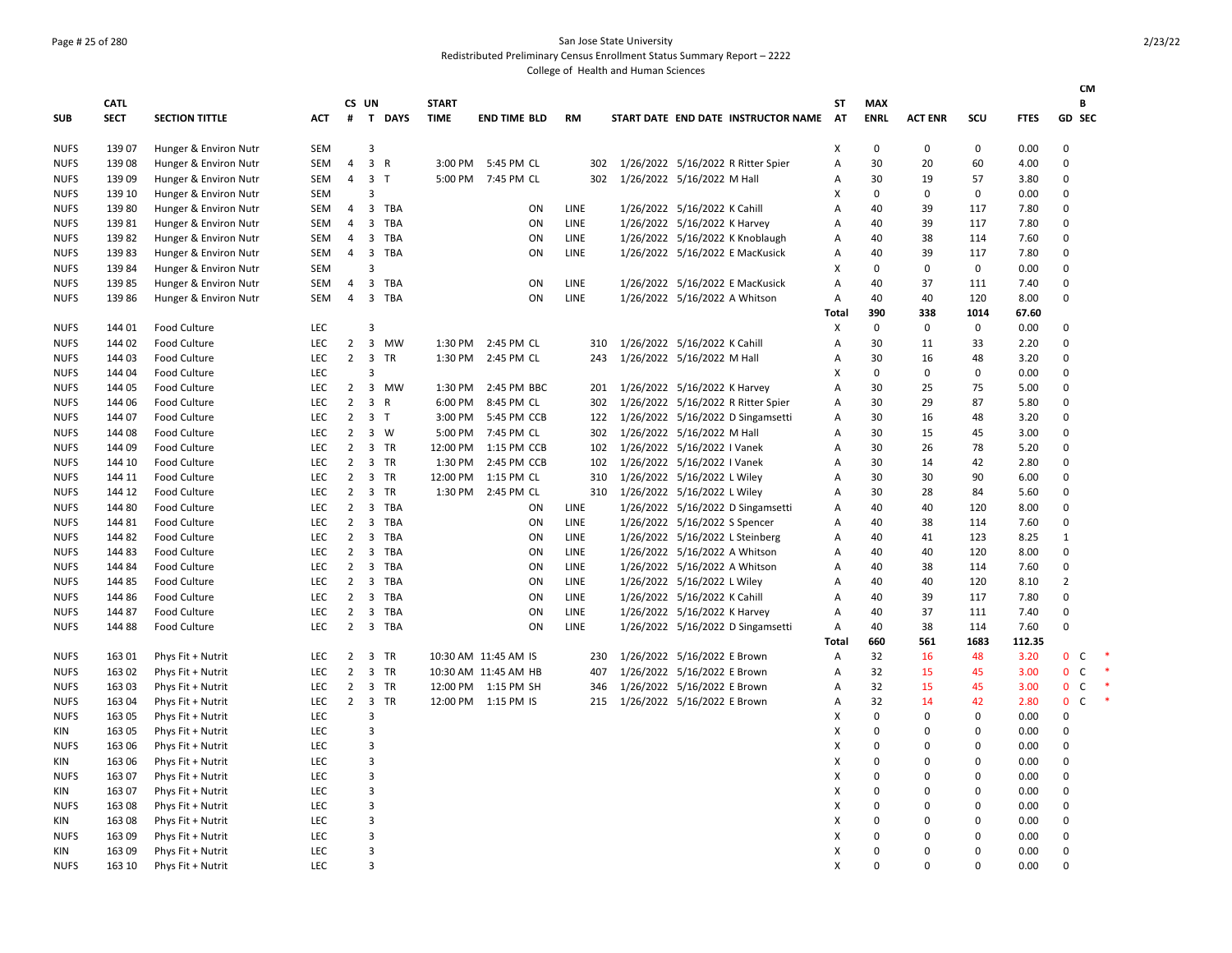# Page # 26 of 280 San Jose State University

Redistributed Preliminary Census Enrollment Status Summary Report – 2222 College of Health and Human Sciences

|             |             |                                |            |                |              |           |              |                      |             |                                        |              |             |                |                |             |                                | CМ           |        |
|-------------|-------------|--------------------------------|------------|----------------|--------------|-----------|--------------|----------------------|-------------|----------------------------------------|--------------|-------------|----------------|----------------|-------------|--------------------------------|--------------|--------|
|             | <b>CATL</b> |                                |            |                | CS UN        |           | <b>START</b> |                      |             |                                        | <b>ST</b>    | <b>MAX</b>  |                |                |             |                                | В            |        |
| SUB         | <b>SECT</b> | <b>SECTION TITTLE</b>          | <b>ACT</b> | #              |              | T DAYS    | <b>TIME</b>  | <b>END TIME BLD</b>  | <b>RM</b>   | START DATE END DATE INSTRUCTOR NAME    | <b>AT</b>    | <b>ENRL</b> | <b>ACT ENR</b> | SCU            | <b>FTES</b> | GD SEC                         |              |        |
| KIN         | 163 10      | Phys Fit + Nutrit              | LEC        |                | 3            |           |              |                      |             |                                        | X            | 0           | $\Omega$       | 0              | 0.00        | $\mathbf 0$                    |              |        |
| <b>NUFS</b> | 163 11      | Phys Fit + Nutrit              | LEC        |                | 3            |           |              |                      |             |                                        | x            | 0           | $\Omega$       | 0              | 0.00        | $\mathbf 0$                    |              |        |
| KIN         | 163 11      | Phys Fit + Nutrit              | <b>LEC</b> |                | 3            |           |              |                      |             |                                        | x            | $\Omega$    | $\Omega$       | O              | 0.00        | 0                              |              |        |
| <b>NUFS</b> | 163 12      | Phys Fit + Nutrit              | LEC        |                | 3            |           |              |                      |             |                                        | X            | 0           | $\Omega$       | 0              | 0.00        | 0                              |              |        |
| KIN         | 163 12      | Phys Fit + Nutrit              | LEC        |                | 3            |           |              |                      |             |                                        | X            | $\Omega$    | $\Omega$       | O              | 0.00        | $\mathbf 0$                    |              |        |
| <b>NUFS</b> | 163 13      | Phys Fit + Nutrit              | <b>LEC</b> | $\overline{2}$ | 3            | MW        |              | 9:00 AM 10:15 AM ON  | <b>LINE</b> | 1/26/2022 5/16/2022 A Bloom            | A            | 32          | 16             | 48             | 3.20        | $\mathbf{0}$                   | <sub>c</sub> |        |
| <b>NUFS</b> | 163 14      | Phys Fit + Nutrit              | <b>LEC</b> | $\overline{2}$ | 3            | <b>MW</b> |              | 9:00 AM 10:15 AM ON  | LINE        | 1/26/2022 5/16/2022 A Bloom            | А            | 32          | 15             | 45             | 3.00        | $\mathbf{0}$                   | C            | $\ast$ |
| <b>NUFS</b> | 163 15      | Phys Fit + Nutrit              | <b>LEC</b> | $\overline{2}$ | 3            | MW        |              | 10:30 AM 11:45 AM ON | LINE        | 1/26/2022 5/16/2022 A Bloom            | А            | 32          | 16             | 48             | 3.20        | $\mathbf 0$                    | <sub>c</sub> |        |
| <b>NUFS</b> | 163 16      | Phys Fit + Nutrit              | <b>LEC</b> | $\overline{2}$ | 3            | MW        |              | 10:30 AM 11:45 AM ON | <b>LINE</b> | 1/26/2022 5/16/2022 A Bloom            | A            | 32          | 15             | 45             | 3.00        | $\mathbf{0}$<br>C <sub>1</sub> |              |        |
| <b>NUFS</b> | 163 17      | Phys Fit + Nutrit              | LEC        | $\overline{2}$ | 3            | <b>MW</b> | 12:00 PM     | 1:15 PM ON           | LINE        | 1/26/2022 5/16/2022 A Bloom            | А            | 32          | 16             | 48             | 3.20        | $\mathbf 0$                    | C            |        |
| <b>NUFS</b> | 163 18      | Phys Fit + Nutrit              | LEC        | $\overline{2}$ | 3            | MW        | 12:00 PM     | 1:15 PM ON           | LINE        | 1/26/2022 5/16/2022 A Bloom            | А            | 32          | 15             | 45             | 3.00        | $\mathbf{0}$<br><b>C</b>       |              |        |
| <b>NUFS</b> | 163 19      | Phys Fit + Nutrit              | LEC        | $\overline{2}$ | 3            | MW        | 1:30 PM      | 2:45 PM ON           | LINE        | 1/26/2022 5/16/2022 A Bloom            | А            | 32          | 16             | 48             | 3.20        | $\mathbf 0$<br>$\mathsf{C}$    |              |        |
| NUFS        | 163 20      | Phys Fit + Nutrit              | LEC        | $\overline{2}$ |              | 3 MW      | 1:30 PM      | 2:45 PM ON           | LINE        | 1/26/2022 5/16/2022 A Bloom            | А            | 32          | 16             | 48             | 3.20        | $\mathbf{0}$<br>C              |              |        |
|             |             |                                |            |                |              |           |              |                      |             |                                        | <b>Total</b> | 384         | 185            | 555            | 37.00       |                                |              |        |
| <b>NUFS</b> | 18001       | <b>Individual Studies</b>      | <b>SUP</b> | 36             | 1            | TBA       |              | ON                   | LINE        | 1/26/2022 5/16/2022 J Kubota           | А            | 20          | 1              | 1              | 0.07        | 0                              |              |        |
| <b>NUFS</b> | 180 02      | <b>Individual Studies</b>      | SUP        | 36             |              | 2 TBA     |              | ON                   | LINE        | 1/26/2022 5/16/2022 J Kubota           | Α            | 20          | $\Omega$       | 0              | 0.00        | $\mathbf 0$                    |              |        |
| NUFS        | 18003       | <b>Individual Studies</b>      | SUP        | 36             |              | 3 TBA     |              | ON                   | LINE        | 1/26/2022 5/16/2022 J Kubota           | Α            | 20          | $\Omega$       | 0              | 0.00        | 0                              |              |        |
| <b>NUFS</b> | 18004       | <b>Individual Studies</b>      | <b>SUP</b> | 36             |              | 4 TBA     |              | ON                   | <b>LINE</b> | 1/26/2022 5/16/2022 J Kubota           | Α            | 20          | $\Omega$       | 0              | 0.00        | $\mathbf 0$                    |              |        |
| <b>NUFS</b> | 18005       | Individual Studies             | <b>SUP</b> | 36             |              | 5 TBA     |              | ON                   | <b>LINE</b> | 1/26/2022 5/16/2022 J Kubota           | А            | 20          | $\Omega$       | $\Omega$       | 0.00        | $\mathbf 0$                    |              |        |
| <b>NUFS</b> | 18006       | Individual Studies             | <b>SUP</b> | 36             |              | 6 TBA     |              | ON                   | LINE        | 1/26/2022 5/16/2022 J Kubota           | А            | 20          | $\Omega$       | 0              | 0.00        | 0                              |              |        |
| <b>NUFS</b> | 18007       | <b>Individual Studies</b>      | <b>SUP</b> | 36             |              | 1 TBA     |              | ON                   | LINE        | 1/26/2022 5/16/2022 S Gieng            | A            | 20          | $\Omega$       | 0              | 0.00        | 0                              |              |        |
| <b>NUFS</b> | 18008       | Individual Studies             | <b>SUP</b> | 36             | 2            | TBA       |              | ON                   | LINE        | 1/26/2022 5/16/2022 S Gieng            | А            | 20          | $\Omega$       | 0              | 0.00        | $\mathbf 0$                    |              |        |
| <b>NUFS</b> | 18009       | <b>Individual Studies</b>      | SUP        | 36             |              | 1 TBA     |              | ON                   | LINE        | 1/26/2022 5/16/2022 X Feng             | А            | 20          | $\Omega$       | 0              | 0.00        | 0                              |              |        |
| <b>NUFS</b> | 180 10      | <b>Individual Studies</b>      | SUP        | 36             |              | 2 TBA     |              | ON                   | LINE        | 1/26/2022 5/16/2022 X Feng             | А            | 20          | $\Omega$       | $\Omega$       | 0.00        | $\mathbf 0$                    |              |        |
| <b>NUFS</b> | 180 11      | <b>Individual Studies</b>      | SUP        | 36             |              | 1 TBA     |              | ON                   | LINE        | 1/26/2022 5/16/2022 G Pereira Pignotti | Α            | 20          | $\Omega$       | 0              | 0.00        | 0                              |              |        |
| <b>NUFS</b> | 180 12      | <b>Individual Studies</b>      | SUP        | 36             |              | 2 TBA     |              | ON                   | LINE        | 1/26/2022 5/16/2022 G Pereira Pignotti | Α            | 20          | $\Omega$       | $\Omega$       | 0.00        | $\mathbf 0$                    |              |        |
| <b>NUFS</b> | 180 13      | <b>Individual Studies</b>      | <b>SUP</b> | 36             |              | 1 TBA     |              | ON                   | LINE        | 1/26/2022 5/16/2022 A Widaman          | А            | 20          | 5              | 5              | 0.33        | 0                              |              |        |
| <b>NUFS</b> | 180 14      | <b>Individual Studies</b>      | SUP        | 36             |              | 2 TBA     |              | ON                   | LINE        | 1/26/2022 5/16/2022 A Widaman          | Α            | 20          | $\Omega$       | $\Omega$       | 0.00        | 0                              |              |        |
|             |             |                                |            |                |              |           |              |                      |             |                                        | <b>Total</b> | 280         | 6              | 6              | 0.40        |                                |              |        |
| <b>NUFS</b> | 190 01      | Nutr Ed & Couns                | <b>LEC</b> | $\mathbf{1}$   |              | 3 MW      | 1:30 PM      | 2:45 PM CCB          | 102         | 1/26/2022 5/16/2022 G Pereira Pignotti | Α            | 30          | 31             | 93             | 6.65        | 9                              |              |        |
| <b>NUFS</b> | 190 02      | Nutr Ed & Couns                | LEC        | $\mathbf{1}$   | $\mathbf{3}$ | <b>MW</b> | 1:30 PM      | 2:45 PM CL           | 238         | 1/26/2022 5/16/2022 I Vanek            | Α            | 30          | 8              | 24             | 1.60        | 0                              |              |        |
|             |             |                                |            |                |              |           |              |                      |             |                                        | Total        | 60          | 39             | 117            | 8.25        |                                |              |        |
| <b>NUFS</b> | 192 01      | Fld Exp NufS/Pkg               | SUP        | 36             |              | 1 TBA     |              | ON                   | LINE        | 1/26/2022 5/16/2022 L Steinberg        | А            | 20          | $\mathbf 0$    | $\mathbf 0$    | 0.00        | $\mathbf 0$                    |              |        |
| <b>NUFS</b> | 192 02      | Fld Exp NufS/Pkg               | SUP        | 36             | 2            | TBA       |              | ON                   | LINE        | 1/26/2022 5/16/2022 L Steinberg        | А            | 20          | 14             | 28             | 1.87        | $\mathbf 0$                    |              |        |
| <b>NUFS</b> | 192 03      | Fld Exp NufS/Pkg               | SUP        | 36             |              | 3 TBA     |              | ON                   | LINE        | 1/26/2022 5/16/2022 L Steinberg        | А            | 20          | 1              | 3              | 0.20        | $\mathbf 0$                    |              |        |
| <b>NUFS</b> | 192 04      | Fld Exp NufS/Pkg               | <b>SUP</b> | 36             |              | 4 TBA     |              | ON                   | LINE        | 1/26/2022 5/16/2022 L Steinberg        | А            | 20          | $\Omega$       | $\Omega$       | 0.00        | 0                              |              |        |
| <b>NUFS</b> | 192 05      | Fld Exp NufS/Pkg               | <b>SUP</b> | 36             |              | 5 TBA     |              | ON                   | LINE        | 1/26/2022 5/16/2022 L Steinberg        | А            | 20          | $\Omega$       | 0              | 0.00        | 0                              |              |        |
| <b>NUFS</b> | 192 06      | Fld Exp NufS/Pkg               | SUP        | 36             |              | 6 TBA     |              | ON                   | LINE        | 1/26/2022 5/16/2022 L Steinberg        | Α            | 20          | $\mathbf 0$    | $\Omega$       | 0.00        | 0                              |              |        |
|             | 192 07      | Fld Exp NufS/Pkg               | <b>SUP</b> | 36             |              | 2 TBA     |              | ON                   | LINE        | 1/26/2022 5/16/2022 J Kubota           | А            | 20          | 24             | 48             | 3.20        | 0                              |              |        |
| <b>NUFS</b> |             |                                |            |                | 2            |           |              |                      |             |                                        |              | 20          | 5              |                |             | $\mathbf 0$                    |              |        |
| <b>NUFS</b> | 192 08      | Fld Exp NufS/Pkg               | <b>SUP</b> | 36             |              | TBA       |              | ON                   | LINE        | 1/26/2022 5/16/2022 E Brown            | А            |             | 1              | 10             | 0.67        |                                |              |        |
| NUFS        | 192 09      | Fld Exp NufS/Pkg               | <b>SUP</b> | 36             |              | 2 TBA     |              | ON                   | LINE        | 1/26/2022 5/16/2022 C Haas             | Α            | 20          |                | $\overline{2}$ | 0.13        | $\mathbf 0$                    |              |        |
| <b>NUFS</b> | 192 10      | Fld Exp NufS/Pkg               | <b>SUP</b> | 36             |              | 4 TBA     |              | ON                   | LINE        | 1/26/2022 5/16/2022 F Yambrach         | А            | 20          | 6              | 24             | 1.60        | $\mathbf 0$                    |              |        |
| <b>NUFS</b> | 192 11      | Fld Exp NufS/Pkg               | <b>SUP</b> | 36             | 5            | TBA       |              | ON                   | <b>LINE</b> | 1/26/2022 5/16/2022 F Yambrach         | A            | 20          | $\Omega$       | $\Omega$       | 0.00        | $\mathbf 0$                    |              |        |
| NUFS        | 192 12      | Fld Exp NufS/Pkg               | <b>SUP</b> | 36             |              | 6 TBA     |              | ON                   | LINE        | 1/26/2022 5/16/2022 F Yambrach         | А            | 20          | $\Omega$       | 0              | 0.00        | $\mathbf 0$                    |              |        |
|             |             |                                |            |                |              |           |              |                      |             |                                        | <b>Total</b> | 240         | 51             | 115            | 7.67        |                                |              |        |
| NUFS        | 219B 01     | Sem Adv Topics in Nut and Diet | SEM        | 5              | 3 R          |           | 3:00 PM      | 5:45 PM CCB          | 122         | 1/26/2022 5/16/2022 S Chen             | Α            | 18          | 13             | 39             | 3.25        | 13                             |              |        |
|             |             |                                |            |                |              |           |              |                      |             |                                        | Total        | 18          | 13             | 39             | 3.25        |                                |              |        |
| <b>NUFS</b> |             | 220A 01 Adv Mnt                | SEM        |                | 3            |           |              |                      |             |                                        | x            | 0           | $\Omega$       | $\Omega$       | 0.00        | $\mathbf 0$                    |              |        |
| <b>NUFS</b> |             | 220A 02 Adv Mnt                | SEM        | 5              | 3 W          |           | 6:00 PM      | 8:45 PM ON           | LINE        | 1/26/2022 5/16/2022 J Berta            | А            | 18          | 3              | 9              | 0.75        | $\overline{\mathbf{3}}$        |              |        |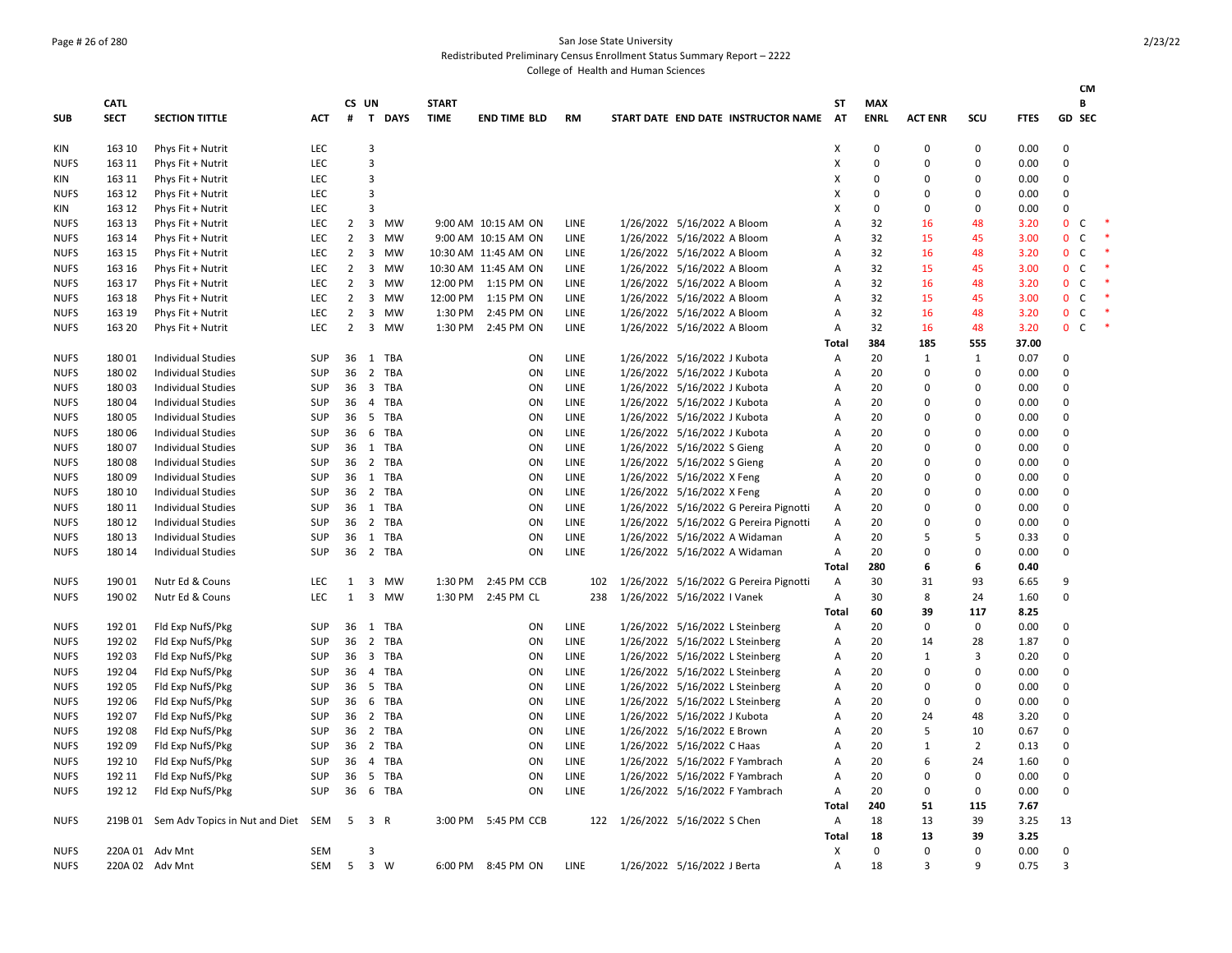### Page # 27 of 280 San Jose State University

Redistributed Preliminary Census Enrollment Status Summary Report – 2222

|             |                            |                              |                   |    |                     |           |                             |                     |             |     |                                   |                               |                                        |                 |                           |                |                |             | <b>CM</b>      |
|-------------|----------------------------|------------------------------|-------------------|----|---------------------|-----------|-----------------------------|---------------------|-------------|-----|-----------------------------------|-------------------------------|----------------------------------------|-----------------|---------------------------|----------------|----------------|-------------|----------------|
|             | <b>CATL</b><br><b>SECT</b> | <b>SECTION TITTLE</b>        | ACT               | #  | CS UN               | T DAYS    | <b>START</b><br><b>TIME</b> | <b>END TIME BLD</b> | RM          |     |                                   |                               | START DATE END DATE INSTRUCTOR NAME    | SΤ<br><b>AT</b> | <b>MAX</b><br><b>ENRL</b> | <b>ACT ENR</b> | SCU            | <b>FTES</b> | В<br>GD SEC    |
| <b>SUB</b>  |                            |                              |                   |    |                     |           |                             |                     |             |     |                                   |                               |                                        |                 |                           |                |                |             |                |
|             |                            |                              |                   |    |                     |           |                             |                     |             |     |                                   |                               |                                        | <b>Total</b>    | 18                        | 3              | 9              | 0.75        |                |
| <b>NUFS</b> | 25701                      | <b>Biostat in Res</b>        | <b>LEC</b>        |    | $2 \quad 3 \quad M$ |           |                             | 3:00 PM 5:45 PM CCB |             | 102 | 1/26/2022 5/16/2022 S Chen        |                               |                                        | А               | 18                        | 10             | 30             | 2.50        | 10             |
|             |                            |                              |                   |    |                     |           |                             |                     |             |     |                                   |                               |                                        | <b>Total</b>    | 18                        | 10             | 30             | 2.50        |                |
| <b>NUFS</b> |                            | 280A 01 Dietetic Internship  | <b>SUP</b>        | 25 | 1 W                 |           | 4:30 PM                     | 5:45 PM CCB         |             |     | 122 1/26/2022 5/16/2022 K Mauldin |                               |                                        | Α               | 20                        | 4              | 4              | 0.33        | 4              |
| <b>NUFS</b> |                            | 280A 02 Dietetic Internship  | SUP               | 25 |                     | 3 TBA     |                             | ON                  | LINE        |     |                                   | 1/26/2022 5/16/2022 K Mauldin |                                        | А               | 20                        | 0              | $\mathbf 0$    | 0.00        | $\mathbf 0$    |
| <b>NUFS</b> | 280A 03                    | Dietetic Internship          | SUP               | 25 |                     | 6 TBA     |                             | ON                  | LINE        |     |                                   | 1/26/2022 5/16/2022 K Mauldin |                                        | A               | 20                        | 0              | $\mathbf 0$    | 0.00        | $\mathbf 0$    |
| <b>NUFS</b> |                            | 280A 04 Dietetic Internship  | SUP               | 25 |                     | 9 TBA     |                             | ON                  | LINE        |     |                                   | 1/26/2022 5/16/2022 K Mauldin |                                        | Α               | 20                        | 0              | 0              | 0.00        | $\mathbf 0$    |
| <b>NUFS</b> | 280A 05                    | Dietetic Internship          | <b>SUP</b>        |    |                     | 25 12 TBA |                             | ON                  | LINE        |     |                                   | 1/26/2022 5/16/2022 K Mauldin |                                        | Α               | 20                        | 0              | $\mathbf 0$    | 0.00        | $\mathbf 0$    |
| <b>NUFS</b> | 280A 06                    | Dietetic Internship          | SUP               | 25 |                     | 6 TBA     |                             | ON                  | LINE        |     |                                   |                               | 1/26/2022 5/16/2022 G Pereira Pignotti | Α               | 20                        | 0              | 0              | 0.00        | $\mathbf 0$    |
| <b>NUFS</b> | 280A 07                    | Dietetic Internship          | <b>SUP</b>        |    |                     | 25 12 TBA |                             | ON                  | LINE        |     |                                   |                               | 1/26/2022 5/16/2022 G Pereira Pignotti | Α               | 20                        | 1              | 12             | 1.00        | $\mathbf{1}$   |
| <b>NUFS</b> | 280A 08                    | Dietetic Internship          | <b>SUP</b>        | 25 |                     | 6 TBA     |                             | ON                  | LINE        |     |                                   | 1/26/2022 5/16/2022 A Wagle   |                                        | Α               | 20                        | 0              | 0              | 0.00        | 0              |
| <b>NUFS</b> | 280A 09                    | Dietetic Internship          | <b>SUP</b>        |    |                     | 25 12 TBA |                             | ON                  | LINE        |     |                                   | 1/26/2022 5/16/2022 A Wagle   |                                        | Α               | 20                        | 0              | $\mathbf 0$    | 0.00        | $\mathbf 0$    |
| <b>NUFS</b> | 280A 10                    | Dietetic Internship          | SUP               | 25 |                     | 6 TBA     |                             | ON                  | LINE        |     |                                   | 1/26/2022 5/16/2022 A Widaman |                                        | А               | 20                        | 0              | $\mathbf 0$    | 0.00        | $\mathbf 0$    |
| <b>NUFS</b> |                            | 280A 11 Dietetic Internship  | SUP               |    |                     | 25 12 TBA |                             | ON                  | LINE        |     |                                   | 1/26/2022 5/16/2022 A Widaman |                                        | А               | 20                        | $\mathbf{1}$   | 12             | 1.00        | $\mathbf{1}$   |
|             |                            |                              |                   |    |                     |           |                             |                     |             |     |                                   |                               |                                        | Total           | 220                       | 6              | 28             | 2.33        |                |
| <b>NUFS</b> |                            | 295A 01 Research Methodology | SEM               | 5  |                     | 3 W       |                             | 3:00 PM 5:45 PM CCB |             | 102 | 1/26/2022 5/16/2022 S Gieng       |                               |                                        | Α               | 18                        | 8              | 24             | 2.00        | 8              |
|             |                            |                              |                   |    |                     |           |                             |                     |             |     |                                   |                               |                                        | Total           | 18                        | 8              | 24             | 2.00        |                |
| <b>NUFS</b> | 298 01                     | <b>Special Studies</b>       | <b>SUP</b>        | 25 |                     | 1 TBA     |                             | <b>ON</b>           | LINE        |     |                                   | 1/26/2022 5/16/2022 E Brown   |                                        | Α               | 10                        | $\mathbf{1}$   | $1\,$          | 0.08        | 1              |
| <b>NUFS</b> | 298 02                     | <b>Special Studies</b>       | SUP               | 25 |                     | 2 TBA     |                             | ON                  | LINE        |     |                                   | 1/26/2022 5/16/2022 E Brown   |                                        | А               | 10                        | $\mathbf{1}$   | $\overline{2}$ | 0.17        | $\mathbf{1}$   |
| <b>NUFS</b> | 298 03                     | <b>Special Studies</b>       | <b>SUP</b>        | 25 |                     | 3 TBA     |                             | ON                  | <b>LINE</b> |     |                                   | 1/26/2022 5/16/2022 E Brown   |                                        | A               | 10                        | $\Omega$       | 0              | 0.00        | 0              |
| <b>NUFS</b> | 298 04                     | <b>Special Studies</b>       | <b>SUP</b>        | 25 |                     | 1 TBA     |                             | ON                  | LINE        |     |                                   | 1/26/2022 5/16/2022 S Chen    |                                        | А               | 10                        | $\Omega$       | $\mathbf 0$    | 0.00        | 0              |
| <b>NUFS</b> | 298 05                     | <b>Special Studies</b>       | SUP               | 25 |                     | 2 TBA     |                             | ON                  | LINE        |     |                                   | 1/26/2022 5/16/2022 S Chen    |                                        | А               | 10                        | 0              | $\mathbf 0$    | 0.00        | $\mathbf 0$    |
| <b>NUFS</b> | 298 06                     | <b>Special Studies</b>       | SUP               | 25 |                     | 3 TBA     |                             | ON                  | LINE        |     |                                   | 1/26/2022 5/16/2022 S Chen    |                                        | Α               | 10                        | 0              | $\mathbf 0$    | 0.00        | 0              |
| <b>NUFS</b> | 298 07                     | <b>Special Studies</b>       | <b>SUP</b>        | 25 |                     | 1 TBA     |                             | ON                  | LINE        |     |                                   | 1/26/2022 5/16/2022 X Feng    |                                        | Α               | 10                        | $\mathbf{1}$   | 1              | 0.08        | $\mathbf{1}$   |
| <b>NUFS</b> | 298 08                     | <b>Special Studies</b>       | SUP               | 25 |                     | 2 TBA     |                             | ON                  | LINE        |     |                                   | 1/26/2022 5/16/2022 X Feng    |                                        | Α               | 10                        | 1              | $\overline{2}$ | 0.17        | $\mathbf{1}$   |
| <b>NUFS</b> | 298 09                     | <b>Special Studies</b>       | <b>SUP</b>        | 25 |                     | 3 TBA     |                             | ON                  | LINE        |     |                                   | 1/26/2022 5/16/2022 X Feng    |                                        | A               | 10                        | 0              | $\Omega$       | 0.00        | $\mathbf 0$    |
| <b>NUFS</b> | 298 10                     | <b>Special Studies</b>       | <b>SUP</b>        | 25 |                     | 1 TBA     |                             | ON                  | LINE        |     |                                   | 1/26/2022 5/16/2022 S Gieng   |                                        | A               | 10                        | $\Omega$       | $\Omega$       | 0.00        | $\mathbf 0$    |
| <b>NUFS</b> | 298 11                     | <b>Special Studies</b>       | <b>SUP</b>        | 25 |                     | 2 TBA     |                             | ON                  | LINE        |     |                                   | 1/26/2022 5/16/2022 S Gieng   |                                        | Α               | 10                        | 0              | $\mathbf 0$    | 0.00        | 0              |
| <b>NUFS</b> | 298 12                     | <b>Special Studies</b>       | <b>SUP</b>        | 25 |                     | 3 TBA     |                             | ON                  | LINE        |     |                                   | 1/26/2022 5/16/2022 S Gieng   |                                        | Α               | 10                        | 0              | 0              | 0.00        | $\mathbf 0$    |
| <b>NUFS</b> | 298 13                     | <b>Special Studies</b>       | <b>SUP</b>        | 25 |                     | 1 TBA     |                             | ON                  | <b>LINE</b> |     |                                   | 1/26/2022 5/16/2022 K Mauldin |                                        | А               | 10                        | $\overline{2}$ | 2              | 0.17        | $\overline{2}$ |
| <b>NUFS</b> | 298 14                     | <b>Special Studies</b>       | SUP               | 25 |                     | 2 TBA     |                             | ON                  | LINE        |     |                                   | 1/26/2022 5/16/2022 K Mauldin |                                        | Α               | 10                        | $\mathbf{1}$   | $\overline{2}$ | 0.17        | $\mathbf{1}$   |
| <b>NUFS</b> | 298 15                     | <b>Special Studies</b>       | SUP               | 25 |                     | 3 TBA     |                             | ON                  | LINE        |     |                                   | 1/26/2022 5/16/2022 K Mauldin |                                        | Α               | 10                        | $\mathbf 0$    | $\mathbf 0$    | 0.00        | $\mathbf 0$    |
| <b>NUFS</b> | 298 16                     | <b>Special Studies</b>       | <b>SUP</b>        | 25 |                     | 1 TBA     |                             | ON                  | LINE        |     |                                   |                               | 1/26/2022 5/16/2022 G Pereira Pignotti | Α               | 10                        | 0              | $\mathbf 0$    | 0.00        | 0              |
| <b>NUFS</b> | 298 17                     | <b>Special Studies</b>       | <b>SUP</b>        | 25 |                     | 2 TBA     |                             | ON                  | LINE        |     |                                   |                               | 1/26/2022 5/16/2022 G Pereira Pignotti | Α               | 10                        | $\Omega$       | $\Omega$       | 0.00        | 0              |
| <b>NUFS</b> | 298 18                     | <b>Special Studies</b>       | SUP               | 25 |                     | 3 TBA     |                             | ON                  | LINE        |     |                                   |                               | 1/26/2022 5/16/2022 G Pereira Pignotti | Α               | 10                        | 0              | $\Omega$       | 0.00        | $\mathbf 0$    |
| <b>NUFS</b> | 298 19                     | <b>Special Studies</b>       | <b>SUP</b>        | 25 |                     | 1 TBA     |                             | ON                  | <b>LINE</b> |     |                                   | 1/26/2022 5/16/2022 E Tang    |                                        | Α               | 10                        | 0              | 0              | 0.00        | $\mathbf 0$    |
| <b>NUFS</b> | 298 20                     | <b>Special Studies</b>       | <b>SUP</b>        | 25 |                     | 2 TBA     |                             | ON                  | LINE        |     |                                   | 1/26/2022 5/16/2022 E Tang    |                                        | А               | 10                        | 0              | 0              | 0.00        | 0              |
| <b>NUFS</b> | 298 21                     | <b>Special Studies</b>       | SUP               | 25 |                     | 3 TBA     |                             | ON                  | LINE        |     |                                   | 1/26/2022 5/16/2022 E Tang    |                                        | А               | 10                        | $\mathbf 0$    | $\Omega$       | 0.00        | $\mathbf 0$    |
| <b>NUFS</b> | 298 22                     | <b>Special Studies</b>       | SUP               | 25 |                     | 1 TBA     |                             | ON                  | LINE        |     |                                   | 1/26/2022 5/16/2022 A Wagle   |                                        | А               | 10                        | $\Omega$       | $\mathbf 0$    | 0.00        | $\mathbf 0$    |
| <b>NUFS</b> | 298 23                     |                              |                   | 25 |                     | 2 TBA     |                             | ON                  | LINE        |     |                                   |                               |                                        |                 | 10                        |                | $\mathbf 0$    | 0.00        | 0              |
|             |                            | <b>Special Studies</b>       | <b>SUP</b><br>SUP |    |                     |           |                             | ON                  |             |     |                                   | 1/26/2022 5/16/2022 A Wagle   |                                        | Α               | 10                        | 0<br>0         | $\mathbf 0$    |             |                |
| <b>NUFS</b> | 298 24                     | <b>Special Studies</b>       |                   | 25 |                     | 3 TBA     |                             |                     | LINE        |     |                                   | 1/26/2022 5/16/2022 A Wagle   |                                        | Α               |                           |                |                | 0.00        | $\mathbf 0$    |
| <b>NUFS</b> | 298 25                     | <b>Special Studies</b>       | <b>SUP</b>        | 25 |                     | 1 TBA     |                             | ON                  | LINE        |     |                                   | 1/26/2022 5/16/2022 A Widaman |                                        | Α               | 10                        | $\mathbf{1}$   | 1              | 0.08        | $\mathbf{1}$   |
| <b>NUFS</b> | 298 26                     | <b>Special Studies</b>       | <b>SUP</b>        | 25 |                     | 2 TBA     |                             | ON                  | LINE        |     |                                   | 1/26/2022 5/16/2022 A Widaman |                                        | Α               | 10                        | 0              | $\Omega$       | 0.00        | 0              |
| <b>NUFS</b> | 298 27                     | <b>Special Studies</b>       | SUP               | 25 |                     | 3 TBA     |                             | ON                  | LINE        |     |                                   | 1/26/2022 5/16/2022 A Widaman |                                        | А               | 10                        | 0              | $\Omega$       | 0.00        | $\mathbf 0$    |
| <b>NUFS</b> | 298 28                     | <b>Special Studies</b>       | <b>SUP</b>        | 25 |                     | 1 TBA     |                             | ON                  | LINE        |     |                                   | 1/26/2022 5/16/2022 J Kubota  |                                        | Α               | 10                        | 0              | $\Omega$       | 0.00        | 0              |
| <b>NUFS</b> | 298 29                     | <b>Special Studies</b>       | SUP               | 25 | 2                   | TBA       |                             | ON                  | LINE        |     |                                   | 1/26/2022 5/16/2022 J Kubota  |                                        | А               | 10                        | $\Omega$       | $\mathbf 0$    | 0.00        | $\mathbf 0$    |
| <b>NUFS</b> | 298 30                     | <b>Special Studies</b>       | SUP               | 25 |                     | 3 TBA     |                             | ON                  | LINE        |     |                                   | 1/26/2022 5/16/2022 J Kubota  |                                        | А               | 10                        | $\mathbf{1}$   | 3              | 0.25        | $\mathbf{1}$   |
|             |                            |                              |                   |    |                     |           |                             |                     |             |     |                                   |                               |                                        | Total           | 300                       | 9              | 14             | 1.17        |                |
| <b>NUFS</b> | 299 01                     | Mas Thesis or Proj           | <b>SUP</b>        |    |                     | 25 1 TBA  |                             | ON                  | LINE        |     |                                   | 1/26/2022 5/16/2022 S Chen    |                                        | А               | 10                        | $\mathbf{1}$   | $\mathbf{1}$   | 0.08        | $\mathbf{1}$   |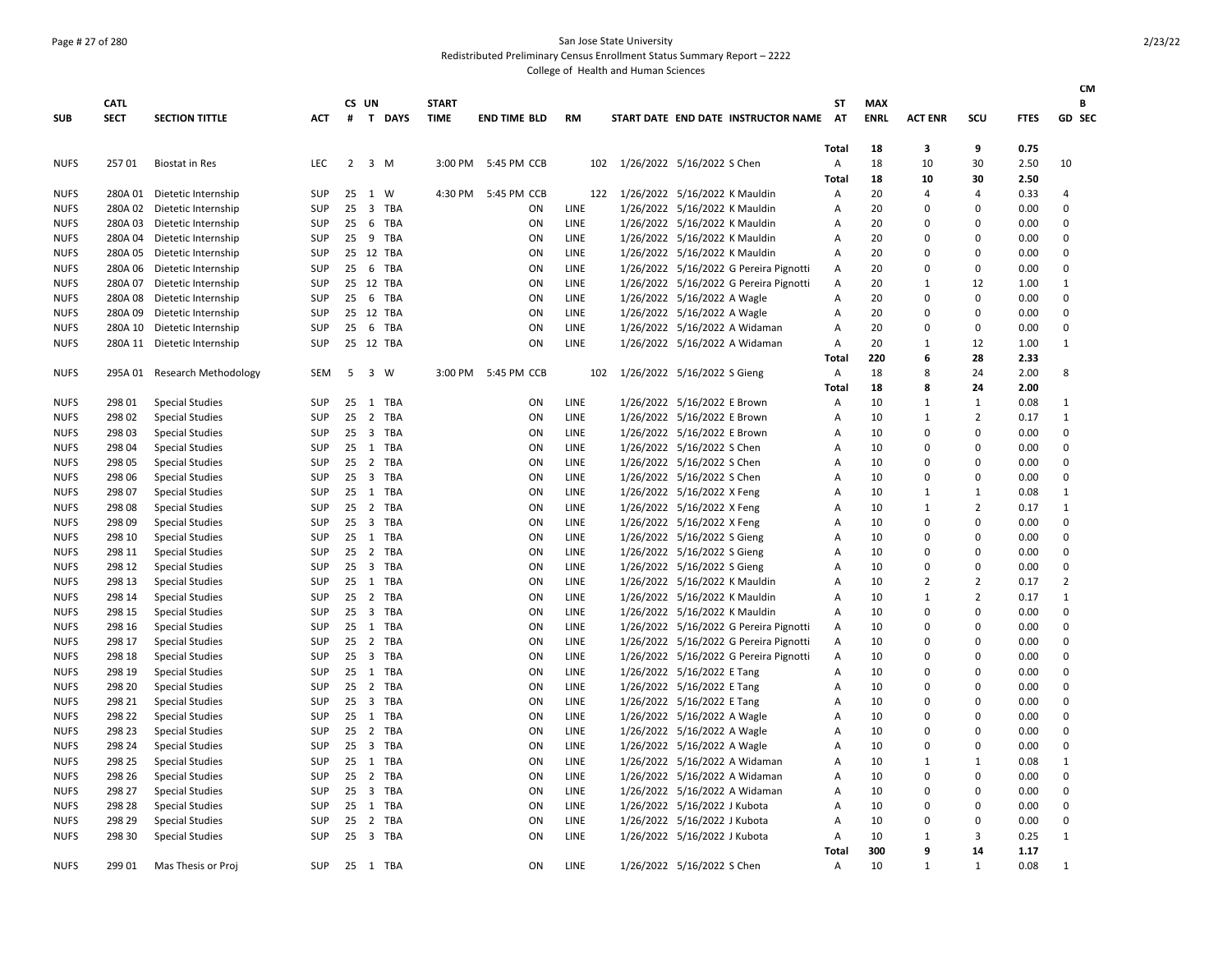### Page # 28 of 280 San Jose State University Redistributed Preliminary Census Enrollment Status Summary Report – 2222

|             |             |                           |            |                |                         |              |              |                     |             |                                        |       |              |                |                |             | <b>CM</b>      |
|-------------|-------------|---------------------------|------------|----------------|-------------------------|--------------|--------------|---------------------|-------------|----------------------------------------|-------|--------------|----------------|----------------|-------------|----------------|
|             | <b>CATL</b> |                           |            | CS UN          |                         |              | <b>START</b> |                     |             |                                        | SΤ    | <b>MAX</b>   |                |                |             | B              |
| <b>SUB</b>  | <b>SECT</b> | <b>SECTION TITTLE</b>     | <b>ACT</b> | #              |                         | T DAYS       | <b>TIME</b>  | <b>END TIME BLD</b> | <b>RM</b>   | START DATE END DATE INSTRUCTOR NAME    | AT    | <b>ENRL</b>  | <b>ACT ENR</b> | SCU            | <b>FTES</b> | GD SEC         |
| <b>NUFS</b> | 299 02      | Mas Thesis or Proj        | <b>SUP</b> | 25             | $\overline{2}$          | TBA          |              | ON                  | LINE        | 1/26/2022 5/16/2022 S Chen             | Α     | 10           | 1              | $\overline{2}$ | 0.17        | 1              |
| <b>NUFS</b> | 299 03      | Mas Thesis or Proj        | SUP        | 25             | $\overline{\mathbf{3}}$ | TBA          |              | ON                  | LINE        | 1/26/2022 5/16/2022 S Chen             | А     | 10           | 0              | $\mathsf 0$    | 0.00        | $\mathsf 0$    |
| <b>NUFS</b> | 299 04      | Mas Thesis or Proj        | SUP        |                | 25 1 TBA                |              |              | ON                  | LINE        | 1/26/2022 5/16/2022 X Feng             | Α     | 10           | 0              | 0              | 0.00        | $\mathbf 0$    |
| <b>NUFS</b> | 299 05      | Mas Thesis or Proj        | <b>SUP</b> |                | 25 2 TBA                |              |              | ON                  | LINE        | 1/26/2022 5/16/2022 X Feng             | Α     | 10           | 2              | $\overline{4}$ | 0.33        | $\overline{2}$ |
| <b>NUFS</b> | 299 06      | Mas Thesis or Proj        | <b>SUP</b> |                | 25 3 TBA                |              |              | ON                  | LINE        | 1/26/2022 5/16/2022 X Feng             | Α     | 10           | 0              | 0              | 0.00        | 0              |
| <b>NUFS</b> | 299 07      | Mas Thesis or Proj        | SUP        |                | 25 1 TBA                |              |              | ON                  | LINE        | 1/26/2022 5/16/2022 S Gieng            | Α     | 10           | 1              | $\mathbf{1}$   | 0.08        | 1              |
| <b>NUFS</b> | 299 08      | Mas Thesis or Proj        | <b>SUP</b> | 25             | 2 TBA                   |              |              | ON                  | <b>LINE</b> | 1/26/2022 5/16/2022 S Gieng            | A     | 10           | 1              | $\overline{2}$ | 0.17        | 1              |
| <b>NUFS</b> | 299 09      | Mas Thesis or Proj        | <b>SUP</b> | 25             | $\overline{\mathbf{3}}$ | <b>TBA</b>   |              | ON                  | LINE        | 1/26/2022 5/16/2022 S Gieng            | Α     | 10           | $\mathbf{1}$   | 3              | 0.25        | $\mathbf{1}$   |
| <b>NUFS</b> | 299 10      | Mas Thesis or Proj        | SUP        |                | 25 1 TBA                |              |              | ON                  | LINE        | 1/26/2022 5/16/2022 K Mauldin          | Α     | 10           | $1\,$          | $\mathbf{1}$   | 0.08        | $\mathbf{1}$   |
| <b>NUFS</b> | 299 11      | Mas Thesis or Proj        | <b>SUP</b> |                | 25 2 TBA                |              |              | ON                  | <b>LINE</b> | 1/26/2022 5/16/2022 K Mauldin          | A     | 10           | 0              | $\Omega$       | 0.00        | 0              |
| <b>NUFS</b> | 299 12      | Mas Thesis or Proj        | SUP        |                | 25 3 TBA                |              |              | ON                  | LINE        | 1/26/2022 5/16/2022 K Mauldin          | Α     | 10           | 0              | $\mathbf 0$    | 0.00        | 0              |
| <b>NUFS</b> | 299 13      | Mas Thesis or Proj        | <b>SUP</b> |                | 25 1 TBA                |              |              | ON                  | LINE        | 1/26/2022 5/16/2022 G Pereira Pignotti | Α     | 10           | 0              | 0              | 0.00        | 0              |
| <b>NUFS</b> | 299 14      | Mas Thesis or Proj        | <b>SUP</b> | 25             | 2                       | TBA          |              | ON                  | <b>LINE</b> | 1/26/2022 5/16/2022 G Pereira Pignotti | Α     | 10           | 1              | $\overline{2}$ | 0.17        | 1              |
| <b>NUFS</b> | 299 15      | Mas Thesis or Proj        | SUP        | 25             | $\overline{\mathbf{3}}$ | TBA          |              | ON                  | LINE        | 1/26/2022 5/16/2022 G Pereira Pignotti | Α     | 10           | 0              | $\mathbf 0$    | 0.00        | 0              |
| <b>NUFS</b> | 299 16      | Mas Thesis or Proj        | SUP        | 25             | 1 TBA                   |              |              | ON                  | LINE        | 1/26/2022 5/16/2022 E Tang             | A     | 10           | 0              | $\mathbf 0$    | 0.00        | 0              |
| <b>NUFS</b> | 299 17      | Mas Thesis or Proj        | SUP        |                | 25 2 TBA                |              |              | ON                  | LINE        | 1/26/2022 5/16/2022 E Tang             | А     | 10           | 0              | $\mathbf 0$    | 0.00        | 0              |
| <b>NUFS</b> | 299 18      | Mas Thesis or Proj        | SUP        | 25             | 3 TBA                   |              |              | ON                  | LINE        | 1/26/2022 5/16/2022 E Tang             | Α     | 10           | 0              | $\Omega$       | 0.00        | 0              |
| <b>NUFS</b> | 299 19      | Mas Thesis or Proj        | SUP        |                | 25 1 TBA                |              |              | ON                  | LINE        | 1/26/2022 5/16/2022 A Wagle            | А     | 10           | 0              | $\mathbf 0$    | 0.00        | 0              |
| <b>NUFS</b> | 299 20      | Mas Thesis or Proj        | <b>SUP</b> |                | 25 2 TBA                |              |              | ON                  | LINE        | 1/26/2022 5/16/2022 A Wagle            | А     | 10           | 0              | $\mathbf 0$    | 0.00        | 0              |
| <b>NUFS</b> | 299 21      | Mas Thesis or Proj        | SUP        | 25             | 3                       | TBA          |              | ON                  | LINE        | 1/26/2022 5/16/2022 A Wagle            | Α     | 10           | 0              | 0              | 0.00        | $\mathbf 0$    |
| <b>NUFS</b> | 299 22      | Mas Thesis or Proj        | SUP        |                | 25 1 TBA                |              |              | ON                  | LINE        | 1/26/2022 5/16/2022 A Widaman          | Α     | 10           | $1\,$          | $\mathbf{1}$   | 0.08        | 1              |
| <b>NUFS</b> | 299 23      | Mas Thesis or Proj        | <b>SUP</b> | 25             | $\overline{2}$          | TBA          |              | ON                  | LINE        | 1/26/2022 5/16/2022 A Widaman          | A     | 10           | 0              | $\mathbf 0$    | 0.00        | 0              |
| <b>NUFS</b> | 299 24      | Mas Thesis or Proj        | <b>SUP</b> |                | 25 3 TBA                |              |              | ON                  | LINE        | 1/26/2022 5/16/2022 A Widaman          | Α     | 10           | 0              | $\mathsf 0$    | 0.00        | $\mathbf 0$    |
|             |             |                           |            |                |                         |              |              |                     |             |                                        | Total | 240          | 10             | 17             | 1.42        |                |
| PKG         | 10701       | Prin of Packaging         | <b>LEC</b> |                | 3                       |              |              |                     |             |                                        | X     | $\mathbf{0}$ | 0              | $\mathbf 0$    | 0.00        | 0              |
| <b>PKG</b>  | 107 02      | Prin of Packaging         | <b>LEC</b> |                | 3                       |              |              |                     |             |                                        | X     | 0            | 0              | $\mathbf 0$    | 0.00        | 0              |
| PKG         | 107 03      | Prin of Packaging         | LEC.       | $\overline{2}$ | 3 F                     |              | 1:00 PM      | 3:45 PM ON          | LINE        | 1/26/2022 5/16/2022 F Yambrach         | Α     | 65           | 55             | 165            | 11.00       | 0              |
|             |             |                           |            |                |                         |              |              |                     |             |                                        | Total | 65           | 55             | 165            | 11.00       |                |
| PKG         | 12101       | Solidworks for PKG        | <b>SEM</b> | 2              | 3 M                     |              | 3:30 PM      | 5:10 PM HB          | 102         | 1/26/2022 5/16/2022 P May              | Α     | 15           | 9              | 18             | 1.80        | 0              |
| <b>PKG</b>  | 12102       | Solidworks for PKG        | <b>ACT</b> | 13             | $\mathbf 0$             | W            | 3:30 PM      | 5:15 PM HB          | 102         | 1/26/2022 5/16/2022 P May              | Α     | 15           | 9              | 9              | 0.00        | $\mathbf 0$    |
| PKG         | 121 03      | Solidworks for PKG        | <b>SEM</b> | 2 <sup>3</sup> |                         |              |              |                     |             | 1/26/2022 5/16/2022                    | х     | 0            | 0              | $\mathbf 0$    | 0.00        | 0              |
| PKG         | 12104       | Solidworks for PKG        | ACT        | 13             | 0                       |              |              |                     |             | 1/26/2022 5/16/2022                    | X     | 0            | 0              | $\mathbf 0$    | 0.00        | 0              |
|             |             |                           |            |                |                         |              |              |                     |             |                                        | Total | 30           | 18             | 27             | 1.80        |                |
| PKG         |             | 141B 01 Pkg Materials II  | LEC        | $\overline{2}$ | 3 M                     |              | 5:30 PM      | 7:10 PM IS          | 114         | 1/26/2022 5/16/2022 A Jorgensen        | Α     | 20           | 6              | 12             | 1.20        | $\mathbf 0$    |
| PKG         | 141B 02     | Pkg Materials II          | <b>ACT</b> | 13             | $\mathbf 0$             | W            |              | 5:30 PM 7:15 PM IS  | 115         | 1/26/2022 5/16/2022 A Jorgensen        | Α     | 20           | 6              | 6              | 0.00        | $\mathbf 0$    |
| <b>PKG</b>  | 141B03      | Pkg Materials II          | LEC        | $\overline{2}$ | $\overline{\mathbf{3}}$ |              |              |                     |             | 1/26/2022 5/16/2022                    | X     | $\mathbf 0$  | 0              | $\mathbf 0$    | 0.00        | 0              |
| PKG         | 141B 04     | Pkg Materials II          | <b>ACT</b> | 13             | $\overline{\mathbf{0}}$ |              |              |                     |             | 1/26/2022 5/16/2022                    | X     | $\mathbf 0$  | 0              | $\mathbf 0$    | 0.00        | 0              |
|             |             |                           |            |                |                         |              |              |                     |             |                                        | Total | 40           | 12             | 18             | 1.20        |                |
| PKG         | 158 01      | Protective Pkg Dsgn       | <b>LEC</b> | $\overline{2}$ | 3 <sub>7</sub>          |              | 4:00 PM      | 5:40 PM IS          | 114         | 1/26/2022 5/16/2022 E Tang             | Α     | 20           | 11             | 22             | 2.20        | $\mathbf 0$    |
| <b>PKG</b>  | 158 02      | Protective Pkg Dsgn       | <b>ACT</b> | $\overline{7}$ | 0                       | $\mathsf{R}$ |              | 4:00 PM 5:45 PM IS  | 115         | 1/26/2022 5/16/2022 E Tang             | Α     | 20           | 11             | 11             | 0.00        | 0              |
| <b>PKG</b>  | 158 03      | Protective Pkg Dsgn       | LEC        |                | 3                       |              |              |                     |             |                                        | X     | 0            | 0              | 0              | 0.00        | 0              |
| <b>PKG</b>  | 158 04      | Protective Pkg Dsgn       | <b>ACT</b> |                | 0                       |              |              |                     |             |                                        | X     | $\mathbf 0$  | 0              | $\mathbf 0$    | 0.00        | $\mathbf 0$    |
|             |             |                           |            |                |                         |              |              |                     |             |                                        | Total | 40           | 22             | 33             | 2.20        |                |
| <b>PKG</b>  | 170 01      | Pkg Develmt and Mgt       | <b>LEC</b> | 2              | 3 <sub>7</sub>          |              | 1:00 PM      | 2:40 PM IS          | 114         | 1/26/2022 5/16/2022 E Tang             | Α     | 20           | $\overline{7}$ | 14             | 1.40        | $\mathbf 0$    |
| PKG         | 170 02      | Pkg Develmt and Mgt       | <b>ACT</b> | $\overline{7}$ | 0 R                     |              |              | 1:00 PM 2:45 PM IS  | 115         | 1/26/2022 5/16/2022 E Tang             | Α     | 20           | 7              | $\overline{7}$ | 0.00        | $\mathbf 0$    |
| <b>PKG</b>  | 170 03      | Pkg Develmt and Mgt       | <b>LEC</b> |                | 3                       |              |              |                     |             |                                        | х     | $\mathbf 0$  | 0              | $\mathbf 0$    | 0.00        | 0              |
| <b>PKG</b>  | 17004       | Pkg Develmt and Mgt       | <b>ACT</b> |                | $\Omega$                |              |              |                     |             |                                        | X     | 0            | 0              | $\mathbf 0$    | 0.00        | 0              |
|             |             |                           |            |                |                         |              |              |                     |             |                                        | Total | 40           | 14             | 21             | 1.40        |                |
| PKG         | 18001       | <b>Individual Studies</b> | <b>SUP</b> |                | 36 1 TBA                |              |              | ON                  | <b>LINE</b> | 1/26/2022 5/16/2022 E Tang             | A     | 10           | 0              | $\Omega$       | 0.00        | 0              |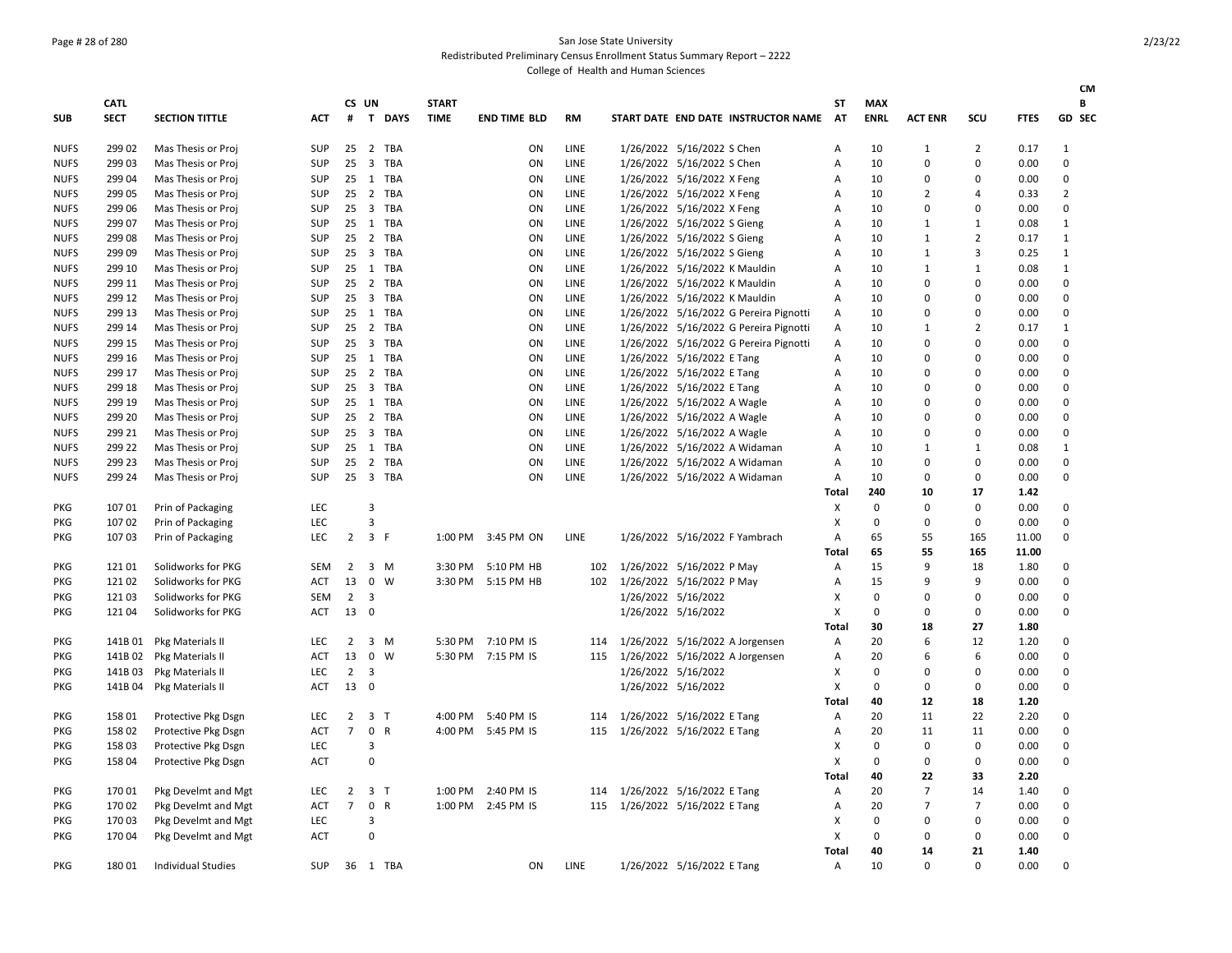### Page # 29 of 280 San Jose State University Redistributed Preliminary Census Enrollment Status Summary Report – 2222

|            | <b>CATL</b> |                           |            | CS UN |     |             | <b>START</b> |                     |             |                            |                            |                                                      | ST    | <b>MAX</b>  |                |          |             | <b>CM</b><br>B |
|------------|-------------|---------------------------|------------|-------|-----|-------------|--------------|---------------------|-------------|----------------------------|----------------------------|------------------------------------------------------|-------|-------------|----------------|----------|-------------|----------------|
| <b>SUB</b> | <b>SECT</b> | <b>SECTION TITTLE</b>     | АСТ        |       |     | <b>DAYS</b> | <b>TIME</b>  | <b>END TIME BLD</b> | <b>RM</b>   |                            |                            | START DATE END DATE INSTRUCTOR NAME                  | AT    | <b>ENRL</b> | <b>ACT ENR</b> | scu      | <b>FTES</b> | <b>GD SEC</b>  |
| PKG        | 18002       | Individual Studies        | <b>SUP</b> | 36    | 2   | TBA         |              | ON                  | <b>LINE</b> | 1/26/2022 5/16/2022 E Tang |                            |                                                      | A     | 10          | 0              | 0        | 0.00        | 0              |
| <b>PKG</b> | 18003       | <b>Individual Studies</b> | <b>SUP</b> | 36    | 3   | TBA         |              | ON                  | <b>LINE</b> | 1/26/2022 5/16/2022 E Tang |                            |                                                      | A     | 10          | 0              | $\Omega$ | 0.00        | 0              |
| <b>PKG</b> | 18004       | Individual Studies        | <b>SUP</b> | 36    | 4   | TBA         |              | ON                  | <b>LINE</b> | 1/26/2022 5/16/2022 E Tang |                            |                                                      | A     | 10          | 0              | $\Omega$ | 0.00        | 0              |
| PKG        | 18005       | Individual Studies        | <b>SUP</b> | 36    | 5   | TBA         |              | ON                  | <b>LINE</b> | 1/26/2022 5/16/2022 E Tang |                            |                                                      | A     | 10          | 0              | 0        | 0.00        | 0              |
| <b>PKG</b> | 18006       | Individual Studies        | <b>SUP</b> | 36    | 6   | TBA         |              | ON                  | <b>LINE</b> | 1/26/2022 5/16/2022 E Tang |                            |                                                      | A     | 10          | 0              | $\Omega$ | 0.00        | 0              |
| <b>PKG</b> | 18007       | <b>Individual Studies</b> | <b>SUP</b> | 36    |     | TBA         |              | ON                  | <b>LINE</b> | 1/26/2022 5/16/2022 E Tang |                            |                                                      | A     | 10          | 0              | $\Omega$ | 0.00        | 0              |
| <b>PKG</b> | 18008       | <b>Individual Studies</b> | <b>SUP</b> | 36    |     | <b>TBA</b>  |              | ON                  | <b>LINE</b> | 1/26/2022 5/16/2022 E Tang |                            |                                                      | A     | 10          | 0              | $\Omega$ | 0.00        | 0              |
| <b>PKG</b> | 18009       | Individual Studies        | <b>SUP</b> | 36    | 3   | TBA         |              | ON                  | <b>LINE</b> | 1/26/2022 5/16/2022 E Tang |                            |                                                      | A     | 10          | 0              | 0        | 0.00        | 0              |
| <b>PKG</b> | 180 10      | <b>Individual Studies</b> | <b>SUP</b> | 36    | 3 F |             | 4:00 PM      | 6:45 PM IS          | 114         |                            | 1/26/2022 5/16/2022 E Tang |                                                      | A     | 20          | 4              | 12       | 0.80        | 0              |
|            |             |                           |            |       |     |             |              |                     |             |                            |                            |                                                      | Total | 110         | 4              | 12       | 0.80        |                |
|            |             |                           |            |       |     |             |              |                     |             |                            |                            | <b>Nutrition, Food Science &amp; Packaging Total</b> |       | 4719        | 2558           | 6826     | 460.05      |                |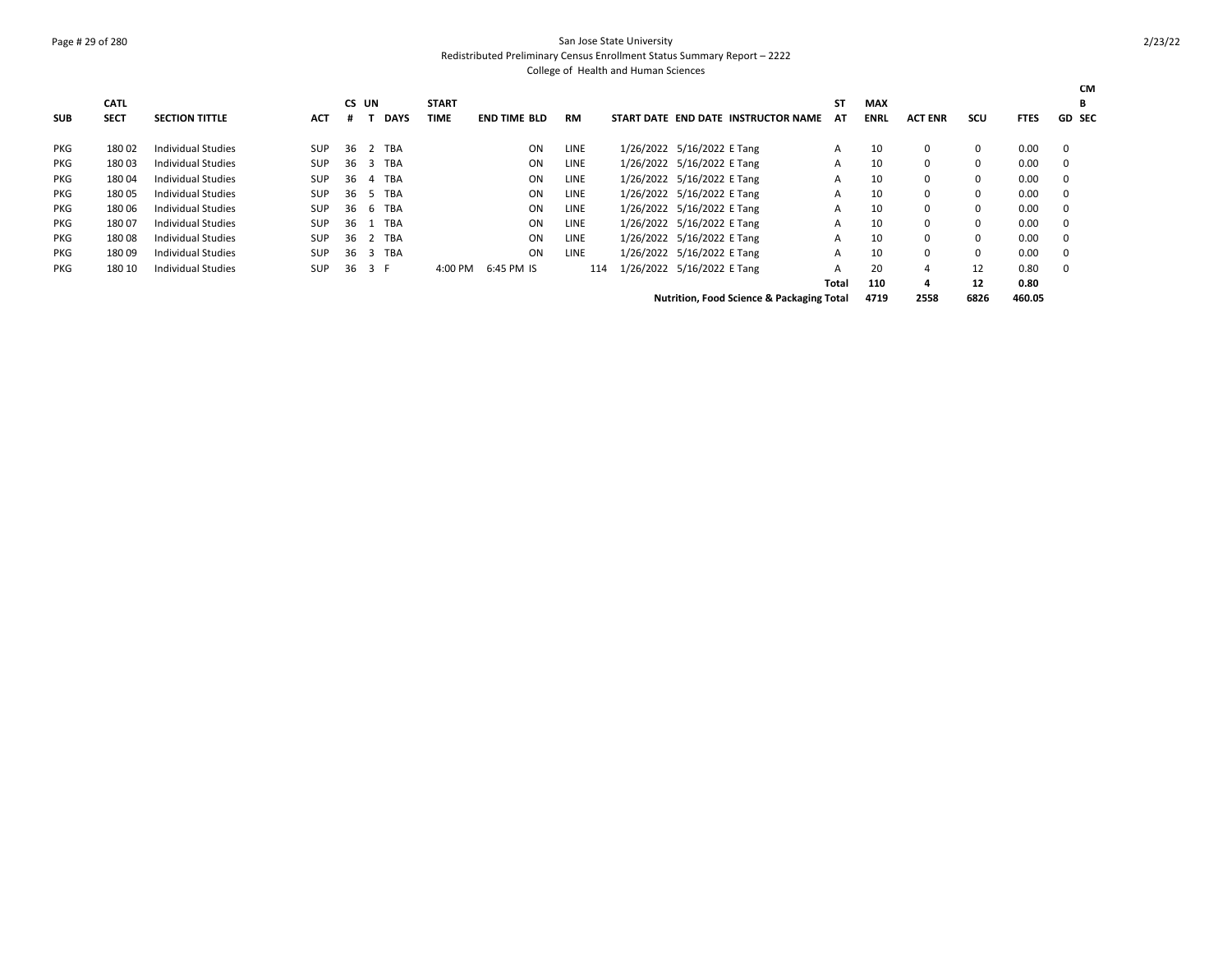### Page # 30 of 280 San Jose State University

Redistributed Preliminary Census Enrollment Status Summary Report – 2222

|                            |                             |                                        |                   |                                  |                |                         |              |                                           |            |                             |                               |                                     |           |             |                |             |              | <b>CM</b>      |
|----------------------------|-----------------------------|----------------------------------------|-------------------|----------------------------------|----------------|-------------------------|--------------|-------------------------------------------|------------|-----------------------------|-------------------------------|-------------------------------------|-----------|-------------|----------------|-------------|--------------|----------------|
|                            | <b>CATL</b>                 |                                        |                   |                                  | CS UN          |                         | <b>START</b> |                                           |            |                             |                               |                                     | SΤ        | <b>MAX</b>  |                |             |              | В              |
| <b>SUB</b>                 | <b>SECT</b>                 | <b>SECTION TITTLE</b>                  | <b>ACT</b>        | #                                |                | T DAYS                  | <b>TIME</b>  | <b>END TIME BLD</b>                       | <b>RM</b>  |                             |                               | START DATE END DATE INSTRUCTOR NAME | <b>AT</b> | <b>ENRL</b> | <b>ACT ENR</b> | scu         | <b>FTES</b>  | <b>GD SEC</b>  |
|                            | <b>Occupational Therapy</b> |                                        |                   |                                  |                |                         |              |                                           |            |                             |                               |                                     |           |             |                |             |              |                |
| OCTH                       |                             | 201A 01 Field Work Exper               | <b>SUP</b>        | 25                               |                | 6 TBA                   |              | ON                                        | LINE       |                             | 1/26/2022 5/16/2022 C Arada   |                                     | Α         | 20          | 0              | $\mathbf 0$ | 0.00         | 0              |
|                            |                             |                                        |                   |                                  |                |                         |              |                                           |            |                             |                               |                                     | Total     | 20          | $\mathbf 0$    | $\mathbf 0$ | 0.00         |                |
| <b>OCTH</b>                |                             | 201B 01 Adv Field Wrk Exp              | SUP               | 25                               |                | 6 TBA                   |              | ON                                        | LINE       |                             | 1/26/2022 5/16/2022 C Arada   |                                     | Α         | 30          | 6              | 36          | 3.00         | 6              |
|                            |                             |                                        |                   |                                  |                |                         |              |                                           |            |                             |                               |                                     | Total     | 30          | 6              | 36          | 3.00         |                |
| OCTH                       | 21080                       | Sem in Occup Therapy                   | LEC               | $2^{\circ}$                      |                | 2 M                     |              | 5:00 PM 6:45 PM ON                        | LINE       |                             |                               | 1/26/2022 5/16/2022 R McLaughlin    | А         | 28          | 7              | 14          | 1.17         | $\overline{7}$ |
|                            |                             |                                        |                   |                                  |                |                         |              |                                           |            |                             |                               |                                     | Total     | 28          | $\overline{7}$ | 14          | 1.17         |                |
| <b>OCTH</b><br><b>OCTH</b> | 216 01<br>216 02            | Evaluation in OT<br>Evaluation in OT   | SEM<br>SEM        | 5<br>5                           |                | $3 \, M$<br>$3 \, M$    | 1:30 PM      | 9:00 AM 11:45 AM CCB<br>4:15 PM CCB       | 209<br>209 |                             | 1/26/2022 5/16/2022 M Chang   | 1/26/2022 5/16/2022 A Brownstone    | Α<br>А    | 21<br>21    | 21<br>21       | 63<br>63    | 5.25<br>5.25 | 21<br>21       |
| <b>OCTH</b>                | 21603                       | Evaluation in OT                       | <b>SEM</b>        | 5                                | 3 <sub>T</sub> |                         | 1:30 PM      | 4:15 PM CCB                               | 209        |                             | 1/26/2022 5/16/2022 K Long    |                                     | А         | 21          | 19             | 57          | 4.75         | 19             |
| OCTH                       | 216 04                      | Evaluation in OT                       | SEM               | 5                                | 3 R            |                         |              | 3:30 PM 6:15 PM CCB                       | 209        |                             | 1/26/2022 5/16/2022 M Chang   |                                     | Α         | 21          | 19             | 57          | 4.75         | 19             |
|                            |                             |                                        |                   |                                  |                |                         |              |                                           |            |                             |                               |                                     | Total     | 84          | 80             | 240         | 20.00        |                |
| <b>OCTH</b>                | 22201                       | <b>Funct Kinesiology</b>               | SEM               | 6                                |                | 3 TR                    |              | 9:00 AM 10:15 AM CCB                      | 209        |                             | 1/26/2022 5/16/2022 A George  |                                     | А         | 21          | 21             | 63          | 5.25         | 21             |
| <b>OCTH</b>                | 22202                       | <b>Funct Kinesiology</b>               | SEM               | 6                                |                | 3 TR                    |              | 10:30 AM 11:45 AM CCB                     | 209        |                             | 1/26/2022 5/16/2022 A George  |                                     | Α         | 21          | 19             | 57          | 4.75         | 19             |
|                            |                             |                                        |                   |                                  |                |                         |              |                                           |            |                             |                               |                                     | Total     | 42          | 40             | 120         | 10.00        |                |
| <b>OCTH</b>                | 224 01                      | OT in Community I                      | LEC               | $\overline{2}$                   | 3 R            |                         |              | 9:00 AM 11:45 AM CCB                      | 101        |                             | 1/26/2022 5/16/2022 C Boitano |                                     | А         | 28          | 27             | 81          | 6.75         | 27             |
| OCTH                       | 224 02                      | OT in Community I                      | LEC               | $\overline{2}$                   | 3 R            |                         |              | 1:30 PM 4:15 PM CCB                       | 101        |                             | 1/26/2022 5/16/2022 L Arabit  |                                     | А         | 28          | 27             | 81          | 6.75         | 27             |
| OCTH                       | 224 03                      | OT in Community I                      | <b>LEC</b>        | $\overline{2}$                   | 3 F            |                         |              | 9:00 AM 11:45 AM CCB                      | 115        |                             | 1/26/2022 5/16/2022 H Khatri  |                                     | А         | 26          | 26             | 78          | 6.50         | 26             |
|                            |                             |                                        |                   |                                  |                |                         |              |                                           |            |                             |                               |                                     | Total     | 82          | 80             | 240         | 20.00        |                |
| OCTH                       | 226 01                      | OT with Children                       | <b>SEM</b>        | 5                                |                | $3 \, M$                |              | 1:30 PM 4:15 PM CCB                       | 210        |                             | 1/26/2022 5/16/2022 M Kaye    |                                     | Α         | 21          | 19             | 57          | 4.75         | 19             |
| OCTH                       | 226 02                      | OT with Children                       | SEM               | 5                                | 3 <sub>1</sub> |                         |              | 9:00 AM 11:45 AM CCB                      | 210        |                             | 1/26/2022 5/16/2022 C Boitano |                                     | Α         | 21          | 21             | 63          | 5.25         | 21             |
|                            |                             |                                        |                   |                                  |                |                         |              |                                           |            |                             |                               |                                     | Total     | 42          | 40             | 120         | 10.00        |                |
| OCTH                       | 234 01                      | OT in Community II                     | <b>SEM</b>        | 5                                | 3 <sub>T</sub> |                         |              | 9:00 AM 11:45 AM CCB                      | 101        |                             |                               | 1/26/2022 5/16/2022 L Andonian      | Α         | 20          | 17             | 51          | 4.25         | 17             |
| <b>OCTH</b>                | 234 02                      | OT in Community II                     | <b>SEM</b>        | 5                                | 3 <sub>T</sub> |                         |              | 1:30 PM 4:15 PM CCB                       | 101        |                             | 1/26/2022 5/16/2022 A George  |                                     | Α         | 20          | 15             | 45          | 3.75         | 15             |
|                            |                             |                                        |                   |                                  |                |                         |              |                                           |            |                             |                               |                                     | Total     | 40          | 32             | 96          | 8.00         |                |
| OCTH                       | 236 01                      | OT with Youth                          | <b>SEM</b>        | 5                                |                | $3 \quad W$             |              | 9:00 AM 11:45 AM CCB                      | 209        |                             | 1/26/2022 5/16/2022 C Haworth |                                     | Α         | 20          | 19             | 57          | 4.75         | 19             |
| OCTH                       | 236 02                      | OT with Youth                          | <b>SEM</b>        | 5                                |                | $3 \quad W$             |              | 1:30 PM 4:15 PM CCB                       | 209        |                             | 1/26/2022 5/16/2022 M Kaye    |                                     | Α         | 21          | 21             | 63          | 5.25         | 21             |
|                            |                             |                                        |                   |                                  |                |                         |              |                                           |            |                             |                               |                                     | Total     | 41          | 40             | 120         | 10.00        |                |
| OCTH                       | 245 01                      | Intro to Research                      | LEC<br><b>LEC</b> | $\overline{2}$                   |                | $3 \, M$                |              | 9:00 AM 11:45 AM CCB                      | 210        |                             | 1/26/2022 5/16/2022 M Kaye    |                                     | Α         | 21          | 19             | 57          | 4.75         | 19             |
| OCTH                       | 245 02                      | Intro to Research                      |                   | $\overline{2}$<br>$\overline{2}$ |                | $3 \, M$<br>$3 \quad W$ |              | 1:30 PM 4:15 PM HB                        | 204        |                             | 1/26/2022 5/16/2022 C Fang    |                                     | А         | 21<br>21    | 21<br>21       | 63          | 5.25         | 21<br>21       |
| OCTH<br>OCTH               | 245 03<br>245 04            | Intro to Research<br>Intro to Research | LEC<br>LEC        | $\overline{2}$                   |                | 3 W                     |              | 9:00 AM 11:45 AM HB<br>1:30 PM 4:15 PM HB | 204<br>204 |                             | 1/26/2022 5/16/2022 K Long    | 1/26/2022 5/16/2022 L Andonian      | Α<br>Α    | 21          | 19             | 63<br>57    | 5.25<br>4.75 | 19             |
|                            |                             |                                        |                   |                                  |                |                         |              |                                           |            |                             |                               |                                     | Total     | 84          | 80             | 240         | 20.00        |                |
| OCTH                       | 246 01                      | OT w Young Adults                      | <b>SEM</b>        | 5                                |                | 3 W                     |              | 9:00 AM 11:45 AM CCB                      | 210        |                             | 1/26/2022 5/16/2022 D Bolding |                                     | Α         | 20          | 20             | 60          | 5.00         | 20             |
| OCTH                       | 246 02                      | OT w Young Adults                      | <b>SEM</b>        | 5                                |                | 3 W                     |              | 1:30 PM 4:15 PM CCB                       | 210        |                             |                               | 1/26/2022 5/16/2022 Y Golembeski    | Α         | 20          | 18             | 54          | 4.50         | 18             |
|                            |                             |                                        |                   |                                  |                |                         |              |                                           |            |                             |                               |                                     | Total     | 40          | 38             | 114         | 9.50         |                |
| OCTH                       | 25601                       | OT Mid Age Adults                      | SEM               | 5                                | 3 R            |                         |              | 9:00 AM 11:45 AM CCB                      | 210        |                             | 1/26/2022 5/16/2022 L Arabit  |                                     | Α         | 20          | 17             | 51          | 4.25         | 17             |
| OCTH                       | 256 02                      | OT Mid Age Adults                      | SEM               | 5                                | 3 R            |                         |              | 1:30 PM 4:15 PM CCB                       | 210        |                             | 1/26/2022 5/16/2022 K Long    |                                     | Α         | 20          | 15             | 45          | 3.75         | 15             |
|                            |                             |                                        |                   |                                  |                |                         |              |                                           |            |                             |                               |                                     | Total     | 40          | 32             | 96          | 8.00         |                |
| OCTH                       | 26601                       | OT & Older Adults                      | <b>SEM</b>        | 5                                |                | 3 M                     |              | 9:00 AM 11:45 AM CCB                      | 115        |                             | 1/26/2022 5/16/2022 D Bolding |                                     | Α         | 20          | 18             | 54          | 4.50         | 18             |
| OCTH                       | 266 02                      | OT & Older Adults                      | <b>SEM</b>        | 5                                |                | $3 \, M$                |              | 1:30 PM 4:15 PM CCB                       | 115        |                             | 1/26/2022 5/16/2022 C Chio    |                                     | Α         | 21          | 17             | 51          | 4.25         | 17             |
| OCTH                       | 26603                       | OT & Older Adults                      | <b>SEM</b>        | 5                                |                | 3 W                     |              | 9:00 AM 11:45 AM CCB                      | 115        |                             | 1/26/2022 5/16/2022 L Arabit  |                                     | Α         | 20          | 17             | 51          | 4.25         | 17             |
| OCTH                       | 266 04                      | OT & Older Adults                      | SEM               | 5                                |                | 3 W                     |              | 1:30 PM 4:15 PM CCB                       | 115        | 1/26/2022 5/16/2022 C Chio  |                               |                                     | Α         | 20          | 18             | 54          | 4.50         | 18             |
|                            |                             |                                        |                   |                                  |                |                         |              |                                           |            |                             |                               |                                     | Total     | 81          | 70             | 210         | 17.50        |                |
| <b>OCTH</b>                | 27601                       | Pract & Seminar 1A                     | <b>SEM</b>        | 5                                | 0 <sub>T</sub> |                         |              | 5:00 PM 7:05 PM CCB                       | 210        |                             | 1/26/2022 5/16/2022 G Teaford |                                     | Α         | 21          | 19             | 47.5        | 0.00         | 19             |
| OCTH                       | 276 02                      | Pract & Seminar 1A                     | LAB               | 17                               |                | 3 TBA                   |              | ON                                        | LINE       |                             | 1/26/2022 5/16/2022 G Teaford |                                     | Α         | 21          | 19             | 9.5         | 4.75         | 19             |
| OCTH                       | 27603                       | Pract & Seminar 1A                     | <b>SEM</b>        | 5                                |                | $0 \quad M$             |              | 9:00 AM 11:05 AM HB                       | 204        | 1/26/2022 5/16/2022 L Paige |                               |                                     | Α         | 21          | 21             | 52.5        | 0.00         | 21             |
| OCTH                       | 27604                       | Pract & Seminar 1A                     | LAB               |                                  |                | 17 3 TBA                |              | ON                                        | LINE       |                             | 1/26/2022 5/16/2022 L Paige   |                                     | A         | 21          | 21             | 10.5        | 5.25         | 21             |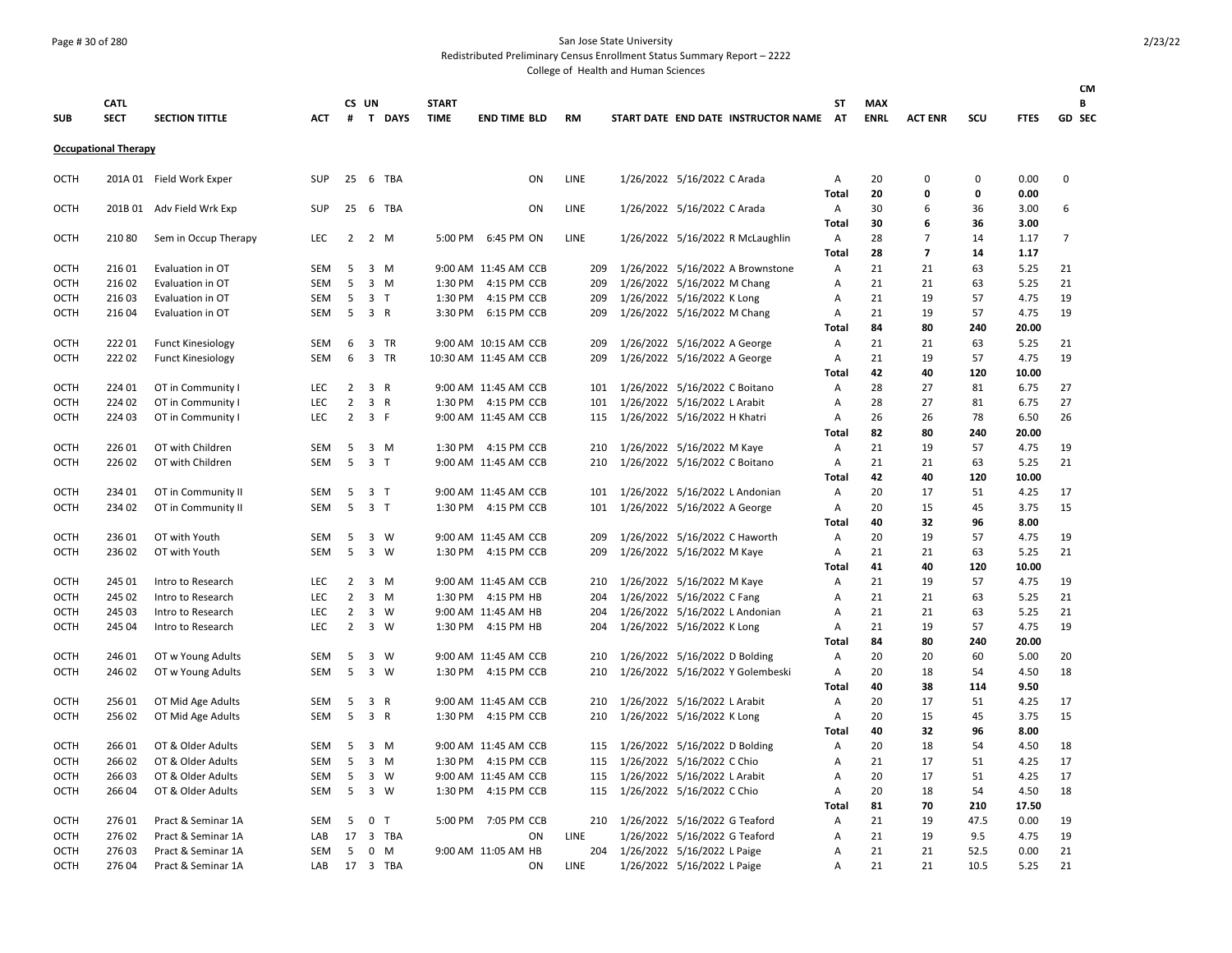### Page # 31 of 280 San Jose State University

Redistributed Preliminary Census Enrollment Status Summary Report – 2222

|             | <b>CATL</b> |                       |            | CS UN |          |             | <b>START</b> |                       |           |     |                               |                                     | SΤ    | <b>MAX</b>  |                |            |             | <b>CM</b><br>В |
|-------------|-------------|-----------------------|------------|-------|----------|-------------|--------------|-----------------------|-----------|-----|-------------------------------|-------------------------------------|-------|-------------|----------------|------------|-------------|----------------|
| <b>SUB</b>  | <b>SECT</b> | <b>SECTION TITTLE</b> | <b>ACT</b> | #     |          | <b>DAYS</b> | <b>TIME</b>  | <b>END TIME BLD</b>   | <b>RM</b> |     |                               | START DATE END DATE INSTRUCTOR NAME | AT    | <b>ENRL</b> | <b>ACT ENR</b> | <b>SCU</b> | <b>FTES</b> | <b>GD SEC</b>  |
|             |             |                       |            |       |          |             |              |                       |           |     |                               |                                     |       |             |                |            |             |                |
|             |             |                       |            |       |          |             |              |                       |           |     |                               |                                     | Total | 84          | 80             | 120        | 10.00       |                |
| OCTH        | 286 01      | Seminar & Pract IB    | <b>SEM</b> | .5    | 4        | <b>TR</b>   |              | 9:00 AM 10:15 AM CCB  | 115       |     | 1/26/2022 5/16/2022 K Pickett |                                     | A     | 10          | 9              | 27         | 3.00        | 9              |
| <b>OCTH</b> | 28602       | Seminar & Pract IB    | <b>SUP</b> | 23    | $\Omega$ | <b>TR</b>   |              | 10:30 AM 11:45 AM CCB | 115       |     | 1/26/2022 5/16/2022 K Pickett |                                     | Α     | 10          | 9              | 36         | 0.00        | 9              |
| <b>OCTH</b> | 28603       | Seminar & Pract IB    | <b>SEM</b> | 5     |          | TR          | 1:30 PM      | 2:45 PM CCB           | 115       |     |                               | 1/26/2022 5/16/2022 M Tipton-Burton | A     | 10          | 11             | 33         | 3.67        | 11             |
| <b>OCTH</b> | 286 04      | Seminar & Pract IB    | <b>SUP</b> | 23    | $\Omega$ | <b>TR</b>   | 3:00 PM      | 4:15 PM CCB           |           | 222 |                               | 1/26/2022 5/16/2022 M Tipton-Burton | A     | 10          | 11             | 44         | 0.00        | 11             |
| <b>OCTH</b> | 286 05      | Seminar & Pract IB    | <b>SEM</b> |       | 4        |             |              |                       |           |     |                               |                                     | X     | 0           | 0              | 0          | 0.00        | 0              |
| <b>OCTH</b> | 286 06      | Seminar & Pract IB    | <b>SUP</b> |       | $\Omega$ |             |              |                       |           |     |                               |                                     | X     | $\Omega$    | 0              | 0          | 0.00        | 0              |
| <b>OCTH</b> | 28607       | Seminar & Pract IB    | <b>SEM</b> | .5    | 4 R      |             | 12:30 PM     | 3:15 PM HB            |           | 204 | 1/26/2022 5/16/2022 A George  |                                     | A     | 10          | 9              | 27         | 3.00        | 9              |
| <b>OCTH</b> | 28608       | Seminar & Pract IB    | SUP        | 23    | 0 F      |             |              | 9:00 AM 11:45 AM HB   |           | 204 | 1/26/2022 5/16/2022 A George  |                                     | Α     | 10          | 9              | 36         | 0.00        | 9              |
| <b>OCTH</b> | 28609       | Seminar & Pract IB    | <b>SEM</b> | .5    | 4 T      |             | 3:00 PM      | 5:45 PM CCB           | 115       |     | 1/26/2022 5/16/2022 C Boitano |                                     | A     | 10          | 9              | 27         | 3.00        | 9              |
| OCTH        | 286 10      | Seminar & Pract IB    | SUP        | 23    | 0 R      |             | 1:00 PM      | 3:45 PM CCB           |           | 222 | 1/26/2022 5/16/2022 C Boitano |                                     | A     | 10          | 9              | 36         | 0.00        | 9              |
|             |             |                       |            |       |          |             |              |                       |           |     |                               |                                     | Total | 80          | 76             | 266        | 12.67       |                |
| <b>OCTH</b> | 295 01      | Adv Research Meth     | <b>LEC</b> | 2     | 3 M      |             |              | 9:00 AM 11:45 AM CCB  | 101       |     | 1/26/2022 5/16/2022 M Chang   |                                     | A     | 28          | 22             | 66         | 5.50        | 22             |
| <b>OCTH</b> | 295 02      | Adv Research Meth     | <b>LEC</b> |       | 3        | M           | 1:30 PM      | 4:15 PM CCB           | 101       |     | 1/26/2022 5/16/2022 D Bolding |                                     | A     | 28          | 23             | 69         | 5.75        | 23             |
| <b>OCTH</b> | 295 03      | Adv Research Meth     | <b>LEC</b> | 2     | 3        | W           | 1:30 PM      | 4:15 PM CCB           |           | 101 | 1/26/2022 5/16/2022 C Fang    |                                     | A     | 28          | 25             | 75         | 6.25        | 25             |
|             |             |                       |            |       |          |             |              |                       |           |     |                               |                                     | Total | 84          | 70             | 210        | 17.50       |                |
| OCTH        | 298 01      | Sup Study OT          | <b>SUP</b> | 25    | -1       | TBA         |              |                       |           |     | 1/26/2022 5/16/2022           |                                     | A     | 60          | 0              | 0          | 0.00        | 0              |
| <b>OCTH</b> | 298 02      | Sup Study OT          | SUP        | 25    | 2        | TBA         |              |                       |           |     | 1/26/2022 5/16/2022           |                                     | A     | 60          | 0              | 0          | 0.00        | 0              |
| <b>OCTH</b> | 298 03      | Sup Study OT          | <b>SUP</b> | 25    | 3        | TBA         |              |                       |           |     | 1/26/2022 5/16/2022           |                                     | A     | 60          | 0              | 0          | 0.00        | 0              |
|             |             |                       |            |       |          |             |              |                       |           |     |                               |                                     | Total | 180         | 0              | 0          | 0.00        |                |
|             |             |                       |            |       |          |             |              |                       |           |     |                               | <b>Occupational Therapy Total</b>   |       | 1082        | 771            | 2242       | 177.33      |                |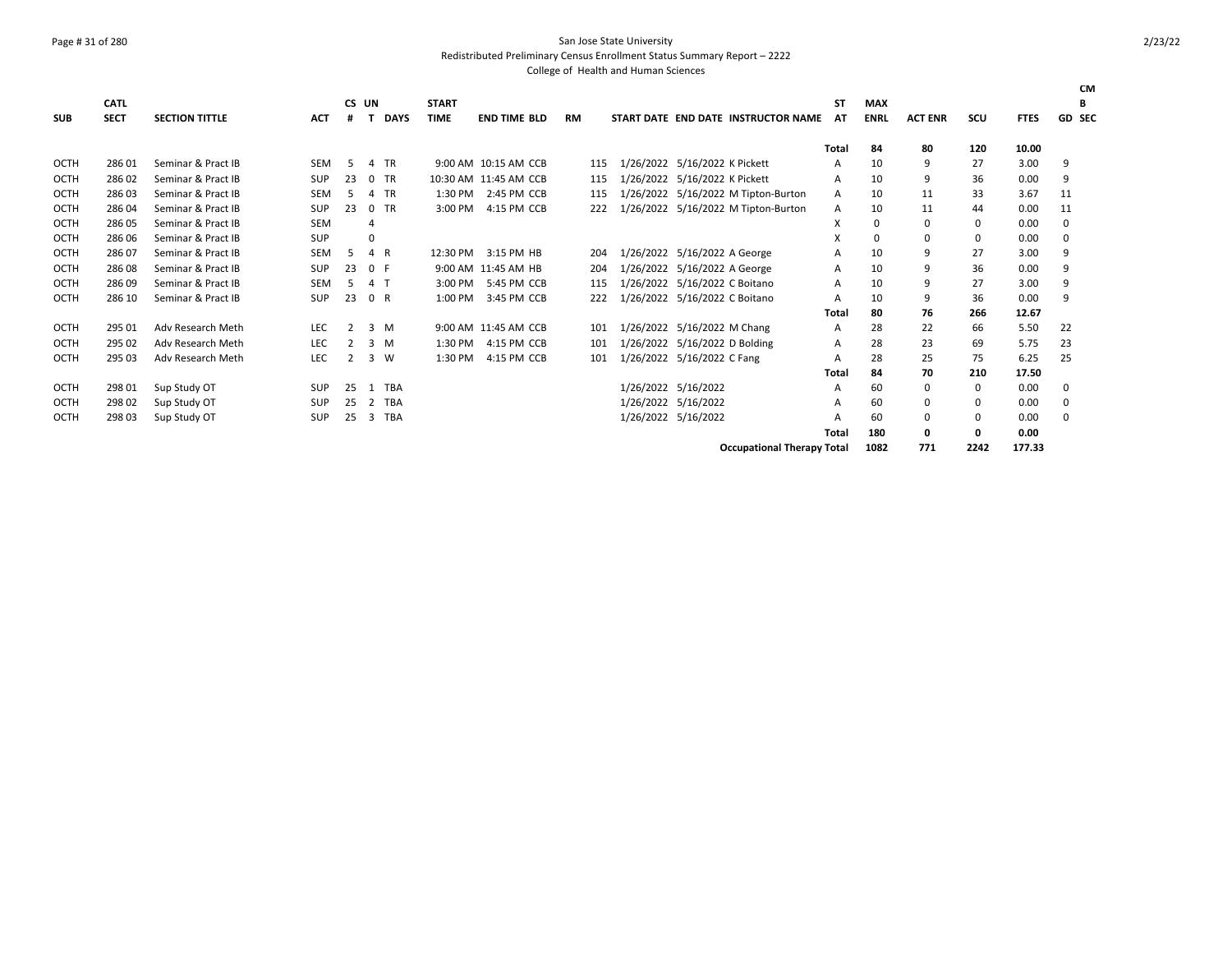### Page # 32 of 280 San Jose State University

Redistributed Preliminary Census Enrollment Status Summary Report – 2222

|                      |             |                          |            |                |                         |           |              |                        |             |                                     |              |             |                |              |             |                | CМ           |        |
|----------------------|-------------|--------------------------|------------|----------------|-------------------------|-----------|--------------|------------------------|-------------|-------------------------------------|--------------|-------------|----------------|--------------|-------------|----------------|--------------|--------|
|                      | <b>CATL</b> |                          |            |                | CS UN                   |           | <b>START</b> |                        |             |                                     | ST           | <b>MAX</b>  |                |              |             |                | В            |        |
| <b>SUB</b>           | <b>SECT</b> | <b>SECTION TITTLE</b>    | <b>ACT</b> | #              |                         | T DAYS    | <b>TIME</b>  | <b>END TIME BLD</b>    | <b>RM</b>   | START DATE END DATE INSTRUCTOR NAME | <b>AT</b>    | <b>ENRL</b> | <b>ACT ENR</b> | SCU          | <b>FTES</b> | <b>GD SEC</b>  |              |        |
| <b>Public Health</b> |             |                          |            |                |                         |           |              |                        |             |                                     |              |             |                |              |             |                |              |        |
| <b>HPRF</b>          | 134 80      | Comp Alt Health          | <b>LEC</b> |                | 3                       |           |              |                        |             |                                     | X            | $\mathbf 0$ | $\Omega$       | $\Omega$     | 0.00        | 0              |              |        |
| <b>NUFS</b>          | 134 80      | Comp Alt Health          | <b>LEC</b> |                | 3                       |           |              |                        |             |                                     | X            | $\mathbf 0$ | $\Omega$       | $\Omega$     | 0.00        | 0              |              |        |
| <b>HPRF</b>          | 134 81      | Comp Alt Health          | <b>LEC</b> | $\overline{2}$ | 3 <sub>7</sub>          |           |              | 6:00 PM 8:45 PM ON     | LINE        | 1/26/2022 5/16/2022 C Haas          | А            | 40          | $\Omega$       | $\Omega$     | 0.00        | $\mathbf{0}$   | C            | $\ast$ |
|                      |             |                          |            |                |                         |           |              |                        |             |                                     | <b>Total</b> | 40          | 0              | 0            | 0.00        |                |              |        |
| PH                   | 180         | <b>Understand Health</b> | LEC        | $\overline{2}$ |                         | 3 MW      |              | 9:00 AM 10:15 AM ON    | LINE        | 1/26/2022 5/16/2022 M McCarthy      | Α            | 30          | 22             | 66           | 4.40        | $\Omega$       |              |        |
| PH                   | 181         | <b>Understand Health</b> | LEC        | $\overline{2}$ |                         | 3 MW      |              | 10:30 AM 11:45 AM ON   | LINE        | 1/26/2022 5/16/2022 M McCarthy      | Α            | 30          | 28             | 84           | 5.60        | $\Omega$       |              |        |
| PH                   | 182         | <b>Understand Health</b> | LEC.       | $\overline{2}$ |                         | 3 MW      |              | 12:00 PM 1:15 PM ON    | LINE        | 1/26/2022 5/16/2022 M McCarthy      | А            | 30          | 17             | 51           | 3.40        | $\Omega$       |              |        |
| PH                   | 183         | <b>Understand Health</b> | <b>LEC</b> | $\overline{2}$ |                         | 3 MW      | 1:30 PM      | 2:45 PM ON             | LINE        | 1/26/2022 5/16/2022 M McCarthy      | Α            | 30          | 19             | 57           | 3.80        | 0              |              |        |
| PH                   | 184         | <b>Understand Health</b> | LEC        | $\overline{2}$ | 3 TR                    |           |              | 12:00 PM 1:15 PM ON    | LINE        | 1/26/2022 5/16/2022 L Mai           | А            | 30          | 28             | 84           | 5.60        | $\Omega$       |              |        |
| PH                   | 185         | <b>Understand Health</b> | LEC.       | $\overline{2}$ | 3 TR                    |           |              | 10:30 AM 11:45 AM ON   | <b>LINE</b> | 1/26/2022 5/16/2022 L Mai           | А            | 30          | 28             | 84           | 5.60        | 0              |              |        |
|                      |             |                          |            |                |                         |           |              |                        |             |                                     | Total        | 180         | 142            | 426          | 28.40       |                |              |        |
| PH                   | 15 80       | Human Life Span          | LEC        |                | 3                       |           |              |                        |             |                                     | X            | $\mathbf 0$ | $\mathbf 0$    | $\mathbf 0$  | 0.00        | 0              |              |        |
| <b>RECL</b>          | 15 80       | Human Life Span          | LEC        |                | 3                       |           |              |                        |             |                                     | x            | $\mathbf 0$ | $\Omega$       | $\mathbf 0$  | 0.00        | $\mathbf 0$    |              |        |
| PH                   | 1581        | Human Life Span          | <b>LEC</b> | $\overline{2}$ |                         | 3 MW      |              | 12:00 PM 1:15 PM ON    | LINE        | 1/26/2022 5/16/2022 S Paterson      | A            | 30          | 24             | 72           | 4.80        | $\mathbf{0}$   | C.           |        |
| <b>RECL</b>          | 1581        | Human Life Span          | <b>LEC</b> | $\overline{2}$ |                         | 3 MW      |              | 12:00 PM 1:15 PM ON    | LINE        | 1/26/2022 5/16/2022 S Paterson      | A            | 0           | $\mathbf 0$    | $\mathbf 0$  | 0.00        | $\mathbf 0$    | C            | $\ast$ |
| PH                   | 1582        | Human Life Span          | <b>LEC</b> | $\overline{2}$ |                         | 3 MW      |              | 10:30 AM 11:45 AM ON   | LINE        | 1/26/2022 5/16/2022 M Bondi         | А            | 30          | 27             | 81           | 5.40        | $\mathbf{0}$   | C            | $\ast$ |
| <b>RECL</b>          | 1582        | Human Life Span          | <b>LEC</b> | $\overline{2}$ | $\overline{\mathbf{3}}$ | MW        |              | 10:30 AM 11:45 AM ON   | <b>LINE</b> | 1/26/2022 5/16/2022 M Bondi         | А            | $\mathbf 0$ | $\Omega$       | $\mathbf{0}$ | 0.00        | $\mathbf{0}$   | $\mathsf{C}$ | $\ast$ |
| PH                   | 1583        | Human Life Span          | LEC        |                | 3                       |           |              |                        |             |                                     | X            | $\mathbf 0$ | $\Omega$       | $\mathbf 0$  | 0.00        | 0              |              |        |
| RECL                 | 1583        | Human Life Span          | LEC        |                | 3                       |           |              |                        |             |                                     | X            | $\mathbf 0$ | $\Omega$       | $\mathbf 0$  | 0.00        | $\Omega$       |              |        |
| PH                   | 1584        | Human Life Span          | <b>LEC</b> | $\overline{2}$ | 3 TR                    |           |              | 10:30 AM 11:45 AM ON   | LINE        | 1/26/2022 5/16/2022 J DiGiacomo     | A            | 30          | 30             | 90           | 6.00        | $\mathbf{0}$   | C            |        |
| <b>RECL</b>          | 1584        | Human Life Span          | LEC        | $\overline{2}$ | 3 TR                    |           |              | 10:30 AM 11:45 AM ON   | LINE        | 1/26/2022 5/16/2022 J DiGiacomo     | A            | 0           | $\mathbf 0$    | $\mathbf 0$  | 0.00        | $\mathbf 0$    | $\mathsf{C}$ |        |
| PH                   | 1585        | Human Life Span          | LEC        | $\overline{2}$ | 3 TR                    |           |              | 12:00 PM 1:15 PM ON    | LINE        | 1/26/2022 5/16/2022 J DiGiacomo     | Α            | 30          | 29             | 87           | 5.80        | $\mathbf{0}$   | $\mathsf{C}$ | $\ast$ |
| <b>RECL</b>          | 1585        | Human Life Span          | <b>LEC</b> | $\overline{2}$ | 3 TR                    |           |              | 12:00 PM 1:15 PM ON    | <b>LINE</b> | 1/26/2022 5/16/2022 J DiGiacomo     | А            | $\mathbf 0$ | $\mathbf{0}$   | $\mathbf{0}$ | 0.00        | $\mathbf{0}$   | $\mathsf{C}$ | $\ast$ |
|                      |             |                          |            |                |                         |           |              |                        |             |                                     | Total        | 120         | 110            | 330          | 22.00       |                |              |        |
| PH                   | 6701        | Intro Health Stat        | <b>LEC</b> |                | 3                       |           |              |                        |             |                                     | Х            | $\mathbf 0$ | $\Omega$       | $\mathbf 0$  | 0.00        | $\Omega$       |              |        |
| PH                   | 6702        | Intro Health Stat        | LEC        |                | $\overline{3}$          |           |              |                        |             |                                     | X            | $\mathbf 0$ | $\Omega$       | $\mathbf 0$  | 0.00        | $\Omega$       |              |        |
| PH                   | 6705        | Intro Health Stat        | <b>LEC</b> | 1              | 3                       | TBA       |              | ON                     | LINE        | 1/26/2022 5/16/2022 C Park          | А            | 25          | 11             | 33           | 2.20        | 0              |              |        |
| PH                   | 6706        | Intro Health Stat        | LEC        | 1              |                         | 3 TBA     |              | ON                     | LINE        | 1/26/2022 5/16/2022 C Park          | A            | 25          | 11             | 33           | 2.20        | 0              |              |        |
| PH                   | 6780        | Intro Health Stat        | <b>LEC</b> | 1              | $\overline{\mathbf{3}}$ | TBA       |              | ON                     | LINE        | 1/26/2022 5/16/2022 R Knight        | Α            | 25          | 13             | 39           | 2.60        | $\Omega$       |              |        |
| PH                   | 6781        | Intro Health Stat        | <b>LEC</b> | $\mathbf{1}$   |                         | 3 TBA     |              | ON                     | <b>LINE</b> | 1/26/2022 5/16/2022 R Knight        | Α            | 25          | 13             | 39           | 2.60        | 0              |              |        |
|                      |             |                          |            |                |                         |           |              |                        |             |                                     | Total        | 100         | 48             | 144          | 9.60        |                |              |        |
| PH                   | 99 01       | Intro Public Health      | <b>LEC</b> | 2              |                         | 3 MW      |              | 9:00 AM 10:15 AM ON    | LINE        | 1/26/2022 5/16/2022 B White         | Α            | 40          | 38             | 114          | 7.60        | 0              |              |        |
| PH                   | 99 02       | Intro Public Health      | LEC        | $\overline{2}$ | $\overline{3}$          | MW        |              | 10:30 AM 11:45 AM SH   | 346         | 1/26/2022 5/16/2022 F Noonis        | А            | 40          | 14             | 42           | 2.80        | $\Omega$       |              |        |
| PH                   | 99 03       | Intro Public Health      | <b>LEC</b> |                | 3                       |           |              |                        |             |                                     | X            | 0           | 0              | 0            | 0.00        | 0              |              |        |
| PH                   | 99 04       | Intro Public Health      | LEC        | $\overline{2}$ | 3 TR                    |           |              | 9:00 AM 10:15 AM SH    | 346         | 1/26/2022 5/16/2022 M Bondi         | A            | 40          | 27             | 81           | 5.40        | 0              |              |        |
| PН                   | 9981        | Intro Public Health      | <b>LEC</b> | $\overline{2}$ | $\overline{\mathbf{3}}$ | TR        |              | 3:00 PM 4:15 PM ON     | LINE        | 1/26/2022 5/16/2022 K Rosenquist    | Α            | 40          | 25             | 75           | 5.00        | 0              |              |        |
| PH                   | 9982        | Intro Public Health      | <b>LEC</b> |                | 3                       |           |              |                        |             |                                     | X            | $\mathbf 0$ | $\mathbf 0$    | $\mathbf 0$  | 0.00        | $\mathbf 0$    |              |        |
|                      |             |                          |            |                |                         |           |              |                        |             |                                     | Total        | 160         | 104            | 312          | 20.80       |                |              |        |
| PH                   |             | 100W 01 Writing Workshop | SEM        | 4              |                         | 3 MW      |              | 7:30 AM 8:45 AM SPXC   | 152         | 1/26/2022 5/16/2022 N Williams      | Α            | 25          | 4              | 12           | 0.80        | $\mathbf{0}$   | C            | $\ast$ |
| <b>NUFS</b>          |             | 100W 01 Writing Workshop | SEM        | 4              |                         | 3 MW      |              | 7:30 AM 8:45 AM SPXC   | 152         | 1/26/2022 5/16/2022 N Williams      | А            | $\mathsf 0$ | $\mathbf{0}$   | $\mathbf{0}$ | 0.00        | $\mathbf{0}$   | $\mathsf{C}$ | - *    |
| PH                   |             | 100W 02 Writing Workshop | SEM        | $\overline{4}$ | 3                       | MW        |              | 9:00 AM 10:15 AM SPXC  | 152         | 1/26/2022 5/16/2022 N Williams      | А            | 25          | 19             | 57           | 3.80        | $\mathbf 0$    | $\mathsf{C}$ |        |
| <b>NUFS</b>          |             | 100W 02 Writing Workshop | SEM        | 4              |                         | 3 MW      |              | 9:00 AM 10:15 AM SPXC  | 152         | 1/26/2022 5/16/2022 N Williams      | А            | 0           | $\mathbf{0}$   | $\mathbf{0}$ | 0.00        | $\mathbf{0}$   | C            | $\ast$ |
| PH                   |             | 100W 03 Writing Workshop | SEM        | 4              |                         | 3 MW      |              | 10:30 AM 11:45 AM SPXC | 152         | 1/26/2022 5/16/2022 N Williams      | А            | 25          | 17             | 51           | 3.40        | 0              | $\mathsf{C}$ | $\ast$ |
| <b>NUFS</b>          |             | 100W 03 Writing Workshop | SEM        | $\overline{4}$ | 3                       | <b>MW</b> |              | 10:30 AM 11:45 AM SPXC | 152         | 1/26/2022 5/16/2022 N Williams      | Α            | $\Omega$    | $\Omega$       | $\mathbf{0}$ | 0.00        | 0 <sup>o</sup> |              |        |
| PH                   |             | 100W 04 Writing Workshop | <b>SEM</b> | $\overline{4}$ |                         | 3 MW      |              | 1:30 PM 2:45 PM SPXC   | 152         | 1/26/2022 5/16/2022 N Williams      | A            | 25          | 12             | 36           | 2.40        | 0 <sup>o</sup> |              | $\ast$ |
| <b>NUFS</b>          |             | 100W 04 Writing Workshop | <b>SEM</b> | $\overline{4}$ |                         | 3 MW      | 1:30 PM      | 2:45 PM SPXC           | 152         | 1/26/2022 5/16/2022 N Williams      | A            | $\mathbf 0$ | $\Omega$       | $\Omega$     | 0.00        | $\mathbf{0}$   | C            | $\ast$ |
| PH                   |             | 100W 05 Writing Workshop | SEM        | $\overline{4}$ | 3 TR                    |           |              | 9:00 AM 10:15 AM ON    | LINE        | 1/26/2022 5/16/2022 C Jones         | A            | 25          | 11             | 33           | 2.20        | $\mathbf{0}$   | $\mathsf{C}$ | $\ast$ |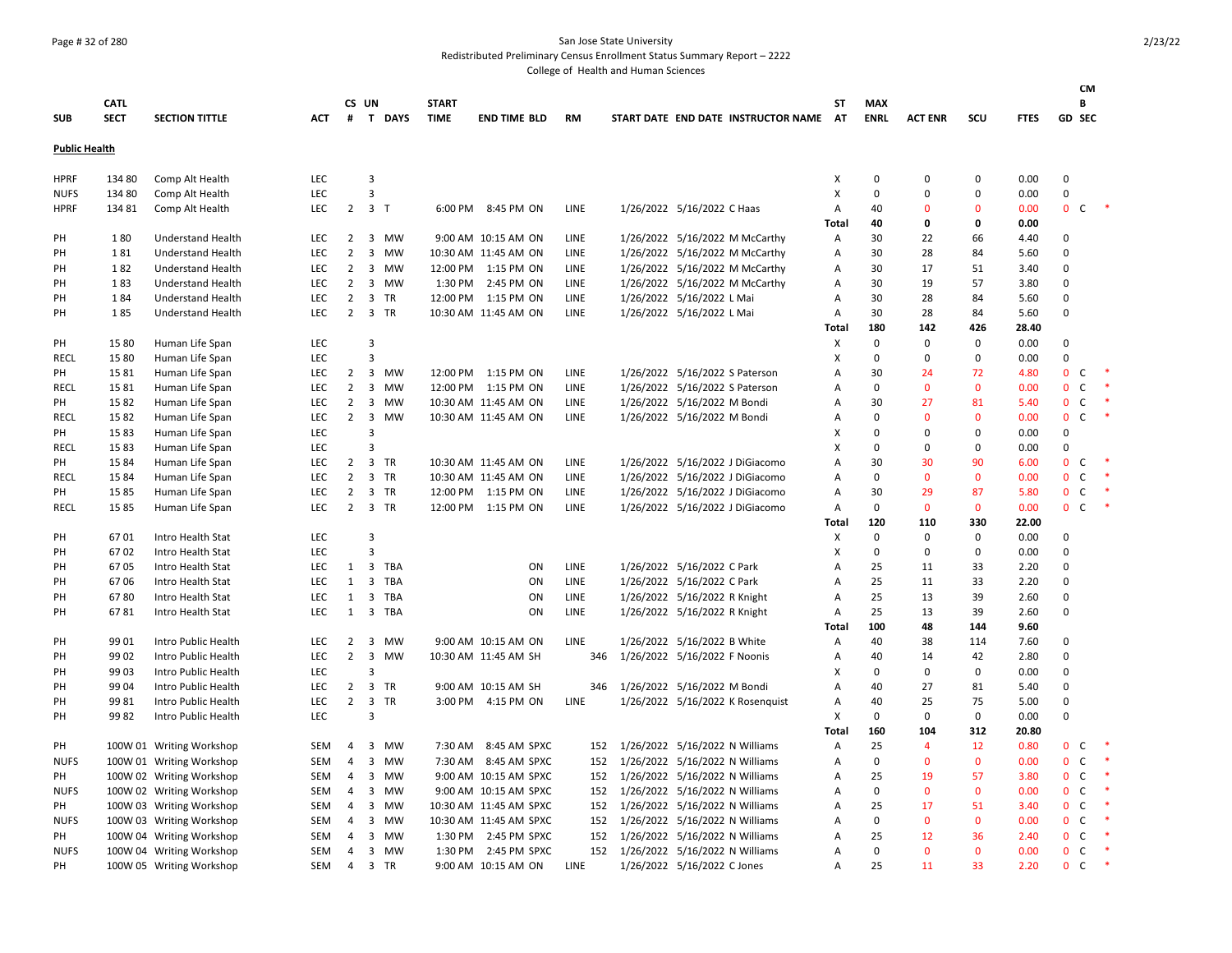### Page # 33 of 280 San Jose State University Redistributed Preliminary Census Enrollment Status Summary Report – 2222

|             |             |                             |            |                |                |                |              |                         |             |                             |                              |                                      |       |             |                |              |             |                | <b>CM</b>    |                  |
|-------------|-------------|-----------------------------|------------|----------------|----------------|----------------|--------------|-------------------------|-------------|-----------------------------|------------------------------|--------------------------------------|-------|-------------|----------------|--------------|-------------|----------------|--------------|------------------|
|             | <b>CATL</b> |                             |            |                | CS UN          |                | <b>START</b> |                         |             |                             |                              |                                      | ST    | <b>MAX</b>  |                |              |             |                | B            |                  |
| <b>SUB</b>  | <b>SECT</b> | <b>SECTION TITTLE</b>       | <b>ACT</b> | #              |                | T DAYS         | <b>TIME</b>  | <b>END TIME BLD</b>     | <b>RM</b>   |                             |                              | START DATE END DATE INSTRUCTOR NAME  | AT    | <b>ENRL</b> | <b>ACT ENR</b> | SCU          | <b>FTES</b> | GD SEC         |              |                  |
| <b>NUFS</b> |             | 100W 05 Writing Workshop    | SEM        | $\overline{4}$ |                | 3 TR           |              | 9:00 AM 10:15 AM ON     | LINE        |                             | 1/26/2022 5/16/2022 C Jones  |                                      | А     | $\mathbf 0$ | $\mathbf{0}$   | $\mathbf{0}$ | 0.00        | $\mathbf{0}$   | $\mathsf C$  |                  |
| PH          |             | 100W 06 Writing Workshop    | <b>SEM</b> | $\overline{a}$ |                | 3 TR           |              | 10:30 AM 11:45 AM ON    | <b>LINE</b> |                             | 1/26/2022 5/16/2022 C Jones  |                                      | A     | 25          | 16             | 48           | 3.20        | $\mathbf{0}$   | C            | $\ast$           |
| <b>NUFS</b> |             | 100W 06 Writing Workshop    | SEM        | $\overline{4}$ |                | 3 TR           |              | 10:30 AM 11:45 AM ON    | <b>LINE</b> |                             | 1/26/2022 5/16/2022 C Jones  |                                      | A     | $\mathbf 0$ | $\mathbf{0}$   | $\mathbf{0}$ | 0.00        | $\overline{0}$ | $\mathsf{C}$ | - *              |
| PH          |             | 100W 07 Writing Workshop    | <b>SEM</b> | $\overline{a}$ |                | 3 TR           |              | 1:30 PM 2:45 PM ON      | <b>LINE</b> |                             | 1/26/2022 5/16/2022 C Jones  |                                      | А     | 25          | 8              | 24           | 1.60        | $\mathbf{0}$   | $\mathsf{C}$ | $\ast$           |
| <b>NUFS</b> |             | 100W 07 Writing Workshop    | <b>SEM</b> | $\overline{a}$ |                | 3 TR           |              | 1:30 PM 2:45 PM ON      | <b>LINE</b> |                             | 1/26/2022 5/16/2022 C Jones  |                                      | A     | $\mathbf 0$ | $\Omega$       | $\mathbf{0}$ | 0.00        | $\mathbf{0}$   | $\mathsf{C}$ | $\;$             |
| PH          |             | 100W 08 Writing Workshop    | <b>SEM</b> | $\overline{4}$ |                | 3 F            |              | 9:00 AM 11:45 AM ON     | <b>LINE</b> |                             | 1/26/2022 5/16/2022 S Rivera |                                      | A     | 25          | 25             | 75           | 5.00        | $\overline{0}$ | $\mathsf{C}$ | $\ast$           |
| <b>NUFS</b> |             | 100W 08 Writing Workshop    | <b>SEM</b> | $\overline{4}$ | $\overline{3}$ | - F            |              | 9:00 AM 11:45 AM ON     | <b>LINE</b> |                             | 1/26/2022 5/16/2022 S Rivera |                                      | A     | $\Omega$    | $\Omega$       | $\mathbf{0}$ | 0.00        | $\mathbf{0}$   | C            | $\ast$           |
| PH          |             | 100W 09 Writing Workshop    | <b>SEM</b> | $\overline{4}$ |                | 3 MW           |              | 12:00 PM   1:15 PM SPXC | 152         |                             |                              | 1/26/2022 5/16/2022 N Williams       | A     | 25          | .5             | 15           | 1.00        | $\overline{0}$ | $\mathsf{C}$ | $\ast$           |
| <b>NUFS</b> |             | 100W 09 Writing Workshop    | <b>SEM</b> | $\overline{a}$ | 3              | <b>MW</b>      |              | 12:00 PM 1:15 PM SPXC   | 152         |                             |                              | 1/26/2022 5/16/2022 N Williams       | A     | $\mathbf 0$ | $\mathbf{0}$   | $\mathbf{0}$ | 0.00        | $\mathbf{0}$   | C            |                  |
| PH          |             | 100W 80 Writing Workshop    | <b>SEM</b> | $\overline{4}$ | $\overline{3}$ | TBA            |              | <b>ON</b>               | LINE        |                             |                              | 1/26/2022 5/16/2022 M Duphily        | А     | 25          | 23             | 69           | 4.60        | $\mathbf{0}$   | C            | $\ast$           |
| <b>NUFS</b> |             | 100W 80 Writing Workshop    | <b>SEM</b> | 4              | $\overline{3}$ | TBA            |              | <b>ON</b>               | <b>LINE</b> |                             |                              | 1/26/2022 5/16/2022 M Duphily        | A     | $\mathbf 0$ | $\Omega$       | $\mathbf{0}$ | 0.00        | $\mathbf{0}$   | $\mathsf{C}$ | - *              |
| PH          |             | 100W 81 Writing Workshop    | <b>SEM</b> | $\overline{a}$ | $\overline{3}$ | <b>TBA</b>     |              | ON                      | LINE        |                             | 1/26/2022 5/16/2022 K Roe    |                                      | Α     | 25          | 25             | 75           | 5.00        | $\mathbf{0}$   | $\mathsf{C}$ | $\ast$           |
| <b>NUFS</b> |             | 100W 81 Writing Workshop    | <b>SEM</b> | $\overline{4}$ |                | 3 TBA          |              | ON                      | LINE        |                             | 1/26/2022 5/16/2022 K Roe    |                                      | А     | $\Omega$    | $\Omega$       | $\mathbf{0}$ | 0.00        | 0 <sup>o</sup> |              | $\;$             |
|             |             |                             |            |                |                |                |              |                         |             |                             |                              |                                      | Total | 275         | 165            | 495          | 33.00       |                |              |                  |
| PH          | 102 01      | <b>Health Team Building</b> | LEC        |                | 3              |                |              |                         |             |                             |                              |                                      | X     | $\mathbf 0$ | $\mathbf 0$    | $\mathsf 0$  | 0.00        | $\Omega$       |              |                  |
| PH          | 102 02      | <b>Health Team Building</b> | LEC        |                | 3              |                |              |                         |             |                             |                              |                                      | X     | $\mathbf 0$ | $\Omega$       | $\mathbf 0$  | 0.00        | $\Omega$       |              |                  |
| PH          | 102 03      | <b>Health Team Building</b> | <b>LEC</b> |                | 3              |                |              |                         |             |                             |                              |                                      | X     | $\mathbf 0$ | <sup>0</sup>   | $\mathbf 0$  | 0.00        | $\Omega$       |              |                  |
| PH          | 102 04      | <b>Health Team Building</b> | <b>LEC</b> |                | $\overline{3}$ |                |              |                         |             |                             |                              |                                      | X     | $\mathbf 0$ | $\Omega$       | $\mathbf 0$  | 0.00        | $\Omega$       |              |                  |
| PH          | 102 05      | <b>Health Team Building</b> | <b>LEC</b> |                | 3              |                |              |                         |             |                             |                              |                                      | X     | $\Omega$    | $\Omega$       | $\mathbf 0$  | 0.00        | $\Omega$       |              |                  |
| PH          | 102 06      | <b>Health Team Building</b> | <b>LEC</b> | $\overline{2}$ |                | $3 \quad W$    |              | 9:00 AM 11:45 AM ON     | LINE        |                             | 1/26/2022 5/16/2022 A Murray |                                      | A     | 25          | 25             | 75           | 5.00        | $\Omega$       |              |                  |
| PH          | 102 07      | <b>Health Team Building</b> | LEC        | $\overline{2}$ |                | $3 \, M$       |              | 12:00 PM 2:45 PM ON     | LINE        |                             | 1/26/2022 5/16/2022 C Jones  |                                      | А     | 25          | 13             | 39           | 2.60        | $\Omega$       |              |                  |
| PH          | 102 80      | <b>Health Team Building</b> | LEC        | $\overline{2}$ |                | 3 <sub>T</sub> | 6:00 PM      | 8:45 PM ON              | <b>LINE</b> |                             | 1/26/2022 5/16/2022 M Bondi  |                                      | А     | 25          | 22             | 66           | 4.40        | $\Omega$       |              |                  |
| PH          | 102 81      | <b>Health Team Building</b> | <b>LEC</b> | $\overline{2}$ |                | 3 R            | 6:00 PM      | 8:45 PM ON              | <b>LINE</b> |                             | 1/26/2022 5/16/2022 R Rinck  |                                      | А     | 25          | 24             | 72           | 4.80        | $\mathbf 0$    |              |                  |
|             |             |                             |            |                |                |                |              |                         |             |                             |                              |                                      | Total | 100         | 84             | 252          | 16.80       |                |              |                  |
| PH          | 103 01      | Intr Health Policy          | <b>LEC</b> | 1              |                | 3 <sub>T</sub> |              | 9:00 AM 11:45 AM SH     | 100         |                             | 1/26/2022 5/16/2022 A Shaw   |                                      | Α     | 75          | 72             | 216          | 14.40       | $\Omega$       |              |                  |
| PH          | 103 02      | Intr Health Policy          | LEC        | $\mathbf{1}$   |                | $3 \quad W$    | 3:00 PM      | 5:45 PM WSQ             | 207         | 1/26/2022 5/16/2022 A Shaw  |                              |                                      | Α     | 75          | 75             | 225          | 15.00       | $\Omega$       |              |                  |
|             |             |                             |            |                |                |                |              |                         |             |                             |                              |                                      | Total | 150         | 147            | 441          | 29.40       |                |              |                  |
| PH          | 104 01      | Com Hith Promo              | <b>LEC</b> | 1              | 4              | MW             | 12:00 PM     | 1:15 PM BBC             | 4           |                             |                              | 1/26/2022 5/16/2022 M McClure Fuller | Α     | 75          | 66             | 264          | 17.60       | $\Omega$       |              |                  |
| PH          | 104 02      | Com Hlth Promo              | <b>LEC</b> | $\mathbf{1}$   | $\overline{4}$ | MW             | 1:30 PM      | 2:45 PM BBC             | 4           | 1/26/2022 5/16/2022 V Gomez |                              |                                      | А     | 75          | 43             | 172          | 11.47       | $\mathbf 0$    |              |                  |
|             |             |                             |            |                |                |                |              |                         |             |                             |                              |                                      | Total | 150         | 109            | 436          | 29.07       |                |              |                  |
| PH          | 135 01      | <b>Hith Multiculture</b>    | <b>LEC</b> | 3              |                | 3 <sub>1</sub> | 3:00 PM      | 5:45 PM MH              | 332         | 1/26/2022 5/16/2022 S Umi   |                              |                                      | A     | 30          | 29             | 87           | 5.80        | $\overline{0}$ | C            |                  |
| <b>NUFS</b> | 135 01      | <b>Hith Multiculture</b>    | LEC        | 3              |                | 3 <sub>T</sub> | 3:00 PM      | 5:45 PM MH              | 332         | 1/26/2022 5/16/2022 S Umi   |                              |                                      | A     | $\mathbf 0$ | $\mathbf{0}$   | $\mathbf{0}$ | 0.00        | $\overline{0}$ | C            |                  |
| <b>NURS</b> | 135 01      | <b>Hith Multiculture</b>    | LEC        | 3              |                | 3 <sub>1</sub> | 3:00 PM      | 5:45 PM MH              | 332         | 1/26/2022 5/16/2022 S Umi   |                              |                                      | А     | $\mathbf 0$ | $\Omega$       | $\mathbf{0}$ | 0.00        | $\mathbf{0}$   | $\mathsf{C}$ | $\;$             |
| PH          | 135 02      | <b>Hith Multiculture</b>    | <b>LEC</b> | $\overline{3}$ |                | $3 \quad W$    | 12:00 PM     | 2:45 PM HB              | 407         | 1/26/2022 5/16/2022 N West  |                              |                                      | А     | 30          | 30             | 90           | 6.00        | $\mathbf{0}$   | $\mathsf{C}$ | $\ast$           |
| <b>NUFS</b> | 135 02      | <b>Hith Multiculture</b>    | LEC        | $\overline{3}$ |                | $3 \quad W$    | 12:00 PM     | 2:45 PM HB              | 407         | 1/26/2022 5/16/2022 N West  |                              |                                      | A     | $\mathbf 0$ | $\Omega$       | $\mathbf{0}$ | 0.00        | $\overline{0}$ | $\mathsf{C}$ | $\ast$           |
| <b>NURS</b> | 135 02      | <b>Hith Multiculture</b>    | LEC        | $\overline{3}$ |                | $3 \quad W$    | 12:00 PM     | 2:45 PM HB              | 407         | 1/26/2022 5/16/2022 N West  |                              |                                      | А     | $\Omega$    | $\Omega$       | $\mathbf{0}$ | 0.00        | $\mathbf{0}$   | $\mathsf{C}$ |                  |
| PH          | 135 03      | <b>Hith Multiculture</b>    | <b>LEC</b> | 3              |                | $3 \quad W$    | 3:00 PM      | 5:45 PM HB              | 407         | 1/26/2022 5/16/2022 N West  |                              |                                      | A     | 30          | 30             | 90           | 6.05        | $1\quad C$     |              | $\ast$           |
| <b>NUFS</b> | 135 03      | <b>Hith Multiculture</b>    | LEC        | 3              |                | $3 \quad W$    | 3:00 PM      | 5:45 PM HB              | 407         | 1/26/2022 5/16/2022 N West  |                              |                                      | А     | $\mathbf 0$ | $\Omega$       | $\mathbf{0}$ | 0.00        | $\mathbf 0$    | $\mathsf{C}$ | $\ast$           |
| <b>NURS</b> | 135 03      | <b>Hith Multiculture</b>    | LEC        | 3              |                | $3 \quad W$    | 3:00 PM      | 5:45 PM HB              | 407         | 1/26/2022 5/16/2022 N West  |                              |                                      | А     | 0           | $\Omega$       | $\mathbf{0}$ | 0.00        | $\mathbf{0}$   | $\mathsf{C}$ | $\mid \ast \mid$ |
| PH          | 135 04      | <b>Hith Multiculture</b>    | LEC        |                | $\overline{3}$ |                |              |                         |             |                             |                              |                                      | X     | $\mathbf 0$ | $\Omega$       | $\mathbf 0$  | 0.00        | $\mathbf 0$    |              |                  |
| <b>NUFS</b> | 135 04      | <b>Hith Multiculture</b>    | LEC        |                | $\overline{3}$ |                |              |                         |             |                             |                              |                                      | X     | $\Omega$    | <sup>0</sup>   | $\mathbf 0$  | 0.00        | $\Omega$       |              |                  |
| <b>NURS</b> | 135 04      | <b>Hith Multiculture</b>    | LEC        |                | 3              |                |              |                         |             |                             |                              |                                      | X     | $\Omega$    | $\Omega$       | $\mathbf 0$  | 0.00        | $\Omega$       |              |                  |
| PH          | 135 80      | <b>Hith Multiculture</b>    | <b>LEC</b> | 3              |                | 3 <sub>1</sub> | 6:00 PM      | 8:45 PM ON              | <b>LINE</b> |                             | 1/26/2022 5/16/2022 Q Sawyer |                                      | A     | 30          | 28             | 84           | 5.60        | $\mathbf{0}$   | C            |                  |
| <b>NUFS</b> | 135 80      | <b>Hith Multiculture</b>    | LEC        | 3              |                | 3 <sub>1</sub> | 6:00 PM      | 8:45 PM ON              | LINE        |                             | 1/26/2022 5/16/2022 Q Sawyer |                                      | А     | $\mathbf 0$ | $\mathbf{0}$   | $\mathbf{0}$ | 0.00        | $\mathbf{0}$   | $\mathsf{C}$ | $\;$             |
| <b>NURS</b> | 135 80      | <b>Hith Multiculture</b>    | <b>LEC</b> | 3              |                | 3 <sub>1</sub> | 6:00 PM      | 8:45 PM ON              | <b>LINE</b> |                             | 1/26/2022 5/16/2022 Q Sawyer |                                      | Α     | $\mathbf 0$ | $\Omega$       | $\mathbf{0}$ | 0.00        | $\overline{0}$ | $\mathsf{C}$ | - *              |
| PH          | 135 81      | <b>Hith Multiculture</b>    | <b>LEC</b> | 3              |                | $3 \quad W$    | 6:00 PM      | 8:45 PM ON              | LINE        |                             | 1/26/2022 5/16/2022   Garcia |                                      | Α     | 30          | 30             | 90           | 6.00        | $\mathbf{0}$   | $\mathsf{C}$ | $\;$             |
| <b>NUFS</b> | 135 81      | <b>Hith Multiculture</b>    | LEC        | 3              |                | $3 \quad W$    | 6:00 PM      | 8:45 PM ON              | LINE        |                             | 1/26/2022 5/16/2022   Garcia |                                      | A     | $\Omega$    | $\Omega$       | $\mathbf{0}$ | 0.00        | $\Omega$       | $\mathsf{C}$ | $\ast$           |
| <b>NURS</b> | 135 81      | <b>Hith Multiculture</b>    | LEC.       | $\overline{3}$ |                | $3 \quad W$    |              | 6:00 PM 8:45 PM ON      | <b>LINE</b> |                             | 1/26/2022 5/16/2022   Garcia |                                      | A     | $\Omega$    | $\Omega$       | $\Omega$     | 0.00        | $\Omega$       | $\mathsf{C}$ | $\;$ $\;$        |
|             |             |                             |            |                |                |                |              |                         |             |                             |                              |                                      | Total | 150         | 147            | 441          | 29.45       |                |              |                  |
|             |             |                             |            |                |                |                |              |                         |             |                             |                              |                                      |       |             |                |              |             |                |              |                  |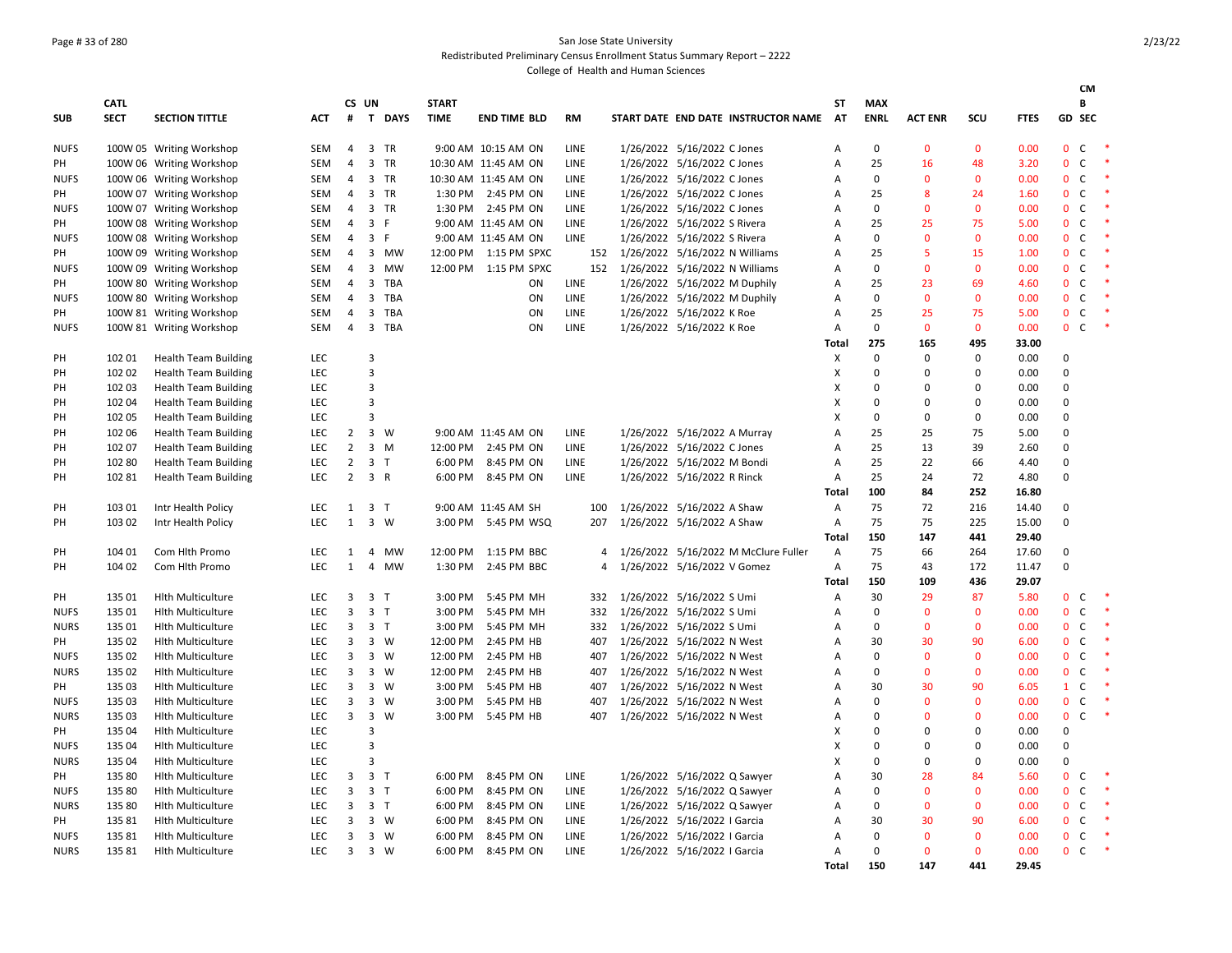## Page # 34 of 280 San Jose State University

Redistributed Preliminary Census Enrollment Status Summary Report – 2222

|             |             |                             |            |                |                    |              |                      |             |                                     |       |              |                |              |             | CM                          |        |
|-------------|-------------|-----------------------------|------------|----------------|--------------------|--------------|----------------------|-------------|-------------------------------------|-------|--------------|----------------|--------------|-------------|-----------------------------|--------|
|             | CATL        |                             |            | CS UN          |                    | <b>START</b> |                      |             |                                     | SΤ    | <b>MAX</b>   |                |              |             | B                           |        |
| <b>SUB</b>  | <b>SECT</b> | <b>SECTION TITTLE</b>       | <b>ACT</b> | #              | T DAYS             | <b>TIME</b>  | <b>END TIME BLD</b>  | RM          | START DATE END DATE INSTRUCTOR NAME | AT    | <b>ENRL</b>  | <b>ACT ENR</b> | SCU          | <b>FTES</b> | <b>GD SEC</b>               |        |
| PH          | 145 01      | Comm Mental Health          | <b>LEC</b> |                | 3                  |              |                      |             |                                     | X     | $\mathbf 0$  | $\Omega$       | $\Omega$     | 0.00        | $\mathbf 0$                 |        |
| <b>PSYC</b> | 145 01      | Comm Mental Health          | <b>LEC</b> |                | 3                  |              |                      |             |                                     | X     | $\mathbf 0$  | $\Omega$       | 0            | 0.00        | $\pmb{0}$                   |        |
| SOCI        | 145 01      | Comm Mental Health          | <b>LEC</b> |                | 3                  |              |                      |             |                                     | х     | $\mathbf 0$  | $\Omega$       | 0            | 0.00        | 0                           |        |
| PH          | 145 02      | Comm Mental Health          | LEC        | 3              | 3 R                | 3:00 PM      | 5:45 PM ON           | LINE        | 1/26/2022 5/16/2022 R Rinck         | А     | 30           | 31             | 93           | 6.20        | $\mathbf 0$<br>C            | $\ast$ |
| <b>PSYC</b> | 145 02      | Comm Mental Health          | <b>LEC</b> | 3              | 3 R                | 3:00 PM      | 5:45 PM ON           | LINE        | 1/26/2022 5/16/2022 R Rinck         | Α     | $\pmb{0}$    | $\Omega$       | $\mathbf{0}$ | 0.00        | $\mathsf{C}$<br>$\mathbf 0$ | $\ast$ |
| SOCI        | 145 02      | Comm Mental Health          | <b>LEC</b> | 3              | 3 R                | 3:00 PM      | 5:45 PM ON           | LINE        | 1/26/2022 5/16/2022 R Rinck         | Α     | $\mathbf 0$  | $\mathbf{0}$   | 0            | 0.00        | $\mathbf 0$<br>$\mathsf{C}$ |        |
|             |             |                             |            |                |                    |              |                      |             |                                     | Total | 30           | 31             | 93           | 6.20        |                             |        |
| PH          | 15801       | <b>Hlth Comm</b>            | <b>LEC</b> |                | 3                  |              |                      |             |                                     | X     | $\mathbf 0$  | $\Omega$       | $\Omega$     | 0.00        | 0                           |        |
| PH          | 158 02      | <b>Hlth Comm</b>            | SEM        |                | $\Omega$           |              |                      |             |                                     | X     | $\mathbf 0$  | $\Omega$       | 0            | 0.00        | $\mathbf 0$                 |        |
| PH          | 158 03      | Hlth Comm                   | LEC        | $\mathbf{1}$   | $3 \quad W$        | 3:00 PM      | 4:50 PM HB           | 106         | 1/26/2022 5/16/2022 A Santiago      | А     | 40           | 17             | 34           | 3.40        | 0                           |        |
| PH          | 158 04      | <b>Hlth Comm</b>            | SEM        | 5              | 0<br>W             | 5:00 PM      | 5:45 PM HB           | 106         | 1/26/2022 5/16/2022 A Santiago      | Α     | 40           | 17             | 17           | 0.00        | 0                           |        |
| PH          | 158 05      | <b>Hlth Comm</b>            | LEC        |                | 3                  |              |                      |             |                                     | х     | $\mathbf 0$  | 0              | 0            | 0.00        | 0                           |        |
| PH          | 158 06      | Hlth Comm                   | SEM        |                | $\Omega$           |              |                      |             |                                     | Χ     | $\mathbf 0$  | 0              | $\Omega$     | 0.00        | 0                           |        |
| PH          | 158 80      | <b>Hlth Comm</b>            | <b>LEC</b> | 1              | 3 <sub>1</sub>     | 3:00 PM      | 4:50 PM ON           | LINE        | 1/26/2022 5/16/2022 N Zhang         | A     | 40           | 37             | 74           | 7.40        | $\mathbf 0$                 |        |
|             | 158 81      |                             | SEM        | 5              | 0 <sub>T</sub>     | 5:00 PM      | 5:45 PM ON           | LINE        | 1/26/2022 5/16/2022 N Zhang         |       | 40           | 37             | 37           | 0.00        | 0                           |        |
| PH          |             | Hlth Comm                   |            |                | $3 \, M$           |              |                      |             |                                     | Α     | 40           |                |              |             | 0                           |        |
| PH          | 15882       | <b>Hlth Comm</b>            | <b>LEC</b> | 1              |                    | 3:00 PM      | 4:50 PM ON           | LINE        | 1/26/2022 5/16/2022 N Zhang         | Α     |              | 39             | 78           | 7.80        |                             |        |
| PH          | 15883       | <b>Hlth Comm</b>            | <b>SEM</b> | 5              | $0$ M              | 5:00 PM      | 5:45 PM ON           | LINE        | 1/26/2022 5/16/2022 N Zhang         | Α     | 40           | 39             | 39           | 0.00        | 0                           |        |
| PH          | 15884       | <b>Hlth Comm</b>            | <b>LEC</b> | $\mathbf{1}$   | 3 R                | 3:00 PM      | 4:50 PM ON           | LINE        | 1/26/2022 5/16/2022 N Zhang         | Α     | 40           | 27             | 54           | 5.40        | 0                           |        |
| PH          | 15885       | <b>Hlth Comm</b>            | SEM        | 5              | 0 R                | 5:00 PM      | 5:45 PM ON           | LINE        | 1/26/2022 5/16/2022 N Zhang         | Α     | 40           | 27             | 27           | 0.00        | 0                           |        |
|             |             |                             |            |                |                    |              |                      |             |                                     | Total | 320          | 240            | 360          | 24.00       |                             |        |
| PH          | 16101       | Epidemiology                | <b>LEC</b> |                | 3                  |              |                      |             |                                     | Χ     | $\mathbf 0$  | 0              | $\Omega$     | 0.00        | 0                           |        |
| PH          | 161 02      | Epidemiology                | SEM        |                | $\Omega$           |              |                      |             |                                     | X     | $\mathbf{0}$ | $\Omega$       | $\Omega$     | 0.00        | $\pmb{0}$                   |        |
| PH          | 161 03      | Epidemiology                | LEC        | 1              | $3 \, M$           | 3:00 PM      | 4:50 PM MH           | 322         | 1/26/2022 5/16/2022 R Shah          | А     | 25           | 25             | 50           | 5.00        | 0                           |        |
| PH          | 161 04      | Epidemiology                | SEM        | 5              | 0<br>M             | 5:00 PM      | 5:45 PM MH           | 322         | 1/26/2022 5/16/2022 R Shah          | Α     | 25           | 25             | 25           | 0.00        | 0                           |        |
| PH          | 16105       | Epidemiology                | <b>LEC</b> |                | 3                  |              |                      |             |                                     | х     | $\mathbf 0$  | 0              | 0            | 0.00        | 0                           |        |
| PH          | 161 06      | Epidemiology                | SEM        |                | 0                  |              |                      |             |                                     | х     | $\Omega$     | 0              | O            | 0.00        | 0                           |        |
| PH          | 16107       | Epidemiology                | <b>LEC</b> |                | 3                  |              |                      |             |                                     | X     | $\Omega$     | $\Omega$       | O            | 0.00        | $\mathbf 0$                 |        |
| PH          | 16108       | Epidemiology                | SEM        |                | $\mathbf 0$        |              |                      |             |                                     | х     | $\Omega$     | $\Omega$       | 0            | 0.00        | 0                           |        |
| PH          | 161 09      | Epidemiology                | <b>LEC</b> |                | 3                  |              |                      |             |                                     | х     | $\mathbf 0$  | $\Omega$       | 0            | 0.00        | 0                           |        |
| PH          | 161 10      | Epidemiology                | SEM        |                | $\Omega$           |              |                      |             |                                     | X     | $\mathbf 0$  | $\mathbf 0$    | 0            | 0.00        | 0                           |        |
| PH          | 161 11      | Epidemiology                | <b>LEC</b> | 1              | 3 <sub>7</sub>     | 3:00 PM      | 4:50 PM ON           | LINE        | 1/26/2022 5/16/2022 R Berkowitz     | Α     | 25           | 17             | 34           | 3.40        | 0                           |        |
| PH          | 161 12      | Epidemiology                | SEM        | 5              | 0 <sub>T</sub>     | 5:00 PM      | 5:45 PM ON           | LINE        | 1/26/2022 5/16/2022 R Berkowitz     | А     | 25           | 17             | 17           | 0.00        | 0                           |        |
| PH          | 16180       | Epidemiology                | <b>LEC</b> | 1              | 3 W                | 3:00 PM      | 4:50 PM ON           | <b>LINE</b> | 1/26/2022 5/16/2022 R Berkowitz     | A     | 25           | 25             | 50           | 5.00        | $\mathbf 0$                 |        |
| PН          | 16181       | Epidemiology                | <b>SEM</b> | 5              | $\mathbf{0}$<br>W  | 5:00 PM      | 5:45 PM ON           | <b>LINE</b> | 1/26/2022 5/16/2022 R Berkowitz     | A     | 25           | 25             | 25           | 0.00        | $\mathbf 0$                 |        |
| PH          | 16182       | Epidemiology                | <b>LEC</b> | $\mathbf{1}$   | 3 MW               |              | 10:30 AM 11:15 AM ON | LINE        | 1/26/2022 5/16/2022 M Worthen       | Α     | 25           | 25             | 50           | 5.00        | 0                           |        |
| PH          | 16183       | Epidemiology                | SEM        | 5              | $\mathsf{O}$<br>MW |              | 11:20 AM 11:45 AM ON | LINE        | 1/26/2022 5/16/2022 M Worthen       | А     | 25           | 25             | 25           | 0.00        | 0                           |        |
| PH          | 16184       | Epidemiology                | LEC        | $\mathbf{1}$   | 3 TR               |              | 9:00 AM 9:45 AM ON   | LINE        | 1/26/2022 5/16/2022 L Mai           | Α     | 25           | 25             | 50           | 5.00        | 0                           |        |
| PH          | 16185       | Epidemiology                | SEM        | 5              | $\mathbf 0$<br>TR  |              | 9:50 AM 10:15 AM ON  | LINE        | 1/26/2022 5/16/2022 L Mai           | Α     | 25           | 25             | 25           | 0.00        | 0                           |        |
|             |             |                             |            |                |                    |              |                      |             |                                     | Total | 250          | 234            | 351          | 23.40       |                             |        |
| PH          | 162 01      | Health Org & Admin          | <b>LEC</b> |                | 3                  |              |                      |             |                                     | Х     | $\mathbf 0$  | 0              | $\mathbf 0$  | 0.00        | 0                           |        |
| PН          | 162 02      | Health Org & Admin          | <b>LEC</b> | $\overline{2}$ | 3 W                | 6:00 PM      | 8:45 PM WSQ          | 109         | 1/26/2022 5/16/2022 A Santiago      | А     | 75           | 41             | 123          | 8.20        | 0                           |        |
| PH          | 162 03      | Health Org & Admin          | <b>LEC</b> | $2^{\circ}$    | 3 R                | 6:00 PM      | 8:45 PM ON           | LINE        | 1/26/2022 5/16/2022 M Moore         | Α     | 80           | 78             | 234          | 15.60       | 0                           |        |
|             |             |                             |            |                |                    |              |                      |             |                                     | Total | 155          | 119            | 357          | 23.80       |                             |        |
| PH          | 164 01      | <b>Hith Soc Mrkting</b>     | SEM        |                | 3                  |              |                      |             |                                     | Χ     | $\mathbf 0$  | 0              | 0            | 0.00        | 0                           |        |
| PH          | 164 02      | <b>Hith Soc Mrkting</b>     | SEM        | 5 <sup>5</sup> | 3 <sub>7</sub>     |              | 3:00 PM 5:45 PM ON   | LINE        | 1/26/2022 5/16/2022 K Roe           | Α     | 25           | 16             | 48           | 3.20        | 0                           |        |
|             |             |                             |            |                |                    |              |                      |             |                                     | Total | 25           | 16             | 48           | 3.20        |                             |        |
| PH          | 165A 01     | Leadership Series I         | <b>LEC</b> |                | $\mathbf{1}$       |              |                      |             |                                     | X     | $\mathbf{0}$ | 0              | $\Omega$     | 0.00        | 0                           |        |
| PН          | 165A 80     | Leadership Series I         | <b>LEC</b> | $\overline{2}$ | 1 W                | 12:00 PM     | 1:00 PM ON           | LINE        | 1/26/2022 5/16/2022 F Noonis        | Α     | 30           | 30             | 30           | 2.00        | $\mathbf 0$                 |        |
| PH          |             | 165A 81 Leadership Series I | <b>LEC</b> | 2              | 1 W                | 12:00 PM     | 1:00 PM ON           | <b>LINE</b> | 1/26/2022 5/16/2022 A Shaw          | A     | 30           | 30             | 30           | 2.00        | $\Omega$                    |        |
|             |             |                             |            |                |                    |              |                      |             |                                     |       |              |                |              |             |                             |        |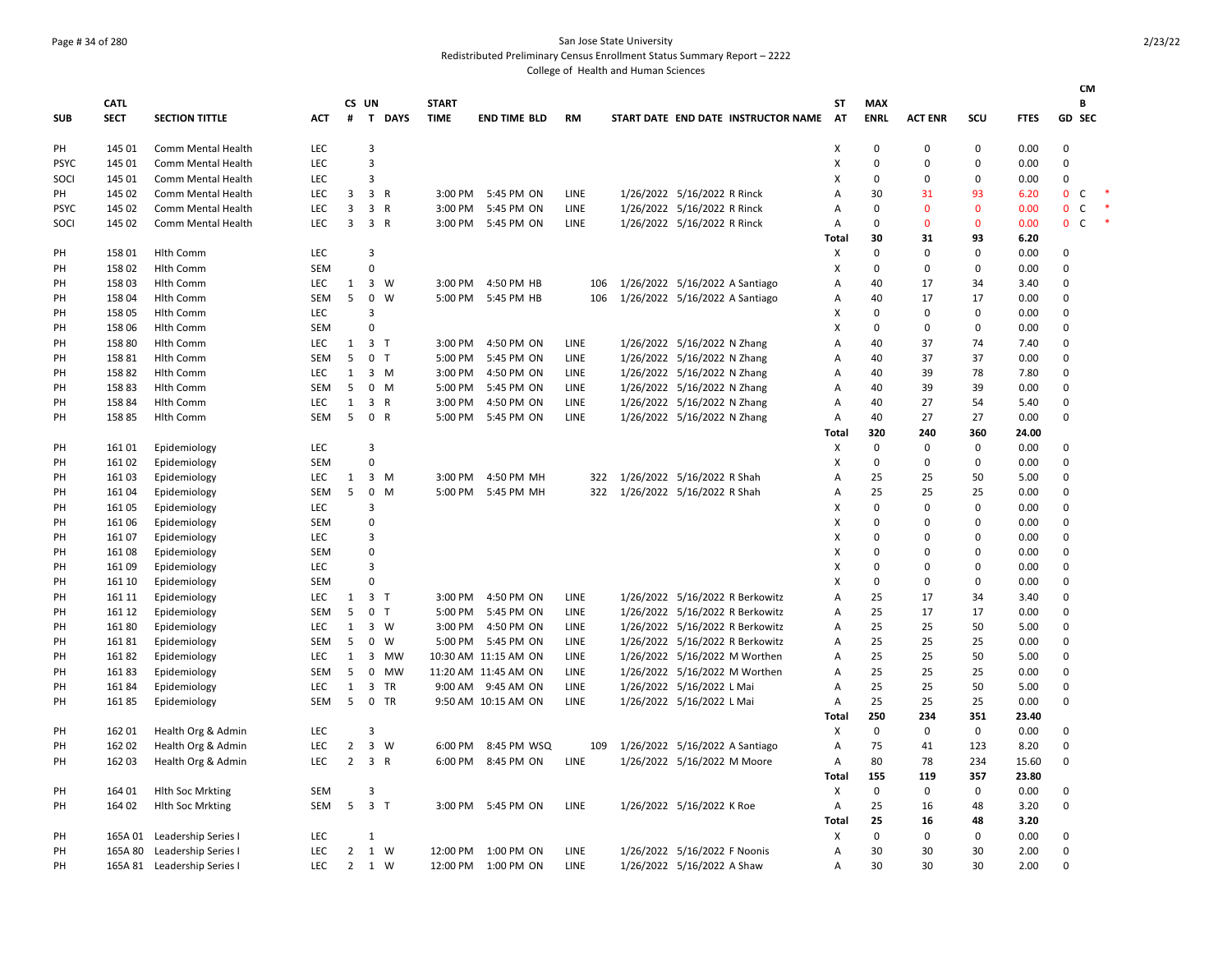### Page # 35 of 280 San Jose State University Redistributed Preliminary Census Enrollment Status Summary Report – 2222

| CS UN<br>В<br><b>CATL</b><br><b>START</b><br>SΤ<br><b>MAX</b><br>T DAYS<br><b>ENRL</b><br>SCU<br>GD SEC<br><b>SUB</b><br><b>SECT</b><br><b>SECTION TITTLE</b><br><b>ACT</b><br>#<br><b>TIME</b><br><b>END TIME BLD</b><br><b>RM</b><br>START DATE END DATE INSTRUCTOR NAME<br>AT<br><b>ACT ENR</b><br><b>FTES</b><br>165A 82 Leadership Series I<br>LEC<br>2 1 W<br>12:00 PM 1:00 PM ON<br>LINE<br>1/26/2022 5/16/2022 B White<br>30<br>29<br>29<br>1.93<br>$\mathbf 0$<br>PH<br>Α<br>165A 83<br>$\overline{2}$<br>LINE<br>1/26/2022 5/16/2022 A Buckner-Capone<br>30<br>30<br>$\Omega$<br>PH<br>Leadership Series I<br><b>LEC</b><br>1 W<br>12:00 PM<br>1:00 PM ON<br>$\overline{A}$<br>30<br>2.00<br>Leadership Series I<br>$\overline{2}$<br>LINE<br>1/26/2022 5/16/2022 K Larrowe<br>29<br>29<br>$\Omega$<br>PH<br>165A 84<br>LEC<br>1 W<br>12:00 PM<br>1:00 PM ON<br>Α<br>30<br>1.93<br><b>LEC</b><br>$\overline{2}$<br>1 W<br>1:00 PM ON<br>LINE<br>1/26/2022 5/16/2022<br>30<br>$\mathbf 0$<br>$\mathbf 0$<br>$\pmb{0}$<br>PH<br>165A 85<br>Leadership Series I<br>12:00 PM<br>Α<br>0.00<br><b>Total</b><br>180<br>148<br>148<br>9.87<br>Leadership Series II<br>3:00 PM 3:55 PM BBC<br>1/26/2022 5/16/2022 K Miller<br>25<br>27<br>27<br>1.80<br>0<br>PH<br>165B 01<br><b>LEC</b><br>$\mathbf{2}$<br>1 M<br>Α<br>126<br>165B 02<br>Leadership Series II<br>LEC<br>$\overline{2}$<br>1<br>5:10 PM BBC<br>1/26/2022 5/16/2022 K Miller<br>25<br>24<br>24<br>1.60<br>$\mathbf 0$<br>PH<br>M<br>4:15 PM<br>126<br>A<br>Leadership Series II<br>$\overline{2}$<br>1/26/2022 5/16/2022 K Miller<br>25<br>26<br>26<br>0<br>PH<br>165B03<br><b>LEC</b><br>1 M<br>5:30 PM<br>6:25 PM BBC<br>126<br>А<br>1.73<br>$\overline{2}$<br>25<br>25<br>$\mathsf 0$<br>165B 04<br>Leadership Series II<br>LEC<br>1<br>3:00 PM<br>3:55 PM BBC<br>1/26/2022 5/16/2022 R Rinck<br>25<br>1.67<br>PH<br>W<br>126<br>Α<br>Leadership Series II<br>LEC<br>$\overline{2}$<br>1 W<br>4:15 PM<br>1/26/2022 5/16/2022 R Rinck<br>25<br>24<br>24<br>1.60<br>0<br>PH<br>165B 05<br>5:10 PM BBC<br>126<br>Α<br>1 W<br>25<br>$\Omega$<br>$\overline{2}$<br>1/26/2022 5/16/2022<br>25<br>25<br>1.67<br>PH<br>165B 06<br>Leadership Series II<br>LEC<br>5:30 PM<br>6:25 PM BBC<br>126<br>Α<br><b>Total</b><br>150<br>151<br>151<br>10.07<br>165C 01 Leadership III<br>$\overline{2}$<br>2 TBA<br>LINE<br>1/26/2022 5/16/2022 R Rinck<br>25<br>25<br>50<br>3.33<br>0<br>PH<br><b>FLD</b><br>ON<br>Α<br>$\overline{2}$<br>$\overline{2}$<br>$\mathbf 0$<br>165C 02<br>Leadership III<br>TBA<br>ON<br>LINE<br>1/26/2022 5/16/2022 J Jones<br>25<br>23<br>46<br>3.07<br>PH<br><b>FLD</b><br>Α<br>PH<br>165C03<br>Leadership III<br><b>FLD</b><br>$\overline{2}$<br>2 TBA<br>ON<br>LINE<br>1/26/2022 5/16/2022 J Jones<br>Α<br>25<br>23<br>46<br>3.07<br>0<br>2 TBA<br>$\mathbf 0$<br>165C04<br>Leadership III<br><b>FLD</b><br>$\overline{2}$<br>ON<br>LINE<br>1/26/2022 5/16/2022 J Jones<br>25<br>15<br>30<br>2.00<br>PH<br>Α<br>100<br>86<br>172<br>11.47<br><b>Total</b><br>165D 01 Leadership Series IV<br>LEC<br>$\mathbf{1}$<br>X<br>$\Omega$<br>$\mathbf 0$<br>0<br>0.00<br>0<br>PH<br>PH<br>165D 02<br>Leadership Series IV<br><b>LEC</b><br>$\mathbf{1}$<br>X<br>$\Omega$<br>$\mathbf 0$<br>0.00<br>0<br>0<br>$\mathbf{1}$<br>0<br>165D 03<br>Leadership Series IV<br>LEC<br>X<br>$\mathbf 0$<br>0<br>0.00<br>0<br>PH<br>165D 04<br>Leadership Series IV<br>LEC<br>$\mathbf{1}$<br>X<br>$\mathbf 0$<br>$\mathbf 0$<br>$\mathbf 0$<br>0.00<br>$\pmb{0}$<br>PH<br>$\mathbf{1}$<br>165D 05<br>Leadership Series IV<br>LEC<br>X<br>$\Omega$<br>$\mathbf 0$<br>0<br>0.00<br>0<br>PH<br>$\mathbf{1}$<br>$\Omega$<br>$\mathsf 0$<br>165D 06<br>Leadership Series IV<br>LEC<br>X<br>$\mathbf 0$<br>$\mathbf 0$<br>0.00<br>PH<br>PH<br>165D 07<br>Leadership Series IV<br>LEC<br>$\mathbf 1$<br>X<br>$\Omega$<br>$\mathbf 0$<br>$\mathbf 0$<br>0.00<br>0<br>Leadership Series IV<br>1 M<br>1/26/2022 5/16/2022 R Bartlett<br>25<br>24<br>24<br>1.60<br>0<br>PH<br>165D 08<br>LEC<br>1<br>3:00 PM<br>3:50 PM ON<br>LINE<br>А<br>25<br>25<br>25<br>$\mathsf 0$<br>165D 09<br>Leadership Series IV<br>LEC<br>$\mathbf{1}$<br>1<br>4:00 PM<br>4:50 PM ON<br>LINE<br>1/26/2022 5/16/2022 R Bartlett<br>1.67<br>PH<br>M<br>А<br>25<br>PH<br>165D 10<br>Leadership Series IV<br>LEC<br>$\mathbf{1}$<br>1 M<br>6:00 PM<br>6:50 PM ON<br>LINE<br>1/26/2022 5/16/2022 R Bartlett<br>18<br>18<br>1.20<br>$\pmb{0}$<br>Α<br>1 W<br>25<br>$\mathbf 0$<br>165D 80<br>$\mathbf{1}$<br>1/26/2022 5/16/2022 K Miller<br>25<br>25<br>PH<br>Leadership Series IV<br>LEC<br>3:00 PM<br>3:50 PM ON<br>LINE<br>А<br>1.67<br>$\mathbf{1}$<br>1 W<br>25<br>25<br>25<br>$\mathsf 0$<br>165D 81<br>Leadership Series IV<br>LEC<br>4:00 PM<br>4:50 PM ON<br>LINE<br>1/26/2022 5/16/2022 K Miller<br>1.67<br>PH<br>Α<br>$\mathbf 0$<br>165D 82 Leadership Series IV<br>LEC<br>$\mathbf{1}$<br>X<br>$\mathbf 0$<br>$\mathbf 0$<br>0.00<br>0<br>PH<br>$\mathbf 0$<br>165D 83<br>Leadership Series IV<br>LEC<br>$\mathbf{1}$<br>1 W<br>6:50 PM ON<br>LINE<br>1/26/2022 5/16/2022 K Miller<br>25<br>26<br>26<br>1.73<br>PH<br>6:00 PM<br>Α<br>9.53<br><b>Total</b><br>150<br>143<br>143<br>16701<br>LEC<br>3 TR<br>12:00 PM 1:10 PM YUH<br>1/26/2022 5/16/2022 E Houts<br>115<br>112<br>224<br>22.40<br>0<br>PH<br><b>Biostatistics</b><br>$\mathbf{1}$<br>124<br>Α<br>5<br>0<br>23<br>$\mathbf 0$<br>16702<br>SEM<br>1:30 PM 2:15 PM BBC<br>1/26/2022 5/16/2022 E Houts<br>23<br>23<br>0.00<br>PH<br><b>Biostatistics</b><br>$\top$<br>126<br>Α<br>5<br>0 <sub>T</sub><br>1/26/2022 5/16/2022 E Houts<br>23<br>23<br>23<br>$\mathsf 0$<br>16703<br>SEM<br>2:30 PM 3:15 PM BBC<br>0.00<br>PH<br><b>Biostatistics</b><br>126<br>А<br>16704<br><b>SEM</b><br>5<br>0 R<br>1:30 PM 2:15 PM BBC<br>1/26/2022 5/16/2022 E Houts<br>23<br>23<br>23<br>0.00<br>0<br>PH<br><b>Biostatistics</b><br>126<br>Α<br>3<br>1/26/2022 5/16/2022<br>$\mathbf 0$<br>$\mathsf 0$<br>0<br>$\mathsf 0$<br>16705<br>LEC<br>$\mathbf{1}$<br>X<br>0.00<br>PH<br><b>Biostatistics</b><br>5<br>$\mathsf 0$<br>PH<br>16706<br>SEM<br>$\mathsf{R}$<br>3:30 PM 4:15 PM BBC<br>1/26/2022 5/16/2022 E Houts<br>Α<br>23<br>20<br>20<br>0.00<br>0<br><b>Biostatistics</b><br>126<br>5<br>0 R<br>23<br>PH<br>16707<br><b>Biostatistics</b><br><b>SEM</b><br>2:30 PM 3:15 PM BBC<br>1/26/2022 5/16/2022 E Houts<br>Α<br>25<br>23<br>0.00<br>$\Omega$<br>21<br>232<br>336<br>224<br>22.40<br><b>Total</b><br>PH<br>17202<br>Contemp Env Hlth<br>LEC<br>$\overline{2}$<br>$\overline{3}$<br>MW<br>10:30 AM 11:45 AM YUH<br>243<br>1/26/2022 5/16/2022 C Doyle<br>A<br>30<br>30<br>90<br>6.00<br>0<br>$\overline{2}$<br>3 MW<br>1/26/2022 5/16/2022 C Doyle<br>90<br>PH<br>172 03<br>Contemp Env Hlth<br>LEC<br>9:00 AM 10:15 AM MH<br>322<br>Α<br>30<br>30<br>6.00<br>0<br>$\overline{2}$<br>$\overline{3}$<br>1/26/2022 5/16/2022 J Hartle<br>90<br>$\mathsf 0$<br>PH<br>172 80<br>Contemp Env Hlth<br>LEC<br>MW<br>1:30 PM 2:45 PM ON<br>LINE<br>30<br>30<br>6.00<br>A<br>90<br>270<br><b>Total</b><br>90<br>18.00<br>179 01<br>Pub Health Capstone<br><b>SEM</b><br>5<br>3 MW<br>1:30 PM<br>2:45 PM BBC<br>1/26/2022 5/16/2022 J Aguilar<br>Α<br>23<br>20<br>60<br>4.00<br>0<br>PH<br>126<br>179 02<br>5<br>23<br>25<br>75<br>5.00<br>$\mathsf 0$<br>PH<br>Pub Health Capstone<br>SEM<br>3 MW<br>1:30 PM<br>2:45 PM CL<br>324<br>1/26/2022 5/16/2022 C Doyle<br>Α<br>3 MW<br>23<br>23<br>PH<br>179 03<br>Pub Health Capstone<br><b>SEM</b><br>5<br>1:30 PM 2:45 PM MH<br>322<br>1/26/2022 5/16/2022 M McClure Fuller<br>Α<br>69<br>4.60<br>$\mathbf 0$<br>5<br>48<br>$\Omega$<br>PH<br>17904<br><b>Pub Health Capstone</b><br><b>SEM</b><br>3 MW<br>1:30 PM<br>2:45 PM ON<br>LINE<br>1/26/2022 5/16/2022 K Dang<br>$\overline{A}$<br>23<br>16<br>3.20<br>PH<br>179 80<br>SEM<br>5<br>$\overline{3}$<br>1:30 PM<br>LINE<br>1/26/2022 5/16/2022 K Roe<br>23<br>25<br>75<br>5.00<br>$\Omega$<br><b>MW</b><br>2:45 PM ON<br>А |  |                     |  |  |  |  |  |  |  | <b>CM</b> |
|-------------------------------------------------------------------------------------------------------------------------------------------------------------------------------------------------------------------------------------------------------------------------------------------------------------------------------------------------------------------------------------------------------------------------------------------------------------------------------------------------------------------------------------------------------------------------------------------------------------------------------------------------------------------------------------------------------------------------------------------------------------------------------------------------------------------------------------------------------------------------------------------------------------------------------------------------------------------------------------------------------------------------------------------------------------------------------------------------------------------------------------------------------------------------------------------------------------------------------------------------------------------------------------------------------------------------------------------------------------------------------------------------------------------------------------------------------------------------------------------------------------------------------------------------------------------------------------------------------------------------------------------------------------------------------------------------------------------------------------------------------------------------------------------------------------------------------------------------------------------------------------------------------------------------------------------------------------------------------------------------------------------------------------------------------------------------------------------------------------------------------------------------------------------------------------------------------------------------------------------------------------------------------------------------------------------------------------------------------------------------------------------------------------------------------------------------------------------------------------------------------------------------------------------------------------------------------------------------------------------------------------------------------------------------------------------------------------------------------------------------------------------------------------------------------------------------------------------------------------------------------------------------------------------------------------------------------------------------------------------------------------------------------------------------------------------------------------------------------------------------------------------------------------------------------------------------------------------------------------------------------------------------------------------------------------------------------------------------------------------------------------------------------------------------------------------------------------------------------------------------------------------------------------------------------------------------------------------------------------------------------------------------------------------------------------------------------------------------------------------------------------------------------------------------------------------------------------------------------------------------------------------------------------------------------------------------------------------------------------------------------------------------------------------------------------------------------------------------------------------------------------------------------------------------------------------------------------------------------------------------------------------------------------------------------------------------------------------------------------------------------------------------------------------------------------------------------------------------------------------------------------------------------------------------------------------------------------------------------------------------------------------------------------------------------------------------------------------------------------------------------------------------------------------------------------------------------------------------------------------------------------------------------------------------------------------------------------------------------------------------------------------------------------------------------------------------------------------------------------------------------------------------------------------------------------------------------------------------------------------------------------------------------------------------------------------------------------------------------------------------------------------------------------------------------------------------------------------------------------------------------------------------------------------------------------------------------------------------------------------------------------------------------------------------------------------------------------------------------------------------------------------------------------------------------------------------------------------------------------------------------------------------------------------------------------------------------------------------------------------------------------------------------------------------------------------------------------------------------------------------------------------------------------------------------------------------------------------------------------------------------------------------------------------------------------------------------------------------------------------------------------------------------------------------------------------------------------------------------------------------------------------------------------------------------------------------------------------------------------------------------------------------------------------------------------------------------------------------------------------------------------------------------------------------------------------------------------------------------------------------------------------------------------------------------------------------------------------------------------------------------------------------------------------------------------------------------------------------------------------------------------------------------------------------------------------------------------------------------------------------------------------------------------------------------------------------------------------------------------------------------------------------------------------------------------------------------------------------------------------------------------------------------------------------------------------------------------------------------------------------------------------------------------------------------------------------------------------------------------------------------------------------------------------------------------------------------------------------------------------------------------------------------------------------------------------------------------------------------------------------------------------------|--|---------------------|--|--|--|--|--|--|--|-----------|
|                                                                                                                                                                                                                                                                                                                                                                                                                                                                                                                                                                                                                                                                                                                                                                                                                                                                                                                                                                                                                                                                                                                                                                                                                                                                                                                                                                                                                                                                                                                                                                                                                                                                                                                                                                                                                                                                                                                                                                                                                                                                                                                                                                                                                                                                                                                                                                                                                                                                                                                                                                                                                                                                                                                                                                                                                                                                                                                                                                                                                                                                                                                                                                                                                                                                                                                                                                                                                                                                                                                                                                                                                                                                                                                                                                                                                                                                                                                                                                                                                                                                                                                                                                                                                                                                                                                                                                                                                                                                                                                                                                                                                                                                                                                                                                                                                                                                                                                                                                                                                                                                                                                                                                                                                                                                                                                                                                                                                                                                                                                                                                                                                                                                                                                                                                                                                                                                                                                                                                                                                                                                                                                                                                                                                                                                                                                                                                                                                                                                                                                                                                                                                                                                                                                                                                                                                                                                                                                                                                                                                                                                                                                                                                                                                                                                                                                                                                                                                                                                                                                                                                                                                                                                                                                                                                                                                                                                                                                                                                                                                         |  |                     |  |  |  |  |  |  |  |           |
|                                                                                                                                                                                                                                                                                                                                                                                                                                                                                                                                                                                                                                                                                                                                                                                                                                                                                                                                                                                                                                                                                                                                                                                                                                                                                                                                                                                                                                                                                                                                                                                                                                                                                                                                                                                                                                                                                                                                                                                                                                                                                                                                                                                                                                                                                                                                                                                                                                                                                                                                                                                                                                                                                                                                                                                                                                                                                                                                                                                                                                                                                                                                                                                                                                                                                                                                                                                                                                                                                                                                                                                                                                                                                                                                                                                                                                                                                                                                                                                                                                                                                                                                                                                                                                                                                                                                                                                                                                                                                                                                                                                                                                                                                                                                                                                                                                                                                                                                                                                                                                                                                                                                                                                                                                                                                                                                                                                                                                                                                                                                                                                                                                                                                                                                                                                                                                                                                                                                                                                                                                                                                                                                                                                                                                                                                                                                                                                                                                                                                                                                                                                                                                                                                                                                                                                                                                                                                                                                                                                                                                                                                                                                                                                                                                                                                                                                                                                                                                                                                                                                                                                                                                                                                                                                                                                                                                                                                                                                                                                                                         |  |                     |  |  |  |  |  |  |  |           |
|                                                                                                                                                                                                                                                                                                                                                                                                                                                                                                                                                                                                                                                                                                                                                                                                                                                                                                                                                                                                                                                                                                                                                                                                                                                                                                                                                                                                                                                                                                                                                                                                                                                                                                                                                                                                                                                                                                                                                                                                                                                                                                                                                                                                                                                                                                                                                                                                                                                                                                                                                                                                                                                                                                                                                                                                                                                                                                                                                                                                                                                                                                                                                                                                                                                                                                                                                                                                                                                                                                                                                                                                                                                                                                                                                                                                                                                                                                                                                                                                                                                                                                                                                                                                                                                                                                                                                                                                                                                                                                                                                                                                                                                                                                                                                                                                                                                                                                                                                                                                                                                                                                                                                                                                                                                                                                                                                                                                                                                                                                                                                                                                                                                                                                                                                                                                                                                                                                                                                                                                                                                                                                                                                                                                                                                                                                                                                                                                                                                                                                                                                                                                                                                                                                                                                                                                                                                                                                                                                                                                                                                                                                                                                                                                                                                                                                                                                                                                                                                                                                                                                                                                                                                                                                                                                                                                                                                                                                                                                                                                                         |  |                     |  |  |  |  |  |  |  |           |
|                                                                                                                                                                                                                                                                                                                                                                                                                                                                                                                                                                                                                                                                                                                                                                                                                                                                                                                                                                                                                                                                                                                                                                                                                                                                                                                                                                                                                                                                                                                                                                                                                                                                                                                                                                                                                                                                                                                                                                                                                                                                                                                                                                                                                                                                                                                                                                                                                                                                                                                                                                                                                                                                                                                                                                                                                                                                                                                                                                                                                                                                                                                                                                                                                                                                                                                                                                                                                                                                                                                                                                                                                                                                                                                                                                                                                                                                                                                                                                                                                                                                                                                                                                                                                                                                                                                                                                                                                                                                                                                                                                                                                                                                                                                                                                                                                                                                                                                                                                                                                                                                                                                                                                                                                                                                                                                                                                                                                                                                                                                                                                                                                                                                                                                                                                                                                                                                                                                                                                                                                                                                                                                                                                                                                                                                                                                                                                                                                                                                                                                                                                                                                                                                                                                                                                                                                                                                                                                                                                                                                                                                                                                                                                                                                                                                                                                                                                                                                                                                                                                                                                                                                                                                                                                                                                                                                                                                                                                                                                                                                         |  |                     |  |  |  |  |  |  |  |           |
|                                                                                                                                                                                                                                                                                                                                                                                                                                                                                                                                                                                                                                                                                                                                                                                                                                                                                                                                                                                                                                                                                                                                                                                                                                                                                                                                                                                                                                                                                                                                                                                                                                                                                                                                                                                                                                                                                                                                                                                                                                                                                                                                                                                                                                                                                                                                                                                                                                                                                                                                                                                                                                                                                                                                                                                                                                                                                                                                                                                                                                                                                                                                                                                                                                                                                                                                                                                                                                                                                                                                                                                                                                                                                                                                                                                                                                                                                                                                                                                                                                                                                                                                                                                                                                                                                                                                                                                                                                                                                                                                                                                                                                                                                                                                                                                                                                                                                                                                                                                                                                                                                                                                                                                                                                                                                                                                                                                                                                                                                                                                                                                                                                                                                                                                                                                                                                                                                                                                                                                                                                                                                                                                                                                                                                                                                                                                                                                                                                                                                                                                                                                                                                                                                                                                                                                                                                                                                                                                                                                                                                                                                                                                                                                                                                                                                                                                                                                                                                                                                                                                                                                                                                                                                                                                                                                                                                                                                                                                                                                                                         |  |                     |  |  |  |  |  |  |  |           |
|                                                                                                                                                                                                                                                                                                                                                                                                                                                                                                                                                                                                                                                                                                                                                                                                                                                                                                                                                                                                                                                                                                                                                                                                                                                                                                                                                                                                                                                                                                                                                                                                                                                                                                                                                                                                                                                                                                                                                                                                                                                                                                                                                                                                                                                                                                                                                                                                                                                                                                                                                                                                                                                                                                                                                                                                                                                                                                                                                                                                                                                                                                                                                                                                                                                                                                                                                                                                                                                                                                                                                                                                                                                                                                                                                                                                                                                                                                                                                                                                                                                                                                                                                                                                                                                                                                                                                                                                                                                                                                                                                                                                                                                                                                                                                                                                                                                                                                                                                                                                                                                                                                                                                                                                                                                                                                                                                                                                                                                                                                                                                                                                                                                                                                                                                                                                                                                                                                                                                                                                                                                                                                                                                                                                                                                                                                                                                                                                                                                                                                                                                                                                                                                                                                                                                                                                                                                                                                                                                                                                                                                                                                                                                                                                                                                                                                                                                                                                                                                                                                                                                                                                                                                                                                                                                                                                                                                                                                                                                                                                                         |  |                     |  |  |  |  |  |  |  |           |
|                                                                                                                                                                                                                                                                                                                                                                                                                                                                                                                                                                                                                                                                                                                                                                                                                                                                                                                                                                                                                                                                                                                                                                                                                                                                                                                                                                                                                                                                                                                                                                                                                                                                                                                                                                                                                                                                                                                                                                                                                                                                                                                                                                                                                                                                                                                                                                                                                                                                                                                                                                                                                                                                                                                                                                                                                                                                                                                                                                                                                                                                                                                                                                                                                                                                                                                                                                                                                                                                                                                                                                                                                                                                                                                                                                                                                                                                                                                                                                                                                                                                                                                                                                                                                                                                                                                                                                                                                                                                                                                                                                                                                                                                                                                                                                                                                                                                                                                                                                                                                                                                                                                                                                                                                                                                                                                                                                                                                                                                                                                                                                                                                                                                                                                                                                                                                                                                                                                                                                                                                                                                                                                                                                                                                                                                                                                                                                                                                                                                                                                                                                                                                                                                                                                                                                                                                                                                                                                                                                                                                                                                                                                                                                                                                                                                                                                                                                                                                                                                                                                                                                                                                                                                                                                                                                                                                                                                                                                                                                                                                         |  |                     |  |  |  |  |  |  |  |           |
|                                                                                                                                                                                                                                                                                                                                                                                                                                                                                                                                                                                                                                                                                                                                                                                                                                                                                                                                                                                                                                                                                                                                                                                                                                                                                                                                                                                                                                                                                                                                                                                                                                                                                                                                                                                                                                                                                                                                                                                                                                                                                                                                                                                                                                                                                                                                                                                                                                                                                                                                                                                                                                                                                                                                                                                                                                                                                                                                                                                                                                                                                                                                                                                                                                                                                                                                                                                                                                                                                                                                                                                                                                                                                                                                                                                                                                                                                                                                                                                                                                                                                                                                                                                                                                                                                                                                                                                                                                                                                                                                                                                                                                                                                                                                                                                                                                                                                                                                                                                                                                                                                                                                                                                                                                                                                                                                                                                                                                                                                                                                                                                                                                                                                                                                                                                                                                                                                                                                                                                                                                                                                                                                                                                                                                                                                                                                                                                                                                                                                                                                                                                                                                                                                                                                                                                                                                                                                                                                                                                                                                                                                                                                                                                                                                                                                                                                                                                                                                                                                                                                                                                                                                                                                                                                                                                                                                                                                                                                                                                                                         |  |                     |  |  |  |  |  |  |  |           |
|                                                                                                                                                                                                                                                                                                                                                                                                                                                                                                                                                                                                                                                                                                                                                                                                                                                                                                                                                                                                                                                                                                                                                                                                                                                                                                                                                                                                                                                                                                                                                                                                                                                                                                                                                                                                                                                                                                                                                                                                                                                                                                                                                                                                                                                                                                                                                                                                                                                                                                                                                                                                                                                                                                                                                                                                                                                                                                                                                                                                                                                                                                                                                                                                                                                                                                                                                                                                                                                                                                                                                                                                                                                                                                                                                                                                                                                                                                                                                                                                                                                                                                                                                                                                                                                                                                                                                                                                                                                                                                                                                                                                                                                                                                                                                                                                                                                                                                                                                                                                                                                                                                                                                                                                                                                                                                                                                                                                                                                                                                                                                                                                                                                                                                                                                                                                                                                                                                                                                                                                                                                                                                                                                                                                                                                                                                                                                                                                                                                                                                                                                                                                                                                                                                                                                                                                                                                                                                                                                                                                                                                                                                                                                                                                                                                                                                                                                                                                                                                                                                                                                                                                                                                                                                                                                                                                                                                                                                                                                                                                                         |  |                     |  |  |  |  |  |  |  |           |
|                                                                                                                                                                                                                                                                                                                                                                                                                                                                                                                                                                                                                                                                                                                                                                                                                                                                                                                                                                                                                                                                                                                                                                                                                                                                                                                                                                                                                                                                                                                                                                                                                                                                                                                                                                                                                                                                                                                                                                                                                                                                                                                                                                                                                                                                                                                                                                                                                                                                                                                                                                                                                                                                                                                                                                                                                                                                                                                                                                                                                                                                                                                                                                                                                                                                                                                                                                                                                                                                                                                                                                                                                                                                                                                                                                                                                                                                                                                                                                                                                                                                                                                                                                                                                                                                                                                                                                                                                                                                                                                                                                                                                                                                                                                                                                                                                                                                                                                                                                                                                                                                                                                                                                                                                                                                                                                                                                                                                                                                                                                                                                                                                                                                                                                                                                                                                                                                                                                                                                                                                                                                                                                                                                                                                                                                                                                                                                                                                                                                                                                                                                                                                                                                                                                                                                                                                                                                                                                                                                                                                                                                                                                                                                                                                                                                                                                                                                                                                                                                                                                                                                                                                                                                                                                                                                                                                                                                                                                                                                                                                         |  |                     |  |  |  |  |  |  |  |           |
|                                                                                                                                                                                                                                                                                                                                                                                                                                                                                                                                                                                                                                                                                                                                                                                                                                                                                                                                                                                                                                                                                                                                                                                                                                                                                                                                                                                                                                                                                                                                                                                                                                                                                                                                                                                                                                                                                                                                                                                                                                                                                                                                                                                                                                                                                                                                                                                                                                                                                                                                                                                                                                                                                                                                                                                                                                                                                                                                                                                                                                                                                                                                                                                                                                                                                                                                                                                                                                                                                                                                                                                                                                                                                                                                                                                                                                                                                                                                                                                                                                                                                                                                                                                                                                                                                                                                                                                                                                                                                                                                                                                                                                                                                                                                                                                                                                                                                                                                                                                                                                                                                                                                                                                                                                                                                                                                                                                                                                                                                                                                                                                                                                                                                                                                                                                                                                                                                                                                                                                                                                                                                                                                                                                                                                                                                                                                                                                                                                                                                                                                                                                                                                                                                                                                                                                                                                                                                                                                                                                                                                                                                                                                                                                                                                                                                                                                                                                                                                                                                                                                                                                                                                                                                                                                                                                                                                                                                                                                                                                                                         |  |                     |  |  |  |  |  |  |  |           |
|                                                                                                                                                                                                                                                                                                                                                                                                                                                                                                                                                                                                                                                                                                                                                                                                                                                                                                                                                                                                                                                                                                                                                                                                                                                                                                                                                                                                                                                                                                                                                                                                                                                                                                                                                                                                                                                                                                                                                                                                                                                                                                                                                                                                                                                                                                                                                                                                                                                                                                                                                                                                                                                                                                                                                                                                                                                                                                                                                                                                                                                                                                                                                                                                                                                                                                                                                                                                                                                                                                                                                                                                                                                                                                                                                                                                                                                                                                                                                                                                                                                                                                                                                                                                                                                                                                                                                                                                                                                                                                                                                                                                                                                                                                                                                                                                                                                                                                                                                                                                                                                                                                                                                                                                                                                                                                                                                                                                                                                                                                                                                                                                                                                                                                                                                                                                                                                                                                                                                                                                                                                                                                                                                                                                                                                                                                                                                                                                                                                                                                                                                                                                                                                                                                                                                                                                                                                                                                                                                                                                                                                                                                                                                                                                                                                                                                                                                                                                                                                                                                                                                                                                                                                                                                                                                                                                                                                                                                                                                                                                                         |  |                     |  |  |  |  |  |  |  |           |
|                                                                                                                                                                                                                                                                                                                                                                                                                                                                                                                                                                                                                                                                                                                                                                                                                                                                                                                                                                                                                                                                                                                                                                                                                                                                                                                                                                                                                                                                                                                                                                                                                                                                                                                                                                                                                                                                                                                                                                                                                                                                                                                                                                                                                                                                                                                                                                                                                                                                                                                                                                                                                                                                                                                                                                                                                                                                                                                                                                                                                                                                                                                                                                                                                                                                                                                                                                                                                                                                                                                                                                                                                                                                                                                                                                                                                                                                                                                                                                                                                                                                                                                                                                                                                                                                                                                                                                                                                                                                                                                                                                                                                                                                                                                                                                                                                                                                                                                                                                                                                                                                                                                                                                                                                                                                                                                                                                                                                                                                                                                                                                                                                                                                                                                                                                                                                                                                                                                                                                                                                                                                                                                                                                                                                                                                                                                                                                                                                                                                                                                                                                                                                                                                                                                                                                                                                                                                                                                                                                                                                                                                                                                                                                                                                                                                                                                                                                                                                                                                                                                                                                                                                                                                                                                                                                                                                                                                                                                                                                                                                         |  |                     |  |  |  |  |  |  |  |           |
|                                                                                                                                                                                                                                                                                                                                                                                                                                                                                                                                                                                                                                                                                                                                                                                                                                                                                                                                                                                                                                                                                                                                                                                                                                                                                                                                                                                                                                                                                                                                                                                                                                                                                                                                                                                                                                                                                                                                                                                                                                                                                                                                                                                                                                                                                                                                                                                                                                                                                                                                                                                                                                                                                                                                                                                                                                                                                                                                                                                                                                                                                                                                                                                                                                                                                                                                                                                                                                                                                                                                                                                                                                                                                                                                                                                                                                                                                                                                                                                                                                                                                                                                                                                                                                                                                                                                                                                                                                                                                                                                                                                                                                                                                                                                                                                                                                                                                                                                                                                                                                                                                                                                                                                                                                                                                                                                                                                                                                                                                                                                                                                                                                                                                                                                                                                                                                                                                                                                                                                                                                                                                                                                                                                                                                                                                                                                                                                                                                                                                                                                                                                                                                                                                                                                                                                                                                                                                                                                                                                                                                                                                                                                                                                                                                                                                                                                                                                                                                                                                                                                                                                                                                                                                                                                                                                                                                                                                                                                                                                                                         |  |                     |  |  |  |  |  |  |  |           |
|                                                                                                                                                                                                                                                                                                                                                                                                                                                                                                                                                                                                                                                                                                                                                                                                                                                                                                                                                                                                                                                                                                                                                                                                                                                                                                                                                                                                                                                                                                                                                                                                                                                                                                                                                                                                                                                                                                                                                                                                                                                                                                                                                                                                                                                                                                                                                                                                                                                                                                                                                                                                                                                                                                                                                                                                                                                                                                                                                                                                                                                                                                                                                                                                                                                                                                                                                                                                                                                                                                                                                                                                                                                                                                                                                                                                                                                                                                                                                                                                                                                                                                                                                                                                                                                                                                                                                                                                                                                                                                                                                                                                                                                                                                                                                                                                                                                                                                                                                                                                                                                                                                                                                                                                                                                                                                                                                                                                                                                                                                                                                                                                                                                                                                                                                                                                                                                                                                                                                                                                                                                                                                                                                                                                                                                                                                                                                                                                                                                                                                                                                                                                                                                                                                                                                                                                                                                                                                                                                                                                                                                                                                                                                                                                                                                                                                                                                                                                                                                                                                                                                                                                                                                                                                                                                                                                                                                                                                                                                                                                                         |  |                     |  |  |  |  |  |  |  |           |
|                                                                                                                                                                                                                                                                                                                                                                                                                                                                                                                                                                                                                                                                                                                                                                                                                                                                                                                                                                                                                                                                                                                                                                                                                                                                                                                                                                                                                                                                                                                                                                                                                                                                                                                                                                                                                                                                                                                                                                                                                                                                                                                                                                                                                                                                                                                                                                                                                                                                                                                                                                                                                                                                                                                                                                                                                                                                                                                                                                                                                                                                                                                                                                                                                                                                                                                                                                                                                                                                                                                                                                                                                                                                                                                                                                                                                                                                                                                                                                                                                                                                                                                                                                                                                                                                                                                                                                                                                                                                                                                                                                                                                                                                                                                                                                                                                                                                                                                                                                                                                                                                                                                                                                                                                                                                                                                                                                                                                                                                                                                                                                                                                                                                                                                                                                                                                                                                                                                                                                                                                                                                                                                                                                                                                                                                                                                                                                                                                                                                                                                                                                                                                                                                                                                                                                                                                                                                                                                                                                                                                                                                                                                                                                                                                                                                                                                                                                                                                                                                                                                                                                                                                                                                                                                                                                                                                                                                                                                                                                                                                         |  |                     |  |  |  |  |  |  |  |           |
|                                                                                                                                                                                                                                                                                                                                                                                                                                                                                                                                                                                                                                                                                                                                                                                                                                                                                                                                                                                                                                                                                                                                                                                                                                                                                                                                                                                                                                                                                                                                                                                                                                                                                                                                                                                                                                                                                                                                                                                                                                                                                                                                                                                                                                                                                                                                                                                                                                                                                                                                                                                                                                                                                                                                                                                                                                                                                                                                                                                                                                                                                                                                                                                                                                                                                                                                                                                                                                                                                                                                                                                                                                                                                                                                                                                                                                                                                                                                                                                                                                                                                                                                                                                                                                                                                                                                                                                                                                                                                                                                                                                                                                                                                                                                                                                                                                                                                                                                                                                                                                                                                                                                                                                                                                                                                                                                                                                                                                                                                                                                                                                                                                                                                                                                                                                                                                                                                                                                                                                                                                                                                                                                                                                                                                                                                                                                                                                                                                                                                                                                                                                                                                                                                                                                                                                                                                                                                                                                                                                                                                                                                                                                                                                                                                                                                                                                                                                                                                                                                                                                                                                                                                                                                                                                                                                                                                                                                                                                                                                                                         |  |                     |  |  |  |  |  |  |  |           |
|                                                                                                                                                                                                                                                                                                                                                                                                                                                                                                                                                                                                                                                                                                                                                                                                                                                                                                                                                                                                                                                                                                                                                                                                                                                                                                                                                                                                                                                                                                                                                                                                                                                                                                                                                                                                                                                                                                                                                                                                                                                                                                                                                                                                                                                                                                                                                                                                                                                                                                                                                                                                                                                                                                                                                                                                                                                                                                                                                                                                                                                                                                                                                                                                                                                                                                                                                                                                                                                                                                                                                                                                                                                                                                                                                                                                                                                                                                                                                                                                                                                                                                                                                                                                                                                                                                                                                                                                                                                                                                                                                                                                                                                                                                                                                                                                                                                                                                                                                                                                                                                                                                                                                                                                                                                                                                                                                                                                                                                                                                                                                                                                                                                                                                                                                                                                                                                                                                                                                                                                                                                                                                                                                                                                                                                                                                                                                                                                                                                                                                                                                                                                                                                                                                                                                                                                                                                                                                                                                                                                                                                                                                                                                                                                                                                                                                                                                                                                                                                                                                                                                                                                                                                                                                                                                                                                                                                                                                                                                                                                                         |  |                     |  |  |  |  |  |  |  |           |
|                                                                                                                                                                                                                                                                                                                                                                                                                                                                                                                                                                                                                                                                                                                                                                                                                                                                                                                                                                                                                                                                                                                                                                                                                                                                                                                                                                                                                                                                                                                                                                                                                                                                                                                                                                                                                                                                                                                                                                                                                                                                                                                                                                                                                                                                                                                                                                                                                                                                                                                                                                                                                                                                                                                                                                                                                                                                                                                                                                                                                                                                                                                                                                                                                                                                                                                                                                                                                                                                                                                                                                                                                                                                                                                                                                                                                                                                                                                                                                                                                                                                                                                                                                                                                                                                                                                                                                                                                                                                                                                                                                                                                                                                                                                                                                                                                                                                                                                                                                                                                                                                                                                                                                                                                                                                                                                                                                                                                                                                                                                                                                                                                                                                                                                                                                                                                                                                                                                                                                                                                                                                                                                                                                                                                                                                                                                                                                                                                                                                                                                                                                                                                                                                                                                                                                                                                                                                                                                                                                                                                                                                                                                                                                                                                                                                                                                                                                                                                                                                                                                                                                                                                                                                                                                                                                                                                                                                                                                                                                                                                         |  |                     |  |  |  |  |  |  |  |           |
|                                                                                                                                                                                                                                                                                                                                                                                                                                                                                                                                                                                                                                                                                                                                                                                                                                                                                                                                                                                                                                                                                                                                                                                                                                                                                                                                                                                                                                                                                                                                                                                                                                                                                                                                                                                                                                                                                                                                                                                                                                                                                                                                                                                                                                                                                                                                                                                                                                                                                                                                                                                                                                                                                                                                                                                                                                                                                                                                                                                                                                                                                                                                                                                                                                                                                                                                                                                                                                                                                                                                                                                                                                                                                                                                                                                                                                                                                                                                                                                                                                                                                                                                                                                                                                                                                                                                                                                                                                                                                                                                                                                                                                                                                                                                                                                                                                                                                                                                                                                                                                                                                                                                                                                                                                                                                                                                                                                                                                                                                                                                                                                                                                                                                                                                                                                                                                                                                                                                                                                                                                                                                                                                                                                                                                                                                                                                                                                                                                                                                                                                                                                                                                                                                                                                                                                                                                                                                                                                                                                                                                                                                                                                                                                                                                                                                                                                                                                                                                                                                                                                                                                                                                                                                                                                                                                                                                                                                                                                                                                                                         |  |                     |  |  |  |  |  |  |  |           |
|                                                                                                                                                                                                                                                                                                                                                                                                                                                                                                                                                                                                                                                                                                                                                                                                                                                                                                                                                                                                                                                                                                                                                                                                                                                                                                                                                                                                                                                                                                                                                                                                                                                                                                                                                                                                                                                                                                                                                                                                                                                                                                                                                                                                                                                                                                                                                                                                                                                                                                                                                                                                                                                                                                                                                                                                                                                                                                                                                                                                                                                                                                                                                                                                                                                                                                                                                                                                                                                                                                                                                                                                                                                                                                                                                                                                                                                                                                                                                                                                                                                                                                                                                                                                                                                                                                                                                                                                                                                                                                                                                                                                                                                                                                                                                                                                                                                                                                                                                                                                                                                                                                                                                                                                                                                                                                                                                                                                                                                                                                                                                                                                                                                                                                                                                                                                                                                                                                                                                                                                                                                                                                                                                                                                                                                                                                                                                                                                                                                                                                                                                                                                                                                                                                                                                                                                                                                                                                                                                                                                                                                                                                                                                                                                                                                                                                                                                                                                                                                                                                                                                                                                                                                                                                                                                                                                                                                                                                                                                                                                                         |  |                     |  |  |  |  |  |  |  |           |
|                                                                                                                                                                                                                                                                                                                                                                                                                                                                                                                                                                                                                                                                                                                                                                                                                                                                                                                                                                                                                                                                                                                                                                                                                                                                                                                                                                                                                                                                                                                                                                                                                                                                                                                                                                                                                                                                                                                                                                                                                                                                                                                                                                                                                                                                                                                                                                                                                                                                                                                                                                                                                                                                                                                                                                                                                                                                                                                                                                                                                                                                                                                                                                                                                                                                                                                                                                                                                                                                                                                                                                                                                                                                                                                                                                                                                                                                                                                                                                                                                                                                                                                                                                                                                                                                                                                                                                                                                                                                                                                                                                                                                                                                                                                                                                                                                                                                                                                                                                                                                                                                                                                                                                                                                                                                                                                                                                                                                                                                                                                                                                                                                                                                                                                                                                                                                                                                                                                                                                                                                                                                                                                                                                                                                                                                                                                                                                                                                                                                                                                                                                                                                                                                                                                                                                                                                                                                                                                                                                                                                                                                                                                                                                                                                                                                                                                                                                                                                                                                                                                                                                                                                                                                                                                                                                                                                                                                                                                                                                                                                         |  |                     |  |  |  |  |  |  |  |           |
|                                                                                                                                                                                                                                                                                                                                                                                                                                                                                                                                                                                                                                                                                                                                                                                                                                                                                                                                                                                                                                                                                                                                                                                                                                                                                                                                                                                                                                                                                                                                                                                                                                                                                                                                                                                                                                                                                                                                                                                                                                                                                                                                                                                                                                                                                                                                                                                                                                                                                                                                                                                                                                                                                                                                                                                                                                                                                                                                                                                                                                                                                                                                                                                                                                                                                                                                                                                                                                                                                                                                                                                                                                                                                                                                                                                                                                                                                                                                                                                                                                                                                                                                                                                                                                                                                                                                                                                                                                                                                                                                                                                                                                                                                                                                                                                                                                                                                                                                                                                                                                                                                                                                                                                                                                                                                                                                                                                                                                                                                                                                                                                                                                                                                                                                                                                                                                                                                                                                                                                                                                                                                                                                                                                                                                                                                                                                                                                                                                                                                                                                                                                                                                                                                                                                                                                                                                                                                                                                                                                                                                                                                                                                                                                                                                                                                                                                                                                                                                                                                                                                                                                                                                                                                                                                                                                                                                                                                                                                                                                                                         |  |                     |  |  |  |  |  |  |  |           |
|                                                                                                                                                                                                                                                                                                                                                                                                                                                                                                                                                                                                                                                                                                                                                                                                                                                                                                                                                                                                                                                                                                                                                                                                                                                                                                                                                                                                                                                                                                                                                                                                                                                                                                                                                                                                                                                                                                                                                                                                                                                                                                                                                                                                                                                                                                                                                                                                                                                                                                                                                                                                                                                                                                                                                                                                                                                                                                                                                                                                                                                                                                                                                                                                                                                                                                                                                                                                                                                                                                                                                                                                                                                                                                                                                                                                                                                                                                                                                                                                                                                                                                                                                                                                                                                                                                                                                                                                                                                                                                                                                                                                                                                                                                                                                                                                                                                                                                                                                                                                                                                                                                                                                                                                                                                                                                                                                                                                                                                                                                                                                                                                                                                                                                                                                                                                                                                                                                                                                                                                                                                                                                                                                                                                                                                                                                                                                                                                                                                                                                                                                                                                                                                                                                                                                                                                                                                                                                                                                                                                                                                                                                                                                                                                                                                                                                                                                                                                                                                                                                                                                                                                                                                                                                                                                                                                                                                                                                                                                                                                                         |  |                     |  |  |  |  |  |  |  |           |
|                                                                                                                                                                                                                                                                                                                                                                                                                                                                                                                                                                                                                                                                                                                                                                                                                                                                                                                                                                                                                                                                                                                                                                                                                                                                                                                                                                                                                                                                                                                                                                                                                                                                                                                                                                                                                                                                                                                                                                                                                                                                                                                                                                                                                                                                                                                                                                                                                                                                                                                                                                                                                                                                                                                                                                                                                                                                                                                                                                                                                                                                                                                                                                                                                                                                                                                                                                                                                                                                                                                                                                                                                                                                                                                                                                                                                                                                                                                                                                                                                                                                                                                                                                                                                                                                                                                                                                                                                                                                                                                                                                                                                                                                                                                                                                                                                                                                                                                                                                                                                                                                                                                                                                                                                                                                                                                                                                                                                                                                                                                                                                                                                                                                                                                                                                                                                                                                                                                                                                                                                                                                                                                                                                                                                                                                                                                                                                                                                                                                                                                                                                                                                                                                                                                                                                                                                                                                                                                                                                                                                                                                                                                                                                                                                                                                                                                                                                                                                                                                                                                                                                                                                                                                                                                                                                                                                                                                                                                                                                                                                         |  |                     |  |  |  |  |  |  |  |           |
|                                                                                                                                                                                                                                                                                                                                                                                                                                                                                                                                                                                                                                                                                                                                                                                                                                                                                                                                                                                                                                                                                                                                                                                                                                                                                                                                                                                                                                                                                                                                                                                                                                                                                                                                                                                                                                                                                                                                                                                                                                                                                                                                                                                                                                                                                                                                                                                                                                                                                                                                                                                                                                                                                                                                                                                                                                                                                                                                                                                                                                                                                                                                                                                                                                                                                                                                                                                                                                                                                                                                                                                                                                                                                                                                                                                                                                                                                                                                                                                                                                                                                                                                                                                                                                                                                                                                                                                                                                                                                                                                                                                                                                                                                                                                                                                                                                                                                                                                                                                                                                                                                                                                                                                                                                                                                                                                                                                                                                                                                                                                                                                                                                                                                                                                                                                                                                                                                                                                                                                                                                                                                                                                                                                                                                                                                                                                                                                                                                                                                                                                                                                                                                                                                                                                                                                                                                                                                                                                                                                                                                                                                                                                                                                                                                                                                                                                                                                                                                                                                                                                                                                                                                                                                                                                                                                                                                                                                                                                                                                                                         |  |                     |  |  |  |  |  |  |  |           |
|                                                                                                                                                                                                                                                                                                                                                                                                                                                                                                                                                                                                                                                                                                                                                                                                                                                                                                                                                                                                                                                                                                                                                                                                                                                                                                                                                                                                                                                                                                                                                                                                                                                                                                                                                                                                                                                                                                                                                                                                                                                                                                                                                                                                                                                                                                                                                                                                                                                                                                                                                                                                                                                                                                                                                                                                                                                                                                                                                                                                                                                                                                                                                                                                                                                                                                                                                                                                                                                                                                                                                                                                                                                                                                                                                                                                                                                                                                                                                                                                                                                                                                                                                                                                                                                                                                                                                                                                                                                                                                                                                                                                                                                                                                                                                                                                                                                                                                                                                                                                                                                                                                                                                                                                                                                                                                                                                                                                                                                                                                                                                                                                                                                                                                                                                                                                                                                                                                                                                                                                                                                                                                                                                                                                                                                                                                                                                                                                                                                                                                                                                                                                                                                                                                                                                                                                                                                                                                                                                                                                                                                                                                                                                                                                                                                                                                                                                                                                                                                                                                                                                                                                                                                                                                                                                                                                                                                                                                                                                                                                                         |  |                     |  |  |  |  |  |  |  |           |
|                                                                                                                                                                                                                                                                                                                                                                                                                                                                                                                                                                                                                                                                                                                                                                                                                                                                                                                                                                                                                                                                                                                                                                                                                                                                                                                                                                                                                                                                                                                                                                                                                                                                                                                                                                                                                                                                                                                                                                                                                                                                                                                                                                                                                                                                                                                                                                                                                                                                                                                                                                                                                                                                                                                                                                                                                                                                                                                                                                                                                                                                                                                                                                                                                                                                                                                                                                                                                                                                                                                                                                                                                                                                                                                                                                                                                                                                                                                                                                                                                                                                                                                                                                                                                                                                                                                                                                                                                                                                                                                                                                                                                                                                                                                                                                                                                                                                                                                                                                                                                                                                                                                                                                                                                                                                                                                                                                                                                                                                                                                                                                                                                                                                                                                                                                                                                                                                                                                                                                                                                                                                                                                                                                                                                                                                                                                                                                                                                                                                                                                                                                                                                                                                                                                                                                                                                                                                                                                                                                                                                                                                                                                                                                                                                                                                                                                                                                                                                                                                                                                                                                                                                                                                                                                                                                                                                                                                                                                                                                                                                         |  |                     |  |  |  |  |  |  |  |           |
|                                                                                                                                                                                                                                                                                                                                                                                                                                                                                                                                                                                                                                                                                                                                                                                                                                                                                                                                                                                                                                                                                                                                                                                                                                                                                                                                                                                                                                                                                                                                                                                                                                                                                                                                                                                                                                                                                                                                                                                                                                                                                                                                                                                                                                                                                                                                                                                                                                                                                                                                                                                                                                                                                                                                                                                                                                                                                                                                                                                                                                                                                                                                                                                                                                                                                                                                                                                                                                                                                                                                                                                                                                                                                                                                                                                                                                                                                                                                                                                                                                                                                                                                                                                                                                                                                                                                                                                                                                                                                                                                                                                                                                                                                                                                                                                                                                                                                                                                                                                                                                                                                                                                                                                                                                                                                                                                                                                                                                                                                                                                                                                                                                                                                                                                                                                                                                                                                                                                                                                                                                                                                                                                                                                                                                                                                                                                                                                                                                                                                                                                                                                                                                                                                                                                                                                                                                                                                                                                                                                                                                                                                                                                                                                                                                                                                                                                                                                                                                                                                                                                                                                                                                                                                                                                                                                                                                                                                                                                                                                                                         |  |                     |  |  |  |  |  |  |  |           |
|                                                                                                                                                                                                                                                                                                                                                                                                                                                                                                                                                                                                                                                                                                                                                                                                                                                                                                                                                                                                                                                                                                                                                                                                                                                                                                                                                                                                                                                                                                                                                                                                                                                                                                                                                                                                                                                                                                                                                                                                                                                                                                                                                                                                                                                                                                                                                                                                                                                                                                                                                                                                                                                                                                                                                                                                                                                                                                                                                                                                                                                                                                                                                                                                                                                                                                                                                                                                                                                                                                                                                                                                                                                                                                                                                                                                                                                                                                                                                                                                                                                                                                                                                                                                                                                                                                                                                                                                                                                                                                                                                                                                                                                                                                                                                                                                                                                                                                                                                                                                                                                                                                                                                                                                                                                                                                                                                                                                                                                                                                                                                                                                                                                                                                                                                                                                                                                                                                                                                                                                                                                                                                                                                                                                                                                                                                                                                                                                                                                                                                                                                                                                                                                                                                                                                                                                                                                                                                                                                                                                                                                                                                                                                                                                                                                                                                                                                                                                                                                                                                                                                                                                                                                                                                                                                                                                                                                                                                                                                                                                                         |  |                     |  |  |  |  |  |  |  |           |
|                                                                                                                                                                                                                                                                                                                                                                                                                                                                                                                                                                                                                                                                                                                                                                                                                                                                                                                                                                                                                                                                                                                                                                                                                                                                                                                                                                                                                                                                                                                                                                                                                                                                                                                                                                                                                                                                                                                                                                                                                                                                                                                                                                                                                                                                                                                                                                                                                                                                                                                                                                                                                                                                                                                                                                                                                                                                                                                                                                                                                                                                                                                                                                                                                                                                                                                                                                                                                                                                                                                                                                                                                                                                                                                                                                                                                                                                                                                                                                                                                                                                                                                                                                                                                                                                                                                                                                                                                                                                                                                                                                                                                                                                                                                                                                                                                                                                                                                                                                                                                                                                                                                                                                                                                                                                                                                                                                                                                                                                                                                                                                                                                                                                                                                                                                                                                                                                                                                                                                                                                                                                                                                                                                                                                                                                                                                                                                                                                                                                                                                                                                                                                                                                                                                                                                                                                                                                                                                                                                                                                                                                                                                                                                                                                                                                                                                                                                                                                                                                                                                                                                                                                                                                                                                                                                                                                                                                                                                                                                                                                         |  |                     |  |  |  |  |  |  |  |           |
|                                                                                                                                                                                                                                                                                                                                                                                                                                                                                                                                                                                                                                                                                                                                                                                                                                                                                                                                                                                                                                                                                                                                                                                                                                                                                                                                                                                                                                                                                                                                                                                                                                                                                                                                                                                                                                                                                                                                                                                                                                                                                                                                                                                                                                                                                                                                                                                                                                                                                                                                                                                                                                                                                                                                                                                                                                                                                                                                                                                                                                                                                                                                                                                                                                                                                                                                                                                                                                                                                                                                                                                                                                                                                                                                                                                                                                                                                                                                                                                                                                                                                                                                                                                                                                                                                                                                                                                                                                                                                                                                                                                                                                                                                                                                                                                                                                                                                                                                                                                                                                                                                                                                                                                                                                                                                                                                                                                                                                                                                                                                                                                                                                                                                                                                                                                                                                                                                                                                                                                                                                                                                                                                                                                                                                                                                                                                                                                                                                                                                                                                                                                                                                                                                                                                                                                                                                                                                                                                                                                                                                                                                                                                                                                                                                                                                                                                                                                                                                                                                                                                                                                                                                                                                                                                                                                                                                                                                                                                                                                                                         |  |                     |  |  |  |  |  |  |  |           |
|                                                                                                                                                                                                                                                                                                                                                                                                                                                                                                                                                                                                                                                                                                                                                                                                                                                                                                                                                                                                                                                                                                                                                                                                                                                                                                                                                                                                                                                                                                                                                                                                                                                                                                                                                                                                                                                                                                                                                                                                                                                                                                                                                                                                                                                                                                                                                                                                                                                                                                                                                                                                                                                                                                                                                                                                                                                                                                                                                                                                                                                                                                                                                                                                                                                                                                                                                                                                                                                                                                                                                                                                                                                                                                                                                                                                                                                                                                                                                                                                                                                                                                                                                                                                                                                                                                                                                                                                                                                                                                                                                                                                                                                                                                                                                                                                                                                                                                                                                                                                                                                                                                                                                                                                                                                                                                                                                                                                                                                                                                                                                                                                                                                                                                                                                                                                                                                                                                                                                                                                                                                                                                                                                                                                                                                                                                                                                                                                                                                                                                                                                                                                                                                                                                                                                                                                                                                                                                                                                                                                                                                                                                                                                                                                                                                                                                                                                                                                                                                                                                                                                                                                                                                                                                                                                                                                                                                                                                                                                                                                                         |  |                     |  |  |  |  |  |  |  |           |
|                                                                                                                                                                                                                                                                                                                                                                                                                                                                                                                                                                                                                                                                                                                                                                                                                                                                                                                                                                                                                                                                                                                                                                                                                                                                                                                                                                                                                                                                                                                                                                                                                                                                                                                                                                                                                                                                                                                                                                                                                                                                                                                                                                                                                                                                                                                                                                                                                                                                                                                                                                                                                                                                                                                                                                                                                                                                                                                                                                                                                                                                                                                                                                                                                                                                                                                                                                                                                                                                                                                                                                                                                                                                                                                                                                                                                                                                                                                                                                                                                                                                                                                                                                                                                                                                                                                                                                                                                                                                                                                                                                                                                                                                                                                                                                                                                                                                                                                                                                                                                                                                                                                                                                                                                                                                                                                                                                                                                                                                                                                                                                                                                                                                                                                                                                                                                                                                                                                                                                                                                                                                                                                                                                                                                                                                                                                                                                                                                                                                                                                                                                                                                                                                                                                                                                                                                                                                                                                                                                                                                                                                                                                                                                                                                                                                                                                                                                                                                                                                                                                                                                                                                                                                                                                                                                                                                                                                                                                                                                                                                         |  |                     |  |  |  |  |  |  |  |           |
|                                                                                                                                                                                                                                                                                                                                                                                                                                                                                                                                                                                                                                                                                                                                                                                                                                                                                                                                                                                                                                                                                                                                                                                                                                                                                                                                                                                                                                                                                                                                                                                                                                                                                                                                                                                                                                                                                                                                                                                                                                                                                                                                                                                                                                                                                                                                                                                                                                                                                                                                                                                                                                                                                                                                                                                                                                                                                                                                                                                                                                                                                                                                                                                                                                                                                                                                                                                                                                                                                                                                                                                                                                                                                                                                                                                                                                                                                                                                                                                                                                                                                                                                                                                                                                                                                                                                                                                                                                                                                                                                                                                                                                                                                                                                                                                                                                                                                                                                                                                                                                                                                                                                                                                                                                                                                                                                                                                                                                                                                                                                                                                                                                                                                                                                                                                                                                                                                                                                                                                                                                                                                                                                                                                                                                                                                                                                                                                                                                                                                                                                                                                                                                                                                                                                                                                                                                                                                                                                                                                                                                                                                                                                                                                                                                                                                                                                                                                                                                                                                                                                                                                                                                                                                                                                                                                                                                                                                                                                                                                                                         |  |                     |  |  |  |  |  |  |  |           |
|                                                                                                                                                                                                                                                                                                                                                                                                                                                                                                                                                                                                                                                                                                                                                                                                                                                                                                                                                                                                                                                                                                                                                                                                                                                                                                                                                                                                                                                                                                                                                                                                                                                                                                                                                                                                                                                                                                                                                                                                                                                                                                                                                                                                                                                                                                                                                                                                                                                                                                                                                                                                                                                                                                                                                                                                                                                                                                                                                                                                                                                                                                                                                                                                                                                                                                                                                                                                                                                                                                                                                                                                                                                                                                                                                                                                                                                                                                                                                                                                                                                                                                                                                                                                                                                                                                                                                                                                                                                                                                                                                                                                                                                                                                                                                                                                                                                                                                                                                                                                                                                                                                                                                                                                                                                                                                                                                                                                                                                                                                                                                                                                                                                                                                                                                                                                                                                                                                                                                                                                                                                                                                                                                                                                                                                                                                                                                                                                                                                                                                                                                                                                                                                                                                                                                                                                                                                                                                                                                                                                                                                                                                                                                                                                                                                                                                                                                                                                                                                                                                                                                                                                                                                                                                                                                                                                                                                                                                                                                                                                                         |  |                     |  |  |  |  |  |  |  |           |
|                                                                                                                                                                                                                                                                                                                                                                                                                                                                                                                                                                                                                                                                                                                                                                                                                                                                                                                                                                                                                                                                                                                                                                                                                                                                                                                                                                                                                                                                                                                                                                                                                                                                                                                                                                                                                                                                                                                                                                                                                                                                                                                                                                                                                                                                                                                                                                                                                                                                                                                                                                                                                                                                                                                                                                                                                                                                                                                                                                                                                                                                                                                                                                                                                                                                                                                                                                                                                                                                                                                                                                                                                                                                                                                                                                                                                                                                                                                                                                                                                                                                                                                                                                                                                                                                                                                                                                                                                                                                                                                                                                                                                                                                                                                                                                                                                                                                                                                                                                                                                                                                                                                                                                                                                                                                                                                                                                                                                                                                                                                                                                                                                                                                                                                                                                                                                                                                                                                                                                                                                                                                                                                                                                                                                                                                                                                                                                                                                                                                                                                                                                                                                                                                                                                                                                                                                                                                                                                                                                                                                                                                                                                                                                                                                                                                                                                                                                                                                                                                                                                                                                                                                                                                                                                                                                                                                                                                                                                                                                                                                         |  |                     |  |  |  |  |  |  |  |           |
|                                                                                                                                                                                                                                                                                                                                                                                                                                                                                                                                                                                                                                                                                                                                                                                                                                                                                                                                                                                                                                                                                                                                                                                                                                                                                                                                                                                                                                                                                                                                                                                                                                                                                                                                                                                                                                                                                                                                                                                                                                                                                                                                                                                                                                                                                                                                                                                                                                                                                                                                                                                                                                                                                                                                                                                                                                                                                                                                                                                                                                                                                                                                                                                                                                                                                                                                                                                                                                                                                                                                                                                                                                                                                                                                                                                                                                                                                                                                                                                                                                                                                                                                                                                                                                                                                                                                                                                                                                                                                                                                                                                                                                                                                                                                                                                                                                                                                                                                                                                                                                                                                                                                                                                                                                                                                                                                                                                                                                                                                                                                                                                                                                                                                                                                                                                                                                                                                                                                                                                                                                                                                                                                                                                                                                                                                                                                                                                                                                                                                                                                                                                                                                                                                                                                                                                                                                                                                                                                                                                                                                                                                                                                                                                                                                                                                                                                                                                                                                                                                                                                                                                                                                                                                                                                                                                                                                                                                                                                                                                                                         |  |                     |  |  |  |  |  |  |  |           |
|                                                                                                                                                                                                                                                                                                                                                                                                                                                                                                                                                                                                                                                                                                                                                                                                                                                                                                                                                                                                                                                                                                                                                                                                                                                                                                                                                                                                                                                                                                                                                                                                                                                                                                                                                                                                                                                                                                                                                                                                                                                                                                                                                                                                                                                                                                                                                                                                                                                                                                                                                                                                                                                                                                                                                                                                                                                                                                                                                                                                                                                                                                                                                                                                                                                                                                                                                                                                                                                                                                                                                                                                                                                                                                                                                                                                                                                                                                                                                                                                                                                                                                                                                                                                                                                                                                                                                                                                                                                                                                                                                                                                                                                                                                                                                                                                                                                                                                                                                                                                                                                                                                                                                                                                                                                                                                                                                                                                                                                                                                                                                                                                                                                                                                                                                                                                                                                                                                                                                                                                                                                                                                                                                                                                                                                                                                                                                                                                                                                                                                                                                                                                                                                                                                                                                                                                                                                                                                                                                                                                                                                                                                                                                                                                                                                                                                                                                                                                                                                                                                                                                                                                                                                                                                                                                                                                                                                                                                                                                                                                                         |  |                     |  |  |  |  |  |  |  |           |
|                                                                                                                                                                                                                                                                                                                                                                                                                                                                                                                                                                                                                                                                                                                                                                                                                                                                                                                                                                                                                                                                                                                                                                                                                                                                                                                                                                                                                                                                                                                                                                                                                                                                                                                                                                                                                                                                                                                                                                                                                                                                                                                                                                                                                                                                                                                                                                                                                                                                                                                                                                                                                                                                                                                                                                                                                                                                                                                                                                                                                                                                                                                                                                                                                                                                                                                                                                                                                                                                                                                                                                                                                                                                                                                                                                                                                                                                                                                                                                                                                                                                                                                                                                                                                                                                                                                                                                                                                                                                                                                                                                                                                                                                                                                                                                                                                                                                                                                                                                                                                                                                                                                                                                                                                                                                                                                                                                                                                                                                                                                                                                                                                                                                                                                                                                                                                                                                                                                                                                                                                                                                                                                                                                                                                                                                                                                                                                                                                                                                                                                                                                                                                                                                                                                                                                                                                                                                                                                                                                                                                                                                                                                                                                                                                                                                                                                                                                                                                                                                                                                                                                                                                                                                                                                                                                                                                                                                                                                                                                                                                         |  |                     |  |  |  |  |  |  |  |           |
|                                                                                                                                                                                                                                                                                                                                                                                                                                                                                                                                                                                                                                                                                                                                                                                                                                                                                                                                                                                                                                                                                                                                                                                                                                                                                                                                                                                                                                                                                                                                                                                                                                                                                                                                                                                                                                                                                                                                                                                                                                                                                                                                                                                                                                                                                                                                                                                                                                                                                                                                                                                                                                                                                                                                                                                                                                                                                                                                                                                                                                                                                                                                                                                                                                                                                                                                                                                                                                                                                                                                                                                                                                                                                                                                                                                                                                                                                                                                                                                                                                                                                                                                                                                                                                                                                                                                                                                                                                                                                                                                                                                                                                                                                                                                                                                                                                                                                                                                                                                                                                                                                                                                                                                                                                                                                                                                                                                                                                                                                                                                                                                                                                                                                                                                                                                                                                                                                                                                                                                                                                                                                                                                                                                                                                                                                                                                                                                                                                                                                                                                                                                                                                                                                                                                                                                                                                                                                                                                                                                                                                                                                                                                                                                                                                                                                                                                                                                                                                                                                                                                                                                                                                                                                                                                                                                                                                                                                                                                                                                                                         |  |                     |  |  |  |  |  |  |  |           |
|                                                                                                                                                                                                                                                                                                                                                                                                                                                                                                                                                                                                                                                                                                                                                                                                                                                                                                                                                                                                                                                                                                                                                                                                                                                                                                                                                                                                                                                                                                                                                                                                                                                                                                                                                                                                                                                                                                                                                                                                                                                                                                                                                                                                                                                                                                                                                                                                                                                                                                                                                                                                                                                                                                                                                                                                                                                                                                                                                                                                                                                                                                                                                                                                                                                                                                                                                                                                                                                                                                                                                                                                                                                                                                                                                                                                                                                                                                                                                                                                                                                                                                                                                                                                                                                                                                                                                                                                                                                                                                                                                                                                                                                                                                                                                                                                                                                                                                                                                                                                                                                                                                                                                                                                                                                                                                                                                                                                                                                                                                                                                                                                                                                                                                                                                                                                                                                                                                                                                                                                                                                                                                                                                                                                                                                                                                                                                                                                                                                                                                                                                                                                                                                                                                                                                                                                                                                                                                                                                                                                                                                                                                                                                                                                                                                                                                                                                                                                                                                                                                                                                                                                                                                                                                                                                                                                                                                                                                                                                                                                                         |  |                     |  |  |  |  |  |  |  |           |
|                                                                                                                                                                                                                                                                                                                                                                                                                                                                                                                                                                                                                                                                                                                                                                                                                                                                                                                                                                                                                                                                                                                                                                                                                                                                                                                                                                                                                                                                                                                                                                                                                                                                                                                                                                                                                                                                                                                                                                                                                                                                                                                                                                                                                                                                                                                                                                                                                                                                                                                                                                                                                                                                                                                                                                                                                                                                                                                                                                                                                                                                                                                                                                                                                                                                                                                                                                                                                                                                                                                                                                                                                                                                                                                                                                                                                                                                                                                                                                                                                                                                                                                                                                                                                                                                                                                                                                                                                                                                                                                                                                                                                                                                                                                                                                                                                                                                                                                                                                                                                                                                                                                                                                                                                                                                                                                                                                                                                                                                                                                                                                                                                                                                                                                                                                                                                                                                                                                                                                                                                                                                                                                                                                                                                                                                                                                                                                                                                                                                                                                                                                                                                                                                                                                                                                                                                                                                                                                                                                                                                                                                                                                                                                                                                                                                                                                                                                                                                                                                                                                                                                                                                                                                                                                                                                                                                                                                                                                                                                                                                         |  |                     |  |  |  |  |  |  |  |           |
|                                                                                                                                                                                                                                                                                                                                                                                                                                                                                                                                                                                                                                                                                                                                                                                                                                                                                                                                                                                                                                                                                                                                                                                                                                                                                                                                                                                                                                                                                                                                                                                                                                                                                                                                                                                                                                                                                                                                                                                                                                                                                                                                                                                                                                                                                                                                                                                                                                                                                                                                                                                                                                                                                                                                                                                                                                                                                                                                                                                                                                                                                                                                                                                                                                                                                                                                                                                                                                                                                                                                                                                                                                                                                                                                                                                                                                                                                                                                                                                                                                                                                                                                                                                                                                                                                                                                                                                                                                                                                                                                                                                                                                                                                                                                                                                                                                                                                                                                                                                                                                                                                                                                                                                                                                                                                                                                                                                                                                                                                                                                                                                                                                                                                                                                                                                                                                                                                                                                                                                                                                                                                                                                                                                                                                                                                                                                                                                                                                                                                                                                                                                                                                                                                                                                                                                                                                                                                                                                                                                                                                                                                                                                                                                                                                                                                                                                                                                                                                                                                                                                                                                                                                                                                                                                                                                                                                                                                                                                                                                                                         |  |                     |  |  |  |  |  |  |  |           |
|                                                                                                                                                                                                                                                                                                                                                                                                                                                                                                                                                                                                                                                                                                                                                                                                                                                                                                                                                                                                                                                                                                                                                                                                                                                                                                                                                                                                                                                                                                                                                                                                                                                                                                                                                                                                                                                                                                                                                                                                                                                                                                                                                                                                                                                                                                                                                                                                                                                                                                                                                                                                                                                                                                                                                                                                                                                                                                                                                                                                                                                                                                                                                                                                                                                                                                                                                                                                                                                                                                                                                                                                                                                                                                                                                                                                                                                                                                                                                                                                                                                                                                                                                                                                                                                                                                                                                                                                                                                                                                                                                                                                                                                                                                                                                                                                                                                                                                                                                                                                                                                                                                                                                                                                                                                                                                                                                                                                                                                                                                                                                                                                                                                                                                                                                                                                                                                                                                                                                                                                                                                                                                                                                                                                                                                                                                                                                                                                                                                                                                                                                                                                                                                                                                                                                                                                                                                                                                                                                                                                                                                                                                                                                                                                                                                                                                                                                                                                                                                                                                                                                                                                                                                                                                                                                                                                                                                                                                                                                                                                                         |  |                     |  |  |  |  |  |  |  |           |
|                                                                                                                                                                                                                                                                                                                                                                                                                                                                                                                                                                                                                                                                                                                                                                                                                                                                                                                                                                                                                                                                                                                                                                                                                                                                                                                                                                                                                                                                                                                                                                                                                                                                                                                                                                                                                                                                                                                                                                                                                                                                                                                                                                                                                                                                                                                                                                                                                                                                                                                                                                                                                                                                                                                                                                                                                                                                                                                                                                                                                                                                                                                                                                                                                                                                                                                                                                                                                                                                                                                                                                                                                                                                                                                                                                                                                                                                                                                                                                                                                                                                                                                                                                                                                                                                                                                                                                                                                                                                                                                                                                                                                                                                                                                                                                                                                                                                                                                                                                                                                                                                                                                                                                                                                                                                                                                                                                                                                                                                                                                                                                                                                                                                                                                                                                                                                                                                                                                                                                                                                                                                                                                                                                                                                                                                                                                                                                                                                                                                                                                                                                                                                                                                                                                                                                                                                                                                                                                                                                                                                                                                                                                                                                                                                                                                                                                                                                                                                                                                                                                                                                                                                                                                                                                                                                                                                                                                                                                                                                                                                         |  |                     |  |  |  |  |  |  |  |           |
|                                                                                                                                                                                                                                                                                                                                                                                                                                                                                                                                                                                                                                                                                                                                                                                                                                                                                                                                                                                                                                                                                                                                                                                                                                                                                                                                                                                                                                                                                                                                                                                                                                                                                                                                                                                                                                                                                                                                                                                                                                                                                                                                                                                                                                                                                                                                                                                                                                                                                                                                                                                                                                                                                                                                                                                                                                                                                                                                                                                                                                                                                                                                                                                                                                                                                                                                                                                                                                                                                                                                                                                                                                                                                                                                                                                                                                                                                                                                                                                                                                                                                                                                                                                                                                                                                                                                                                                                                                                                                                                                                                                                                                                                                                                                                                                                                                                                                                                                                                                                                                                                                                                                                                                                                                                                                                                                                                                                                                                                                                                                                                                                                                                                                                                                                                                                                                                                                                                                                                                                                                                                                                                                                                                                                                                                                                                                                                                                                                                                                                                                                                                                                                                                                                                                                                                                                                                                                                                                                                                                                                                                                                                                                                                                                                                                                                                                                                                                                                                                                                                                                                                                                                                                                                                                                                                                                                                                                                                                                                                                                         |  |                     |  |  |  |  |  |  |  |           |
|                                                                                                                                                                                                                                                                                                                                                                                                                                                                                                                                                                                                                                                                                                                                                                                                                                                                                                                                                                                                                                                                                                                                                                                                                                                                                                                                                                                                                                                                                                                                                                                                                                                                                                                                                                                                                                                                                                                                                                                                                                                                                                                                                                                                                                                                                                                                                                                                                                                                                                                                                                                                                                                                                                                                                                                                                                                                                                                                                                                                                                                                                                                                                                                                                                                                                                                                                                                                                                                                                                                                                                                                                                                                                                                                                                                                                                                                                                                                                                                                                                                                                                                                                                                                                                                                                                                                                                                                                                                                                                                                                                                                                                                                                                                                                                                                                                                                                                                                                                                                                                                                                                                                                                                                                                                                                                                                                                                                                                                                                                                                                                                                                                                                                                                                                                                                                                                                                                                                                                                                                                                                                                                                                                                                                                                                                                                                                                                                                                                                                                                                                                                                                                                                                                                                                                                                                                                                                                                                                                                                                                                                                                                                                                                                                                                                                                                                                                                                                                                                                                                                                                                                                                                                                                                                                                                                                                                                                                                                                                                                                         |  |                     |  |  |  |  |  |  |  |           |
|                                                                                                                                                                                                                                                                                                                                                                                                                                                                                                                                                                                                                                                                                                                                                                                                                                                                                                                                                                                                                                                                                                                                                                                                                                                                                                                                                                                                                                                                                                                                                                                                                                                                                                                                                                                                                                                                                                                                                                                                                                                                                                                                                                                                                                                                                                                                                                                                                                                                                                                                                                                                                                                                                                                                                                                                                                                                                                                                                                                                                                                                                                                                                                                                                                                                                                                                                                                                                                                                                                                                                                                                                                                                                                                                                                                                                                                                                                                                                                                                                                                                                                                                                                                                                                                                                                                                                                                                                                                                                                                                                                                                                                                                                                                                                                                                                                                                                                                                                                                                                                                                                                                                                                                                                                                                                                                                                                                                                                                                                                                                                                                                                                                                                                                                                                                                                                                                                                                                                                                                                                                                                                                                                                                                                                                                                                                                                                                                                                                                                                                                                                                                                                                                                                                                                                                                                                                                                                                                                                                                                                                                                                                                                                                                                                                                                                                                                                                                                                                                                                                                                                                                                                                                                                                                                                                                                                                                                                                                                                                                                         |  |                     |  |  |  |  |  |  |  |           |
|                                                                                                                                                                                                                                                                                                                                                                                                                                                                                                                                                                                                                                                                                                                                                                                                                                                                                                                                                                                                                                                                                                                                                                                                                                                                                                                                                                                                                                                                                                                                                                                                                                                                                                                                                                                                                                                                                                                                                                                                                                                                                                                                                                                                                                                                                                                                                                                                                                                                                                                                                                                                                                                                                                                                                                                                                                                                                                                                                                                                                                                                                                                                                                                                                                                                                                                                                                                                                                                                                                                                                                                                                                                                                                                                                                                                                                                                                                                                                                                                                                                                                                                                                                                                                                                                                                                                                                                                                                                                                                                                                                                                                                                                                                                                                                                                                                                                                                                                                                                                                                                                                                                                                                                                                                                                                                                                                                                                                                                                                                                                                                                                                                                                                                                                                                                                                                                                                                                                                                                                                                                                                                                                                                                                                                                                                                                                                                                                                                                                                                                                                                                                                                                                                                                                                                                                                                                                                                                                                                                                                                                                                                                                                                                                                                                                                                                                                                                                                                                                                                                                                                                                                                                                                                                                                                                                                                                                                                                                                                                                                         |  |                     |  |  |  |  |  |  |  |           |
|                                                                                                                                                                                                                                                                                                                                                                                                                                                                                                                                                                                                                                                                                                                                                                                                                                                                                                                                                                                                                                                                                                                                                                                                                                                                                                                                                                                                                                                                                                                                                                                                                                                                                                                                                                                                                                                                                                                                                                                                                                                                                                                                                                                                                                                                                                                                                                                                                                                                                                                                                                                                                                                                                                                                                                                                                                                                                                                                                                                                                                                                                                                                                                                                                                                                                                                                                                                                                                                                                                                                                                                                                                                                                                                                                                                                                                                                                                                                                                                                                                                                                                                                                                                                                                                                                                                                                                                                                                                                                                                                                                                                                                                                                                                                                                                                                                                                                                                                                                                                                                                                                                                                                                                                                                                                                                                                                                                                                                                                                                                                                                                                                                                                                                                                                                                                                                                                                                                                                                                                                                                                                                                                                                                                                                                                                                                                                                                                                                                                                                                                                                                                                                                                                                                                                                                                                                                                                                                                                                                                                                                                                                                                                                                                                                                                                                                                                                                                                                                                                                                                                                                                                                                                                                                                                                                                                                                                                                                                                                                                                         |  |                     |  |  |  |  |  |  |  |           |
|                                                                                                                                                                                                                                                                                                                                                                                                                                                                                                                                                                                                                                                                                                                                                                                                                                                                                                                                                                                                                                                                                                                                                                                                                                                                                                                                                                                                                                                                                                                                                                                                                                                                                                                                                                                                                                                                                                                                                                                                                                                                                                                                                                                                                                                                                                                                                                                                                                                                                                                                                                                                                                                                                                                                                                                                                                                                                                                                                                                                                                                                                                                                                                                                                                                                                                                                                                                                                                                                                                                                                                                                                                                                                                                                                                                                                                                                                                                                                                                                                                                                                                                                                                                                                                                                                                                                                                                                                                                                                                                                                                                                                                                                                                                                                                                                                                                                                                                                                                                                                                                                                                                                                                                                                                                                                                                                                                                                                                                                                                                                                                                                                                                                                                                                                                                                                                                                                                                                                                                                                                                                                                                                                                                                                                                                                                                                                                                                                                                                                                                                                                                                                                                                                                                                                                                                                                                                                                                                                                                                                                                                                                                                                                                                                                                                                                                                                                                                                                                                                                                                                                                                                                                                                                                                                                                                                                                                                                                                                                                                                         |  | Pub Health Capstone |  |  |  |  |  |  |  |           |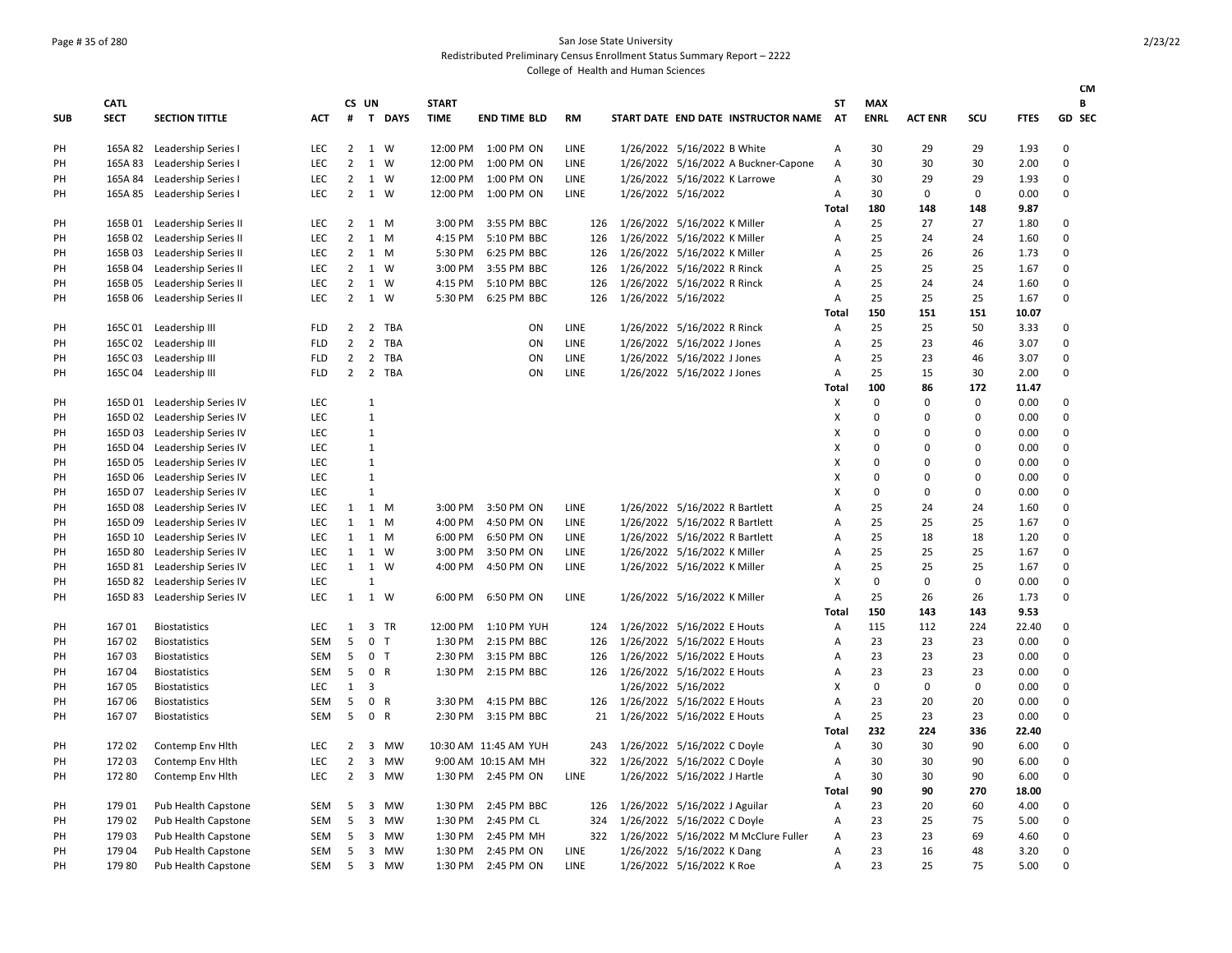### Page # 36 of 280 San Jose State University Redistributed Preliminary Census Enrollment Status Summary Report – 2222

College of Health and Human Sciences

|            |             |                            |            |                |                |             |              |                     |             |                               |                              |                                        |       |             |                |             |             | CМ          |
|------------|-------------|----------------------------|------------|----------------|----------------|-------------|--------------|---------------------|-------------|-------------------------------|------------------------------|----------------------------------------|-------|-------------|----------------|-------------|-------------|-------------|
|            | <b>CATL</b> |                            |            | CS UN          |                |             | <b>START</b> |                     |             |                               |                              |                                        | ST    | <b>MAX</b>  |                |             |             | В           |
| <b>SUB</b> | <b>SECT</b> | <b>SECTION TITTLE</b>      | <b>ACT</b> | #              | $\mathbf{T}$   | <b>DAYS</b> | <b>TIME</b>  | <b>END TIME BLD</b> | <b>RM</b>   |                               |                              | START DATE END DATE INSTRUCTOR NAME AT |       | <b>ENRL</b> | <b>ACT ENR</b> | <b>SCU</b>  | <b>FTES</b> | GD SEC      |
| PH         | 17981       | Pub Health Capstone        | <b>SEM</b> | 5              | 3 MW           |             |              | 1:30 PM 2:45 PM ON  | LINE        |                               | 1/26/2022 5/16/2022   Garcia |                                        | Α     | 23          | 24             | 72          | 4.80        | $\mathbf 0$ |
|            |             |                            |            |                |                |             |              |                     |             |                               |                              |                                        | Total | 138         | 133            | 399         | 26.60       |             |
| PH         | 18080       | <b>Indiv Studies</b>       | <b>SUP</b> |                | 1              |             |              |                     |             |                               |                              |                                        | X     | $\mathbf 0$ | $\Omega$       | $\mathbf 0$ | 0.00        | $\mathbf 0$ |
|            |             |                            |            |                |                |             |              |                     |             |                               |                              |                                        | Total | 0           | 0              | 0           | 0.00        |             |
| PH         | 18801       | Comm Hlth Assessment       | <b>SEM</b> |                | 3              |             |              |                     |             |                               |                              |                                        | X     | $\Omega$    | $\mathbf 0$    | 0           | 0.00        | 0           |
| PH         | 18802       | Comm Hlth Assessment       | <b>SEM</b> | 5              | 3 W            |             |              | 3:00 PM 5:45 PM SH  | 348         |                               |                              | 1/26/2022 5/16/2022 A Buckner-Capone   | Α     | 25          | 7              | 21          | 1.40        | $\mathbf 0$ |
|            |             |                            |            |                |                |             |              |                     |             |                               |                              |                                        | Total | 25          | $\overline{7}$ | 21          | 1.40        |             |
| PH         | 18901       | <b>CHE Capstone</b>        | <b>SEM</b> | 5              | 3 W            |             |              | 3:00 PM 5:45 PM CL  | 324         | 1/26/2022 5/16/2022 F Noonis  |                              |                                        | Α     | 25          | 8              | 24          | 1.60        | 0           |
|            |             |                            |            |                |                |             |              |                     |             |                               |                              |                                        | Total | 25          | 8              | 24          | 1.60        |             |
| PH         | 195 01      | Data Mgmt & Present        | <b>LEC</b> | 2              | 3 T            |             |              | 3:00 PM 5:45 PM SH  | 411         | 1/26/2022 5/16/2022 S Shimada |                              |                                        | Α     | 25          | 17             | 51          | 3.40        | 0           |
|            |             |                            |            |                |                |             |              |                     |             |                               |                              |                                        | Total | 25          | 17             | 51          | 3.40        |             |
| PH         | 198 01      | <b>Qualitative Methods</b> | <b>SEM</b> | 5              | 3 R            |             |              | 3:00 PM 5:45 PM CL  | 324         |                               |                              | 1/26/2022 5/16/2022 M Worthen          | Α     | 25          | 22             | 66          | 4.40        | 0           |
|            |             |                            |            |                |                |             |              |                     |             |                               |                              |                                        | Total | 25          | 22             | 66          | 4.40        |             |
| PH         | 199 01      | Pop Dat Sci Capstone       | <b>LEC</b> | 2              | 3 W            |             |              | 3:00 PM 5:45 PM YUH | 243         | 1/26/2022 5/16/2022 J Hartle  |                              |                                        | Α     | 25          | 11             | 33          | 2.20        | 0           |
|            |             |                            |            |                |                |             |              |                     |             |                               |                              |                                        | Total | 25          | 11             | 33          | 2.20        |             |
| PH         | 205B 01     | <b>Quant Methods</b>       | <b>LEC</b> | 2              | 3 W            |             | 3:00 PM      | 5:45 PM MH          | 322         | 1/26/2022 5/16/2022 M Dougan  |                              |                                        | Α     | 20          | 12             | 36          | 3.00        | 12          |
|            |             |                            |            |                |                |             |              |                     |             |                               |                              |                                        | Total | 20          | 12             | 36          | 3.00        |             |
| PH         | 225 01      | Evaluation                 | <b>LEC</b> |                | 3              |             |              |                     |             |                               |                              |                                        | X     | $\mathbf 0$ | $\mathbf 0$    | 0           | 0.00        | 0           |
| PH         | 225 02      | Evaluation                 | <b>LEC</b> | $\overline{2}$ | $3 \, M$       |             | 3:00 PM      | 5:45 PM ON          | <b>LINE</b> |                               |                              | 1/26/2022 5/16/2022 R Berkowitz        | А     | 20          | 17             | 51          | 4.25        | 17          |
|            |             |                            |            |                |                |             |              |                     |             |                               |                              |                                        | Total | 20          | 17             | 51          | 4.25        |             |
| PH         | 262 01      | Health Pol and Org         | <b>LEC</b> |                | 3              |             |              |                     |             |                               |                              |                                        | х     | $\mathbf 0$ | 0              | $\mathbf 0$ | 0.00        | 0           |
| PH         | 262 02      | Health Pol and Org         | <b>LEC</b> | $\overline{2}$ | 3 R            |             | 6:00 PM      | 8:45 PM ON          | <b>LINE</b> |                               | 1/26/2022 5/16/2022 H Agroia |                                        | А     | 30          | 22             | 66          | 5.50        | 22          |
|            |             |                            |            |                |                |             |              |                     |             |                               |                              |                                        | Total | 30          | 22             | 66          | 5.50        |             |
| PH         | 272 01      | Hth Prom Plan Eval         | <b>SEM</b> | -5             | 3 W            |             | 6:00 PM      | 8:45 PM MH          | 322         |                               | 1/26/2022 5/16/2022 V Gomez  |                                        | Α     | 20          | 13             | 39          | 3.25        | 13          |
|            |             |                            |            |                |                |             |              |                     |             |                               |                              |                                        | Total | 20          | 13             | 39          | 3.25        |             |
| PH         | 27701       | Multi Com Health Pro       | <b>SEM</b> | 5              | 3 M            |             | 3:00 PM      | 5:45 PM CL          | 205         |                               | 1/26/2022 5/16/2022 M Allen  |                                        | A     | 20          | 13             | 39          | 3.25        | 13          |
|            |             |                            |            |                |                |             |              |                     |             |                               |                              |                                        | Total | 20          | 13             | 39          | 3.25        |             |
| PH         | 291A 01     | <b>Fldwrk Seminar</b>      | <b>SEM</b> |                | 1              |             |              |                     |             |                               |                              |                                        | X     | $\Omega$    | $\mathbf 0$    | $\mathbf 0$ | 0.00        | $\mathbf 0$ |
|            | 291A02      | <b>Fldwrk Seminar</b>      | <b>SEM</b> |                | $\mathbf{1}$   |             |              |                     |             |                               |                              |                                        | X     | $\Omega$    | $\mathbf 0$    | $\mathbf 0$ | 0.00        | 0           |
| PH         | 291A03      | <b>Fldwrk Seminar</b>      | SEM        |                |                |             | 6:00 PM      | 8:45 PM ON          | LINE        |                               |                              |                                        |       | 20          |                | 12          | 1.00        |             |
| PH         |             |                            |            | 4              | 1 T            |             |              |                     |             |                               | 1/26/2022 5/16/2022 R Rinck  |                                        | A     |             | 12             |             |             | 12          |
|            |             |                            |            |                |                |             |              |                     |             |                               |                              |                                        | Total | 20          | 12             | 12          | 1.00        |             |
| PH         | 293 01      | Public Health Leadership   | LEC        |                | 3              |             |              |                     |             |                               |                              |                                        | X     | $\Omega$    | $\mathbf 0$    | $\mathbf 0$ | 0.00        | $\mathbf 0$ |
| PH         | 293 02      | Public Health Leadership   | <b>LEC</b> | $\overline{2}$ | 3 <sub>T</sub> |             | 6:00 PM      | 8:45 PM ON          | LINE        |                               | 1/26/2022 5/16/2022 M Allen  |                                        | A     | 20          | 17             | 34          | 4.25        | 17          |
|            |             |                            |            |                |                |             |              |                     |             |                               |                              |                                        | Total | 20          | 17             | 34          | 4.25        |             |

**Public Health Total 3520 2842 6577 444.55**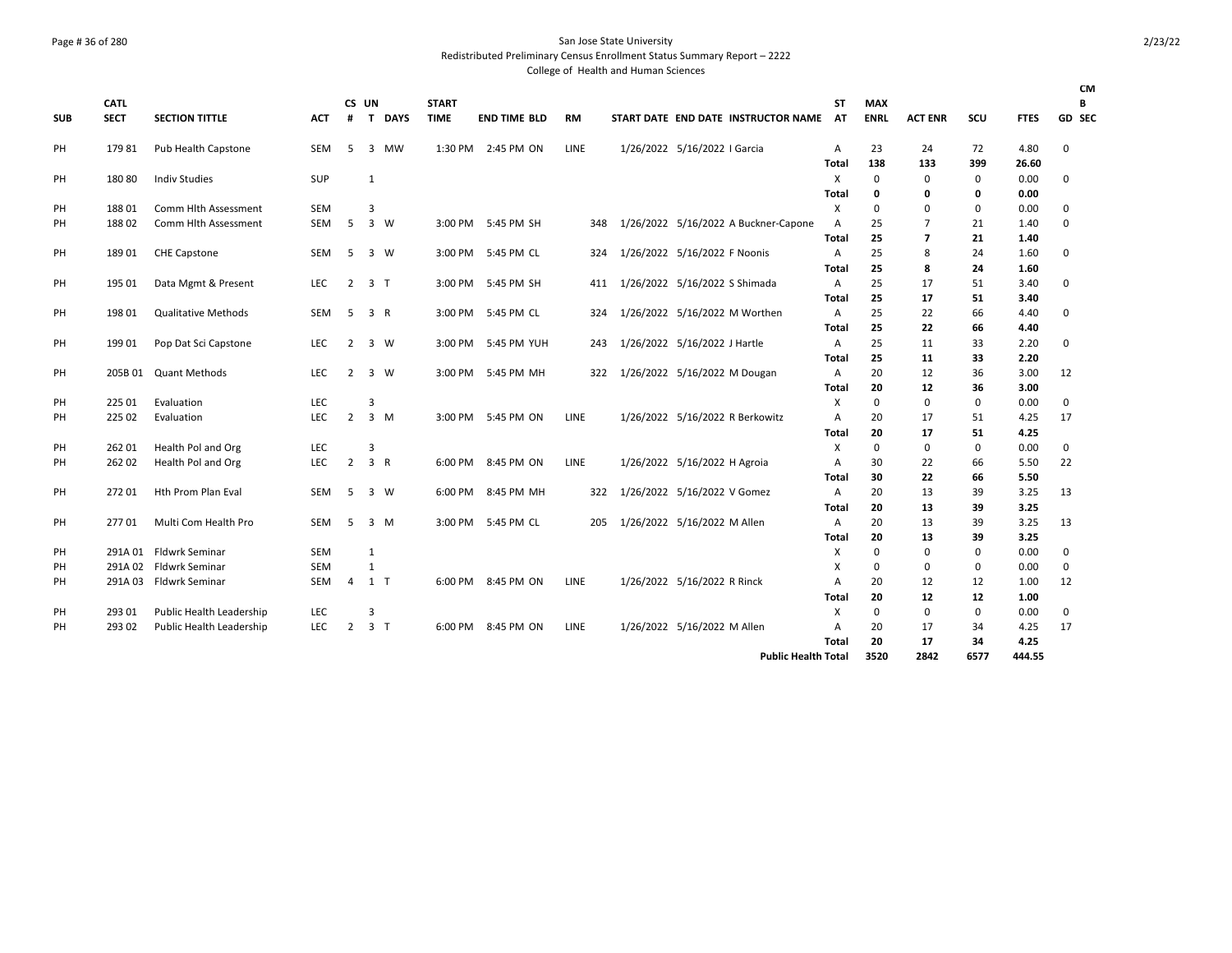### Page # 37 of 280 San Jose State University

Redistributed Preliminary Census Enrollment Status Summary Report – 2222

| <b>SUB</b>  | <b>CATL</b><br><b>SECT</b>              | <b>SECTION TITTLE</b>                                          | <b>ACT</b> | CS UN          |                     | # T DAYS | <b>START</b><br><b>TIME</b> | <b>END TIME BLD</b>   | <b>RM</b>     |                                 |                                 | START DATE END DATE INSTRUCTOR NAME | ST<br><b>AT</b>   | <b>MAX</b><br><b>ENRL</b> | <b>ACT ENR</b>    | SCU         | <b>FTES</b>  | <b>CM</b><br>В<br>GD SEC |
|-------------|-----------------------------------------|----------------------------------------------------------------|------------|----------------|---------------------|----------|-----------------------------|-----------------------|---------------|---------------------------------|---------------------------------|-------------------------------------|-------------------|---------------------------|-------------------|-------------|--------------|--------------------------|
|             | <b>Recreation &amp; Leisure Studies</b> |                                                                |            |                |                     |          |                             |                       |               |                                 |                                 |                                     |                   |                           |                   |             |              |                          |
| RECL        | 1001                                    | <b>Creat Meaning Life</b>                                      | LEC.       | $\overline{2}$ |                     | 3 TR     |                             | 10:30 AM 11:45 AM YUH | 243           |                                 | 1/26/2022 5/16/2022 P Toney     |                                     | Α                 | 30                        | 25                | 75          | 5.00         | 0                        |
| <b>RECL</b> | 1003                                    | <b>Creat Meaning Life</b>                                      | LEC        | $\overline{2}$ |                     | 3 TR     |                             | 10:30 AM 11:45 AM BBC | 126           | 1/26/2022 5/16/2022 P Toney     |                                 |                                     | Α                 | 30                        | 17                | 51          | 3.40         | $\Omega$                 |
| <b>RECL</b> | 1081                                    | <b>Creat Meaning Life</b>                                      | LEC        | $\overline{2}$ |                     | 3 TBA    |                             | ΟN                    | LINE          |                                 | 1/26/2022 5/16/2022 M Duphily   |                                     | Α                 | 30                        | 27                | 81          | 5.40         | $\pmb{0}$                |
| <b>RECL</b> | 1083                                    | <b>Creat Meaning Life</b>                                      | LEC        | $\overline{2}$ |                     | 3 TBA    |                             | ON                    | LINE          |                                 | 1/26/2022 5/16/2022 M Duphily   |                                     | Α                 | 30                        | 21                | 63          | 4.20         | $\mathbf 0$              |
| RECL        | 1084                                    | <b>Creat Meaning Life</b>                                      | <b>LEC</b> | $\overline{2}$ |                     | 3 TBA    |                             | ON                    | LINE          |                                 | 1/26/2022 5/16/2022 H Duplaisir |                                     | Α                 | 30                        | 28                | 84          | 5.60         | $\mathbf 0$              |
|             |                                         |                                                                |            |                |                     |          |                             |                       |               |                                 |                                 |                                     | <b>Total</b>      | 150                       | 118               | 354         | 23.60        |                          |
| RECL        | 90 01                                   | Rec Parks Tourism                                              | LEC        |                |                     | 2 3 TR   |                             | 9:00 AM 10:15 AM MH   | 235           | 1/26/2022 5/16/2022 P Toney     |                                 |                                     | Α                 | 30                        | 11                | 33          | 2.20         | $\mathbf 0$              |
|             |                                         |                                                                |            |                |                     |          |                             |                       |               |                                 |                                 |                                     | <b>Total</b>      | 30                        | 11                | 33          | 2.20         |                          |
| RECL        | 94 01                                   | Outdoor Rec                                                    | <b>LEC</b> |                | $\overline{3}$      |          |                             |                       |               |                                 |                                 |                                     | X                 | $\pmb{0}$                 | $\mathbf 0$       | 0           | 0.00         | $\mathbf 0$              |
|             |                                         |                                                                |            |                |                     |          |                             |                       |               |                                 |                                 |                                     | <b>Total</b>      | 0                         | 0                 | 0           | 0.00         |                          |
| RECL        |                                         | 100W 80 Writing Workshop                                       | SEM        | 4              |                     | 3 TBA    |                             | ON                    | LINE          |                                 | 1/26/2022 5/16/2022 M Duphily   |                                     | Α                 | 25                        | 9                 | 27          | 1.80         | 0                        |
|             |                                         |                                                                |            |                |                     |          |                             |                       |               |                                 |                                 |                                     | <b>Total</b>      | 25                        | 9                 | 27          | 1.80         |                          |
| RECL        | 11001                                   | Leisure, Life                                                  | LEC.       | 2              |                     | 3 MW     |                             | 9:00 AM 10:15 AM YUH  | 243           |                                 |                                 | 1/26/2022 5/16/2022 B Grosvenor     | Α                 | 30                        | 13                | 39          | 2.60         | 0                        |
|             |                                         |                                                                |            |                |                     |          |                             |                       |               |                                 |                                 |                                     | <b>Total</b>      | 30                        | 13                | 39          | 2.60         |                          |
| <b>RECL</b> | 11101                                   | Leis Cult & Ident                                              | <b>LEC</b> | 2              | 3                   | TBA      |                             | ON                    | LINE          |                                 | 1/26/2022 5/16/2022 P Toney     |                                     | Α                 | 30                        | 30                | 90          | 6.00         | $\Omega$                 |
| RECL        | 11102                                   | Leis Cult & Ident                                              | LEC        | $\overline{2}$ |                     | 3 TBA    |                             | ON                    | LINE          |                                 | 1/26/2022 5/16/2022 P Toney     |                                     | Α                 | 30                        | 29                | 87          | 5.80         | $\Omega$                 |
|             |                                         |                                                                |            |                |                     |          |                             |                       |               |                                 |                                 |                                     | <b>Total</b>      | 60                        | 59                | 177         | 11.80        |                          |
| RECL        | 11201                                   | Intro to RT                                                    | <b>LEC</b> | 2              |                     | 3 TBA    |                             | ON                    | LINE          |                                 |                                 | 1/26/2022 5/16/2022 B Grosvenor     | Α                 | 25                        | 24                | 72          | 4.80         | 0                        |
| RECL        | 11202                                   | Intro to RT                                                    | LEC.       | $\overline{2}$ |                     | 3 TBA    |                             | ON                    | LINE          |                                 |                                 | 1/26/2022 5/16/2022 B Grosvenor     | Α                 | 25                        | 25                | 75          | 5.00         | 0                        |
|             |                                         |                                                                |            |                |                     |          |                             |                       |               |                                 |                                 |                                     | <b>Total</b>      | 50                        | 49                | 147         | 9.80         |                          |
| <b>RECL</b> | 13201                                   | Rec Program Plan                                               | <b>LEC</b> |                | $\overline{3}$      |          |                             |                       |               |                                 |                                 |                                     | X                 | $\pmb{0}$                 | $\mathbf 0$       | $\mathsf 0$ | 0.00         | $\mathbf 0$              |
| <b>RECL</b> | 132 02                                  | Rec Program Plan                                               | LEC        | $\mathbf{1}$   |                     | 3 MW     |                             | 12:00 PM 1:15 PM YUH  | 243           |                                 |                                 | 1/26/2022 5/16/2022 B Grosvenor     | Α                 | 30                        | 10                | 30          | 2.00         | $\pmb{0}$                |
|             |                                         |                                                                |            |                |                     |          |                             |                       |               |                                 |                                 |                                     | Total             | 30                        | 10                | 30          | 2.00         |                          |
| <b>RECL</b> | 135 01                                  | Rec Areas & Facilit                                            | LEC        |                | $1 \quad 3 \quad F$ |          |                             | 9:00 AM 11:45 AM SH   | 242           | 1/26/2022 5/16/2022 C Collopy   |                                 |                                     | Α                 | 25                        | 16                | 48          | 3.20         | $\mathbf 0$              |
|             |                                         |                                                                |            |                |                     |          |                             |                       |               |                                 |                                 |                                     | <b>Total</b>      | 25                        | 16                | 48          | 3.20         |                          |
| RECL        | 136 01                                  | Rec & Park Admin                                               | <b>LEC</b> |                | 1 3 TR              |          |                             | 9:00 AM 10:15 AM YUH  | 243           |                                 |                                 | 1/26/2022 5/16/2022 B Grosvenor     | Α                 | 25                        | 11                | 33          | 2.20         | 0                        |
|             |                                         |                                                                |            |                |                     |          |                             |                       |               |                                 |                                 |                                     | Total             | 25                        | 11                | 33          | 2.20         |                          |
| <b>RECL</b> |                                         | 140A 01 Aquatic Therapy                                        | LAB        |                | 1                   |          |                             |                       |               |                                 |                                 |                                     | X                 | $\mathbf 0$               | $\mathbf 0$       | 0           | 0.00         | 0                        |
| RECL        |                                         | 140A 80 Aquatic Therapy                                        | LAB        | 15             | 1 S                 |          |                             | 9:00 AM 5:00 PM OFF   | <b>CAMPUS</b> | 1/26/2022 5/16/2022 S Shields   |                                 |                                     | Α                 | 20                        | 28                | 28          | 1.87         | $\mathbf 0$              |
|             |                                         |                                                                |            |                |                     |          |                             |                       |               |                                 |                                 |                                     | Total             | 20                        | 28                | 28          | 1.87         |                          |
| RECL        |                                         | 140B 01 Beh Interventions                                      | LAB        |                | $\mathbf{1}$        |          |                             |                       |               |                                 |                                 |                                     | х                 | $\Omega$                  | $\mathbf 0$       | 0           | 0.00         | 0                        |
| RECL        | 140B 02                                 | <b>Beh Interventions</b>                                       | LAB        | 15             |                     | 1 TBA    |                             | ON                    | LINE          |                                 | 1/26/2022 5/16/2022 J Lam       |                                     | Α                 | 28                        | 28                | 28          | 1.87         | 0                        |
| RECL        | 140B 80                                 | <b>Beh Interventions</b>                                       | LAB        |                | $\mathbf{1}$        |          |                             |                       |               |                                 |                                 |                                     | X                 | 0                         | $\mathbf 0$       | 0           | 0.00         | $\Omega$                 |
|             |                                         |                                                                |            |                |                     |          |                             |                       |               |                                 |                                 |                                     | <b>Total</b>      | 28                        | 28                | 28          | 1.87         |                          |
| <b>RECL</b> |                                         | 140C 01 Adventure Therapy                                      | LAB<br>LAB | 15             | $\mathbf{1}$        | 1 TBA    |                             | ON                    | LINE          |                                 | 1/26/2022 5/16/2022 S Ross      |                                     | X                 | 0<br>28                   | 0                 | 0<br>28     | 0.00         | $\Omega$<br>0            |
| RECL        |                                         | 140C 02 Adventure Therapy                                      |            |                |                     |          |                             |                       |               |                                 |                                 |                                     | Α                 | $\Omega$                  | 28<br>0           | 0           | 1.87         | 0                        |
| RECL        | 140C 80                                 | <b>Adventure Therapy</b>                                       | LAB        |                | 1                   |          |                             |                       |               |                                 |                                 |                                     | Χ                 |                           |                   |             | 0.00         |                          |
|             | 143 01                                  |                                                                | LEC        |                | 3                   |          |                             |                       |               |                                 |                                 |                                     | <b>Total</b><br>X | 28<br>0                   | 28<br>$\mathbf 0$ | 28<br>0     | 1.87<br>0.00 |                          |
| RECL        | 143 02                                  | <b>Festivals &amp; Events</b><br><b>Festivals &amp; Events</b> | <b>LEC</b> |                | 3                   |          |                             |                       |               |                                 |                                 |                                     |                   | $\mathbf 0$               | $\Omega$          | 0           | 0.00         | 0<br>$\Omega$            |
| RECL        |                                         |                                                                |            |                |                     |          |                             |                       |               |                                 |                                 |                                     | X<br><b>Total</b> | 0                         | $\mathbf 0$       | 0           | 0.00         |                          |
| <b>RECL</b> | 144 01                                  |                                                                | LEC        | $\overline{2}$ |                     | 3 TR     |                             | 12:00 PM 1:15 PM SPXC | 152           |                                 |                                 |                                     |                   | 15                        | 11                | 33          | 2.20         | $\mathbf 0$              |
|             |                                         | Natural&CulturalInterpretation                                 |            |                |                     |          |                             |                       |               | 1/26/2022 5/16/2022 H Duplaisir |                                 |                                     | Α                 | 15                        | 11                | 33          | 2.20         |                          |
| RECL        | 148 01                                  | <b>Biofdbck Princ/Prac</b>                                     | LEC        | 3              | 3                   | $\top$   | 3:00 PM                     | 4:50 PM YUH           | 243           | 1/26/2022 5/16/2022 M Duphily   |                                 |                                     | <b>Total</b><br>Α | 35                        | 25                | 50          | 5.00         | 0                        |
| <b>RECL</b> | 148 02                                  | <b>Biofdbck Princ/Prac</b>                                     | <b>ACT</b> | 13             |                     | 0 TBA    |                             | ON                    | LINE          |                                 | 1/26/2022 5/16/2022 M Duphily   |                                     | Α                 | 35                        | 25                | 25          | 0.00         | $\mathbf 0$              |
|             |                                         |                                                                |            |                |                     |          |                             |                       |               |                                 |                                 |                                     | <b>Total</b>      | 70                        | 50                | 75          | 5.00         |                          |
| RECL        | 152 01                                  | Non-Profit Leaders                                             | LEC        |                | 2 3 TR              |          |                             | 10:30 AM 11:45 AM MH  | 322           | 1/26/2022 5/16/2022 H Duplaisir |                                 |                                     | Α                 | 15                        | 14                | 42          | 2.80         | $\Omega$                 |
|             |                                         |                                                                |            |                |                     |          |                             |                       |               |                                 |                                 |                                     |                   |                           |                   |             |              |                          |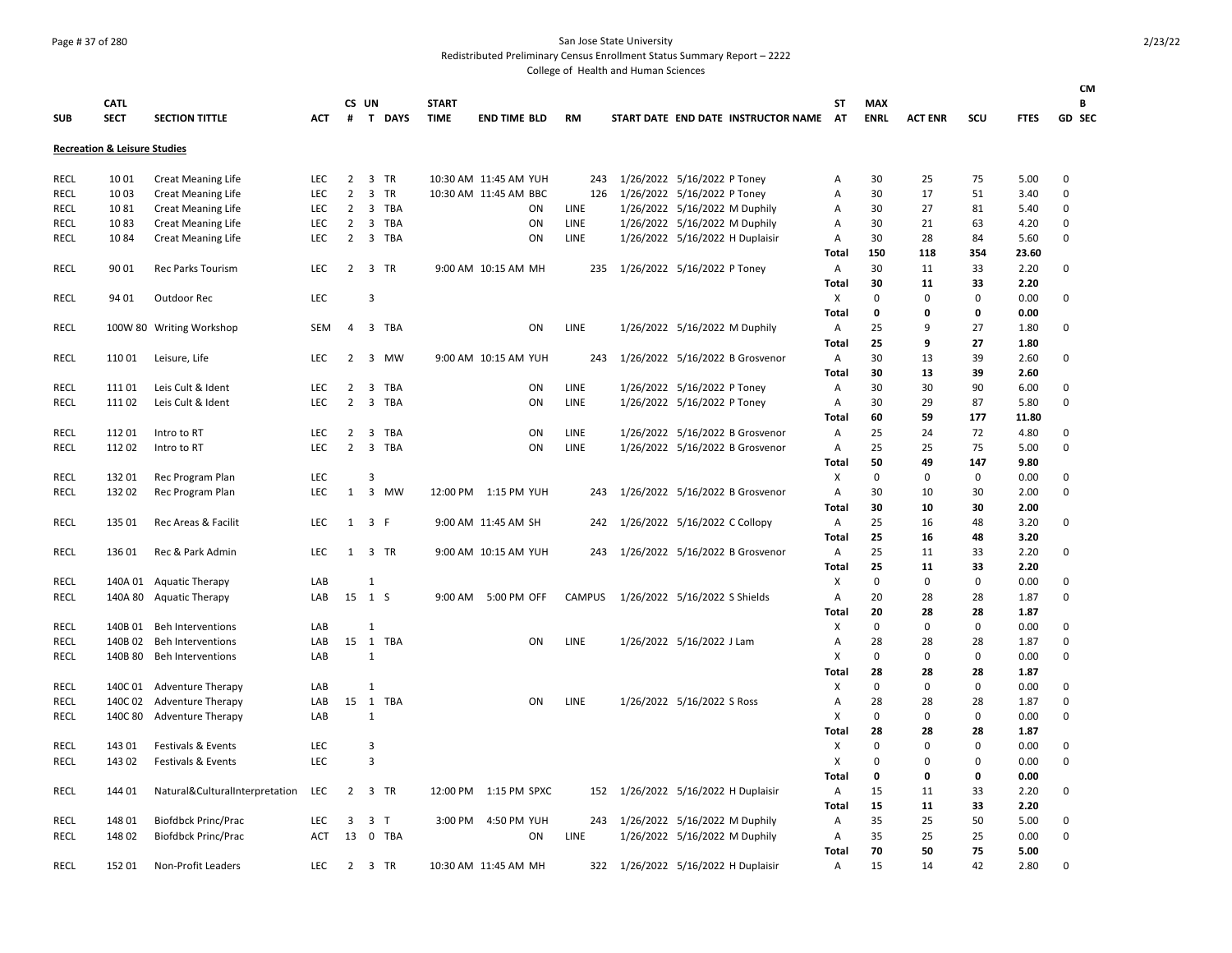### Page # 38 of 280 San Jose State University

Redistributed Preliminary Census Enrollment Status Summary Report – 2222

|             | <b>CATL</b> |                            |            | CS UN          |     |                | <b>START</b> |                      |      |                                               | ST             | <b>MAX</b>     |                |          |             | <b>CM</b><br>В |
|-------------|-------------|----------------------------|------------|----------------|-----|----------------|--------------|----------------------|------|-----------------------------------------------|----------------|----------------|----------------|----------|-------------|----------------|
| <b>SUB</b>  | <b>SECT</b> | <b>SECTION TITTLE</b>      | <b>ACT</b> | #              | T   | <b>DAYS</b>    | <b>TIME</b>  | <b>END TIME BLD</b>  | RM   | START DATE END DATE INSTRUCTOR NAME           | <b>AT</b>      | <b>ENRL</b>    | <b>ACT ENR</b> | SCU      | <b>FTES</b> | GD SEC         |
|             |             |                            |            |                |     |                |              |                      |      |                                               | <b>Total</b>   | 15             | 14             | 42       | 2.80        |                |
| RECL        | 15702       | Sus Rec & Eco Tour         | LEC        |                | 3   |                |              |                      |      |                                               | Χ              | 0              | 0              | 0        | 0.00        | 0              |
| <b>RECL</b> | 15703       | Sus Rec & Eco Tour         | <b>LEC</b> |                | 3   |                |              |                      |      |                                               | X              | 0              | 0              | $\Omega$ | 0.00        | $\mathbf 0$    |
|             |             |                            |            |                |     |                |              |                      |      |                                               | Total          | o              | 0              | 0        | 0.00        |                |
| RECL        | 160 01      | Eval & Res in Rec          | <b>LEC</b> |                | 3   |                |              |                      |      |                                               | X              | 0              | 0              | 0        | 0.00        | 0              |
| <b>RECL</b> | 160 02      | Eval & Res in Rec          | <b>LEC</b> |                | 3   |                |              |                      |      |                                               | X              | 0              | 0              | $\Omega$ | 0.00        | 0              |
| RECL        | 160 03      | Eval & Res in Rec          | LEC        | 3              | 3   | MW             |              | 10:30 AM 11:45 AM ON | LINE | 1/26/2022 5/16/2022 J Baur                    | A              | 20             | 15             | 45       | 3.00        | 0              |
|             |             |                            |            |                |     |                |              |                      |      |                                               | Total          | 20             | 15             | 45       | 3.00        |                |
| <b>RECL</b> | 16980       | Practicum in RT            | <b>SUP</b> | 36             |     | 1 TBA          |              | ON                   | LINE | 1/26/2022 5/16/2022 S Ross                    | $\overline{A}$ | 20             | 3              | 3        | 0.20        | 0              |
|             |             |                            |            |                |     |                |              |                      |      |                                               | <b>Total</b>   | 20             | 3              | 3        | 0.20        |                |
| RECL        |             | 170A 80 Pre-Intern Workshp | SUP        | 36             |     | 1 TBA          |              | ON                   | LINE | 1/26/2022 5/16/2022 J Baur                    | A              | 15             | 17             | 17       | 1.13        | $\mathbf 0$    |
|             |             |                            |            |                |     |                |              |                      |      |                                               | <b>Total</b>   | 15             | 17             | 17       | 1.13        |                |
| <b>RECL</b> |             | 170B 01 Intern in Rec      | SUP        | 48             |     | 10 TBA         |              | ON                   | LINE | 1/26/2022 5/16/2022 J Baur                    | $\overline{A}$ | 15             | 1              | 10       | 0.67        | $\Omega$       |
|             |             |                            |            |                |     |                |              |                      |      |                                               | Total          | 15             | 1              | 10       | 0.67        |                |
| RECL        | 170C 01     | Intern Rec Therapy         | SUP        |                |     | 36 10 TBA      |              | ON                   | LINE | 1/26/2022 5/16/2022 S Ross                    | $\overline{A}$ | 15             | 9              | 90       | 6.00        | $\mathbf 0$    |
|             |             |                            |            |                |     |                |              |                      |      |                                               | <b>Total</b>   | 15             | 9              | 90       | 6.00        |                |
| <b>RECL</b> | 18001       | Indiv Study                | SUP        | 36             |     | 2 TBA          |              | ON                   | LINE | 1/26/2022 5/16/2022 J Baur                    | $\overline{A}$ | $\overline{2}$ | 0              | 0        | 0.00        | 0              |
|             |             |                            |            |                |     |                |              |                      |      |                                               | <b>Total</b>   | $\overline{2}$ | 0              | 0        | 0.00        |                |
| RECL        | 19701       | <b>RT</b> in Mental Health | <b>LEC</b> | $\overline{2}$ |     | 3 M            | 3:00 PM      | 4:15 PM DBH          | 225  | 1/26/2022 5/16/2022 S Ross                    | $\overline{A}$ | 15             | 12             | 24       | 2.40        | 0              |
| <b>RECL</b> | 19702       | <b>RT</b> in Mental Health | <b>ACT</b> | 11             |     | $0 \mathsf{M}$ | 4:30 PM      | 5:45 PM DBH          | 225  | 1/26/2022 5/16/2022 S Ross                    | $\mathsf{A}$   | 15             | 12             | 12       | 0.00        | 0              |
| <b>RECL</b> | 19703       | <b>RT</b> in Mental Health | <b>LEC</b> | 2              |     | 3 W            | 3:00 PM      | 4:15 PM DBH          | 225  | 1/26/2022 5/16/2022 S Ross                    | A              | 15             | 14             | 28       | 2.80        | 0              |
| <b>RECL</b> | 19704       | <b>RT</b> in Mental Health | <b>ACT</b> | 11             |     | $0 \quad W$    | 4:30 PM      | 5:45 PM DBH          | 225  | 1/26/2022 5/16/2022 S Ross                    | $\overline{A}$ | 15             | 14             | 14       | 0.00        | 0              |
|             |             |                            |            |                |     |                |              |                      |      |                                               | <b>Total</b>   | 60             | 52             | 78       | 5.20        |                |
| <b>RECL</b> | 19901       | Adv Prac in RT             | <b>LEC</b> |                | 3   |                |              |                      |      |                                               | X              | 0              | 0              | 0        | 0.00        | 0              |
| <b>RECL</b> | 19902       | Adv Prac in RT             | LEC.       |                | 3   |                |              |                      |      |                                               | X              | 0              | 0              | 0        | 0.00        | 0              |
| <b>RECL</b> | 19903       | Adv Prac in RT             | <b>LEC</b> | $\overline{2}$ | 3 R |                |              | 3:00 PM 5:45 PM ON   | LINE | 1/26/2022 5/16/2022 T Hooker                  | A              | 40             | 24             | 72       | 4.80        | 0              |
|             |             |                            |            |                |     |                |              |                      |      |                                               | <b>Total</b>   | 40             | 24             | 72       | 4.80        |                |
|             |             |                            |            |                |     |                |              |                      |      | <b>Recreation &amp; Leisure Studies Total</b> | 788            | 576            | 1437           | 95.80    |             |                |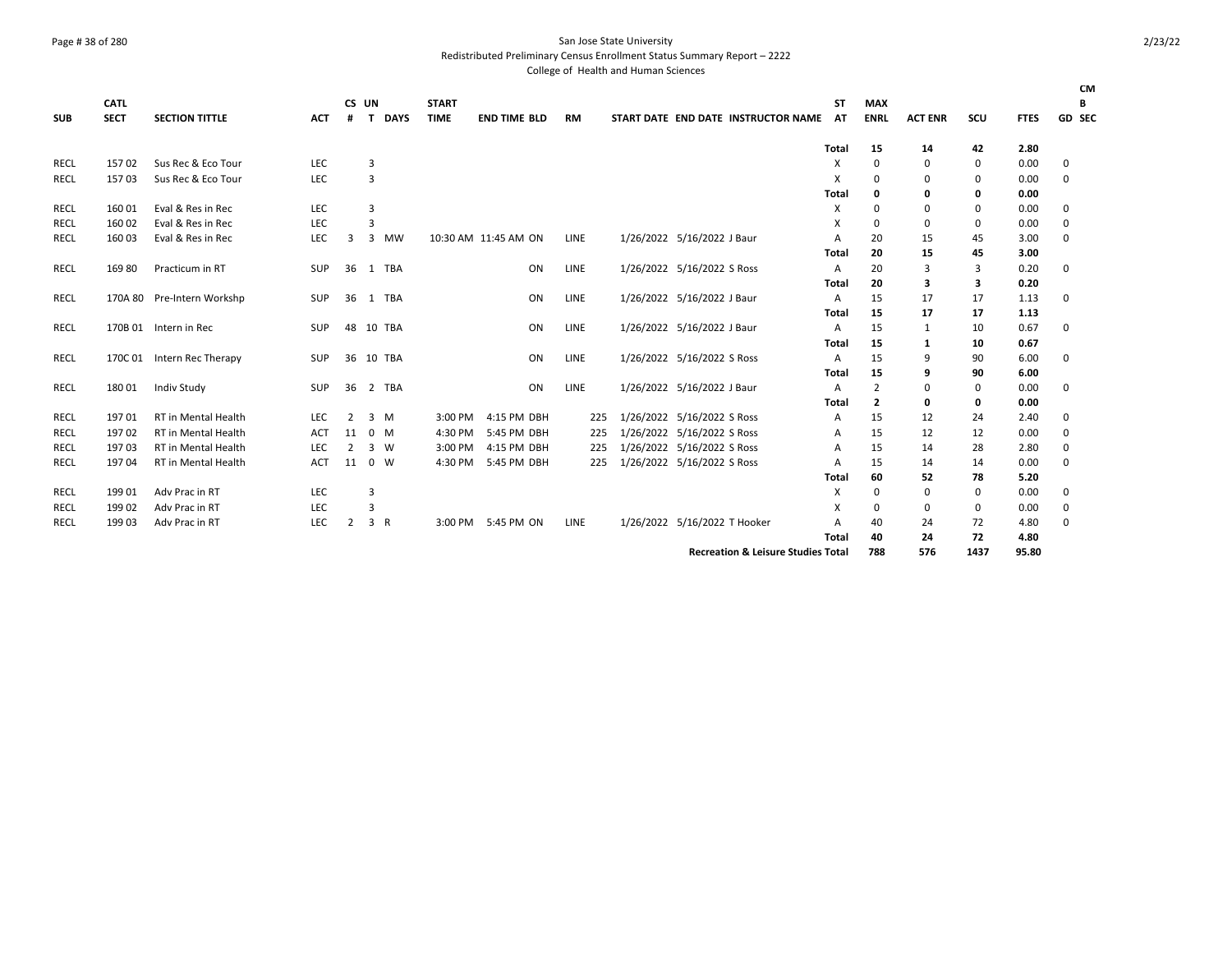### Page # 39 of 280 San Jose State University

Redistributed Preliminary Census Enrollment Status Summary Report – 2222

|                    |             |                          |            |                |                         |               |              |                     |             |                                       |              |             |                |              |             | CM                           |  |
|--------------------|-------------|--------------------------|------------|----------------|-------------------------|---------------|--------------|---------------------|-------------|---------------------------------------|--------------|-------------|----------------|--------------|-------------|------------------------------|--|
|                    | <b>CATL</b> |                          |            |                | CS UN                   |               | <b>START</b> |                     |             |                                       | ST           | MAX         |                |              |             | В                            |  |
| <b>SUB</b>         | <b>SECT</b> | <b>SECTION TITTLE</b>    | <b>ACT</b> | #              |                         | <b>T DAYS</b> | <b>TIME</b>  | <b>END TIME BLD</b> | RM          | START DATE END DATE INSTRUCTOR NAME   | AT           | <b>ENRL</b> | <b>ACT ENR</b> | scu          | <b>FTES</b> | GD SEC                       |  |
| <b>Social Work</b> |             |                          |            |                |                         |               |              |                     |             |                                       |              |             |                |              |             |                              |  |
| <b>GERO</b>        | 10701       | Aging and Society        | <b>LEC</b> | 2              |                         | 3 M           | 6:00 PM      | 8:45 PM ON          | LINE        | 1/26/2022 5/16/2022 V Silva           | А            | 35          | 34             | 102          | 6.80        | $\mathbf{0}$<br>C            |  |
| PH                 | 107 01      | Aging and Society        | LEC        | $\overline{2}$ |                         | $3 \, M$      | 6:00 PM      | 8:45 PM ON          | LINE        | 1/26/2022 5/16/2022 V Silva           | А            | 0           | $\mathbf{0}$   | $\mathbf 0$  | 0.00        | $\mathbf 0$<br>C             |  |
| <b>SCWK</b>        | 107 01      | Aging and Society        | <b>LEC</b> | $\overline{2}$ | $\overline{\mathbf{3}}$ | M             |              | 6:00 PM 8:45 PM ON  | <b>LINE</b> | 1/26/2022 5/16/2022 V Silva           | А            | 0           | $\Omega$       | $\Omega$     | 0.00        | $\mathbf{0}$<br>C            |  |
| <b>GERO</b>        | 10702       | Aging and Society        | LEC        |                | 3                       |               |              |                     |             |                                       | Χ            | $\Omega$    | 0              | $\mathbf 0$  | 0.00        | 0                            |  |
| PH                 | 107 02      | Aging and Society        | LEC        |                | 3                       |               |              |                     |             |                                       | X            | 0           | $\Omega$       | $\Omega$     | 0.00        | 0                            |  |
| <b>SCWK</b>        | 107 02      | Aging and Society        | <b>LEC</b> |                | 3                       |               |              |                     |             |                                       | X            | $\Omega$    | O              | $\Omega$     | 0.00        | $\Omega$                     |  |
| <b>GERO</b>        | 10703       | Aging and Society        | <b>LEC</b> | 2              | 3 <sub>1</sub>          |               | 3:00 PM      | 5:45 PM ON          | LINE        | 1/26/2022 5/16/2022 V Silva           | A            | 35          | 20             | 60           | 4.00        | $\mathbf{0}$<br>C            |  |
| PH                 | 10703       | Aging and Society        | <b>LEC</b> | $\overline{2}$ | 3 <sub>7</sub>          |               | 3:00 PM      | 5:45 PM ON          | LINE        | 1/26/2022 5/16/2022 V Silva           | А            | 0           | $\mathbf{0}$   | $\mathbf{0}$ | 0.00        | $\mathbf 0$<br>C             |  |
| <b>SCWK</b>        | 107 03      | Aging and Society        | LEC        | $\overline{2}$ | 3 <sub>7</sub>          |               | 3:00 PM      | 5:45 PM ON          | LINE        | 1/26/2022 5/16/2022 V Silva           | А            | 0           | $\mathbf{0}$   | $\mathbf 0$  | 0.00        | $\mathbf{0}$<br>$\mathsf{C}$ |  |
|                    |             |                          |            |                |                         |               |              |                     |             |                                       | Total        | 70          | 54             | 162          | 10.80       |                              |  |
| <b>SCWK</b>        |             | 100W 01 Writing Workshop | <b>SEM</b> | 4              | 3 <sub>T</sub>          |               | 6:00 PM      | 8:45 PM MH          | 332         | 1/26/2022 5/16/2022 J Hubbs           | Α            | 25          | 16             | 48           | 3.20        | 0                            |  |
| <b>SCWK</b>        |             | 100W 02 Writing Workshop | SEM        | 4              |                         | 3 W           | 6:00 PM      | 8:45 PM SH          | 312         | 1/26/2022 5/16/2022 J Hubbs           | Α            | 25          | 19             | 57           | 3.80        | $\Omega$                     |  |
| <b>SCWK</b>        |             | 100W 03 Writing Workshop | <b>SEM</b> | 4              | 3 R                     |               | 6:00 PM      | 8:45 PM SH          | 345         | 1/26/2022 5/16/2022 K Jones           | A            | 25          | 10             | 30           | 2.00        | $\Omega$                     |  |
|                    |             |                          |            |                |                         |               |              |                     |             |                                       | Total        | 75          | 45             | 135          | 9.00        |                              |  |
| <b>SCWK</b>        | 112 01      | Gen Practice II          | LEC        |                | $\overline{3}$          |               |              |                     |             |                                       | X            | 0           | $\mathbf 0$    | 0            | 0.00        | 0                            |  |
| <b>SCWK</b>        | 11202       | Gen Practice II          | LEC        |                | $\overline{3}$          |               |              |                     |             |                                       | X            | 0           | 0              | $\mathbf 0$  | 0.00        | $\Omega$                     |  |
| <b>SCWK</b>        | 112 03      | Gen Practice II          | LEC        |                | $\overline{3}$          |               |              |                     |             |                                       | X            | 0           | $\mathbf 0$    | $\mathbf 0$  | 0.00        | 0                            |  |
| <b>SCWK</b>        | 11204       | Gen Practice II          | LEC        |                | 3                       |               |              |                     |             |                                       | X            | $\Omega$    | $\Omega$       | $\Omega$     | 0.00        | 0                            |  |
| <b>SCWK</b>        | 112 05      | Gen Practice II          | <b>LEC</b> | $\overline{2}$ |                         | $3 \, M$      |              | 9:00 AM 11:45 AM SH | 345         | 1/26/2022 5/16/2022 L Arieta Hayes    | A            | 19          | 22             | 66           | 4.40        | $\Omega$                     |  |
| <b>SCWK</b>        | 11206       | Gen Practice II          | <b>LEC</b> | $\overline{2}$ | $\overline{3}$          | W             | 12:00 PM     | 2:45 PM SH          | 345         | 1/26/2022 5/16/2022 Y Anyon           | A            | 19          | 20             | 60           | 4.00        | $\Omega$                     |  |
| <b>SCWK</b>        | 11207       | Gen Practice II          | <b>LEC</b> | $\overline{2}$ |                         | $3 \quad W$   | 3:00 PM      | 5:45 PM SH          | 345         | 1/26/2022 5/16/2022 Y Anyon           | А            | 19          | 19             | 57           | 3.80        | 0                            |  |
| <b>SCWK</b>        | 112 08      | Gen Practice II          | LEC        | $\overline{2}$ |                         | $3 \, M$      |              | 6:00 PM 8:45 PM SH  | 345         | 1/26/2022 5/16/2022 M Garbe           | А            | 19          | 15             | 45           | 3.00        | 0                            |  |
|                    |             |                          |            |                |                         |               |              |                     |             |                                       | Total        | 76          | 76             | 228          | 15.20       |                              |  |
| <b>SCWK</b>        | 121 01      | Soc Wel Ins II           | LEC        |                | 3                       |               |              |                     |             |                                       | X            | 0           | 0              | 0            | 0.00        | 0                            |  |
| <b>SCWK</b>        | 121 02      | Soc Wel Ins II           | LEC        |                | 3                       |               |              |                     |             |                                       | X            | $\Omega$    | $\Omega$       | $\Omega$     | 0.00        | $\Omega$                     |  |
| <b>SCWK</b>        | 12103       | Soc Wel Ins II           | <b>LEC</b> |                | 3                       |               |              |                     |             |                                       | X            | 0           | 0              | $\Omega$     | 0.00        | $\Omega$                     |  |
| <b>SCWK</b>        | 121 04      | Soc Wel Ins II           | LEC        | $\overline{2}$ |                         | 3 M           | 12:00 PM     | 2:45 PM ON          | LINE        | 1/26/2022 5/16/2022 E Bruce           | A            | 20          | 19             | 57           | 3.80        | $\Omega$                     |  |
| <b>SCWK</b>        | 121 05      | Soc Wel Ins II           | LEC        | $\overline{2}$ | 3 <sub>7</sub>          |               | 12:00 PM     | 2:45 PM ON          | LINE        | 1/26/2022 5/16/2022 E Bruce           | А            | 20          | 20             | 60           | 4.00        | $\mathbf 0$                  |  |
| <b>SCWK</b>        | 121 06      | Soc Wel Ins II           | <b>LEC</b> | $\overline{2}$ |                         | $3 \quad W$   | 12:00 PM     | 2:45 PM ON          | <b>LINE</b> | 1/26/2022 5/16/2022 E Bruce           | Α            | 20          | 19             | 57           | 3.80        | $\Omega$                     |  |
|                    |             |                          |            |                |                         |               |              |                     |             |                                       | Total        | 60          | 58             | 174          | 11.60       |                              |  |
| <b>SCWK</b>        | 140 01      | Intro to Field Prac      | SUP        | 36             | 3 M                     |               | 6:00 PM      | 8:45 PM ON          | LINE        | 1/26/2022 5/16/2022 Y Maxwell         | Α            | 35          | 19             | 57           | 3.80        | 0                            |  |
| <b>SCWK</b>        | 140 02      | Intro to Field Prac      | <b>SUP</b> | 36             | 3 <sub>7</sub>          |               | 3:00 PM      | 5:45 PM ON          | LINE        | 1/26/2022 5/16/2022 Y Maxwell         | A            | 35          | 31             | 93           | 6.20        | $\Omega$                     |  |
| <b>SCWK</b>        | 140 03      | Intro to Field Prac      | <b>SUP</b> |                | 36 3 F                  |               |              | 12:30 PM 3:15 PM ON | LINE        | 1/26/2022 5/16/2022 C Stiles          | A            | 35          | 10             | 30           | 2.00        | $\Omega$                     |  |
|                    |             |                          |            |                |                         |               |              |                     |             |                                       | Total        | 105         | 60             | 180          | 12.00       |                              |  |
| <b>SCWK</b>        | 142 01      | Field Practicum II       | SUP        | 36             |                         | 4 TBA         |              | ON                  | LINE        | 1/26/2022 5/16/2022 L Chin            | Α            | 30          | 13             | 52           | 3.47        | 0                            |  |
| <b>SCWK</b>        | 142 02      | Field Practicum II       | <b>SUP</b> | 36             |                         | 4 TBA         |              | ON                  | LINE        | 1/26/2022 5/16/2022 M Blandino        | А            | 30          | 12             | 48           | 3.20        | 0                            |  |
| <b>SCWK</b>        | 142 03      | Field Practicum II       | SUP        | 36             |                         | 4 TBA         |              | ON                  | LINE        | 1/26/2022 5/16/2022 L Chin            | А            | 30          | 13             | 52           | 3.47        | 0                            |  |
| <b>SCWK</b>        | 142 04      | Field Practicum II       | SUP        | 36             |                         | 4 TBA         |              | ON                  | LINE        | 1/26/2022 5/16/2022 M Curry           | А            | 30          | 12             | 48           | 3.20        | $\Omega$                     |  |
| <b>SCWK</b>        | 142 05      | Field Practicum II       | <b>SUP</b> | 36             |                         | 4 TBA         |              | ON                  | LINE        | 1/26/2022 5/16/2022 R Bhader          | A            | 30          | 14             | 56           | 3.73        | 0                            |  |
| <b>SCWK</b>        | 142 06      | Field Practicum II       | <b>SUP</b> | 36             |                         | 4 TBA         |              | ON                  | LINE        | 1/26/2022 5/16/2022 R Bhader          | А            | 30          | 12             | 48           | 3.20        | $\Omega$                     |  |
|                    |             |                          |            |                |                         |               |              |                     |             |                                       | <b>Total</b> | 180         | 76             | 304          | 20.27       |                              |  |
| <b>SCWK</b>        | 17001       | Intro Res Methods        | <b>SEM</b> |                | 3                       |               |              |                     |             |                                       | X            | 0           | 0              | $\mathbf 0$  | 0.00        | $\mathbf 0$                  |  |
| <b>SCWK</b>        | 170 02      | Intro Res Methods        | <b>SEM</b> |                | $\overline{3}$          |               |              |                     |             |                                       | X            | 0           | $\mathbf 0$    | $\mathbf 0$  | 0.00        | 0                            |  |
| <b>SCWK</b>        | 170 03      | Intro Res Methods        | SEM        |                | 3                       |               |              |                     |             |                                       | X            | $\Omega$    | 0              | $\Omega$     | 0.00        | 0                            |  |
| <b>SCWK</b>        | 170 04      | Intro Res Methods        | <b>SEM</b> | $\overline{a}$ |                         | 3 M           |              | 9:00 AM 11:45 AM ON | <b>LINE</b> | 1/26/2022 5/16/2022 S Lee             | A            | 20          | 19             | 57           | 3.80        | $\Omega$                     |  |
| <b>SCWK</b>        | 170 05      | Intro Res Methods        | <b>SEM</b> | 4              | 3 <sub>1</sub>          |               |              | 9:00 AM 11:45 AM ON | <b>LINE</b> | 1/26/2022 5/16/2022 K Lemon Osterling | $\mathsf{A}$ | 20          | 17             | 51           | 3.40        | $\Omega$                     |  |
| <b>SCWK</b>        | 170 06      | Intro Res Methods        | SEM        | $\overline{4}$ |                         | $3 \, M$      |              | 3:00 PM 5:45 PM ON  | <b>LINE</b> | 1/26/2022 5/16/2022 S Lee             | A            | 20          | 22             | 66           | 4.40        | $\Omega$                     |  |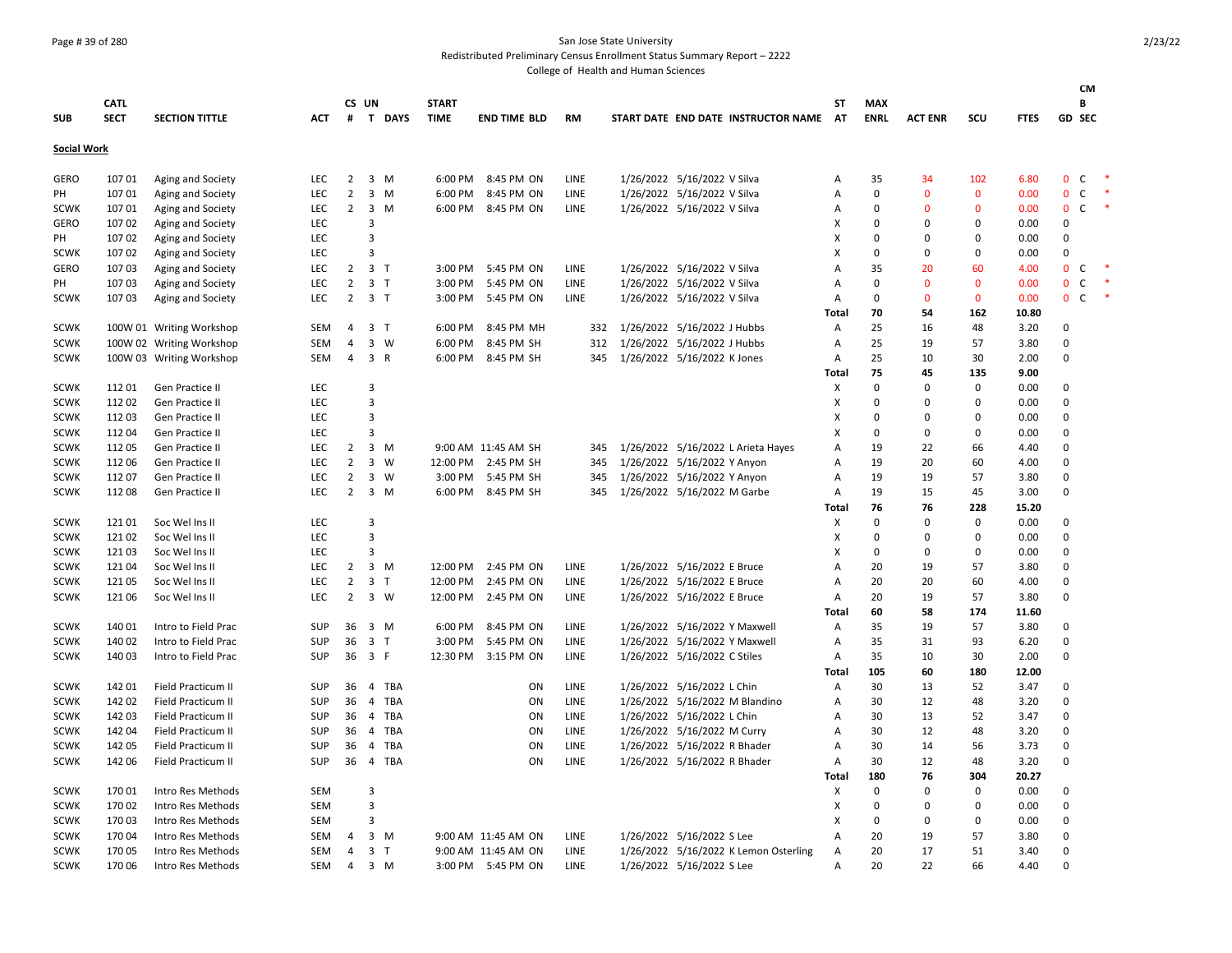### Page # 40 of 280 San Jose State University

Redistributed Preliminary Census Enrollment Status Summary Report – 2222

|             |             |                           |            |                |                            |     |              |                     |             |                                       |                |             |                |             |             | <b>CM</b>     |
|-------------|-------------|---------------------------|------------|----------------|----------------------------|-----|--------------|---------------------|-------------|---------------------------------------|----------------|-------------|----------------|-------------|-------------|---------------|
|             | <b>CATL</b> |                           |            |                | CS UN                      |     | <b>START</b> |                     |             |                                       | ST             | <b>MAX</b>  |                |             |             | В             |
| <b>SUB</b>  | <b>SECT</b> | <b>SECTION TITTLE</b>     | <b>ACT</b> | #              | T DAYS                     |     | <b>TIME</b>  | <b>END TIME BLD</b> | <b>RM</b>   | START DATE END DATE INSTRUCTOR NAME   | AT             | <b>ENRL</b> | <b>ACT ENR</b> | scu         | <b>FTES</b> | <b>GD SEC</b> |
|             |             |                           |            |                |                            |     |              |                     |             |                                       | Total          | 60          | 58             | 174         | 11.60       |               |
| <b>SCWK</b> | 175 01      | Senior Seminar            | <b>LEC</b> |                | 3                          |     |              |                     |             |                                       | X              | $\mathbf 0$ | $\Omega$       | $\mathbf 0$ | 0.00        | 0             |
| <b>SCWK</b> | 175 02      | Senior Seminar            | <b>LEC</b> |                | $\overline{3}$             |     |              |                     |             |                                       | X              | $\mathbf 0$ | 0              | $\mathbf 0$ | 0.00        | $\mathbf 0$   |
| <b>SCWK</b> | 175 03      | Senior Seminar            | <b>LEC</b> |                | $\overline{3}$             |     |              |                     |             |                                       | х              | $\mathbf 0$ | 0              | 0           | 0.00        | 0             |
| <b>SCWK</b> | 175 04      | Senior Seminar            | <b>LEC</b> |                | $\overline{3}$             |     |              |                     |             |                                       | X              | $\mathbf 0$ | 0              | 0           | 0.00        | $\mathbf 0$   |
| <b>SCWK</b> | 175 05      | Senior Seminar            | LEC        | 2              | $3 \, M$                   |     | 12:00 PM     | 2:45 PM SH          | 345         | 1/26/2022 5/16/2022 S Diwan           | A              | 19          | 22             | 66          | 4.40        | $\mathbf 0$   |
| <b>SCWK</b> | 175 06      | Senior Seminar            | <b>LEC</b> | $\overline{2}$ | $3 \, M$                   |     | 6:00 PM      | 8:45 PM SH          | 414         | 1/26/2022 5/16/2022 S House           | $\overline{A}$ | 19          | 15             | 45          | 3.00        | $\Omega$      |
| <b>SCWK</b> | 175 07      | Senior Seminar            | <b>LEC</b> | $\overline{2}$ | $3 \quad W$                |     | 12:00 PM     | 2:45 PM SH          | 315         | 1/26/2022 5/16/2022 S Diwan           | $\overline{A}$ | 19          | 19             | 57          | 3.80        | 0             |
| <b>SCWK</b> | 175 08      | Senior Seminar            | <b>LEC</b> | $\overline{2}$ | $3 \quad W$                |     | 6:00 PM      | 8:45 PM SH          | 345         | 1/26/2022 5/16/2022 S House           | A              | 19          | 20             | 60          | 4.00        | $\mathbf 0$   |
|             |             |                           |            |                |                            |     |              |                     |             |                                       | Total          | 76          | 76             | 228         | 15.20       |               |
| <b>SCWK</b> | 18001       | <b>Individual Studies</b> | <b>SUP</b> | 36             | 1 TBA                      |     |              |                     |             | 1/26/2022 5/16/2022 P Lee             | A              | 10          | 12             | 12          | 0.80        | 0             |
|             |             |                           |            |                |                            |     |              |                     |             |                                       | Total          | 10          | 12             | 12          | 0.80        |               |
| <b>SCWK</b> | 204 01      | Soc Pol Analysis          | <b>SEM</b> | 5              | 3 F                        |     |              | 12:30 PM 3:15 PM ON | <b>LINE</b> | 1/26/2022 5/16/2022 E Davis           | A              | 30          | 28             | 84          | 7.00        | 28            |
| <b>SCWK</b> | 204 02      | Soc Pol Analysis          | <b>SEM</b> | 5              | 3 F                        |     | 12:30 PM     | 3:15 PM ON          | <b>LINE</b> | 1/26/2022 5/16/2022 R Fonseka         | $\overline{A}$ | 30          | 28             | 84          | 7.00        | 28            |
| <b>SCWK</b> | 204 03      | Soc Pol Analysis          | <b>SEM</b> | 5              | 3 F                        |     |              | 9:30 AM 12:15 PM ON | LINE        | 1/26/2022 5/16/2022 E Ostergren       | A              | 30          | 27             | 81          | 6.75        | 27            |
| <b>SCWK</b> | 204 04      | Soc Pol Analysis          | <b>SEM</b> | 5              | 3 M                        |     | 6:00 PM      | 8:45 PM ON          | <b>LINE</b> | 1/26/2022 5/16/2022 R Fonseka         | Α              | 30          | 28             | 84          | 7.00        | 28            |
|             |             |                           |            |                |                            |     |              |                     |             |                                       | Total          | 120         | 111            | 333         | 27.75       |               |
| <b>SCWK</b> | 21204       | Human Behavior I          | <b>SEM</b> | 5              | $3 \quad W$                |     | 6:00 PM      | 8:45 PM ON          | LINE        | 1/26/2022 5/16/2022 C Powell          | Α              | 30          | 28             | 84          | 7.00        | 28            |
|             |             |                           |            |                |                            |     |              |                     |             |                                       | Total          | 30          | 28             | 84          | 7.00        |               |
| <b>SCWK</b> | 214 01      | Human Behavior II         | SEM        | 5              | $3 \, M$                   |     |              | 9:00 AM 11:45 AM ON | LINE        | 1/26/2022 5/16/2022 C Gil             | A              | 30          | 28             | 84          | 7.00        | 28            |
| <b>SCWK</b> | 214 02      | Human Behavior II         | <b>SEM</b> | 5              | $\overline{3}$<br><b>W</b> |     | 12:00 PM     | 2:45 PM ON          | <b>LINE</b> | 1/26/2022 5/16/2022 J Barnum          | Α              | 30          | 28             | 84          | 7.00        | 28            |
| <b>SCWK</b> | 214 03      | Human Behavior II         | <b>SEM</b> | 5              | 3 W                        |     |              | 9:00 AM 11:45 AM ON | LINE        | 1/26/2022 5/16/2022 J Barnum          | Α              | 30          | 27             | 81          | 6.75        | 27            |
|             |             |                           |            |                |                            |     |              |                     |             |                                       | Total          | 90          | 83             | 249         | 20.75       |               |
| <b>SCWK</b> | 22101       | <b>Trans Gen Prac II</b>  | <b>SEM</b> | 5              | 3 M                        |     | 12:00 PM     | 2:45 PM ON          | <b>LINE</b> | 1/26/2022 5/16/2022 M Reyes           | A              | 30          | 28             | 84          | 7.00        | 28            |
| <b>SCWK</b> | 22102       | <b>Trans Gen Prac II</b>  | <b>SEM</b> | 5              | $\overline{3}$<br>W        |     |              | 9:00 AM 11:45 AM ON | <b>LINE</b> | 1/26/2022 5/16/2022 M Reyes           | $\overline{A}$ | 30          | 28             | 84          | 7.00        | 28            |
| <b>SCWK</b> | 22103       | Trans Gen Prac II         | <b>SEM</b> | 5              | 3<br>W                     |     | 12:00 PM     | 2:45 PM ON          | <b>LINE</b> | 1/26/2022 5/16/2022 M Garcia          | $\overline{A}$ | 30          | 27             | 81          | 6.75        | 27            |
| <b>SCWK</b> | 22104       | Trans Gen Prac II         | SEM        | 5              | 3 M                        |     | 6:00 PM      | 8:45 PM YUH         | 243         | 1/26/2022 5/16/2022 M Garcia          | Α              | 30          | 27             | 81          | 6.75        | 27            |
|             |             |                           |            |                |                            |     |              |                     |             |                                       | Total          | 120         | 110            | 330         | 27.50       |               |
| SCWK        | 23101       | Soc W Pract II            | <b>SUP</b> | 23             | 4                          | TBA |              |                     |             | 1/26/2022 5/16/2022 A Fimbres-Windley | A              | 30          | 12             | 48          | 4.00        | 12            |
| <b>SCWK</b> | 23102       | Soc W Pract II            | <b>SUP</b> | 23             | 4 TBA                      |     |              |                     |             | 1/26/2022 5/16/2022 B Watkins         | $\overline{A}$ | 30          | 13             | 52          | 4.33        | 13            |
| <b>SCWK</b> | 23103       | Soc W Pract II            | <b>SUP</b> | 23             | 4 TBA                      |     |              |                     |             | 1/26/2022 5/16/2022 B Tavera          | $\overline{A}$ | 30          | 12             | 48          | 4.00        | 12            |
| <b>SCWK</b> | 23104       | Soc W Pract II            | <b>SUP</b> | 23             | 4 TBA                      |     |              |                     |             | 1/26/2022 5/16/2022 B Tavera          | A              | 30          | 11             | 44          | 3.67        | 11            |
| <b>SCWK</b> | 23105       | Soc W Pract II            | <b>SUP</b> | 23             | 4 TBA                      |     |              |                     |             | 1/26/2022 5/16/2022 J Jackson         | $\overline{A}$ | 30          | 14             | 56          | 4.67        | 14            |
| <b>SCWK</b> | 23106       | Soc W Pract II            | <b>SUP</b> | 23             | 4 TBA                      |     |              |                     |             | 1/26/2022 5/16/2022 J Rose            | A              | 30          | 16             | 64          | 5.33        | 16            |
| <b>SCWK</b> | 23107       | Soc W Pract II            | <b>SUP</b> | 23             | $\overline{4}$             | TBA |              |                     |             | 1/26/2022 5/16/2022 M Blandino        | A              | 30          | 8              | 32          | 2.67        | 8             |
| <b>SCWK</b> | 23108       | Soc W Pract II            | <b>SUP</b> | 23             | 4 TBA                      |     |              |                     |             | 1/26/2022 5/16/2022 M Curry           | $\overline{A}$ | 30          | 11             | 44          | 3.67        | 11            |
| <b>SCWK</b> | 23109       | Soc W Pract II            | <b>SUP</b> | 23             | 4 TBA                      |     |              |                     |             | 1/26/2022 5/16/2022 V Smith           | A              | 30          | 13             | 52          | 4.33        | 13            |
|             |             |                           |            |                |                            |     |              |                     |             |                                       | Total          | 270         | 110            | 440         | 36.67       |               |
| <b>SCWK</b> | 23301       | Soc Wk Pract IV           | <b>SUP</b> | 23             | 5 TBA                      |     |              |                     |             | 1/26/2022 5/16/2022 A Fimbres-Windley | A              | 30          | 10             | 50          | 4.17        | 10            |
| <b>SCWK</b> | 23302       | Soc Wk Pract IV           | <b>SUP</b> | 23             | - 5                        | TBA |              |                     |             | 1/26/2022 5/16/2022 B Watkins         | A              | 30          | 12             | 60          | 5.00        | 12            |
| <b>SCWK</b> | 23303       | Soc Wk Pract IV           | <b>SUP</b> | 23             | 5 TBA                      |     |              |                     |             | 1/26/2022 5/16/2022 B Tavera          | $\overline{A}$ | 30          | 11             | 55          | 4.58        | 11            |
| <b>SCWK</b> | 233 04      | Soc Wk Pract IV           | <b>SUP</b> | 23             | 5 TBA                      |     |              |                     |             | 1/26/2022 5/16/2022 B Tavera          | $\overline{A}$ | 30          | 12             | 60          | 5.00        | 12            |
| <b>SCWK</b> | 233 05      | Soc Wk Pract IV           | <b>SUP</b> | 23             | -5                         | TBA |              |                     |             | 1/26/2022 5/16/2022 J Jackson         | $\overline{A}$ | 30          | 9              | 45          | 3.75        | 9             |
| <b>SCWK</b> | 233 06      | Soc Wk Pract IV           | <b>SUP</b> | 23             | 5 TBA                      |     |              |                     |             | 1/26/2022 5/16/2022 J Rose            | A              | 30          | 12             | 60          | 5.00        | 12            |
| <b>SCWK</b> | 23307       | Soc Wk Pract IV           | <b>SUP</b> | 23             | 5 TBA                      |     |              |                     |             | 1/26/2022 5/16/2022 V Gregory         | A              | 30          | 13             | 65          | 5.42        | 13            |
| <b>SCWK</b> | 23308       | Soc Wk Pract IV           | <b>SUP</b> | 23             | 5 TBA                      |     |              |                     |             | 1/26/2022 5/16/2022 V Smith           | A              | 30          | 12             | 60          | 5.00        | 12            |
| <b>SCWK</b> | 23309       | Soc Wk Pract IV           | <b>SUP</b> | 23             | 5 TBA                      |     |              |                     |             | 1/26/2022 5/16/2022 V Gregory         | A              | 30          | 13             | 65          | 5.42        | 13            |
| <b>SCWK</b> | 233 10      | Soc Wk Pract IV           | <b>SUP</b> |                | 23 5 TBA                   |     |              |                     |             | 1/26/2022 5/16/2022                   | A              | 30          | $\Omega$       | $\Omega$    | 0.00        | $\Omega$      |
|             |             |                           |            |                |                            |     |              |                     |             |                                       | Total          | 300         | 104            | 520         | 43.33       |               |
|             |             |                           |            |                |                            |     |              |                     |             |                                       |                |             |                |             |             |               |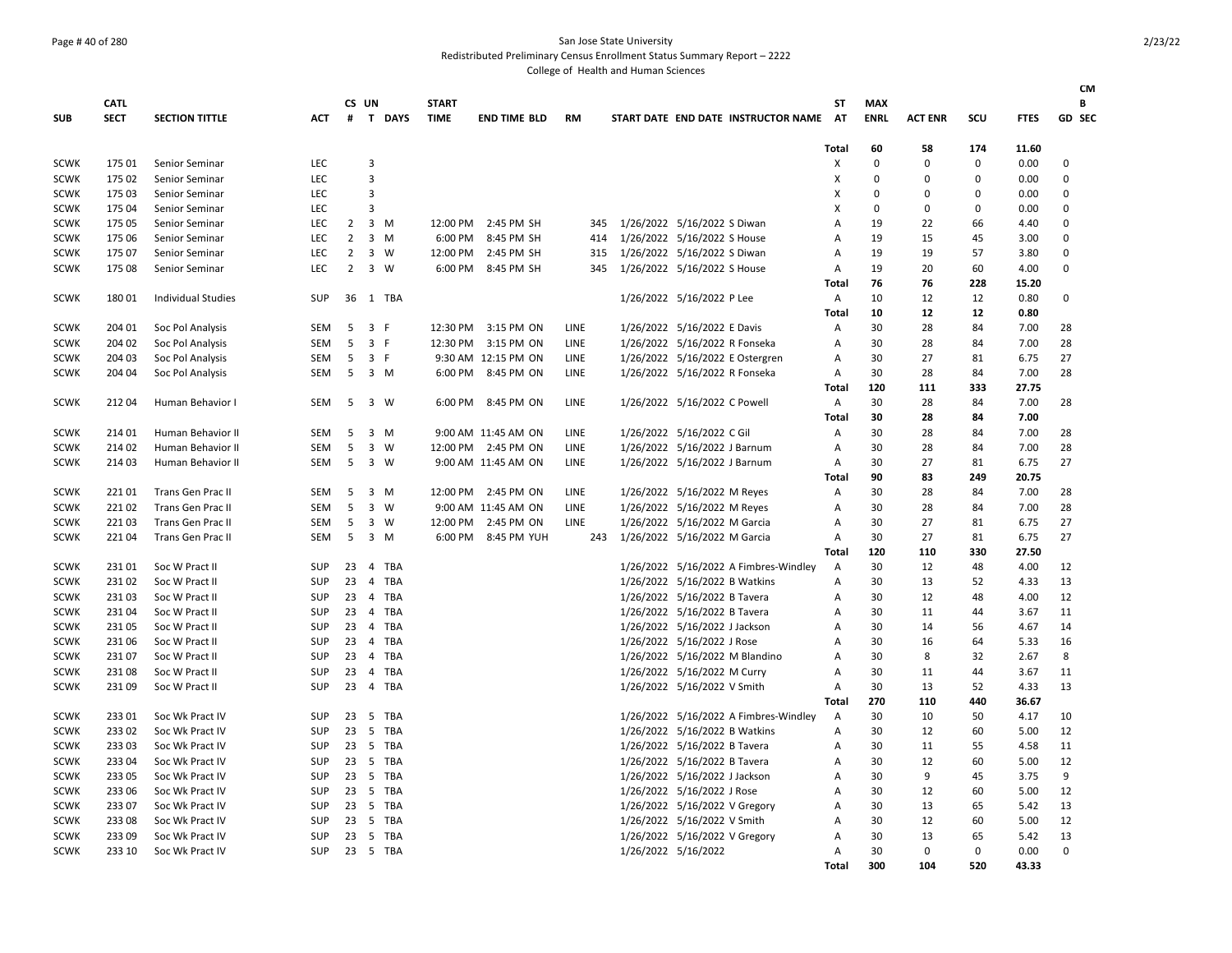**SUB**

# Page # 41 of 280 San Jose State University

Redistributed Preliminary Census Enrollment Status Summary Report – 2222

|      |                            |                           |            |                |                |             |                             |                      |             |     | College of Health and Human Sciences |                                          |          |                           |                |     |             |    |
|------|----------------------------|---------------------------|------------|----------------|----------------|-------------|-----------------------------|----------------------|-------------|-----|--------------------------------------|------------------------------------------|----------|---------------------------|----------------|-----|-------------|----|
| SUB  | <b>CATL</b><br><b>SECT</b> | <b>SECTION TITTLE</b>     | <b>ACT</b> | <b>CS</b><br># | UN<br>T.       | <b>DAYS</b> | <b>START</b><br><b>TIME</b> | <b>END TIME BLD</b>  | <b>RM</b>   |     |                                      | START DATE END DATE INSTRUCTOR NAME      | ST<br>AT | <b>MAX</b><br><b>ENRL</b> | <b>ACT ENR</b> | scu | <b>FTES</b> | GD |
| SCWK | 240 01                     | Res Method & Des          | <b>SEM</b> | -5             |                | 3 F         |                             | 9:30 AM 12:15 PM ON  | LINE        |     |                                      | 1/26/2022 5/16/2022 E Cohen              | А        | 30                        | 28             | 84  | 7.00        | 28 |
| SCWK | 240 02                     | Res Method & Des          | <b>SEM</b> | -5             | 3 F            |             |                             | 9:30 AM 12:15 PM ON  | <b>LINE</b> |     |                                      | 1/26/2022 5/16/2022 K Lemon Osterling    | Α        | 30                        | 27             | 81  | 6.75        | 27 |
| SCWK | 240 03                     | Res Method & Des          | SEM        | .5             | 3 F            |             | 12:30 PM                    | 3:15 PM ON           | <b>LINE</b> |     |                                      | 1/26/2022 5/16/2022 B Barr               | А        | 30                        | 27             | 81  | 6.75        | 27 |
| SCWK | 240 04                     | Res Method & Des          | SEM        | -5             |                | 3 W         | 6:00 PM                     | 8:45 PM MH           |             | 332 |                                      | 1/26/2022 5/16/2022 S Accomazzo          | A        | 30                        | 27             | 81  | 6.75        | 27 |
|      |                            |                           |            |                |                |             |                             |                      |             |     |                                      |                                          | Total    | 120                       | 109            | 327 | 27.25       |    |
| SCWK | 250 01                     | Pol Prac in H/Aging       | SEM        | 5              |                | $3 \, M$    | 6:00 PM                     | 8:45 PM MH           |             | 332 |                                      | 1/26/2022 5/16/2022 M Breaux             | A        | 35                        | 4              | 12  | 1.00        | 4  |
|      |                            |                           |            |                |                |             |                             |                      |             |     |                                      |                                          | Total    | 35                        | 4              | 12  | 1.00        |    |
| SCWK | 260 01                     | Pol Prac Child Fam        | <b>SEM</b> | -5             |                | 3 M         | 6:00 PM                     | 8:45 PM SH           |             | 435 |                                      | 1/26/2022 5/16/2022 D Cabral             | A        | 35                        | 14             | 42  | 3.50        | 14 |
| SCWK | 260 02                     | Pol Prac Child Fam        | <b>SEM</b> | -5             | 3 <sub>1</sub> |             | 12:00 PM                    | 2:45 PM SH           |             | 345 |                                      | 1/26/2022 5/16/2022 D Cabral             | A        | 35                        | 28             | 84  | 7.00        | 28 |
|      |                            |                           |            |                |                |             |                             |                      |             |     |                                      |                                          | Total    | 70                        | 42             | 126 | 10.50       |    |
| SCWK | 263 01                     | SW and Law                | <b>SEM</b> | -5             |                | 3 M         | 6:00 PM                     | 8:45 PM CCB          |             | 102 |                                      | 1/26/2022 5/16/2022 C Chase              | A        | 35                        | 33             | 99  | 8.25        | 33 |
| SCWK | 263 02                     | SW and Law                | <b>SEM</b> | -5             | 3 <sub>1</sub> |             | 6:00 PM                     | 8:45 PM SH           |             | 312 |                                      | 1/26/2022 5/16/2022 A Stahlnecker        | A        | 35                        | 29             | 87  | 7.25        | 29 |
|      |                            |                           |            |                |                |             |                             |                      |             |     |                                      |                                          | Total    | 70                        | 62             | 186 | 15.50       |    |
| SCWK | 26701                      | <b>CW Prac Simulation</b> | SEM        | -5             | 1              |             |                             |                      |             |     |                                      | 1/26/2022 5/16/2022                      | х        | 0                         | 0              | 0   | 0.00        | 0  |
| SCWK | 26702                      | <b>CW Prac Simulation</b> | <b>SEM</b> | 5              | 1 T            |             |                             | 9:00 AM 11:45 AM BBC |             | 130 |                                      | 2/1/2022 3/15/2022 W Quintero Arellano A |          | 30                        | 16             | 16  | 1.33        | 16 |
|      |                            |                           |            |                |                |             |                             |                      |             |     |                                      |                                          | Total    | 30                        | 16             | 16  | 1.33        |    |
| SCWK | 280 01                     | <b>Policy Practice MH</b> | <b>SEM</b> | -5             |                | $3 \, M$    | 12:00 PM                    | 2:45 PM SH           |             | 312 |                                      | 1/26/2022 5/16/2022 M Garcia             | Α        | 35                        | 35             | 105 | 8.75        | 35 |
| SCWK | 280 02                     | <b>Policy Practice MH</b> | <b>SEM</b> | -5             | 3 <sub>1</sub> |             | 6:00 PM                     | 8:45 PM SH           |             | 345 |                                      | 1/26/2022 5/16/2022 E Ostergren          | A        | 35                        | 29             | 87  | 7.25        | 29 |
|      |                            |                           |            |                |                |             |                             |                      |             |     |                                      |                                          | Total    | 70                        | 64             | 192 | 16.00       |    |
| SCWK | 28301                      | <b>Pharmco for Scwkrs</b> | <b>SEM</b> | -5             | 3 <sub>1</sub> |             | 6:00 PM                     | 8:45 PM CCB          |             | 101 |                                      | 1/26/2022 5/16/2022 M McNay-Beilmann     | A        | 35                        | 13             | 39  | 3.25        | 13 |
|      |                            |                           |            |                |                |             |                             |                      |             |     |                                      |                                          | Total    | 35                        | 13             | 39  | 3.25        |    |
|      |                            |                           |            |                |                |             |                             |                      |             |     |                                      |                                          |          |                           |                |     |             |    |

SCWK 285 01 SW and Soc Prob SEM 5 3 T 12:00 PM 2:45 PM SH 312 1/26/2022 5/16/2022 C Gil A 35 20 60 5.00 20

SCWK 287 01 Gen Prac Sub Abuse SEM 5 3 M 12:00 PM 2:45 PM MH 332 1/26/2022 5/16/2022 L Arieta Hayes A 35 10 30 2.50 10

SCWK 298B 01 Special Study B SUP 23 3 M 3:00 PM 5:45 PM CL 303A 1/26/2022 5/16/2022 E Bruce A 15 17 51 4.25 17 SCWK 298B 02 Special Study B SUP 23 3 M 3:00 PM 5:45 PM CL 316 1/26/2022 5/16/2022 J Wolf A 15 13 39 3.25 13 SCWK 298B 03 Special Study B SUP 23 3 M 3:00 PM 5:45 PM CL 243 1/26/2022 5/16/2022 Y Anyon A 15 13 39 3.25 13 SCWK 298B 04 Special Study B SUP 23 3 M 3:00 PM 5:45 PM SH 411 1/26/2022 5/16/2022 A D'Andrade A 15 13 39 3.25 13 SCWK 298B 05 Special Study B SUP 23 3 T 3:00 PM 5:45 PM CL 303A 1/26/2022 5/16/2022 S Sen A 15 14 42 3.50 14 SCWK 298B 06 Special Study B SUP 23 3 1/26/2022 5/16/2022 X 0 0 0 0.00 0 SCWK 298B 07 Special Study B SUP 23 3 T 3:00 PM 5:45 PM CL 218 1/26/2022 5/16/2022 B Mathias A 15 12 36 3.00 12 SCWK 298B 08 Special Study B SUP 23 3 T 3:00 PM 5:45 PM 1/26/2022 5/16/2022 J Wolf A 15 12 36 3.00 12 SCWK 298B 09 Special Study B SUP 23 3 M 3:00 PM 5:45 PM SH 414 1/26/2022 5/16/2022 E Cohen A 18 14 42 3.50 14 2/23/22

**CM B SEC**

**Total 35 20 60 5.00**

**Total 35 10 30 2.50**

**Total 123 108 324 27.00**

**Social Work Total 2265 1509 4865 378.80**